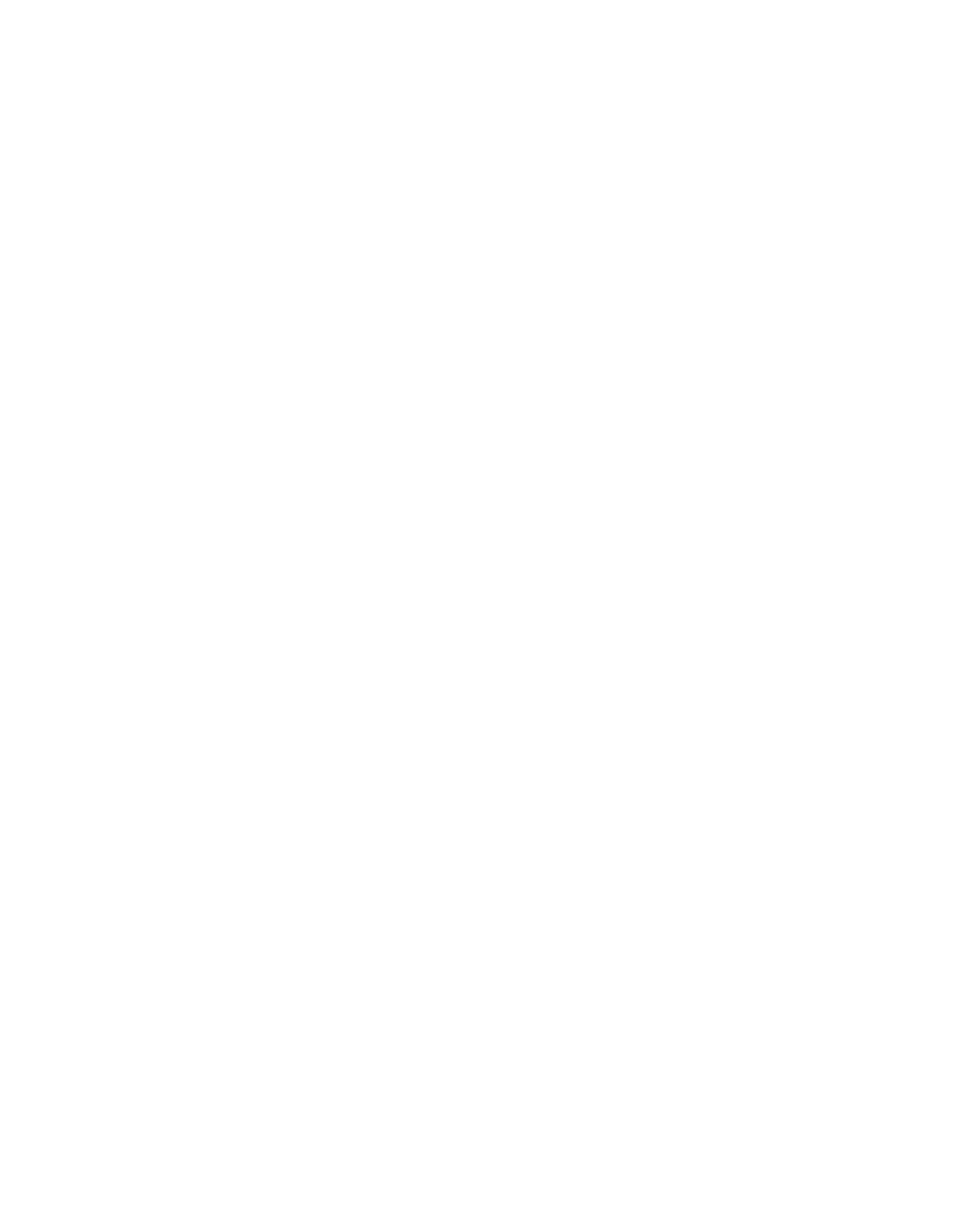## <span id="page-2-0"></span>Contents

| $\mathbf{1}$ |     |  |
|--------------|-----|--|
|              | 1.1 |  |
|              |     |  |
|              |     |  |
|              |     |  |
|              |     |  |
|              |     |  |
|              |     |  |
| 2            |     |  |
|              |     |  |
|              |     |  |
|              |     |  |
|              |     |  |
|              |     |  |
|              |     |  |
|              |     |  |
|              |     |  |
|              |     |  |
|              |     |  |
|              |     |  |
|              |     |  |
|              |     |  |
|              |     |  |
|              |     |  |
|              |     |  |
|              |     |  |
|              |     |  |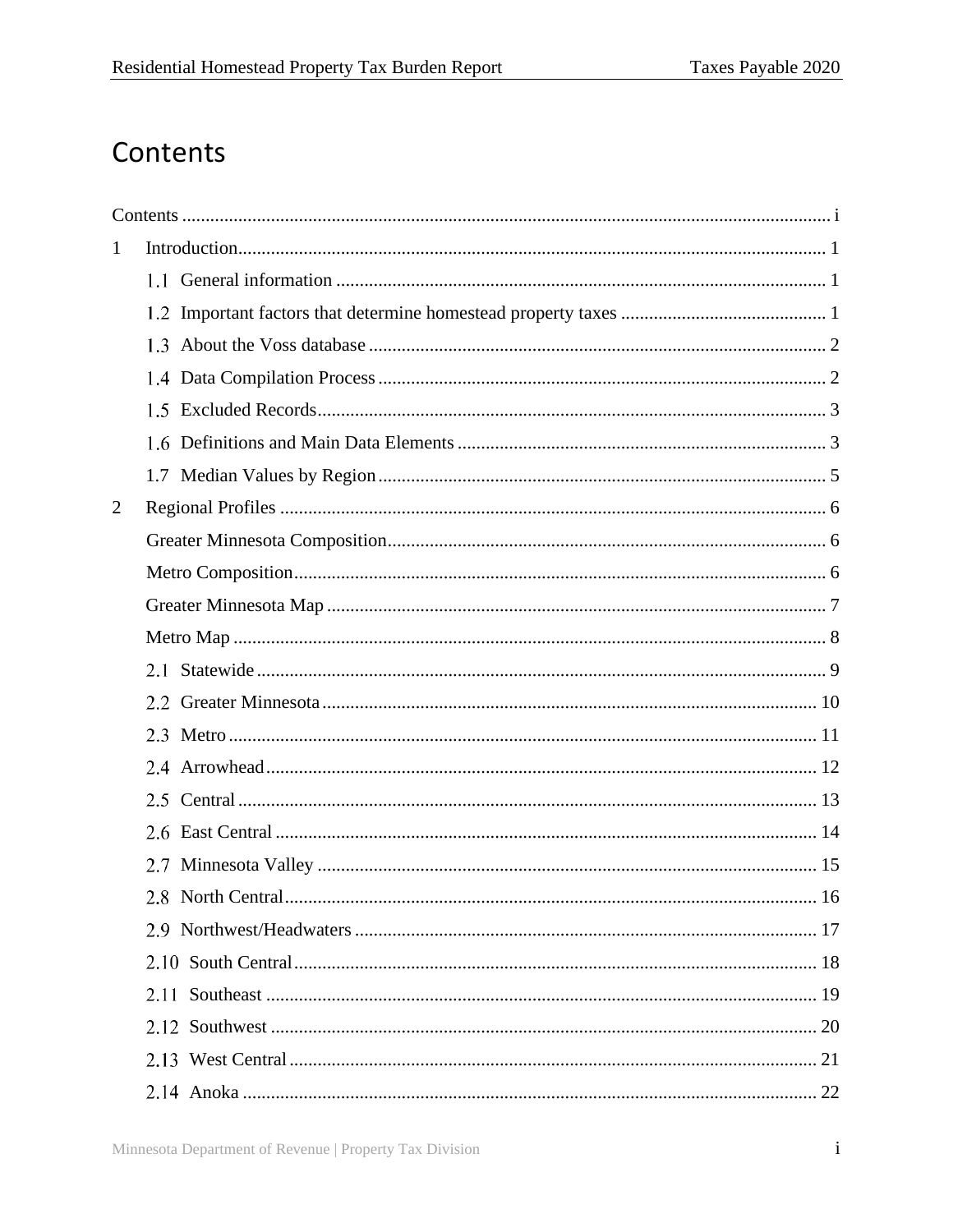| 3              |     |  |
|----------------|-----|--|
|                | 3.1 |  |
|                | 3.2 |  |
|                | 3.3 |  |
|                | 3.4 |  |
|                | 3.5 |  |
|                |     |  |
|                | 3.7 |  |
|                | 3.8 |  |
| $\overline{4}$ |     |  |
|                |     |  |
|                |     |  |
|                |     |  |
|                |     |  |
|                |     |  |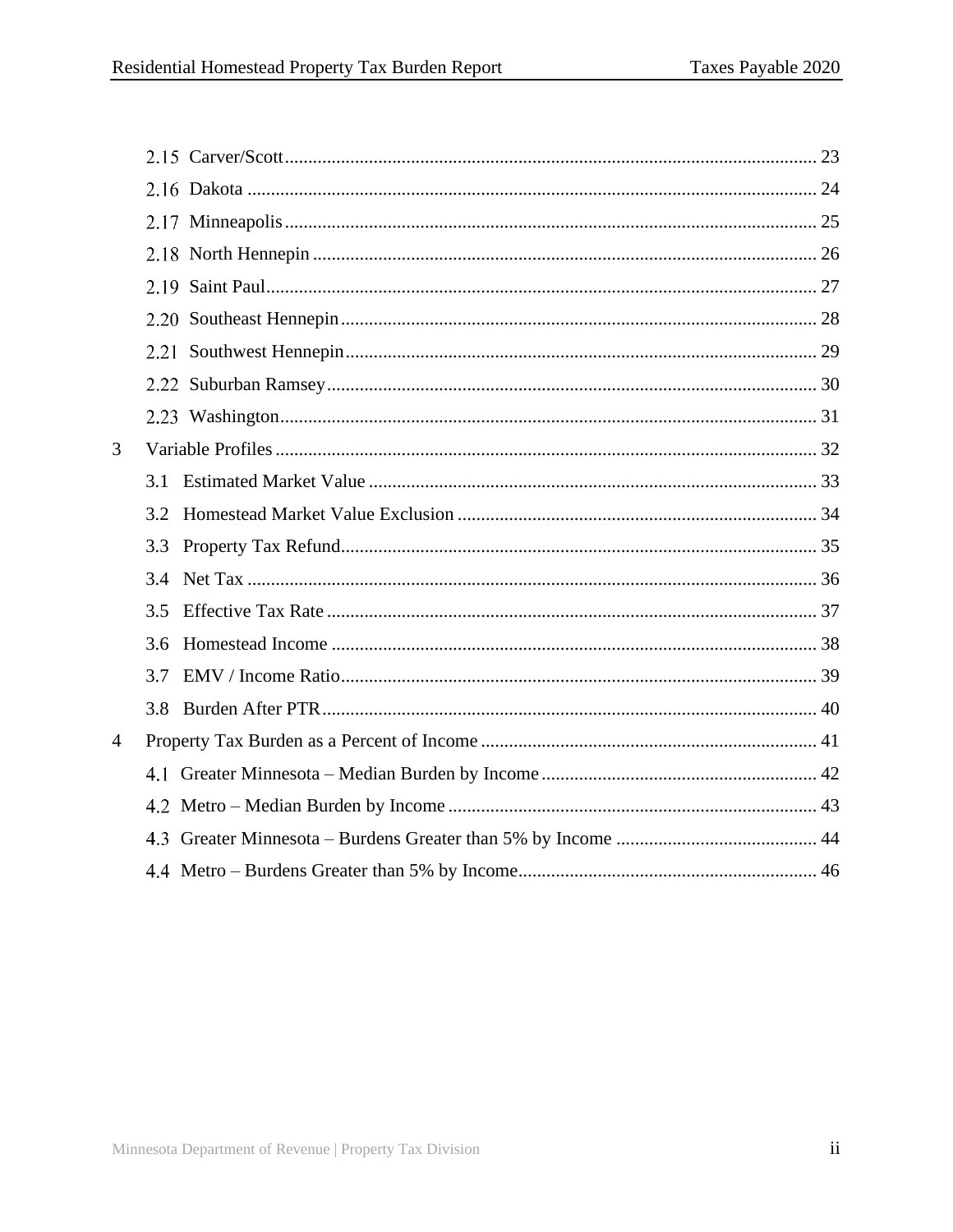## <span id="page-4-0"></span>1 Introduction

This report is a summary of homestead property values and property taxes. It profiles 20 regions in Minnesota based on residential homestead property taxes (payable in 2020) and income (earned in 2019). The information in this report makes basic comparisons of income and property taxation possible. Still, numerous factors, including policy decisions unique to each region, affect property taxes. They make true comparisons among regions difficult and correlations among the data even more challenging.

#### <span id="page-4-1"></span>1.1 General information

The 2008 Legislature appropriated one-time funding for the Minnesota Department of Revenue to develop and maintain a property tax and income-earned database for Minnesota homeowners.

The first Residential Homestead Property Tax Burden Report was published in 2009 using that database. This is the 12th publication. The department maintains the database and provides ongoing periodic reports. You can find the report online at www.revenue.state.mn.us. Type **Property Tax Burden Report** into the Search box.

The database is often called the Voss database after Rep. Gordon Voss, who sponsored the 1987 legislation that first mandated this kind of data collection.

#### <span id="page-4-2"></span>1.2 Important factors that determine homestead property taxes

The property tax levied on a homestead depends on many factors. Among the most important ones are:

- **Level of public services:** The level of public spending varies across the state. Generally, more and better services mean higher property taxes. Townships generally provide fewer services than cities. Community size and density, population age, and crime levels are a few of the things that affect community preferences for public goods and services.
- **Intergovernmental aid and use of other non-property tax resources:** The level of state and federal aid to local governments can raise or lower property taxes. So can the amount of revenue generated by fees, charges, local sales taxes, and other non-property revenue sources.
- **Tax base composition and property tax classification system:** The amount of property tax generated by commercial, industrial, cabin, farm, and other non-homestead property types, can affect a homeowner's property tax bill. Significant property tax revenue coming from these properties generally results in lower property tax bills for homeowners.
- **Property tax refunds:** Property tax refunds lower homestead property taxes.
- **Regional economy:** The regional and local economies affect the mix of properties, market values, jobs, wages, and the supply and demand for housing.
- **Assessment practices:** Fair and equitable property taxes depend on an accurate assessment of each property's market value.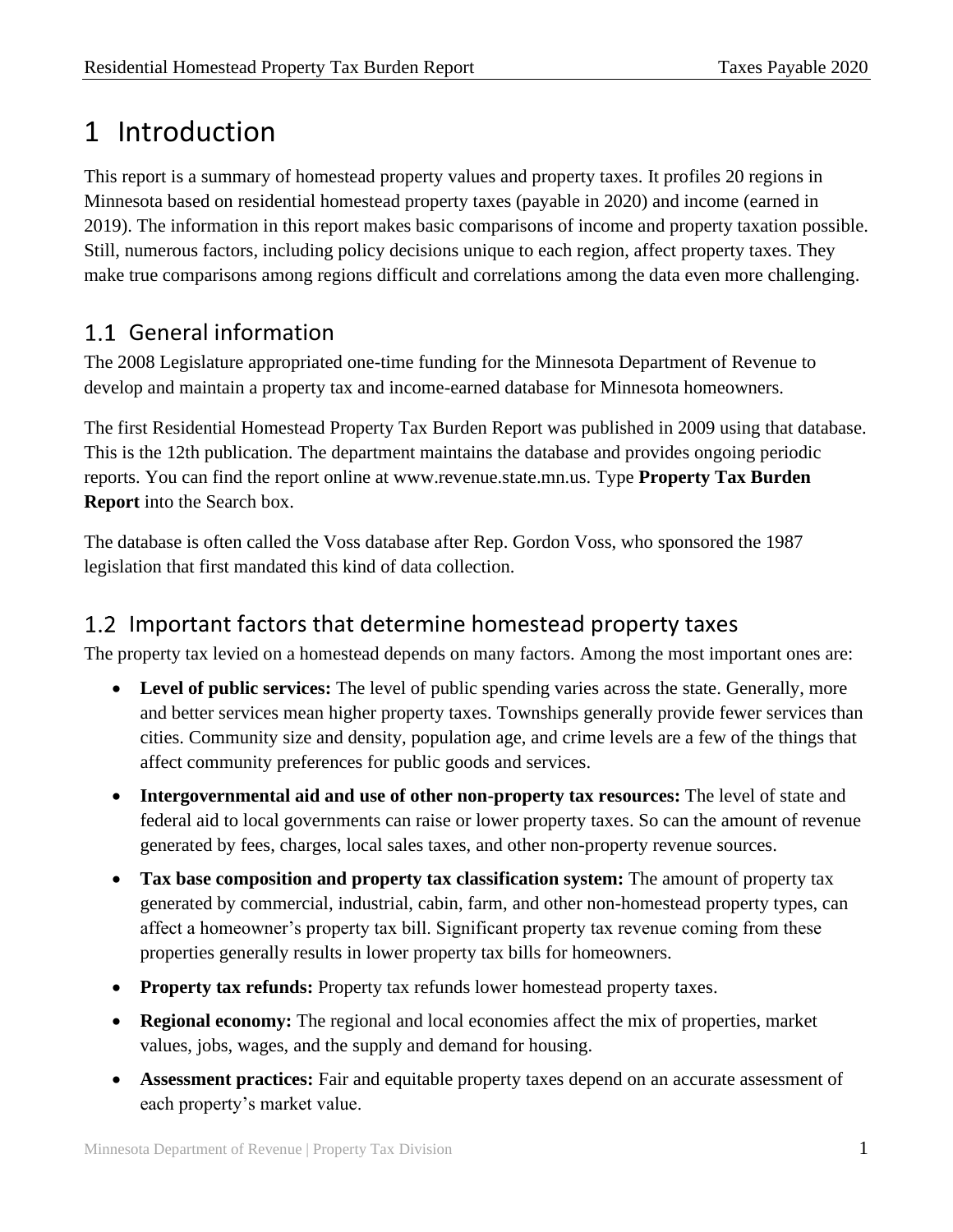#### <span id="page-5-0"></span>1.3 About the Voss database

The Minnesota Department of Revenue collected the data used to prepare this report and compiled it in the property tax-income database called the Voss database.

For each homestead in the state, the database contains data on estimated market value, state-paid property tax refunds, net property tax, and homeowner income. This information is used to calculate:

- The effective tax rate (property tax as a percent of market value)
- The ratio of estimated market value to homeowners' income (a measure of housing consumption)
- The property tax burden as a percent of homeowners' income

This report contains tables that show how these measures vary across the state. For example:

- Table 1.7 shows that the median-valued homestead in 2020 was \$184,600 in the Southeast region of the state and \$285,600 in Dakota County.
- Table 3.6 shows that 6.5% of homesteads in the Arrowhead region had income in 2019 of more than \$180,000 while 19.4% of Minneapolis homesteads had income of more than \$180,000.

The report also shows how burdens vary by income level. Table 4.1 shows that the median property tax burden for homeowners in Greater Minnesota with incomes of \$10,000 to \$30,000 was 3.0% of income, while the median burden for those with income of \$90,000 or more was 2.1% of income.

These measures allow a basic comparison of property taxation and income, but they alone do not address the question, "What is the correct level of taxation?"

## <span id="page-5-1"></span>1.4 Data Compilation Process

As part of an overall tax compliance program, the 1986 Legislature passed a law requiring homeowners applying for homestead status on their property to file a homestead application with their county assessor (M.S. 273.124, subd. 13).

Homestead status is considered a tax compliance issue because homesteads benefit from reduced class rates, and may be eligible for certain exclusions, tax credits and refunds. The format and content of homestead applications vary slightly among counties, but all must include the names and Social Security numbers of all owner occupants of a property receiving homestead status.

Each county must compile this data in one file and submit it to the Department of Revenue. At the department's request, counties also include the parcel identification number, estimated market value, tax amount, location indicators, and homestead property type (residential, farm, or manufactured home).

The department compiles this data from all counties into a single dataset. The county lists of property owners' Social Security numbers are checked for duplicates or improper claims of homestead. The department then supplies a list to assessors in counties where any possibly improper claims were made.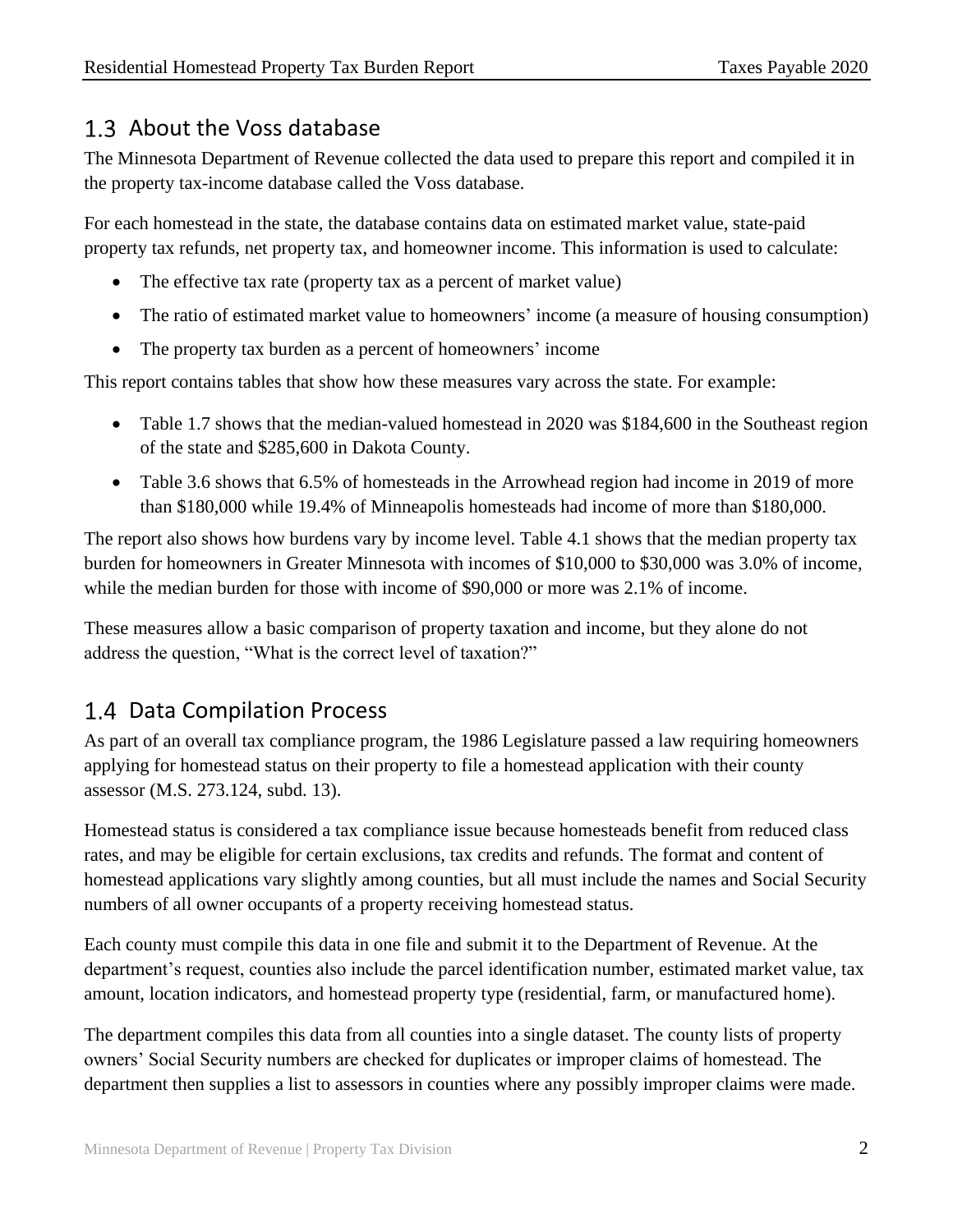County assessors investigate each property on the list to determine if the homestead classification was improperly claimed.

The requirement (in 1986) to report Social Security numbers laid the groundwork for linking property tax and income data. In 1987, the Legislature passed a law to mandate tracking of this linked data.

#### <span id="page-6-0"></span>1.5 Excluded Records

The database used for this report does not include all homesteads in the state:

- This report's analysis is limited to each homestead's base parcel. The value and tax associated with other chained parcels (such as side lots) are excluded.
- Agricultural and manufactured homesteads are outside the scope of this report.
- Relative homesteads, occupied by a qualifying relative of the property's owner, are excluded from the study. The main reason is that a relative homestead's actual property tax burden is unknown and may not be highly correlated to true financial distress.
- For the 2020 report, approximately 3% of records were excluded because they did not reflect ownership changes due to property sales that occurred before January 2, 2020. Taxpayers must both own and occupy a homestead on January 2 to be eligible for a property tax refund.

#### <span id="page-6-1"></span>1.6 Definitions and Main Data Elements

The variables in this report are defined briefly below:

- **Estimated Market Value** The county assessor's full estimated market value of the homestead portion of each parcel (as of January 2, 2019).
- **Homestead Market Value Exclusion** Excludes a portion of estimated market value from taxable market value. The exclusion replaced the Homestead Market Value Credit beginning with taxes payable in 2012. The amount of the exclusion (\$0-\$30,400 per homestead) is based solely on market value. Approximately 88% of homesteads received some property tax relief through this exclusion in 2020.

(**Note:** The actual reduction in taxes depends on the local tax rate. Due to the complex nature of the calculations that would be required, a regional comparison of the net benefit of the exclusion lies outside the scope of this report.)

- **Property Tax Refund** (PTR) The sum of the regular PTR and the targeted, or special, refund. The "No Refund" range represents instances where there was no match between the property tax refund and income files. Statewide, approximately 39% of residential homesteads received a property tax refund in 2020.
- **Net Tax** The net property tax after credits and refunds. The value is calculated by subtracting the regular and targeted refund amounts from the PTR qualifying amount reported by the county.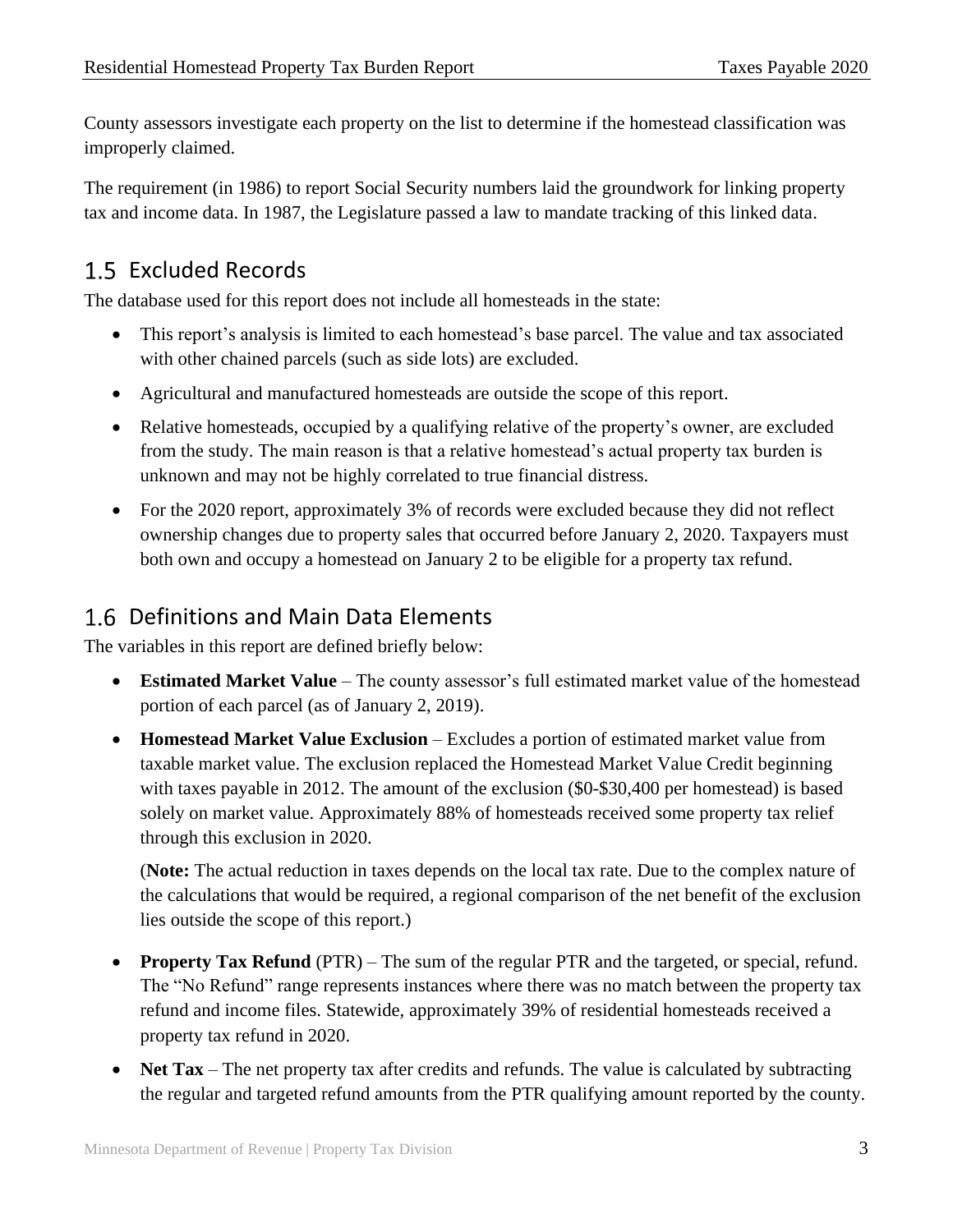The qualifying tax amount is used for calculating refunds and may differ from the actual property tax due on a parcel.

- **Effective Tax Rate** The net property tax divided by the estimated market value, expressed as a percentage. In cases where a homestead's base parcel includes both residential and other uses only the market value of the residential portion is included in the analysis.
- **Homestead Income** The income of homesteaders. As with the PTR Income definition, both taxable and non-taxable income are counted. This includes nontaxable Social Security and pension income, interest income, workers' compensation, public assistance, etc. Approximately 3% of homestead records were excluded because they lacked any income information.
- **EMV / Income Ratio** The ratio of the assessed value of the homestead to the income of the homesteaders.
- **Property Tax Burden** The Net Tax divided by Homestead Income.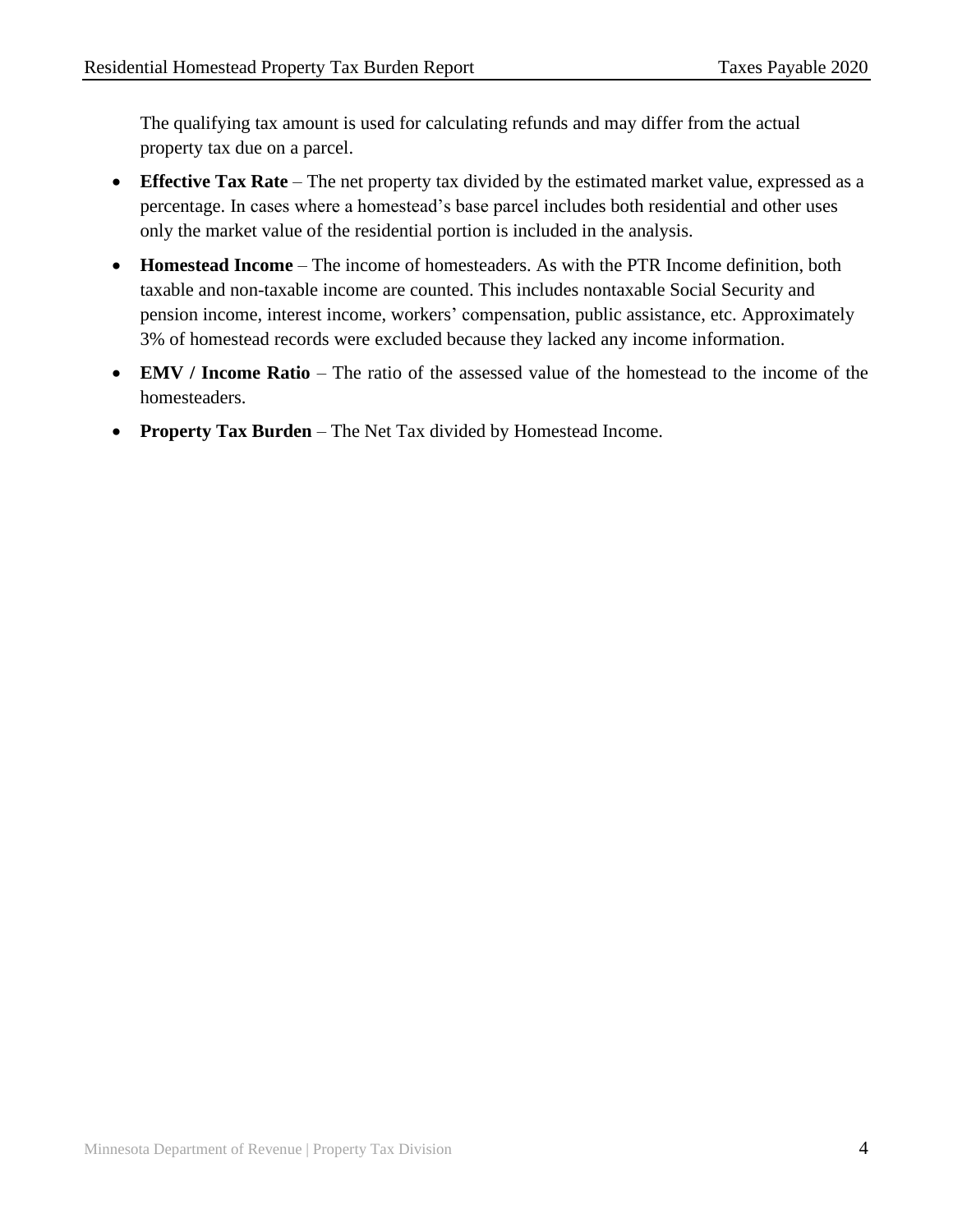| Region            |
|-------------------|
| δV                |
|                   |
| alues             |
| ֧֖֚֡֓֓֓֓ <b>֓</b> |
|                   |
| i<br>א היה ה<br>į |
|                   |
| $2020$ N          |
|                   |
|                   |
| rra In            |
| l ayau<br>¢       |
|                   |
| r                 |
| Ÿ<br>I            |

|                      | 1.7                |            | Payable 2020 Median Values by Region |            |                       |                     |                |                                |                        |
|----------------------|--------------------|------------|--------------------------------------|------------|-----------------------|---------------------|----------------|--------------------------------|------------------------|
|                      | Homestead<br>Count | <b>EMV</b> | Exclusion<br>MV                      | Net<br>Tax | Effective<br>Tax Rate | Homestead<br>Income | Income<br>EMV) | Burden<br><b>Before</b><br>PTR | Burden<br>After<br>PTR |
| Arrowhead            | 89,293             | \$148,400  | \$22,309                             | \$1,384    | 0.94%                 | \$69,951            | 2.13           | 2.3%                           | $2.1\%$                |
| $\mathtt{Central}$   | 105,610            | \$219,200  | \$17,449                             | \$2,292    | 1.09%                 | \$89,316            | 2.44           | $3.1\%$                        | 2.6%                   |
| <b>East Central</b>  | 42,911             | \$196,400  | \$19,285                             | \$2,072    | 1.11%                 | \$75,654            | 2.56           | 3.3%                           | 2.7%                   |
| Minnesota Valley     | 40,533             | \$136,300  | \$22,930                             | \$1,401    | 1.09%                 | \$71,311            | 1.89           | 2.3%                           | $2.1\%$                |
| North Central        | 42,071             | \$168,000  | \$21,160                             | \$1,338    | 0.82%                 | \$65,101            | 2.58           | 2.4%                           | $2.1\%$                |
| Northwest/Headwaters | 36,609             | \$137,000  | \$22,642                             | \$1,294    | 0.96%                 | \$69,394            | 1.96           | $2.1\%$                        | 2.0%                   |
| South Central        | 55,281             | \$159,600  | \$21,526                             | \$1,644    | 1.09%                 | \$74,668            | 2.12           | 2.6%                           | 2.3%                   |
| Southeast            | 122,651            | \$184,600  | \$20,280                             | \$1,982    | 1.13%                 | \$82,424            | 2.23           | 2.8%                           | 2.5%                   |
| Southwest            | 26,058             | \$111,900  | \$23,659                             | \$1,106    | 1.09%                 | \$66,155            | 1.67           | 1.9%                           | 1.8%                   |
| West Central         | 56,130             | \$181,700  | \$20,080                             | \$1,618    | $0.92\%$              | \$75,765            | 2.38           | 2.5%                           | 2.2%                   |
| Greater Minnesota    | 617,147            | \$175,300  | \$20,545                             | \$1,720    | 1.04%                 | \$76,461            | 2.24           | 2.7%                           | 2.3%                   |
| Anoka                | 94,142             | \$246,400  | \$15,064                             | \$2,450    | 1.05%                 | \$92,099            | 2.75           | $3.1\%$                        | 2.6%                   |
| Carver/Scott         | 64,098             | \$308,025  | \$9,511                              | \$3,293    | 1.16%                 | \$116,977           | 2.60           | 3.2%                           | 2.8%                   |
| Dakota               | 107,803            | \$285,600  | \$11,536                             | \$2,886    | 1.10%                 | \$105,406           | 2.66           | 3.1%                           | 2.7%                   |
| Minneapolis          | 68,209             | \$279,000  | \$12,130                             | \$3,250    | 1.31%                 | \$93,060            | 2.94           | $4.0\%$                        | 3.3%                   |
| North Hennepin       | 74,368             | \$249,000  | \$14,785                             | \$2,902    | 1.24%                 | \$96,476            | 2.64           | 3.6%                           | 2.9%                   |
| Saint Paul           | 52,074             | \$208,800  | \$18,430                             | \$2,617    | $.41\%$               | \$81,399            | 2.67           | 4.1%                           | $3.1\%$                |
| Southeast Hennepin   | 65,549             | \$285,900  | \$11,509                             | \$3,340    | 1.25%                 | \$103,765           | 2.78           | 3.7%                           | $3.0\%$                |
| Southwest Hennepin   | 68,670             | \$371,000  | \$3,850                              | \$4,369    | 1.23%                 | \$134,445           | 2.66           | 3.3%                           | 3.0%                   |
| Suburban Ramsey      | 59,966             | \$261,000  | \$13,741                             | \$3,084    | 1.30%                 | \$97,982            | 2.66           | 3.7%                           | 3.0%                   |
| Washington           | 70,702             | \$301,700  | \$10,078                             | \$3,117    | 1.08%                 | \$111,634           | 2.69           | 3.2%                           | 2.7%                   |
| Metro                | 725,581            | \$276,600  | \$12,346                             | \$3,010    | 1.16%                 | \$102,554           | 2.70           | 3.4%                           | 2.9%                   |
| <b>Statewide</b>     | 1,342,728          | \$232,900  | \$16,000                             | \$2,369    | $1.11\%$              | \$89,104            | 2.49           | $3.1\%$                        | 2.6%                   |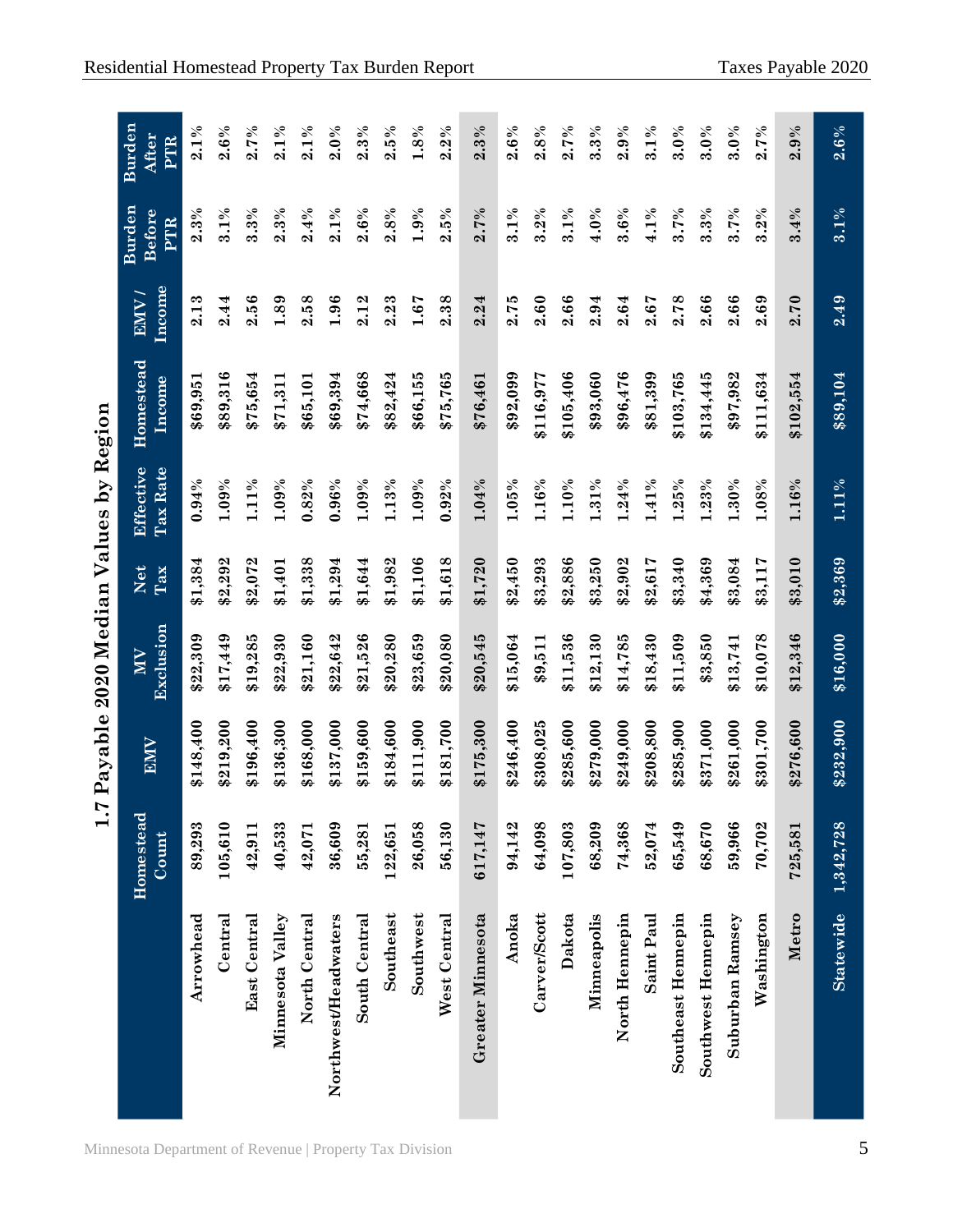## <span id="page-9-0"></span>2 Regional Profiles

The composition of the 20 regions is detailed below and in the following two pages of maps. For further description of the variables summarized in the regional profiles see Section 3: Variable Profiles.

#### <span id="page-9-1"></span>Greater Minnesota Composition

- **Arrowhead** Aitkin, Carlton, Cook, Itasca, Koochiching, Lake, St. Louis
- **Central** Benton, Sherburne, Stearns, Wright
- **East Central** Chisago, Isanti, Kanabec, Mille Lacs, Pine
- **Minnesota Valley** Big Stone, Chippewa, Kandiyohi, Lac qui Parle, McLeod, Meeker, Renville, Swift, Yellow Medicine
- **North Central** Cass, Crow Wing, Morrison, Todd, Wadena
- **Northwest/Headwaters** Beltrami, Clearwater, Hubbard, Kittson, Lake of the Woods, Mahnomen, Norman, Pennington, Polk, Red Lake, Roseau
- **South Central** Blue Earth, Brown, Faribault, Le Sueur, Martin, Nicollet, Sibley, Waseca, Watonwan
- **Southeast** Dodge, Fillmore, Freeborn, Goodhue, Houston, Mower, Olmsted, Rice, Steele, Wabasha, Winona
- **Southwest** Cottonwood, Jackson, Lincoln, Lyon, Murray, Nobles, Pipestone, Redwood, Rock
- **West Central**  Becker, Clay, Douglas, Grant, Otter Tail, Pope, Stevens, Traverse, Wilkin

#### Metro Composition

<span id="page-9-2"></span>**Anoka** – Anoka County

**Carver/Scott** – Carver and Scott Counties

**Dakota** – Dakota County

**Minneapolis** – City of Minneapolis

**North Hennepin** – Cities of Brooklyn Center, Brooklyn Park, Champlin, Corcoran, Crystal, Dayton, Greenfield, Hanover, Maple Grove, New Hope, Osseo, Robbinsdale, Rockford, Rogers, St. Anthony

**Saint Paul** – City of Saint Paul

- **Southeast Hennepin** Cities of Bloomington, Edina, Golden Valley, Hopkins, Richfield, St. Louis Park
- **Southwest Hennepin** Cities of Chanhassen, Deephaven, Eden Prairie, Excelsior, Greenwood, Independence, Long Lake, Loretto, Maple Plain, Medicine Lake, Medina, Minnetonka Beach, Minnetonka, Minnetrista, Mound, Orono, Plymouth, Shorewood, Spring Park, St. Bonifacius, Tonka Bay, Wayzata, Woodland
- **Suburban Ramsey** Cities of Arden Hills, Blaine, Falcon Heights, Gem Lake, Lauderdale, Little Canada, Maplewood, Mounds View, New Brighton, North Oaks, North Saint Paul, Roseville, Shoreview, Spring Lake Park, St. Anthony, Vadnais Heights, White Bear, White Bear Lake

**Washington** – Washington County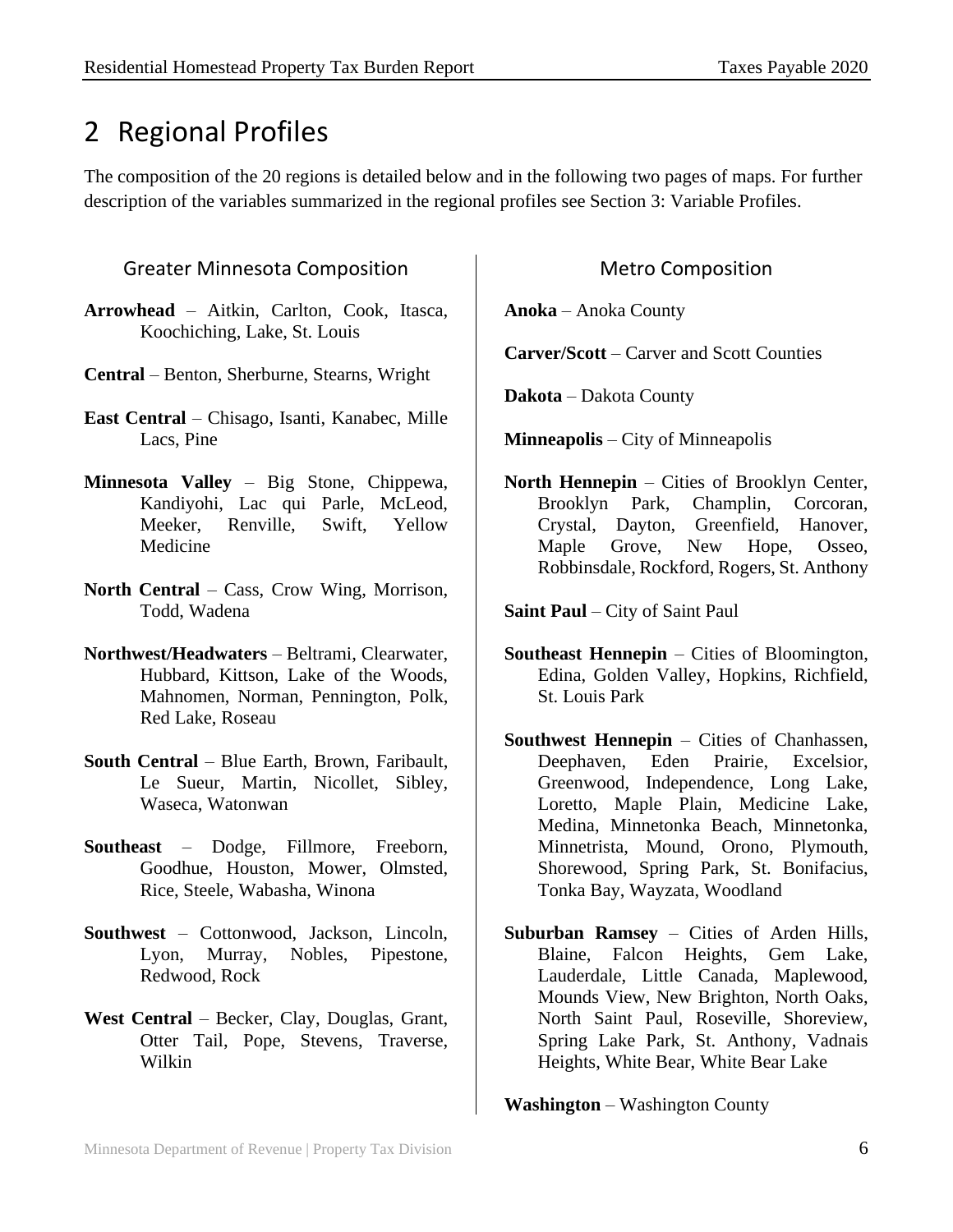

Figure 1 – Greater Minnesota Map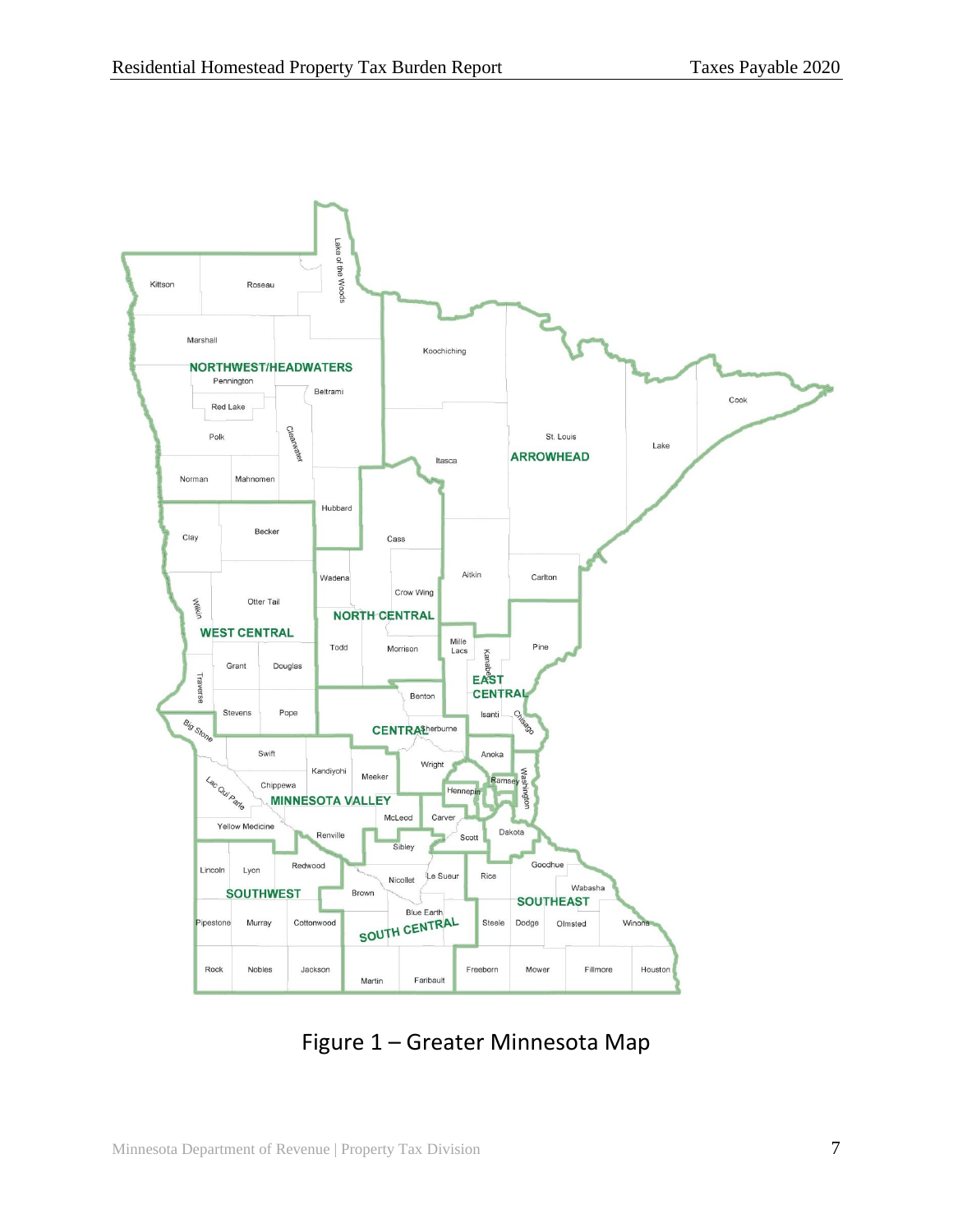

Figure 2 – Metro Map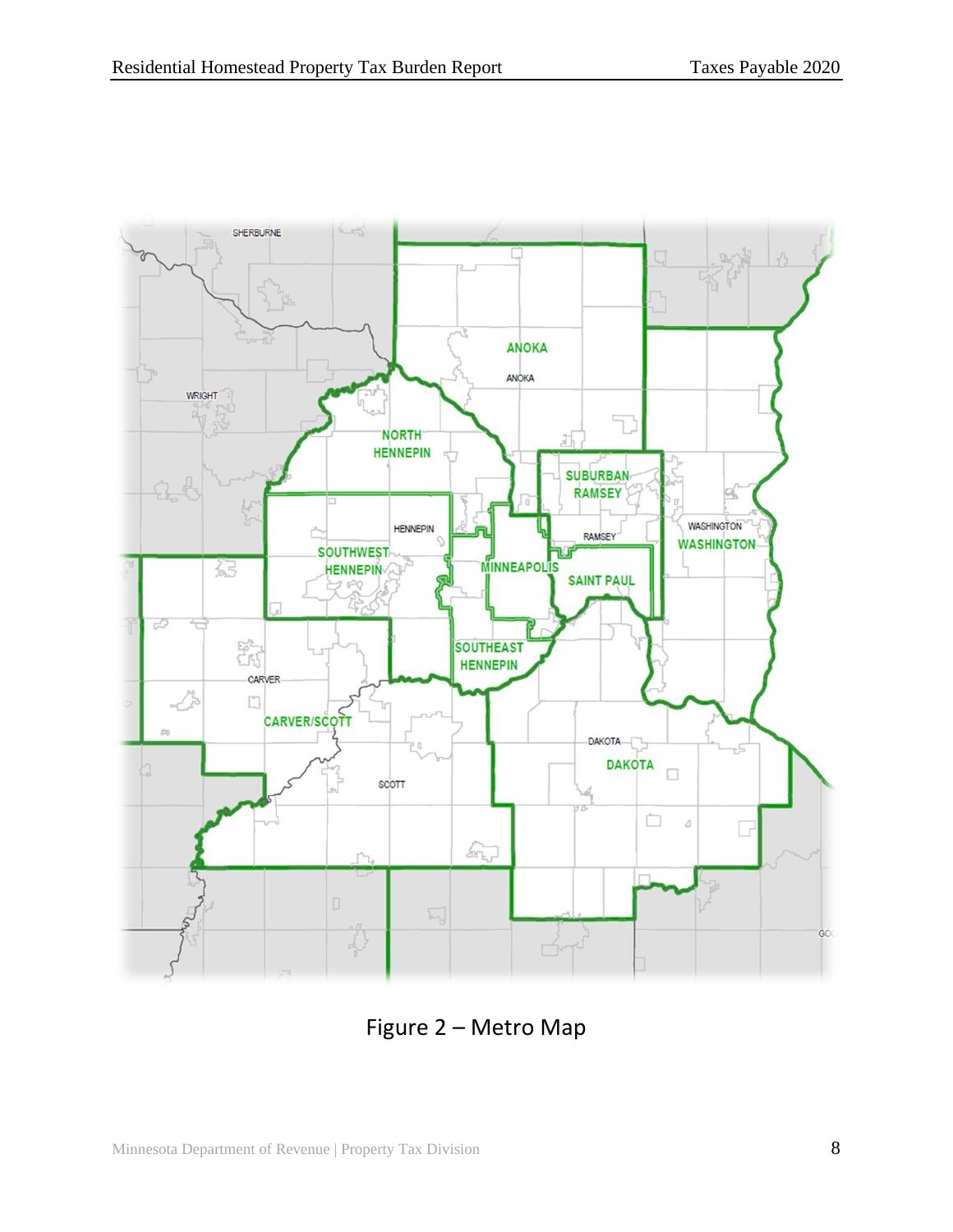## <span id="page-12-0"></span>2.1 Statewide

|                               | Homesteads |         |                           | <b>Homesteads</b> |         |
|-------------------------------|------------|---------|---------------------------|-------------------|---------|
| <b>Estimated Market Value</b> | Count      | Percent | <b>Effective Tax Rate</b> | Count             | Percent |
| \$50,000 or less              | 25,842     | $1.9\%$ | $0.15\%$ or less          | 12,524            | 0.9%    |
| \$50,000-\$100,000            | 94,522     | 7.0%    | $0.15\% - 0.30\%$         | 14,669            | 1.1%    |
| \$100,000-\$150,000           | 157,575    | 11.7%   | $0.30\% - 0.45\%$         | 34,900            | 2.6%    |
| \$150,000-\$200,000           | 227,918    | 17.0%   | $0.45\% - 0.60\%$         | 61,577            | 4.6%    |
| \$200,000-\$250,000           | 248,169    | 18.5%   | $0.60\% - 0.75\%$         | 123,690           | 9.2%    |
| \$250,000-\$300,000           | 190,950    | 14.2%   | 0.75%-0.90%               | 166,956           | 12.4%   |
| \$300,000-\$350,000           | 129,690    | 9.7%    | 0.90%-1.05%               | 180,311           | 13.4%   |
| \$350,000-\$400,000           | 88,359     | 6.6%    | 1.05%-1.20%               | 222,993           | 16.6%   |
| \$400,000-\$450,000           | 58,543     | 4.4%    | 1.20%-1.35%               | 244,676           | 18.2%   |
| More than \$450,000           | 121,160    | $9.0\%$ | More than 1.35%           | 280,432           | 20.9%   |
| Total                         | 1,342,728  | 100.0%  | Total                     | 1,342,728         | 100.0%  |
| <b>Market Value Exclusion</b> | Count      | Percent | <b>Homestead Income</b>   | Count             | Percent |
| No Exclusion                  | 161,410    | 12.0%   | \$20,000 or less          | 64,202            | 4.8%    |
| \$1-\$10,000                  | 233,911    | 17.4%   | \$20,000-\$40,000         | 140,824           | 10.5%   |
| \$10,000-\$12,500             | 97,758     | 7.3%    | \$40,000-\$60,000         | 191,380           | 14.3%   |
| \$12,500-\$15,000             | 122,435    | 9.1%    | \$60,000-\$80,000         | 193,126           | 14.4%   |
| \$15,000-\$17,500             | 142,762    | 10.6%   | \$80,000-\$100,000        | 172,593           | 12.9%   |
| \$17,500-\$20,000             | 145,926    | 10.9%   | \$100,000-\$120,000       | 148,477           | 11.1%   |
| \$20,000-\$22,500             | 138,482    | 10.3%   | \$120,000-\$140,000       | 111,626           | 8.3%    |
| \$22,500-\$25,000             | 115,577    | 8.6%    | \$140,000-\$160,000       | 75,468            | 5.6%    |
| \$25,000-\$27,500             | 95,696     | 7.1%    | \$160,000-\$180,000       | 53,478            | 4.0%    |
| More than \$27,500            | 88,771     | $6.6\%$ | More than \$180,000       | 191,554           | 14.3%   |
| Total                         | 1,342,728  | 100.0%  | Total                     | 1,342,728         | 100.0%  |
| <b>Property Tax Refund</b>    | Count      | Percent | <b>EMV</b> / Income Ratio | Count             | Percent |
| No Refund                     | 825,507    | 61.5%   | 1.0 or less               | 87,599            | 6.5%    |
| \$1-\$200                     | 45,635     | 3.4%    | $1.0 - 2.0$               | 370,567           | 27.6%   |
| \$200-\$400                   | 47,934     | $3.6\%$ | $2.0 - 3.0$               | 382,402           | 28.5%   |
| \$400-\$600                   | 60,185     | 4.5%    | $3.0 - 4.0$               | 203,395           | 15.1%   |
| \$600-\$800                   | 62,401     | 4.6%    | $4.0 - 5.0$               | 103,256           | 7.7%    |
| \$800-\$1,000                 | 59,644     | 4.4%    | $5.0 - 6.0$               | 57,014            | 4.2%    |
| \$1,000-\$1,200               | 55,020     | 4.1%    | $6.0 - 7.0$               | 33,904            | 2.5%    |
| \$1,200-\$1,400               | 50,060     | 3.7%    | $7.0 - 8.0$               | 22,115            | 1.6%    |
| \$1,400-\$1,600               | 39,322     | 2.9%    | 8.0-9.0                   | 15,164            | 1.1%    |
| More than \$1,600             | 97,020     | $7.2\%$ | More than 9.0             | 67,312            | $5.0\%$ |
| Total                         | 1,342,728  | 100.0%  | Total                     | 1,342,728         | 100.0%  |
| Net Tax                       | Count      | Percent | <b>Burden after PTR</b>   | Count             | Percent |
| \$500 or less                 | 63,017     | 4.7%    | $1.0\%$ or less           | 86,464            | 6.4%    |
| \$500-\$1,000                 | 121,220    | 9.0%    | 1.0%-2.0%                 | 261,259           | 19.5%   |
| \$1,000-\$1,500               | 167,652    | 12.5%   | 2.0%-3.0%                 | 504,742           | 37.6%   |
| \$1,500-\$2,000               | 189,170    | 14.1%   | $3.0\% - 4.0\%$           | 255,459           | 19.0%   |
| \$2,000-\$2,500               | 173,006    | 12.9%   | 4.0%-5.0%                 | 98,120            | 7.3%    |
| \$2,500-\$3,000               | 142,810    | 10.6%   | $5.0\% - 6.0\%$           | 42,881            | 3.2%    |
| \$3,000-\$3,500               | 109,058    | 8.1%    | 6.0%-7.0%                 | 22,567            | 1.7%    |
| \$3,500-\$4,000               | 81,980     | 6.1%    | 7.0%-8.0%                 | 13,634            | 1.0%    |
| \$4,000-\$4,500               | 65,498     | 4.9%    | $8.0\% - 9.0\%$           | 9,019             | 0.7%    |
| More than \$4,500             | 229,317    | 17.1%   | More than 9.0%            | 48,583            | 3.6%    |
| Total                         | 1 342 728  | 100.0%  | Total                     | 1 342 728         | 100.0%  |

|                               | Homesteads |           |                           | Homesteads |           |
|-------------------------------|------------|-----------|---------------------------|------------|-----------|
| <b>Estimated Market Value</b> | Count      | Percent   | <b>Effective Tax Rate</b> | Count      | Percent   |
| \$50,000 or less              | 25,842     | 1.9%      | $0.15\%$ or less          | 12,524     | 0.9%      |
| \$50,000-\$100,000            | 94,522     | 7.0%      | $0.15\% - 0.30\%$         | 14,669     | 1.1%      |
| \$100,000-\$150,000           | 157,575    | 11.7%     | $0.30\% - 0.45\%$         | 34,900     | 2.6%      |
| \$150,000-\$200,000           | 227,918    | 17.0%     | $0.45\% - 0.60\%$         | 61,577     | 4.6%      |
| \$200,000-\$250,000           | 248,169    | 18.5%     | $0.60\% - 0.75\%$         | 123,690    | 9.2%      |
| \$250,000-\$300,000           | 190,950    | 14.2%     | $0.75\% - 0.90\%$         | 166,956    | 12.4%     |
| \$300,000-\$350,000           | 129,690    | 9.7%      | 0.90%-1.05%               | 180,311    | 13.4%     |
| \$350,000-\$400,000           | 88,359     | $6.6\%$   | 1.05%-1.20%               | 222,993    | 16.6%     |
| \$400,000-\$450,000           | 58,543     | 4.4%      | 1.20%-1.35%               | 244,676    | 18.2%     |
| More than \$450,000           | 121,160    | $9.0\%$   | More than 1.35%           | 280,432    | 20.9%     |
| Total                         | 1,342,728  | 100.0%    | Total                     | 1,342,728  | 100.0%    |
| <b>Market Value Exclusion</b> | Count      | Percent   | <b>Homestead Income</b>   | Count      | Percent   |
| No Exclusion                  | 161,410    | 12.0%     | \$20,000 or less          | 64,202     | 4.8%      |
| \$1-\$10,000                  | 233,911    | 17.4%     | \$20,000-\$40,000         | 140,824    | 10.5%     |
| \$10,000-\$12,500             | 97,758     | 7.3%      | \$40,000-\$60,000         | 191,380    | 14.3%     |
| \$12,500-\$15,000             | 122,435    | 9.1%      | \$60,000-\$80,000         | 193,126    | 14.4%     |
| \$15,000-\$17,500             | 142,762    | 10.6%     | \$80,000-\$100,000        | 172,593    | 12.9%     |
| \$17,500-\$20,000             | 145,926    | 10.9%     | \$100,000-\$120,000       | 148,477    | 11.1%     |
| \$20,000-\$22,500             | 138,482    | 10.3%     | \$120,000-\$140,000       | 111,626    | 8.3%      |
| \$22,500-\$25,000             | 115,577    | $8.6\%$   | \$140,000-\$160,000       | 75,468     | 5.6%      |
| \$25,000-\$27,500             | 95,696     | 7.1%      | \$160,000-\$180,000       | 53,478     | 4.0%      |
| More than \$27,500            | 88,771     | $6.6\%$   | More than \$180,000       | 191,554    | 14.3%     |
| Total                         | 1,342,728  | 100.0%    | Total                     | 1,342,728  | 100.0%    |
| <b>Property Tax Refund</b>    | Count      | Percent   | <b>EMV</b> / Income Ratio | Count      | Percent   |
| No Refund                     | 825,507    | $61.5\%$  | 1.0 or less               | 87,599     | $6.5\%$   |
| \$1-\$200                     | 45,635     | $3.4\%$   | $1.0 - 2.0$               | 370,567    | 27.6%     |
| \$200-\$400                   | 47,934     | $3.6\%$   | $2.0 - 3.0$               | 382,402    | $28.5\%$  |
| \$400-\$600                   | 60,185     | 4.5%      | $3.0 - 4.0$               | 203,395    | 15.1%     |
| \$600-\$800                   | 62,401     | 4.6%      | $4.0 - 5.0$               | 103,256    | 7.7%      |
| \$800-\$1,000                 | 59,644     | 4.4%      | $5.0 - 6.0$               | 57,014     | 4.2%      |
| \$1,000-\$1,200               | 55,020     | 4.1%      | $6.0 - 7.0$               | 33,904     | $2.5\%$   |
| \$1,200-\$1,400               | 50,060     | 3.7%      | $7.0 - 8.0$               | 22,115     | 1.6%      |
| \$1,400-\$1,600               | 39,322     | $2.9\%$   | 8.0-9.0                   | 15,164     | 1.1%      |
| More than \$1,600             | 97,020     | 7.2%      | More than 9.0             | 67,312     | 5.0%      |
| Total                         | 1,342,728  | 100.0%    | Total                     | 1,342,728  | $100.0\%$ |
| Net Tax                       | Count      | Percent   | <b>Burden after PTR</b>   | Count      | Percent   |
| \$500 or less                 | 63,017     | 4.7%      | $1.0\%$ or less           | 86,464     | $6.4\%$   |
| \$500-\$1,000                 | 121,220    | 9.0%      | 1.0%-2.0%                 | 261,259    | 19.5%     |
| \$1,000-\$1,500               | 167,652    | 12.5%     | 2.0%-3.0%                 | 504,742    | 37.6%     |
| \$1,500-\$2,000               | 189,170    | 14.1%     | 3.0%-4.0%                 | 255,459    | 19.0%     |
| \$2,000-\$2,500               | 173,006    | 12.9%     | 4.0%-5.0%                 | 98,120     | 7.3%      |
| \$2,500-\$3,000               | 142,810    | 10.6%     | 5.0%-6.0%                 | 42,881     | $3.2\%$   |
| \$3,000-\$3,500               | 109,058    | 8.1%      | 6.0%-7.0%                 | 22,567     | 1.7%      |
| \$3,500-\$4,000               | 81,980     | 6.1%      | 7.0%-8.0%                 | 13,634     | 1.0%      |
| \$4,000-\$4,500               | 65,498     | 4.9%      | 8.0%-9.0%                 | 9,019      | 0.7%      |
| More than \$4,500             | 229,317    | 17.1%     | More than 9.0%            | 48,583     | 3.6%      |
| Total                         | 1,342,728  | $100.0\%$ | Total                     | 1,342,728  | 100.0%    |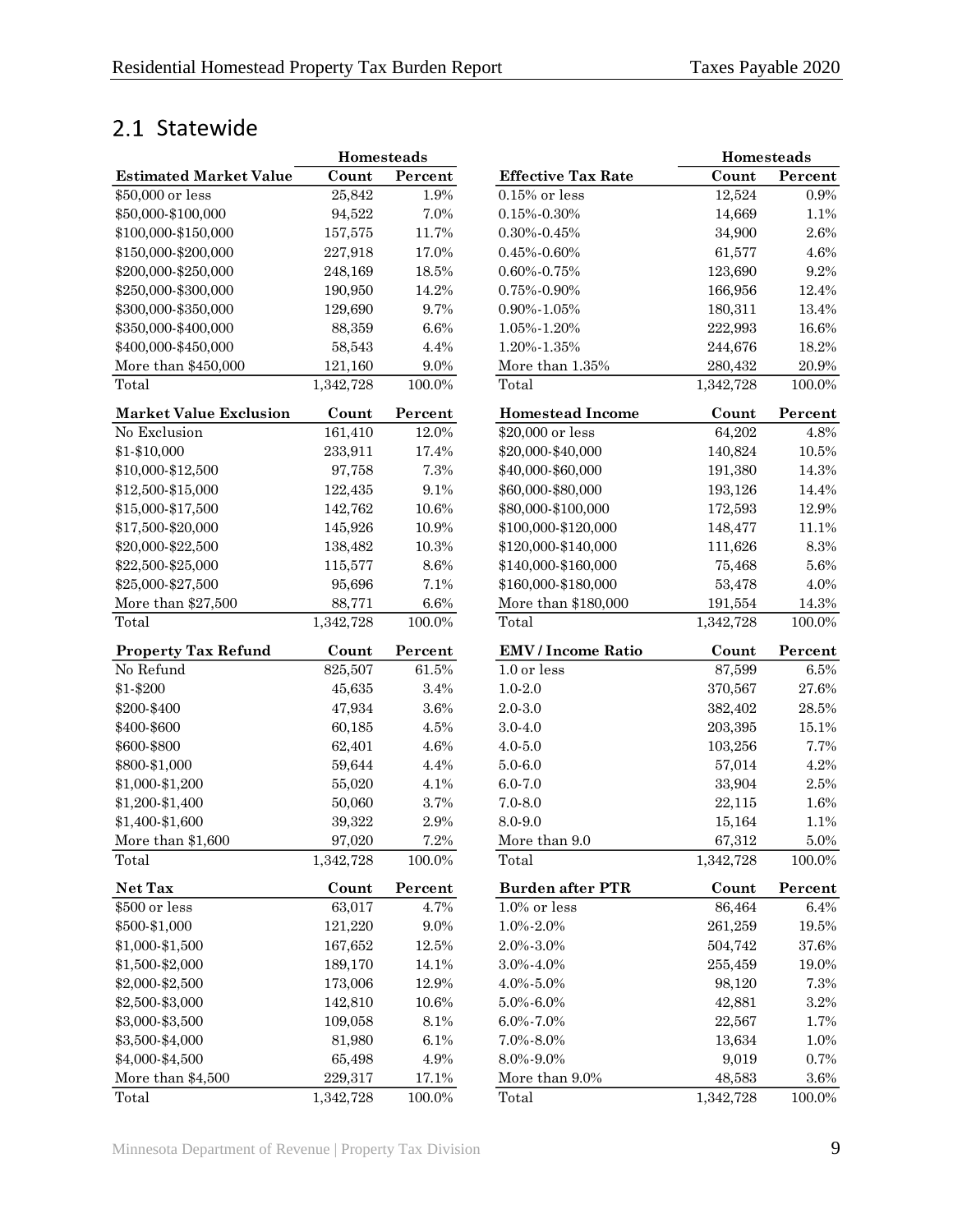## <span id="page-13-0"></span>2.2 Greater Minnesota

|                                      | <b>Homesteads</b> |              |
|--------------------------------------|-------------------|--------------|
| <b>Estimated Market Value</b>        | Count             | Percent      |
| \$50,000 or less                     | 25,447            | 4.1%         |
| \$50,000-\$100,000                   | 87,293            | 14.1%        |
| \$100,000-\$150,000                  | 126,717           | 20.5%        |
| \$150,000-\$200,000                  | 132,019           | 21.4%        |
| \$200,000-\$250,000                  | 95,593            | $15.5\%$     |
| \$250,000-\$300,000                  | 59,583            | 9.7%         |
| \$300,000-\$350,000                  | 37,066            | 6.0%         |
| \$350,000-\$400,000                  | 22,134            | 3.6%         |
| \$400,000-\$450,000                  | 12,285            | 2.0%         |
| More than \$450,000                  | 19,010            | 3.1%         |
| Total                                | 617,147           | 100.0%       |
| <b>Market Value Exclusion</b>        | Count             | Percent      |
| No Exclusion                         | 27,284            | 4.4%         |
| \$1-\$10,000                         | 66,012            | 10.7%        |
| \$10,000-\$12,500                    | 32,234            | 5.2%         |
| \$12,500-\$15,000                    | 42,130            | 6.8%         |
| \$15,000-\$17,500                    | 54,793            | 8.9%         |
| \$17,500-\$20,000                    | 69,053            | 11.2%        |
| \$20,000-\$22,500                    | 81,617            | 13.2%        |
| \$22,500-\$25,000                    | 84,144            | 13.6%        |
| \$25,000-\$27,500                    | 80,133            | 13.0%        |
| More than \$27,500                   | 79,747            | 12.9%        |
| Total                                | 617,147           | 100.0%       |
|                                      |                   |              |
|                                      |                   |              |
| <b>Property Tax Refund</b>           | Count             | Percent      |
| No Refund                            | 395,863           | 64.1%        |
| \$1-\$200                            | 28,139            | 4.6%         |
| \$200-\$400                          | 28,860            | 4.7%         |
| \$400-\$600                          | 31,571            | 5.1%         |
| \$600-\$800                          | 29,605            | 4.8%         |
| \$800-\$1,000                        | 25,546            | 4.1%         |
| \$1,000-\$1,200                      | 21,196            | 3.4%         |
| \$1,200-\$1,400                      | 17,113            | 2.8%         |
| \$1,400-\$1,600                      | 12,520            | 2.0%         |
| More than \$1,600                    | 26,734            | 4.3%         |
| Total                                | 617,147           | 100.0%       |
| Net Tax                              | Count             | Percent      |
| \$500 or less                        | 55,107            | 8.9%         |
| \$500-\$1,000                        | 95,882            | 15.5%        |
| \$1,000-\$1,500                      | 110,773           | 17.9%        |
| \$1,500-\$2,000                      | 100,070           | 16.2%        |
| \$2,000-\$2,500                      | 78,448            | 12.7%        |
| \$2,500-\$3,000                      | 55,303            | 9.0%         |
| \$3,000-\$3,500                      | 35,742            | 5.8%         |
| \$3,500-\$4,000                      | 24,156            |              |
|                                      |                   | 3.9%         |
| \$4,000-\$4,500<br>More than \$4,500 | 17,745<br>43,921  | 2.9%<br>7.1% |

|                               | <b>Homesteads</b> |           |                           | Homesteads |           |
|-------------------------------|-------------------|-----------|---------------------------|------------|-----------|
| <b>Estimated Market Value</b> | Count             | Percent   | <b>Effective Tax Rate</b> | Count      | Percent   |
| \$50,000 or less              | 25,447            | 4.1%      | $0.15\%$ or less          | 9,507      | 1.5%      |
| \$50,000-\$100,000            | 87,293            | 14.1%     | $0.15\% - 0.30\%$         | 9,103      | 1.5%      |
| \$100,000-\$150,000           | 126,717           | 20.5%     | $0.30\% - 0.45\%$         | 20,413     | 3.3%      |
| \$150,000-\$200,000           | 132,019           | 21.4%     | $0.45\% - 0.60\%$         | 34,703     | $5.6\%$   |
| \$200,000-\$250,000           | 95,593            | 15.5%     | $0.60\% - 0.75\%$         | 60,360     | $9.8\%$   |
| \$250,000-\$300,000           | 59,583            | 9.7%      | $0.75\% - 0.90\%$         | 85,825     | 13.9%     |
| \$300,000-\$350,000           | 37,066            | 6.0%      | $0.90\% - 1.05\%$         | 97,667     | 15.8%     |
| \$350,000-\$400,000           | 22,134            | $3.6\%$   | 1.05%-1.20%               | 95,134     | 15.4%     |
| \$400,000-\$450,000           | 12,285            | 2.0%      | 1.20%-1.35%               | 78,717     | 12.8%     |
| More than \$450,000           | 19,010            | 3.1%      | More than 1.35%           | 125,718    | 20.4%     |
| Total                         | 617,147           | 100.0%    | Total                     | 617,147    | 100.0%    |
| <b>Market Value Exclusion</b> | Count             | Percent   | <b>Homestead Income</b>   | Count      | Percent   |
| No Exclusion                  | 27,284            | 4.4%      | \$20,000 or less          | 38,768     | $6.3\%$   |
| \$1-\$10,000                  | 66,012            | 10.7%     | \$20,000-\$40,000         | 83,016     | $13.5\%$  |
| \$10,000-\$12,500             | 32,234            | 5.2%      | \$40,000-\$60,000         | 104,174    | $16.9\%$  |
| \$12,500-\$15,000             | 42,130            | 6.8%      | \$60,000-\$80,000         | 99,378     | 16.1%     |
| \$15,000-\$17,500             | 54,793            | 8.9%      | \$80,000-\$100,000        | 84,636     | 13.7%     |
| \$17,500-\$20,000             | 69,053            | 11.2%     | \$100,000-\$120,000       | 67,755     | 11.0%     |
| \$20,000-\$22,500             | 81,617            | 13.2%     | \$120,000-\$140,000       | 46,146     | 7.5%      |
| \$22,500-\$25,000             | 84,144            | 13.6%     | \$140,000-\$160,000       | 27,629     | $4.5\%$   |
| \$25,000-\$27,500             | 80,133            | 13.0%     | \$160,000-\$180,000       | 17,503     | $2.8\%$   |
| More than \$27,500            | 79,747            | 12.9%     | More than \$180,000       | 48,142     | 7.8%      |
| Total                         | 617,147           | $100.0\%$ | Total                     | 617,147    | $100.0\%$ |
| <b>Property Tax Refund</b>    | Count             | Percent   | <b>EMV</b> / Income Ratio | Count      | Percent   |
| No Refund                     | 395,863           | 64.1%     | 1.0 or less               | 58,750     | 9.5%      |
| \$1-\$200                     | 28,139            | 4.6%      | $1.0 - 2.0$               | 200,905    | 32.6%     |
| \$200-\$400                   | 28,860            | 4.7%      | $2.0 - 3.0$               | 163,020    | 26.4%     |
| \$400-\$600                   | 31,571            | 5.1%      | $3.0 - 4.0$               | 79,296     | 12.8%     |
| \$600-\$800                   | 29,605            | 4.8%      | $4.0 - 5.0$               | 39,691     | 6.4%      |
| \$800-\$1,000                 | 25,546            | 4.1%      | $5.0 - 6.0$               | 22,019     | 3.6%      |
| \$1,000-\$1,200               | 21,196            | $3.4\%$   | $6.0 - 7.0$               | 13,191     | 2.1%      |
| \$1,200-\$1,400               | 17,113            | $2.8\%$   | $7.0 - 8.0$               | 8,580      | 1.4%      |
| \$1,400-\$1,600               | 12,520            | 2.0%      | 8.0-9.0                   | 5,796      | 0.9%      |
| More than \$1,600             | 26,734            | 4.3%      | More than 9.0             | 25,899     | 4.2%      |
| Total                         | 617,147           | 100.0%    | Total                     | 617,147    | 100.0%    |
| Net Tax                       | Count             | Percent   | <b>Burden after PTR</b>   | Count      | Percent   |
| \$500 or less                 | 55,107            | 8.9%      | 1.0% or less              | 65,792     | 10.7%     |
| \$500-\$1,000                 | 95,882            | 15.5%     | 1.0%-2.0%                 | 161,589    | 26.2%     |
| \$1,000-\$1,500               | 110,773           | 17.9%     | 2.0%-3.0%                 | 223,193    | 36.2%     |
| \$1,500-\$2,000               | 100,070           | 16.2%     | 3.0%-4.0%                 | 89,151     | 14.4%     |
| \$2,000-\$2,500               | 78,448            | 12.7%     | 4.0%-5.0%                 | 31,630     | $5.1\%$   |
| \$2,500-\$3,000               | 55,303            | 9.0%      | 5.0%-6.0%                 | 13,682     | $2.2\%$   |
| \$3,000-\$3,500               | 35,742            | 5.8%      | 6.0%-7.0%                 | 7,355      | 1.2%      |
| \$3,500-\$4,000               | 24,156            | 3.9%      | 7.0%-8.0%                 | 4,418      | 0.7%      |
| \$4,000-\$4,500               | 17,745            | $2.9\%$   | 8.0%-9.0%                 | 3,008      | $0.5\%$   |
| More than \$4,500             | 43,921            | 7.1%      | More than 9.0%            | 17,329     | $2.8\%$   |
| Total                         | 617,147           | 100.0%    | Total                     | 617,147    | 100.0%    |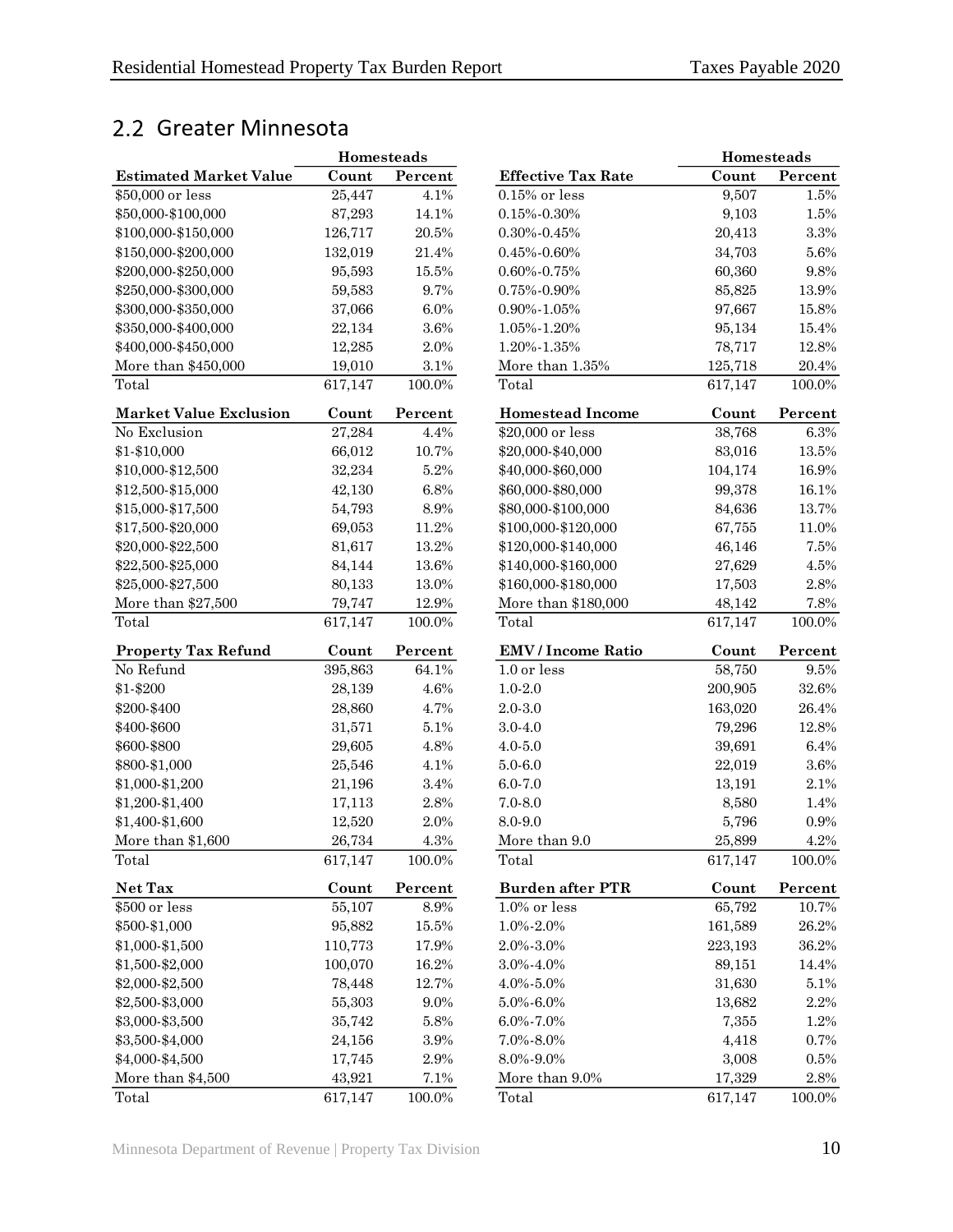## <span id="page-14-0"></span>2.3 Metro

|                               | <b>Homesteads</b> |           |                           |         | <b>Homesteads</b> |
|-------------------------------|-------------------|-----------|---------------------------|---------|-------------------|
| <b>Estimated Market Value</b> | Count             | Percent   | <b>Effective Tax Rate</b> | Count   | Percent           |
| \$50,000 or less              | 395               | 0.1%      | $0.15\%$ or less          | 3,017   | 0.4%              |
| \$50,000-\$100,000            | 7,229             | 1.0%      | $0.15\% - 0.30\%$         | 5,566   | 0.8%              |
| \$100,000-\$150,000           | 30,858            | 4.3%      | $0.30\% - 0.45\%$         | 14,487  | 2.0%              |
| \$150,000-\$200,000           | 95,899            | 13.2%     | $0.45\% - 0.60\%$         | 26,874  | 3.7%              |
| \$200,000-\$250,000           | 152,576           | 21.0%     | $0.60\% - 0.75\%$         | 63,330  | 8.7%              |
| \$250,000-\$300,000           | 131,367           | 18.1%     | $0.75\%$ - $0.90\%$       | 81,131  | 11.2%             |
| \$300,000-\$350,000           | 92,624            | 12.8%     | 0.90%-1.05%               | 82,644  | 11.4%             |
| \$350,000-\$400,000           | 66,225            | 9.1%      | 1.05%-1.20%               | 127,859 | 17.6%             |
| \$400,000-\$450,000           | 46,258            | 6.4%      | 1.20%-1.35%               | 165,959 | 22.9%             |
| More than \$450,000           | 102,150           | 14.1%     | More than 1.35%           | 154,714 | 21.3%             |
| Total                         | 725,581           | $100.0\%$ | Total                     | 725,581 | 100.0%            |
| <b>Market Value Exclusion</b> | Count             | Percent   | <b>Homestead Income</b>   | Count   | Percent           |
| No Exclusion                  | 134,126           | 18.5%     | \$20,000 or less          | 25,434  | 3.5%              |
| \$1-\$10,000                  | 167,899           | 23.1%     | \$20,000-\$40,000         | 57,808  | 8.0%              |
| \$10,000-\$12,500             | 65,524            | 9.0%      | \$40,000-\$60,000         | 87,206  | 12.0%             |
| \$12,500-\$15,000             | 80,305            | 11.1%     | \$60,000-\$80,000         | 93,748  | 12.9%             |
| \$15,000-\$17,500             | 87,969            | 12.1%     | \$80,000-\$100,000        | 87,957  | 12.1%             |
| \$17,500-\$20,000             | 76,873            | 10.6%     | \$100,000-\$120,000       | 80,722  | 11.1%             |
| \$20,000-\$22,500             | 56,865            | 7.8%      | \$120,000-\$140,000       | 65,480  | 9.0%              |
| \$22,500-\$25,000             | 31,433            | 4.3%      | \$140,000-\$160,000       | 47,839  | 6.6%              |
| \$25,000-\$27,500             | 15,563            | 2.1%      | \$160,000-\$180,000       | 35,975  | 5.0%              |
| More than \$27,500            | 9,024             | 1.2%      | More than \$180,000       | 143,412 | 19.8%             |
| Total                         | 725,581           | 100.0%    | Total                     | 725,581 | 100.0%            |
| <b>Property Tax Refund</b>    | Count             | Percent   | <b>EMV</b> / Income Ratio | Count   | Percent           |
| No Refund                     | 429,644           | 59.2%     | 1.0 or less               | 28,849  | 4.0%              |
| \$1-\$200                     | 17,496            | 2.4%      | $1.0 - 2.0$               | 169,662 | 23.4%             |
| \$200-\$400                   | 19,074            | 2.6%      | $2.0 - 3.0$               | 219,382 | 30.2%             |
| \$400-\$600                   | 28,614            | $3.9\%$   | $3.0 - 4.0$               | 124,099 | 17.1%             |
| \$600-\$800                   | 32,796            | 4.5%      | $4.0 - 5.0$               | 63,565  | 8.8%              |
| \$800-\$1,000                 | 34,098            | 4.7%      | $5.0 - 6.0$               | 34,995  | 4.8%              |
| \$1,000-\$1,200               | 33,824            | 4.7%      | $6.0 - 7.0$               | 20,713  | 2.9%              |
| \$1,200-\$1,400               | 32,947            | 4.5%      | $7.0 - 8.0$               | 13,535  | 1.9%              |
| \$1,400-\$1,600               | 26,802            | 3.7%      | 8.0-9.0                   | 9,368   | 1.3%              |
| More than \$1,600             | 70,286            | 9.7%      | More than 9.0             | 41,413  | 5.7%              |
| Total                         | 725,581           | 100.0%    | Total                     | 725,581 | 100.0%            |
| Net Tax                       | Count             | Percent   | <b>Burden after PTR</b>   | Count   | Percent           |
| \$500 or less                 | 7,910             | 1.1%      | $1.0\%$ or less           | 20,672  | 2.8%              |
| \$500-\$1,000                 | 25,338            | 3.5%      | 1.0%-2.0%                 | 99,670  | 13.7%             |
| \$1,000-\$1,500               | 56,879            | 7.8%      | 2.0%-3.0%                 | 281,549 | 38.8%             |
| \$1,500-\$2,000               | 89,100            | 12.3%     | 3.0%-4.0%                 | 166,308 | 22.9%             |
| \$2,000-\$2,500               | 94,558            | 13.0%     | 4.0%-5.0%                 | 66,490  | 9.2%              |
| \$2,500-\$3,000               | 87,507            | 12.1%     | $5.0\% - 6.0\%$           | 29,199  | 4.0%              |
| \$3,000-\$3,500               | 73,316            | 10.1%     | $6.0\% - 7.0\%$           | 15,212  | 2.1%              |
| \$3,500-\$4,000               | 57,824            | 8.0%      | 7.0%-8.0%                 | 9,216   | 1.3%              |
| \$4,000-\$4,500               | 47,753            | 6.6%      | 8.0%-9.0%                 | 6,011   | 0.8%              |
| More than \$4,500             | 185,396           | $25.6\%$  | More than 9.0%            | 31,254  | 4.3%              |
| Total                         | 725 581           | 100.0%    | Total                     | 725 581 | 100.0%            |

|                               | <b>Homesteads</b> |           |                           | Homesteads |           |
|-------------------------------|-------------------|-----------|---------------------------|------------|-----------|
| <b>Estimated Market Value</b> | Count             | Percent   | <b>Effective Tax Rate</b> | Count      | Percent   |
| \$50,000 or less              | 395               | 0.1%      | $0.15\%$ or less          | 3,017      | 0.4%      |
| \$50,000-\$100,000            | 7,229             | 1.0%      | $0.15\% - 0.30\%$         | 5,566      | 0.8%      |
| \$100,000-\$150,000           | 30,858            | 4.3%      | $0.30\% - 0.45\%$         | 14,487     | $2.0\%$   |
| \$150,000-\$200,000           | 95,899            | 13.2%     | $0.45\% - 0.60\%$         | 26,874     | 3.7%      |
| \$200,000-\$250,000           | 152,576           | 21.0%     | $0.60\% - 0.75\%$         | 63,330     | 8.7%      |
| \$250,000-\$300,000           | 131,367           | 18.1%     | $0.75\% - 0.90\%$         | 81,131     | 11.2%     |
| \$300,000-\$350,000           | 92,624            | 12.8%     | 0.90%-1.05%               | 82,644     | 11.4%     |
| \$350,000-\$400,000           | 66,225            | 9.1%      | 1.05%-1.20%               | 127,859    | 17.6%     |
| \$400,000-\$450,000           | 46,258            | 6.4%      | 1.20%-1.35%               | 165,959    | 22.9%     |
| More than \$450,000           | 102,150           | 14.1%     | More than 1.35%           | 154,714    | $21.3\%$  |
| Total                         | 725,581           | 100.0%    | Total                     | 725,581    | 100.0%    |
| <b>Market Value Exclusion</b> | Count             | Percent   | <b>Homestead Income</b>   | Count      | Percent   |
| No Exclusion                  | 134,126           | 18.5%     | \$20,000 or less          | 25,434     | 3.5%      |
| \$1-\$10,000                  | 167,899           | 23.1%     | \$20,000-\$40,000         | 57,808     | 8.0%      |
| \$10,000-\$12,500             | 65,524            | $9.0\%$   | \$40,000-\$60,000         | 87,206     | 12.0%     |
| \$12,500-\$15,000             | 80,305            | 11.1%     | \$60,000-\$80,000         | 93,748     | 12.9%     |
| \$15,000-\$17,500             | 87,969            | 12.1%     | \$80,000-\$100,000        | 87,957     | 12.1%     |
| \$17,500-\$20,000             | 76,873            | 10.6%     | \$100,000-\$120,000       | 80,722     | 11.1%     |
| \$20,000-\$22,500             | 56,865            | 7.8%      | \$120,000-\$140,000       | 65,480     | 9.0%      |
| \$22,500-\$25,000             | 31,433            | 4.3%      | \$140,000-\$160,000       | 47,839     | $6.6\%$   |
| \$25,000-\$27,500             | 15,563            | 2.1%      | \$160,000-\$180,000       | 35,975     | $5.0\%$   |
| More than \$27,500            | 9,024             | 1.2%      | More than \$180,000       | 143,412    | 19.8%     |
| Total                         | 725,581           | 100.0%    | Total                     | 725,581    | 100.0%    |
| <b>Property Tax Refund</b>    | Count             | Percent   | <b>EMV</b> / Income Ratio | Count      | Percent   |
| No Refund                     | 429,644           | $59.2\%$  | 1.0 or less               | 28,849     | 4.0%      |
| \$1-\$200                     | 17,496            | $2.4\%$   | $1.0 - 2.0$               | 169,662    | 23.4%     |
| \$200-\$400                   | 19,074            | $2.6\%$   | $2.0 - 3.0$               | 219,382    | $30.2\%$  |
| \$400-\$600                   | 28,614            | $3.9\%$   | $3.0 - 4.0$               | 124,099    | 17.1%     |
| \$600-\$800                   | 32,796            | 4.5%      | $4.0 - 5.0$               | 63,565     | 8.8%      |
| \$800-\$1,000                 | 34,098            | 4.7%      | $5.0 - 6.0$               | 34,995     | 4.8%      |
| \$1,000-\$1,200               | 33,824            | 4.7%      | $6.0 - 7.0$               | 20,713     | 2.9%      |
| \$1,200-\$1,400               | 32,947            | 4.5%      | $7.0 - 8.0$               | 13,535     | 1.9%      |
| \$1,400-\$1,600               | 26,802            | 3.7%      | 8.0-9.0                   | 9,368      | 1.3%      |
| More than \$1,600             | 70,286            | $9.7\%$   | More than 9.0             | 41,413     | 5.7%      |
| Total                         | 725,581           | 100.0%    | Total                     | 725,581    | 100.0%    |
| Net Tax                       | Count             | Percent   | <b>Burden after PTR</b>   | Count      | Percent   |
| \$500 or less                 | 7,910             | 1.1%      | 1.0% or less              | 20,672     | $2.8\%$   |
| \$500-\$1,000                 | 25,338            | 3.5%      | 1.0%-2.0%                 | 99,670     | 13.7%     |
| \$1,000-\$1,500               | 56,879            | 7.8%      | 2.0%-3.0%                 | 281,549    | 38.8%     |
| \$1,500-\$2,000               | 89,100            | 12.3%     | 3.0%-4.0%                 | 166,308    | 22.9%     |
| \$2,000-\$2,500               | 94,558            | 13.0%     | $4.0\% - 5.0\%$           | 66,490     | $9.2\%$   |
| \$2,500-\$3,000               | 87,507            | 12.1%     | 5.0%-6.0%                 | 29,199     | 4.0%      |
| \$3,000-\$3,500               | 73,316            | 10.1%     | $6.0\% - 7.0\%$           | 15,212     | 2.1%      |
| \$3,500-\$4,000               | 57,824            | 8.0%      | 7.0%-8.0%                 | 9,216      | 1.3%      |
| \$4,000-\$4,500               | 47,753            | $6.6\%$   | 8.0%-9.0%                 | 6,011      | 0.8%      |
| More than \$4,500             | 185,396           | 25.6%     | More than 9.0%            | 31,254     | 4.3%      |
| Total                         | 725,581           | $100.0\%$ | Total                     | 725,581    | $100.0\%$ |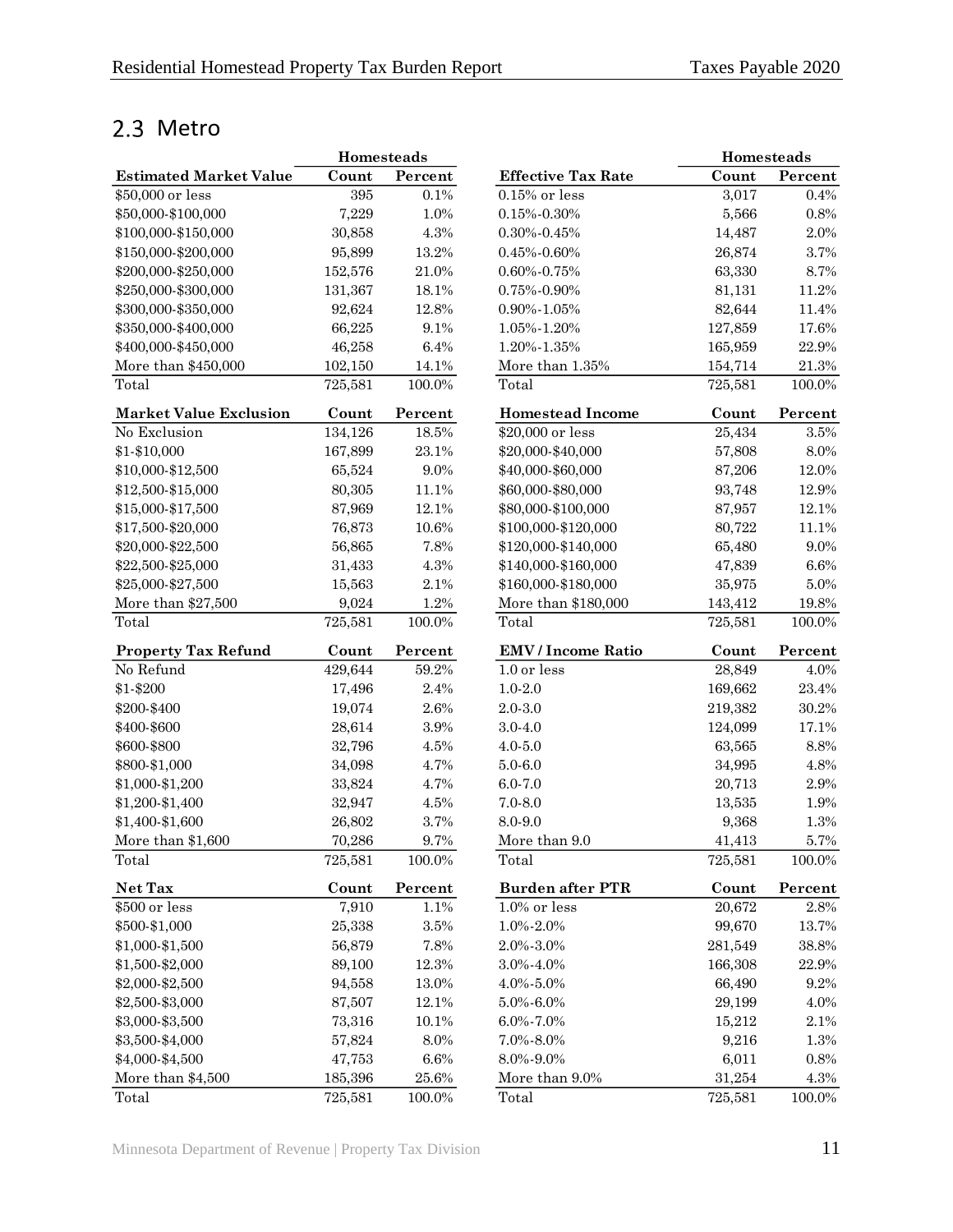## <span id="page-15-0"></span>2.4 Arrowhead

|                               | Homesteads |         |                           | Homesteads |           |
|-------------------------------|------------|---------|---------------------------|------------|-----------|
| <b>Estimated Market Value</b> | Count      | Percent | <b>Effective Tax Rate</b> | Count      | Percent   |
| \$50,000 or less              | 5,067      | 5.7%    | $0.15\%$ or less          | 1,949      | 2.2%      |
| \$50,000-\$100,000            | 19,133     | 21.4%   | $0.15\% - 0.30\%$         | 2,303      | $2.6\%$   |
| \$100,000-\$150,000           | 21,144     | 23.7%   | $0.30\% - 0.45\%$         | 5,725      | 6.4%      |
| \$150,000-\$200,000           | 16,995     | 19.0%   | $0.45\% - 0.60\%$         | 7,692      | $8.6\%$   |
| \$200,000-\$250,000           | 10,408     | 11.7%   | $0.60\% - 0.75\%$         | 11,327     | 12.7%     |
| \$250,000-\$300,000           | 6,262      | 7.0%    | 0.75%-0.90%               | 12,773     | 14.3%     |
| \$300,000-\$350,000           | 3,873      | 4.3%    | $0.90\% - 1.05\%$         | 11,197     | 12.5%     |
| \$350,000-\$400,000           | 2,426      | 2.7%    | 1.05%-1.20%               | 10,801     | 12.1%     |
| \$400,000-\$450,000           | 1,516      | 1.7%    | 1.20%-1.35%               | 8,845      | $9.9\%$   |
| More than \$450,000           | 2,469      | $2.8\%$ | More than 1.35%           | 16,681     | 18.7%     |
| Total                         | 89,293     | 100.0%  | Total                     | 89,293     | 100.0%    |
| <b>MV</b> Exclusion           | Count      | Percent | <b>Homestead Income</b>   | Count      | Percent   |
| No Exclusion                  | 3,512      | $3.9\%$ | \$20,000 or less          | 7,166      | 8.0%      |
| \$1-\$10,000                  | 7,182      | 8.0%    | \$20,000-\$40,000         | 13,961     | $15.6\%$  |
| \$10,000-\$12,500             | 3,566      | 4.0%    | \$40,000-\$60,000         | 15,901     | 17.8%     |
| \$12,500-\$15,000             | 4,885      | $5.5\%$ | \$60,000-\$80,000         | 14,472     | 16.2%     |
| \$15,000-\$17,500             | 6,527      | 7.3%    | \$80,000-\$100,000        | 11,442     | 12.8%     |
| \$17,500-\$20,000             | 8,815      | 9.9%    | \$100,000-\$120,000       | 8,946      | 10.0%     |
| \$20,000-\$22,500             | 11,045     | 12.4%   | \$120,000-\$140,000       | 6,023      | 6.7%      |
| \$22,500-\$25,000             | 13,229     | 14.8%   | \$140,000-\$160,000       | 3,511      | $3.9\%$   |
| \$25,000-\$27,500             | 14,177     | 15.9%   | \$160,000-\$180,000       | 2,105      | 2.4%      |
| More than \$27,500            | 16,355     | 18.3%   | More than \$180,000       | 5,766      | 6.5%      |
| Total                         | 89,293     | 100.0%  | Total                     | 89,293     | 100.0%    |
| <b>Property Tax Refund</b>    | Count      | Percent | <b>EMV</b> / Income Ratio | Count      | Percent   |
| No Refund                     | 63,094     | 70.7%   | 1.0 or less               | 11,070     | 12.4%     |
| \$1-\$200                     | 3,518      | $3.9\%$ | $1.0 - 2.0$               | 30,209     | 33.8%     |
| \$200-\$400                   | 3,370      | 3.8%    | $2.0 - 3.0$               | 20,973     | 23.5%     |
| \$400-\$600                   | 3,538      | 4.0%    | $3.0 - 4.0$               | 10,417     | 11.7%     |
| \$600-\$800                   | 3,267      | 3.7%    | $4.0 - 5.0$               | 5,516      | 6.2%      |
| \$800-\$1,000                 | 2,902      | 3.2%    | $5.0 - 6.0$               | 3,053      | 3.4%      |
| \$1,000-\$1,200               | 2,459      | 2.8%    | $6.0 - 7.0$               | 1,889      | $2.1\%$   |
| \$1,200-\$1,400               | 2,010      | 2.3%    | $7.0 - 8.0$               | 1,319      | 1.5%      |
| \$1,400-\$1,600               | 1,506      | 1.7%    | 8.0-9.0                   | 864        | 1.0%      |
| More than \$1,600             | 3,629      | $4.1\%$ | More than 9.0             | 3,983      | $4.5\%$   |
| Total                         | 89,293     | 100.0%  | Total                     | 89,293     | 100.0%    |
| Net Tax                       | Count      | Percent | <b>Burden after PTR</b>   | Count      | Percent   |
| \$500 or less                 | 15,503     | 17.4%   | 1.0% or less              | 17,369     | 19.5%     |
| \$500-\$1,000                 | 16,794     | 18.8%   | $1.0\% - 2.0\%$           | 23,711     | $26.6\%$  |
| \$1,000-\$1,500               | 15,716     | 17.6%   | 2.0%-3.0%                 | 25,772     | 28.9%     |
| \$1,500-\$2,000               | 12,482     | 14.0%   | 3.0%-4.0%                 | 10,996     | 12.3%     |
| \$2,000-\$2,500               | 8,734      | $9.8\%$ | 4.0%-5.0%                 | 4,326      | $4.8\%$   |
| \$2,500-\$3,000               | 5,956      | $6.7\%$ | $5.0\% - 6.0\%$           | 2,021      | $2.3\%$   |
| \$3,000-\$3,500               | 3,755      | 4.2%    | $6.0\% - 7.0\%$           | 1,088      | 1.2%      |
| \$3,500-\$4,000               | 2,605      | $2.9\%$ | 7.0%-8.0%                 | 692        | $0.8\%$   |
| \$4,000-\$4,500               | 1,833      | $2.1\%$ | 8.0%-9.0%                 | 477        | $0.5\%$   |
| More than \$4,500             | 5,915      | $6.6\%$ | More than $9.0\%$         | 2,841      | $3.2\%$   |
| Total                         | 89,293     | 100.0%  | Total                     | 89,293     | $100.0\%$ |

|                           | <b>Homesteads</b> |         |
|---------------------------|-------------------|---------|
| <b>Effective Tax Rate</b> | Count             | Percent |
| $0.15\%$ or less          | 1,949             | 2.2%    |
| 0.15%-0.30%               | 2,303             | 2.6%    |
| $0.30\% - 0.45\%$         | 5,725             | 6.4%    |
| $0.45\% - 0.60\%$         | 7,692             | 8.6%    |
| 0.60%-0.75%               | 11,327            | 12.7%   |
| 0.75%-0.90%               | 12,773            | 14.3%   |
| 0.90%-1.05%               | 11,197            | 12.5%   |
| 1.05%-1.20%               | 10,801            | 12.1%   |
| 1.20%-1.35%               | 8,845             | 9.9%    |
| More than $1.35\%$        | 16,681            | 18.7%   |
| Total                     | 89,293            | 100.0%  |
| <b>Homestead Income</b>   | Count             | Percent |
| \$20,000 or less          | 7,166             | 8.0%    |
| \$20,000-\$40,000         | 13,961            | 15.6%   |
| \$40,000-\$60,000         | 15,901            | 17.8%   |
| \$60,000-\$80,000         | 14,472            | 16.2%   |
| \$80,000-\$100,000        | 11,442            | 12.8%   |
| \$100,000-\$120,000       | 8,946             | 10.0%   |
| \$120,000-\$140,000       | 6,023             | 6.7%    |
| \$140,000-\$160,000       | 3,511             | 3.9%    |
| \$160,000-\$180,000       | 2,105             | 2.4%    |
| More than \$180,000       | 5,766             | $6.5\%$ |
| Total                     | 89,293            | 100.0%  |
| <b>EMV</b> / Income Ratio | Count             | Percent |
| 1.0 or less               | 11,070            | 12.4%   |
| $1.0 - 2.0$               | 30,209            | 33.8%   |
| $2.0 - 3.0$               | 20,973            | 23.5%   |
| $3.0 - 4.0$               | 10,417            | 11.7%   |
| $4.0 - 5.0$               | 5,516             | 6.2%    |
| $5.0 - 6.0$               | 3,053             | 3.4%    |
| $6.0 - 7.0$               | 1,889             | 2.1%    |
| $7.0 - 8.0$               | 1,319             | 1.5%    |
| 8.0-9.0                   | 864               | 1.0%    |
| More than 9.0             | 3,983             | 4.5%    |
| Total                     | 89,293            | 100.0%  |
| <b>Burden after PTR</b>   | Count             | Percent |
| $1.0\%$ or less           | 17,369            | 19.5%   |
| 1.0%-2.0%                 | 23,711            | 26.6%   |
| 2.0%-3.0%                 | $25,\!772$        | 28.9%   |
| 3.0%-4.0%                 | 10,996            | 12.3%   |
| 4.0%-5.0%                 | 4,326             | 4.8%    |
| 5.0%-6.0%                 | 2,021             | 2.3%    |
| $6.0\% - 7.0\%$           | 1,088             | 1.2%    |
| 7.0%-8.0%                 | 692               | 0.8%    |
| 8.0%-9.0%                 | 477               | $0.5\%$ |
| More than 9.0%            | 2,841             | $3.2\%$ |
| Total                     | 89.293            | 100.0%  |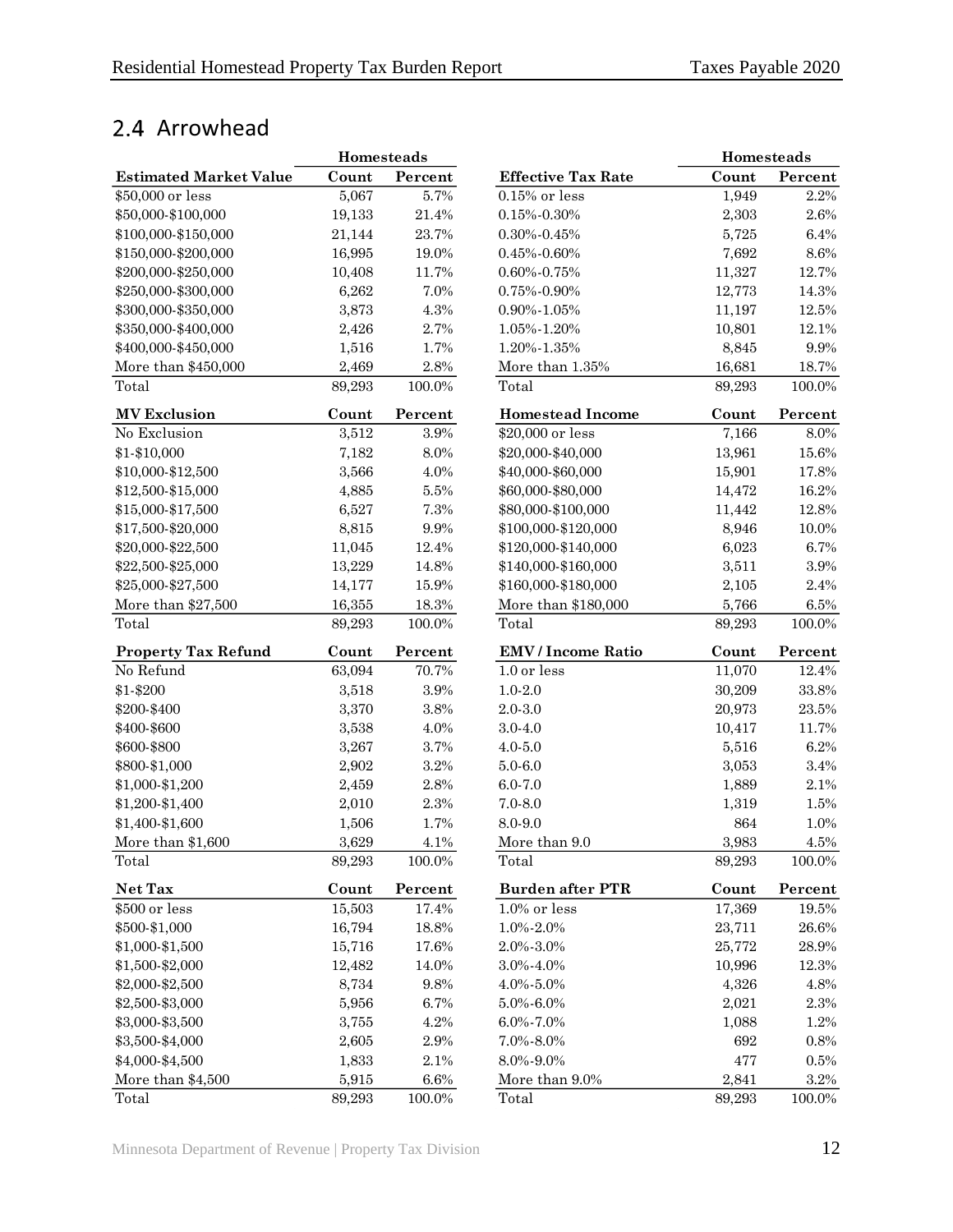## <span id="page-16-0"></span>2.5 Central

|                               | Homesteads |           |                           |           | Homesteads |
|-------------------------------|------------|-----------|---------------------------|-----------|------------|
| <b>Estimated Market Value</b> | Count      | Percent   | <b>Effective Tax Rate</b> | Count     | Percent    |
| \$50,000 or less              | 561        | 0.5%      | $0.15\%$ or less          | 1,172     | 1.1%       |
| \$50,000-\$100,000            | 3,830      | 3.6%      | $0.15\% - 0.30\%$         | 1,087     | 1.0%       |
| \$100,000-\$150,000           | 13,707     | $13.0\%$  | $0.30\% - 0.45\%$         | 2,407     | $2.3\%$    |
| \$150,000-\$200,000           | 24,480     | 23.2%     | $0.45\% - 0.60\%$         | 4,195     | 4.0%       |
| \$200,000-\$250,000           | 24,169     | 22.9%     | $0.60\% - 0.75\%$         | 8,392     | 7.9%       |
| \$250,000-\$300,000           | 16,135     | 15.3%     | $0.75\% - 0.90\%$         | 12,504    | 11.8%      |
| \$300,000-\$350,000           | 10,175     | 9.6%      | $0.90\% - 1.05\%$         | 17,561    | 16.6%      |
| \$350,000-\$400,000           | 5,990      | 5.7%      | 1.05%-1.20%               | 18,065    | 17.1%      |
| \$400,000-\$450,000           | 2,923      | 2.8%      | 1.20%-1.35%               | 16,175    | 15.3%      |
| More than \$450,000           | 3,640      | $3.4\%$   | More than $1.35\%$        | 24,052    | 22.8%      |
| Total                         | 105,610    | 100.0%    | Total                     | 105,610   | 100.0%     |
| <b>MV Exclusion</b>           | Count      | Percent   | <b>Homestead Income</b>   | Count     | Percent    |
| No Exclusion                  | 5,566      | $5.3\%$   | \$20,000 or less          | 3,941     | 3.7%       |
| \$1-\$10,000                  | 16,692     | 15.8%     | \$20,000-\$40,000         | 10,011    | $9.5\%$    |
| \$10,000-\$12,500             | 7,831      | 7.4%      | \$40,000-\$60,000         | 14,958    | 14.2%      |
| \$12,500-\$15,000             | 10,211     | 9.7%      | \$60,000-\$80,000         | 16,537    | 15.7%      |
| \$15,000-\$17,500             | 12,779     | $12.1\%$  | \$80,000-\$100,000        | 15,355    | 14.5%      |
| \$17,500-\$20,000             | 15,127     | 14.3%     | \$100,000-\$120,000       | 13,579    | 12.9%      |
| \$20,000-\$22,500             | 14,213     | 13.5%     | \$120,000-\$140,000       | 10,072    | $9.5\%$    |
| \$22,500-\$25,000             | 10,574     | 10.0%     | \$140,000-\$160,000       | 6,255     | $5.9\%$    |
| \$25,000-\$27,500             | 7,834      | 7.4%      | \$160,000-\$180,000       | 4,114     | $3.9\%$    |
| More than $$27,500$           | 4,783      | $4.5\%$   | More than \$180,000       | 10,788    | 10.2%      |
| Total                         | 105,610    | 100.0%    | Total                     | 105,610   | 100.0%     |
| <b>Property Tax Refund</b>    | Count      | Percent   | <b>EMV</b> / Income Ratio | Count     | Percent    |
| No Refund                     | 58,625     | $55.5\%$  | 1.0 or less               | 5,015     | 4.7%       |
| \$1-\$200                     | 4,855      | 4.6%      | $1.0 - 2.0$               | 30,671    | 29.0%      |
| \$200-\$400                   | 4,720      | 4.5%      | $2.0 - 3.0$               | 33,099    | $31.3\%$   |
| \$400-\$600                   | 6,060      | 5.7%      | $3.0 - 4.0$               | 15,872    | 15.0%      |
| \$600-\$800                   | 6,299      | 6.0%      | $4.0 - 5.0$               | 7,636     | 7.2%       |
| \$800-\$1,000                 | 5,718      | 5.4%      | $5.0 - 6.0$               | 4,111     | $3.9\%$    |
| \$1,000-\$1,200               | 5,075      | 4.8%      | $6.0 - 7.0$               | 2,360     | 2.2%       |
| \$1,200-\$1,400               | 4,196      | 4.0%      | $7.0 - 8.0$               | 1,517     | 1.4%       |
| \$1,400-\$1,600               | 3,179      | $3.0\%$   | 8.0-9.0                   | 994       | $0.9\%$    |
| More than \$1,600             | 6,883      | $6.5\%$   | More than 9.0             | $4,\!335$ | $4.1\%$    |
| Total                         | 105,610    | 100.0%    | Total                     | 105,610   | 100.0%     |
| Net Tax                       | Count      | Percent   | <b>Burden after PTR</b>   | Count     | Percent    |
| \$500 or less                 | 3,061      | $2.9\%$   | $1.0\%$ or less           | 4,626     | 4.4%       |
| \$500-\$1,000                 | 7,176      | $6.8\%$   | 1.0%-2.0%                 | 19,499    | 18.5%      |
| \$1,000-\$1,500               | 14,483     | 13.7%     | 2.0%-3.0%                 | 46,700    | 44.2%      |
| \$1,500-\$2,000               | 17,930     | 17.0%     | 3.0%-4.0%                 | 20,288    | 19.2%      |
| \$2,000-\$2,500               | 17,117     | 16.2%     | $4.0\% - 5.0\%$           | 6,652     | $6.3\%$    |
| \$2,500-\$3,000               | 13,631     | 12.9%     | 5.0%-6.0%                 | 2,555     | $2.4\%$    |
| \$3,000-\$3,500               | 9,411      | $8.9\%$   | 6.0%-7.0%                 | 1,386     | 1.3%       |
| \$3,500-\$4,000               | 6,536      | 6.2%      | 7.0%-8.0%                 | 757       | 0.7%       |
| \$4,000-\$4,500               | 4,832      | $4.6\%$   | 8.0%-9.0%                 | 497       | 0.5%       |
| More than \$4,500             | 11,433     | 10.8%     | More than 9.0%            | 2,650     | 2.5%       |
| Total                         | 105,610    | $100.0\%$ | Total                     | 105,610   | $100.0\%$  |

|                               | <b>Homesteads</b> |          |                           | <b>Homesteads</b> |                                              |
|-------------------------------|-------------------|----------|---------------------------|-------------------|----------------------------------------------|
| <b>Estimated Market Value</b> | Count             | Percent  | <b>Effective Tax Rate</b> | Count             | Percent                                      |
| \$50,000 or less              | 561               | $0.5\%$  | $0.15\%$ or less          | 1,172             | 1.1%                                         |
| \$50,000-\$100,000            | 3,830             | $3.6\%$  | $0.15\% - 0.30\%$         | 1,087             | 1.0%                                         |
| \$100,000-\$150,000           | 13,707            | 13.0%    | $0.30\% - 0.45\%$         | 2,407             | $2.3\%$                                      |
| \$150,000-\$200,000           | 24,480            | 23.2%    | $0.45\% - 0.60\%$         | 4,195             | 4.0%                                         |
| \$200,000-\$250,000           | 24,169            | 22.9%    | $0.60\% - 0.75\%$         | 8,392             | 7.9%                                         |
| \$250,000-\$300,000           | 16,135            | 15.3%    | $0.75\% - 0.90\%$         | 12,504            | 11.8%                                        |
| \$300,000-\$350,000           | 10,175            | $9.6\%$  | $0.90\% - 1.05\%$         | 17,561            | 16.6%                                        |
| \$350,000-\$400,000           | 5,990             | 5.7%     | 1.05%-1.20%               | 18,065            | 17.1%                                        |
| \$400,000-\$450,000           | 2,923             | $2.8\%$  | 1.20%-1.35%               | 16,175            | 15.3%                                        |
| More than \$450,000           | 3,640             | $3.4\%$  | More than 1.35%           | 24,052            | 22.8%                                        |
| Total                         | 105,610           | 100.0%   | Total                     | 105,610           | 100.0%                                       |
| <b>MV</b> Exclusion           | Count             | Percent  | <b>Homestead Income</b>   | Count             | Percent                                      |
| No Exclusion                  | 5,566             | $5.3\%$  | \$20,000 or less          | 3,941             | 3.7%                                         |
| \$1-\$10,000                  | 16,692            | $15.8\%$ | \$20,000-\$40,000         | 10,011            | 9.5%                                         |
| \$10,000-\$12,500             | 7,831             | 7.4%     | \$40,000-\$60,000         | 14,958            | 14.2%                                        |
| \$12,500-\$15,000             | 10,211            | 9.7%     | \$60,000-\$80,000         | 16,537            | 15.7%                                        |
| \$15,000-\$17,500             | 12,779            | 12.1%    | \$80,000-\$100,000        | 15,355            | 14.5%                                        |
| \$17,500-\$20,000             | 15,127            | 14.3%    | \$100,000-\$120,000       | 13,579            | 12.9%                                        |
| \$20,000-\$22,500             | 14,213            | 13.5%    | \$120,000-\$140,000       | 10,072            | $9.5\%$                                      |
| \$22,500-\$25,000             | 10,574            | 10.0%    | \$140,000-\$160,000       | 6,255             | $5.9\%$                                      |
| \$25,000-\$27,500             | 7,834             | 7.4%     | \$160,000-\$180,000       | 4,114             | $3.9\%$                                      |
| More than \$27,500            | 4,783             | 4.5%     | More than \$180,000       | 10,788            | 10.2%                                        |
| Total                         | 105,610           | 100.0%   | Total                     | 105,610           | 100.0%                                       |
| <b>Property Tax Refund</b>    | Count             | Percent  | <b>EMV</b> / Income Ratio | Count             | Percent                                      |
| No Refund                     | 58,625            | 55.5%    | 1.0 or less               | 5,015             | 4.7%                                         |
| \$1-\$200                     | 4,855             | $4.6\%$  | $1.0 - 2.0$               | 30,671            | 29.0%                                        |
| \$200-\$400                   | 4,720             | 4.5%     | $2.0 - 3.0$               | 33,099            | $31.3\%$                                     |
| \$400-\$600                   | 6,060             | 5.7%     | $3.0 - 4.0$               | 15,872            | 15.0%                                        |
| \$600-\$800                   | 6,299             | $6.0\%$  | $4.0 - 5.0$               | 7,636             | 7.2%                                         |
| \$800-\$1,000                 | 5,718             | $5.4\%$  | $5.0 - 6.0$               | 4,111             | $3.9\%$                                      |
| \$1,000-\$1,200               | 5,075             | 4.8%     | $6.0 - 7.0$               | 2,360             | $2.2\%$                                      |
| \$1,200-\$1,400               | 4,196             | 4.0%     | $7.0 - 8.0$               | 1,517             | 1.4%                                         |
| \$1,400-\$1,600               | 3,179             | 3.0%     | 8.0-9.0                   | 994               | 0.9%                                         |
| More than \$1,600             | 6,883             | $6.5\%$  | More than 9.0             | 4,335             | 4.1%                                         |
| Total                         | 105,610           | 100.0%   | Total                     | 105,610           | 100.0%                                       |
| Net Tax                       | Count             | Percent  | <b>Burden after PTR</b>   | Count             | $\ensuremath{\textnormal{\textbf{Percent}}}$ |
| \$500 or less                 | 3,061             | $2.9\%$  | $1.0\%$ or less           | 4,626             | 4.4%                                         |
| \$500-\$1,000                 | 7,176             | $6.8\%$  | 1.0%-2.0%                 | 19,499            | 18.5%                                        |
| \$1,000-\$1,500               | 14,483            | 13.7%    | 2.0%-3.0%                 | 46,700            | 44.2%                                        |
| \$1,500-\$2,000               | 17,930            | 17.0%    | $3.0\% - 4.0\%$           | 20,288            | 19.2%                                        |
| \$2,000-\$2,500               | 17,117            | 16.2%    | 4.0%-5.0%                 | 6,652             | $6.3\%$                                      |
| \$2,500-\$3,000               | 13,631            | $12.9\%$ | 5.0%-6.0%                 | 2,555             | 2.4%                                         |
| \$3,000-\$3,500               | 9,411             | $8.9\%$  | 6.0%-7.0%                 | 1,386             | 1.3%                                         |
| \$3,500-\$4,000               | 6,536             | 6.2%     | 7.0%-8.0%                 | 757               | 0.7%                                         |
| \$4,000-\$4,500               | 4,832             | 4.6%     | 8.0%-9.0%                 | 497               | $0.5\%$                                      |
| More than \$4,500             | 11,433            | $10.8\%$ | More than 9.0%            | 2,650             | 2.5%                                         |
| Total                         | 105,610           | 100.0%   | Total                     | 105,610           | 100.0%                                       |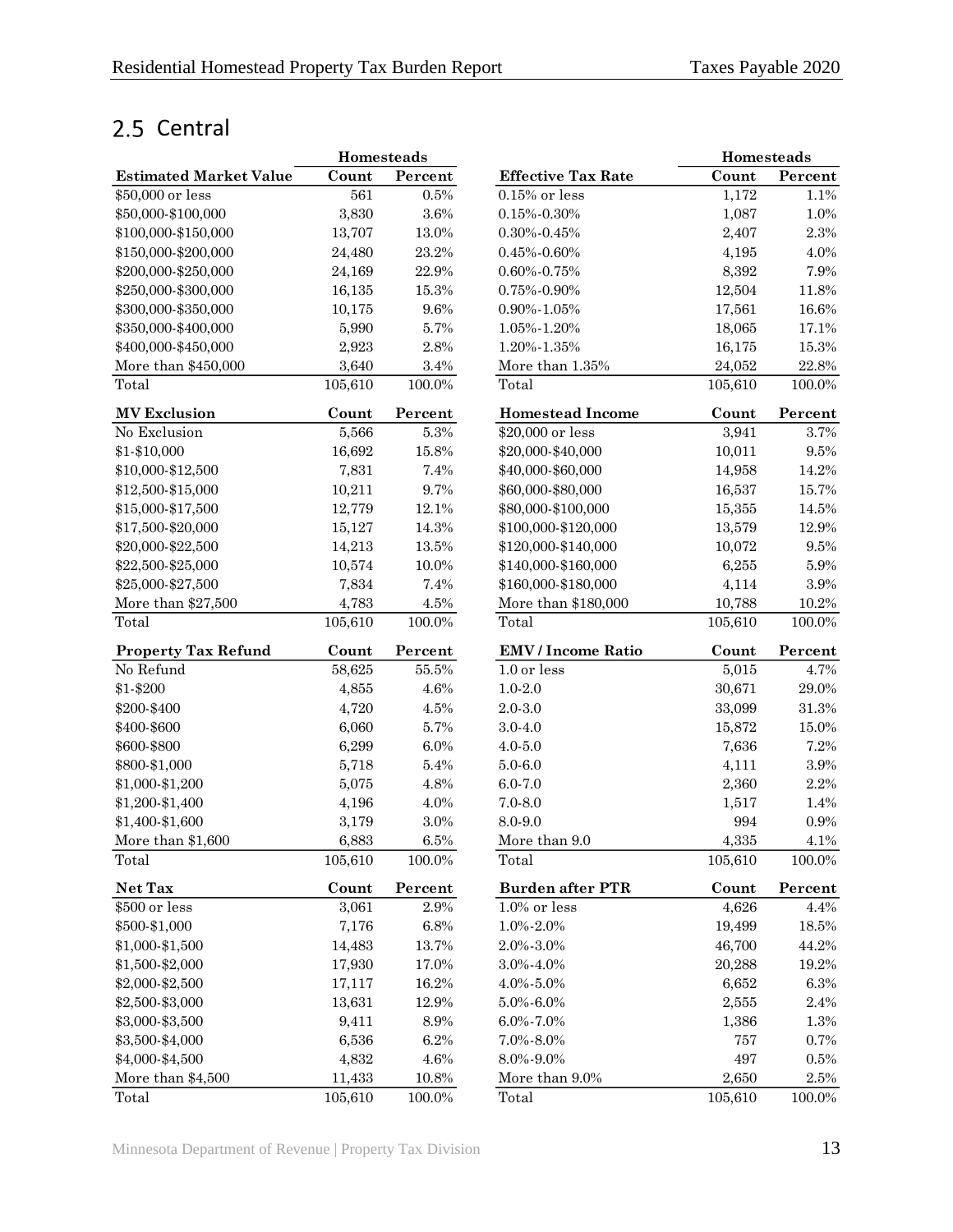## <span id="page-17-0"></span>2.6 East Central

|                               | Homesteads |          |                           | Homesteads |           |
|-------------------------------|------------|----------|---------------------------|------------|-----------|
| <b>Estimated Market Value</b> | Count      | Percent  | <b>Effective Tax Rate</b> | Count      | Percent   |
| \$50,000 or less              | 730        | 1.7%     | $0.15\%$ or less          | 597        | 1.4%      |
| \$50,000-\$100,000            | 2,984      | 7.0%     | $0.15\% - 0.30\%$         | 488        | 1.1%      |
| \$100,000-\$150,000           | 7,646      | 17.8%    | $0.30\% - 0.45\%$         | 1,166      | 2.7%      |
| \$150,000-\$200,000           | 10,844     | 25.3%    | $0.45\% - 0.60\%$         | 1,514      | $3.5\%$   |
| \$200,000-\$250,000           | 8,815      | $20.5\%$ | $0.60\% - 0.75\%$         | 3,285      | 7.7%      |
| \$250,000-\$300,000           | 5,433      | 12.7%    | $0.75\% - 0.90\%$         | 5,426      | 12.6%     |
| \$300,000-\$350,000           | 3,021      | 7.0%     | $0.90\% - 1.05\%$         | 6,220      | 14.5%     |
| \$350,000-\$400,000           | 1,643      | 3.8%     | 1.05%-1.20%               | 7,146      | 16.7%     |
| \$400,000-\$450,000           | 844        | 2.0%     | 1.20%-1.35%               | 6,952      | 16.2%     |
| More than \$450,000           | 951        | $2.2\%$  | More than 1.35%           | 10,117     | 23.6%     |
| Total                         | 42,911     | 100.0%   | Total                     | 42,911     | 100.0%    |
| <b>MV</b> Exclusion           | Count      | Percent  | <b>Homestead Income</b>   | Count      | Percent   |
| No Exclusion                  | 1,514      | $3.5\%$  | \$20,000 or less          | 2,755      | $6.4\%$   |
| \$1-\$10,000                  | 4,848      | 11.3%    | \$20,000-\$40,000         | 5,600      | 13.1%     |
| \$10,000-\$12,500             | 2,732      | 6.4%     | \$40,000-\$60,000         | 7,273      | 16.9%     |
| \$12,500-\$15,000             | 3,555      | 8.3%     | \$60,000-\$80,000         | 7,361      | 17.2%     |
| \$15,000-\$17,500             | 4,723      | 11.0%    | \$80,000-\$100,000        | 6,109      | 14.2%     |
| \$17,500-\$20,000             | 5,812      | 13.5%    | \$100,000-\$120,000       | 4,748      | 11.1%     |
| \$20,000-\$22,500             | 6,495      | 15.1%    | \$120,000-\$140,000       | 3,283      | 7.7%      |
| \$22,500-\$25,000             | 5,772      | 13.5%    | \$140,000-\$160,000       | 1,983      | $4.6\%$   |
| \$25,000-\$27,500             | 4,369      | 10.2%    | \$160,000-\$180,000       | 1,182      | 2.8%      |
| More than \$27,500            | 3,091      | 7.2%     | More than \$180,000       | 2,617      | 6.1%      |
| Total                         | 42,911     | 100.0%   | Total                     | 42,911     | $100.0\%$ |
| <b>Property Tax Refund</b>    | Count      | Percent  | <b>EMV</b> / Income Ratio | Count      | Percent   |
| No Refund                     | 23,840     | 55.6%    | 1.0 or less               | 1,905      | 4.4%      |
| \$1-\$200                     | 1,555      | $3.6\%$  | $1.0 - 2.0$               | 11,605     | 27.0%     |
| \$200-\$400                   | 1,834      | 4.3%     | $2.0 - 3.0$               | 12,677     | 29.5%     |
| \$400-\$600                   | 2,238      | $5.2\%$  | $3.0 - 4.0$               | 6,697      | 15.6%     |
| \$600-\$800                   | 2,386      | $5.6\%$  | $4.0 - 5.0$               | 3,443      | 8.0%      |
| \$800-\$1,000                 | 2,360      | $5.5\%$  | $5.0 - 6.0$               | 1,923      | 4.5%      |
| \$1,000-\$1,200               | 2,133      | $5.0\%$  | $6.0 - 7.0$               | 1,157      | 2.7%      |
| \$1,200-\$1,400               | 1,880      | 4.4%     | $7.0 - 8.0$               | 754        | 1.8%      |
| \$1,400-\$1,600               | 1,498      | $3.5\%$  | 8.0-9.0                   | 522        | 1.2%      |
| More than \$1,600             | 3,187      | $7.4\%$  | More than 9.0             | 2,228      | $5.2\%$   |
| Total                         | 42,911     | 100.0%   | Total                     | 42,911     | 100.0%    |
| Net Tax                       | Count      | Percent  | <b>Burden after PTR</b>   | Count      | Percent   |
| \$500 or less                 | 2,298      | 5.4%     | $1.0\%$ or less           | 2,055      | 4.8%      |
| \$500-\$1,000                 | 4,081      | $9.5\%$  | $1.0\% - 2.0\%$           | 7,200      | 16.8%     |
| \$1,000-\$1,500               | 6,598      | 15.4%    | 2.0%-3.0%                 | 17,219     | 40.1%     |
| \$1,500-\$2,000               | 7,488      | 17.5%    | $3.0\% - 4.0\%$           | 8,428      | $19.6\%$  |
| \$2,000-\$2,500               | 6,508      | 15.2%    | $4.0\% - 5.0\%$           | 3,322      | 7.7%      |
| \$2,500-\$3,000               | 5,006      | 11.7%    | $5.0\% - 6.0\%$           | 1,477      | 3.4%      |
| \$3,000-\$3,500               | 3,545      | 8.3%     | $6.0\% - 7.0\%$           | 780        | 1.8%      |
| \$3,500-\$4,000               | 2,313      | $5.4\%$  | 7.0%-8.0%                 | 470        | 1.1%      |
| \$4,000-\$4,500               | 1,639      | $3.8\%$  | 8.0%-9.0%                 | 294        | 0.7%      |
| More than \$4,500             | 3,435      | $8.0\%$  | More than 9.0%            | 1,666      | $3.9\%$   |
| Total                         | 42,911     | 100.0%   | Total                     | 42,911     | 100.0%    |

|        | <b>Homesteads</b> |                           |        | Homesteads |
|--------|-------------------|---------------------------|--------|------------|
| Count  | Percent           | <b>Effective Tax Rate</b> | Count  | Percent    |
| 730    | 1.7%              | $0.15\%$ or less          | 597    | 1.4%       |
| 2,984  | 7.0%              | $0.15\% - 0.30\%$         | 488    | 1.1%       |
| 7,646  | 17.8%             | $0.30\% - 0.45\%$         | 1,166  | 2.7%       |
| 10,844 | $25.3\%$          | $0.45\% - 0.60\%$         | 1,514  | $3.5\%$    |
| 8,815  | $20.5\%$          | $0.60\% - 0.75\%$         | 3,285  | 7.7%       |
| 5,433  | 12.7%             | 0.75%-0.90%               | 5,426  | 12.6%      |
| 3,021  | 7.0%              | $0.90\% - 1.05\%$         | 6,220  | 14.5%      |
| 1,643  | $3.8\%$           | 1.05%-1.20%               | 7,146  | $16.7\%$   |
| 844    | 2.0%              | 1.20%-1.35%               | 6,952  | 16.2%      |
| 951    | 2.2%              | More than $1.35\%$        | 10,117 | $23.6\%$   |
| 42,911 | 100.0%            | Total                     | 42,911 | 100.0%     |
| Count  | Percent           | <b>Homestead Income</b>   | Count  | Percent    |
| 1,514  | $3.5\%$           | \$20,000 or less          | 2,755  | 6.4%       |
| 4,848  | 11.3%             | \$20,000-\$40,000         | 5,600  | 13.1%      |
| 2,732  | $6.4\%$           | \$40,000-\$60,000         | 7,273  | 16.9%      |
| 3,555  | $8.3\%$           | \$60,000-\$80,000         | 7,361  | 17.2%      |
| 4,723  | 11.0%             | \$80,000-\$100,000        | 6,109  | 14.2%      |
| 5,812  | 13.5%             | \$100,000-\$120,000       | 4,748  | 11.1%      |
| 6,495  | 15.1%             | \$120,000-\$140,000       | 3,283  | 7.7%       |
| 5,772  | 13.5%             | \$140,000-\$160,000       | 1,983  | $4.6\%$    |
| 4,369  | 10.2%             | \$160,000-\$180,000       | 1,182  | 2.8%       |
| 3,091  | 7.2%              | More than \$180,000       | 2,617  | 6.1%       |
| 42,911 | 100.0%            | Total                     | 42,911 | 100.0%     |
| Count  | Percent           | <b>EMV</b> / Income Ratio | Count  | Percent    |
| 23,840 | $55.6\%$          | 1.0 or less               | 1,905  | 4.4%       |
| 1,555  | $3.6\%$           | $1.0 - 2.0$               | 11,605 | 27.0%      |
| 1,834  | 4.3%              | $2.0 - 3.0$               | 12,677 | 29.5%      |
| 2,238  | 5.2%              | $3.0 - 4.0$               | 6,697  | 15.6%      |
| 2,386  | $5.6\%$           | $4.0 - 5.0$               | 3,443  | 8.0%       |
| 2,360  | $5.5\%$           | $5.0 - 6.0$               | 1,923  | 4.5%       |
| 2,133  | $5.0\%$           | $6.0 - 7.0$               | 1,157  | 2.7%       |
| 1,880  | 4.4%              | $7.0 - 8.0$               | 754    | 1.8%       |
| 1,498  | $3.5\%$           | 8.0-9.0                   | 522    | 1.2%       |
| 3,187  | 7.4%              | More than 9.0             | 2,228  | 5.2%       |
| 42,911 | 100.0%            | Total                     | 42,911 | 100.0%     |
| Count  | Percent           | <b>Burden after PTR</b>   | Count  | Percent    |
| 2,298  | 5.4%              | $1.0\%$ or less           | 2,055  | 4.8%       |
| 4,081  | 9.5%              | 1.0%-2.0%                 | 7,200  | 16.8%      |
| 6,598  | 15.4%             | 2.0%-3.0%                 | 17,219 | 40.1%      |
| 7,488  | 17.5%             | 3.0%-4.0%                 | 8,428  | 19.6%      |
| 6,508  | 15.2%             | 4.0%-5.0%                 | 3,322  | 7.7%       |
| 5,006  | 11.7%             | 5.0%-6.0%                 | 1,477  | 3.4%       |
| 3,545  | 8.3%              | 6.0%-7.0%                 | 780    | 1.8%       |
| 2,313  | 5.4%              | 7.0%-8.0%                 | 470    | 1.1%       |
| 1,639  | $3.8\%$           | 8.0%-9.0%                 | 294    | 0.7%       |
| 3,435  | 8.0%              | More than 9.0%            | 1,666  | 3.9%       |
| 42,911 | 100.0%            | Total                     | 42,911 | 100.0%     |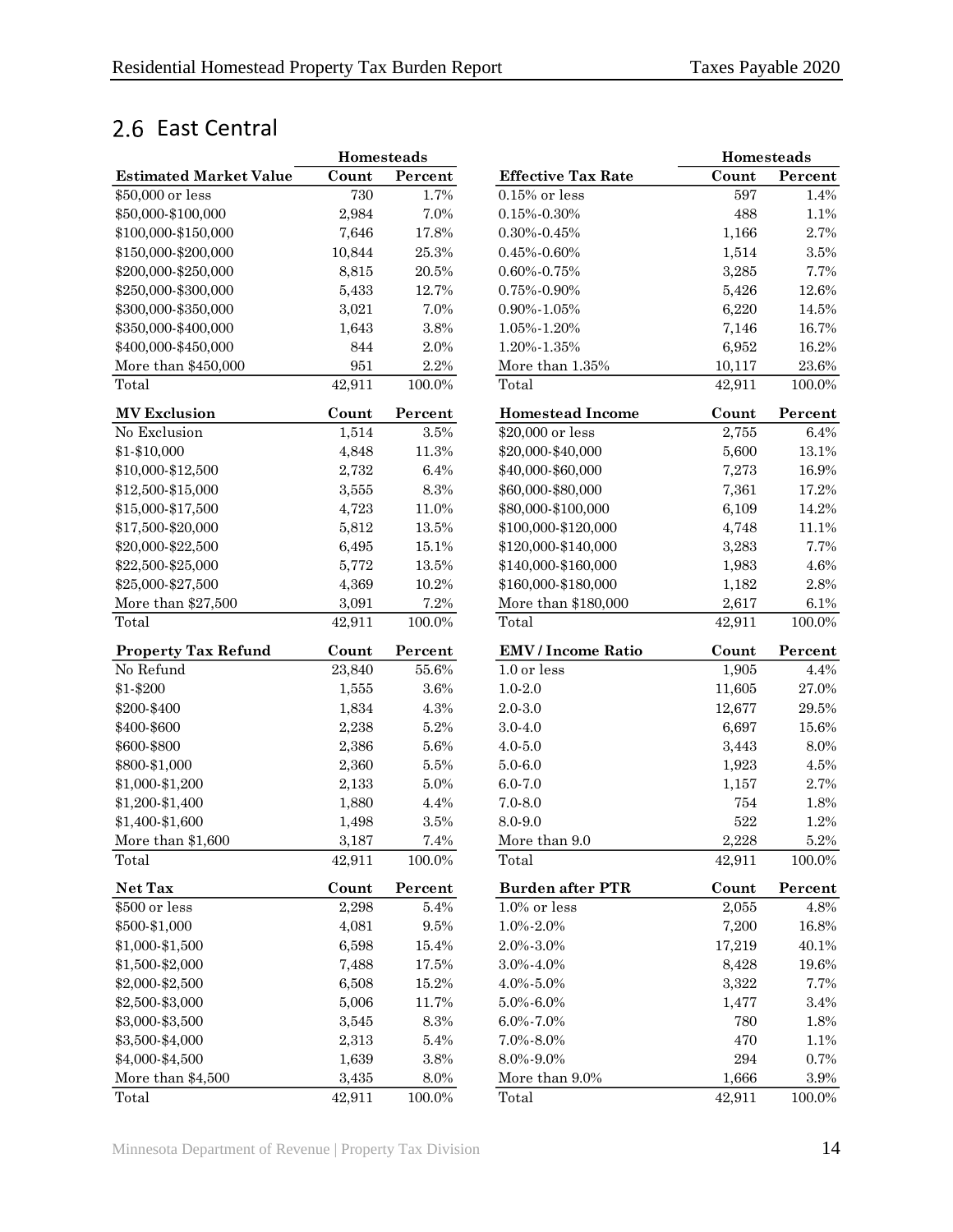## <span id="page-18-0"></span>2.7 Minnesota Valley

|                               | Homesteads |          |                           | Homesteads   |           |
|-------------------------------|------------|----------|---------------------------|--------------|-----------|
| <b>Estimated Market Value</b> | Count      | Percent  | <b>Effective Tax Rate</b> | Count        | Percent   |
| \$50,000 or less              | 3,353      | 8.3%     | $0.15\%$ or less          | 633          | 1.6%      |
| \$50,000-\$100,000            | 9,310      | 23.0%    | $0.15\% - 0.30\%$         | 463          | 1.1%      |
| \$100,000-\$150,000           | 10,400     | 25.7%    | $0.30\% - 0.45\%$         | 897          | 2.2%      |
| \$150,000-\$200,000           | 7,528      | 18.6%    | $0.45\% - 0.60\%$         | 1,737        | 4.3%      |
| \$200,000-\$250,000           | 4,362      | 10.8%    | $0.60\% - 0.75\%$         | 3,345        | $8.3\%$   |
| \$250,000-\$300,000           | 2,418      | 6.0%     | $0.75\% - 0.90\%$         | 5,211        | 12.9%     |
| \$300,000-\$350,000           | 1,346      | $3.3\%$  | $0.90\% - 1.05\%$         | 6,324        | 15.6%     |
| \$350,000-\$400,000           | 785        | 1.9%     | 1.05%-1.20%               | 6,907        | 17.0%     |
| \$400,000-\$450,000           | 392        | 1.0%     | 1.20%-1.35%               | 4,737        | 11.7%     |
| More than \$450,000           | 639        | 1.6%     | More than 1.35%           | 10,279       | 25.4%     |
| Total                         | 40,533     | 100.0%   | Total                     | 40,533       | $100.0\%$ |
| <b>MV</b> Exclusion           | Count      | Percent  | <b>Homestead Income</b>   | Count        | Percent   |
| No Exclusion                  | 922        | $2.3\%$  | \$20,000 or less          | 2,778        | $6.9\%$   |
| \$1-\$10,000                  | 3,002      | 7.4%     | \$20,000-\$40,000         | 6,070        | 15.0%     |
| \$10,000-\$12,500             | 1,583      | $3.9\%$  | \$40,000-\$60,000         | 7,424        | 18.3%     |
| \$12,500-\$15,000             | 2,206      | $5.4\%$  | \$60,000-\$80,000         | 6,775        | 16.7%     |
| \$15,000-\$17,500             | 2,925      | 7.2%     | \$80,000-\$100,000        | 5,688        | 14.0%     |
| \$17,500-\$20,000             | 3,696      | 9.1%     | \$100,000-\$120,000       | 4,154        | 10.2%     |
| \$20,000-\$22,500             | 4,949      | 12.2%    | \$120,000-\$140,000       | 2,619        | $6.5\%$   |
| \$22,500-\$25,000             | 6,374      | 15.7%    | \$140,000-\$160,000       | 1,464        | $3.6\%$   |
| \$25,000-\$27,500             | 7,017      | 17.3%    | \$160,000-\$180,000       | 973          | 2.4%      |
| More than \$27,500            | 7,859      | 19.4%    | More than \$180,000       | 2,588        | $6.4\%$   |
| Total                         | 40,533     | 100.0%   | Total                     | 40,533       | $100.0\%$ |
| <b>Property Tax Refund</b>    | Count      | Percent  | <b>EMV</b> / Income Ratio | Count        | Percent   |
| No Refund                     | 26,418     | 65.2%    | 1.0 or less               | 6,585        | 16.2%     |
| \$1-\$200                     | 2,603      | 6.4%     | $1.0 - 2.0$               | 15,162       | 37.4%     |
| \$200-\$400                   | 2,238      | $5.5\%$  | $2.0 - 3.0$               | 9,112        | $22.5\%$  |
| \$400-\$600                   | 2,091      | $5.2\%$  | $3.0 - 4.0$               | 4,126        | 10.2%     |
| \$600-\$800                   | 1,854      | 4.6%     | $4.0 - 5.0$               | 1,900        | 4.7%      |
| \$800-\$1,000                 | 1,423      | $3.5\%$  | $5.0 - 6.0$               | 1,055        | $2.6\%$   |
| \$1,000-\$1,200               | 1,118      | $2.8\%$  | $6.0 - 7.0$               | 648          | 1.6%      |
| \$1,200-\$1,400               | 908        | 2.2%     | $7.0 - 8.0$               | 380          | $0.9\%$   |
| \$1,400-\$1,600               | 628        | 1.5%     | 8.0-9.0                   | $257\,$      | 0.6%      |
| More than $\$1,\!600$         | 1,252      | $3.1\%$  | More than 9.0             | 1,308        | $3.2\%$   |
| Total                         | 40,533     | 100.0%   | Total                     | 40,533       | 100.0%    |
| Net Tax                       | Count      | Percent  | <b>Burden after PTR</b>   | Count        | Percent   |
| \$500 or less                 | 4,451      | 11.0%    | $1.0\%$ or less           | 5,705        | 14.1%     |
| \$500-\$1,000                 | 8,893      | $21.9\%$ | $1.0\% - 2.0\%$           | 13,212       | $32.6\%$  |
| \$1,000-\$1,500               | 8,502      | 21.0%    | 2.0%-3.0%                 | 13,192       | $32.5\%$  |
| \$1,500-\$2,000               | 6,450      | 15.9%    | $3.0\% - 4.0\%$           | 4,503        | 11.1%     |
| \$2,000-\$2,500               | 4,507      | 11.1%    | $4.0\% - 5.0\%$           | 1,545        | $3.8\%$   |
| \$2,500-\$3,000               | 2,803      | $6.9\%$  | $5.0\% - 6.0\%$           | 659          | 1.6%      |
| \$3,000-\$3,500               | 1,637      | 4.0%     | $6.0\% - 7.0\%$           | 366          | $0.9\%$   |
| \$3,500-\$4,000               | 1,038      | $2.6\%$  | 7.0%-8.0%                 | $\sqrt{214}$ | $0.5\%$   |
| \$4,000-\$4,500               | 700        | 1.7%     | 8.0%-9.0%                 | 135          | $0.3\%$   |
| More than \$4,500             | 1,552      | 3.8%     | More than 9.0%            | 1,002        | 2.5%      |
| Total                         | 40,533     | 100.0%   | Total                     | 40,533       | $100.0\%$ |
|                               |            |          |                           |              |           |

|                           | <b>Homesteads</b> |           |
|---------------------------|-------------------|-----------|
| <b>Effective Tax Rate</b> | Count             | Percent   |
| $0.15\%$ or less          | 633               | 1.6%      |
| $0.15\% - 0.30\%$         | 463               | 1.1%      |
| $0.30\% - 0.45\%$         | 897               | 2.2%      |
| $0.45\% - 0.60\%$         | 1,737             | 4.3%      |
| $0.60\% - 0.75\%$         | 3,345             | 8.3%      |
| 0.75%-0.90%               | 5,211             | 12.9%     |
| $0.90\% - 1.05\%$         | 6,324             | 15.6%     |
| 1.05%-1.20%               | 6,907             | 17.0%     |
| 1.20%-1.35%               | 4,737             | 11.7%     |
| More than 1.35%           | 10,279            | 25.4%     |
| Total                     | 40,533            | 100.0%    |
| <b>Homestead Income</b>   | Count             | Percent   |
| \$20,000 or less          | 2,778             | 6.9%      |
| \$20,000-\$40,000         | 6,070             | 15.0%     |
| \$40,000-\$60,000         | 7,424             | 18.3%     |
| \$60,000-\$80,000         | 6,775             | 16.7%     |
| \$80,000-\$100,000        | 5,688             | 14.0%     |
| \$100,000-\$120,000       | 4,154             | 10.2%     |
| \$120,000-\$140,000       | 2,619             | $6.5\%$   |
| \$140,000-\$160,000       | 1,464             | 3.6%      |
| \$160,000-\$180,000       | 973               | 2.4%      |
| More than \$180,000       | 2,588             | 6.4%      |
| Total                     | 40,533            | 100.0%    |
| <b>EMV</b> / Income Ratio | Count             | Percent   |
| 1.0 or less               | 6,585             | 16.2%     |
| $1.0 - 2.0$               | 15,162            | 37.4%     |
| $2.0 - 3.0$               | 9,112             | 22.5%     |
| $3.0 - 4.0$               | 4,126             | 10.2%     |
| $4.0 - 5.0$               | 1,900             | 4.7%      |
| $5.0 - 6.0$               | 1,055             | 2.6%      |
| $6.0 - 7.0$               | 648               | 1.6%      |
| $7.0 - 8.0$               | 380               | 0.9%      |
| 8.0-9.0                   | 257               | 0.6%      |
| More than 9.0             | 1,308             | 3.2%      |
| Total                     | 40,533            | 100.0%    |
| <b>Burden after PTR</b>   | Count             | Percent   |
| $1.0\%$ or less           | 5,705             | 14.1%     |
| 1.0%-2.0%                 | 13,212            | 32.6%     |
| 2.0%-3.0%                 | 13,192            | 32.5%     |
| 3.0%-4.0%                 | 4,503             | 11.1%     |
| 4.0%-5.0%                 | 1,545             | 3.8%      |
| 5.0%-6.0%                 | 659               | 1.6%      |
| 6.0%-7.0%                 | 366               | 0.9%      |
| 7.0%-8.0%                 | 214               | $0.5\%$   |
| 8.0%-9.0%                 | 135               | 0.3%      |
| More than 9.0%            | 1,002             | 2.5%      |
| Total                     | 40,533            | $100.0\%$ |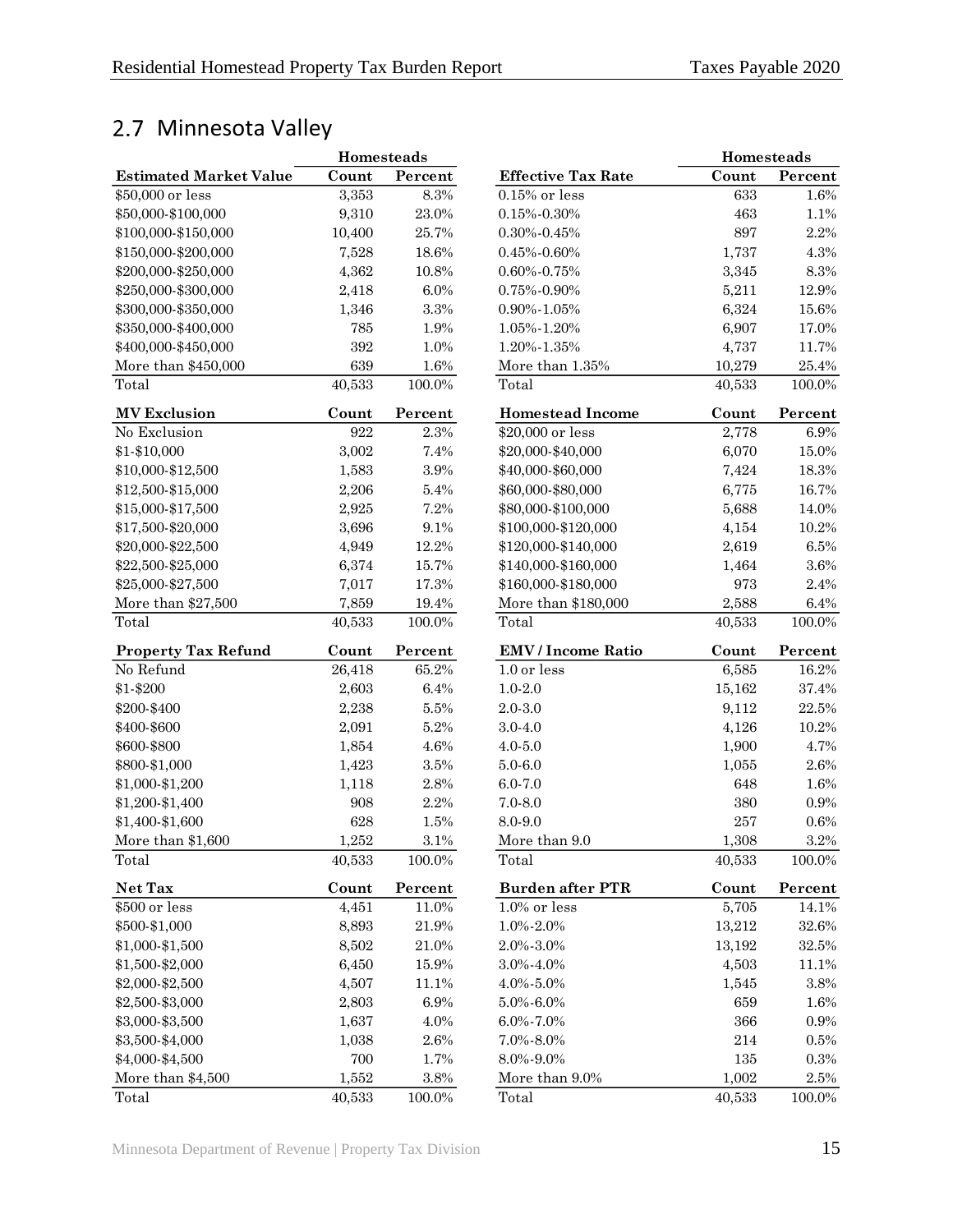## <span id="page-19-0"></span>2.8 North Central

|                               | Homesteads |           |                           | Homesteads |           |
|-------------------------------|------------|-----------|---------------------------|------------|-----------|
| <b>Estimated Market Value</b> | Count      | Percent   | <b>Effective Tax Rate</b> | Count      | Percent   |
| \$50,000 or less              | 1,651      | 3.9%      | $0.15\%$ or less          | 1,229      | $2.9\%$   |
| \$50,000-\$100,000            | 6,692      | 15.9%     | $0.15\% - 0.30\%$         | 1,333      | 3.2%      |
| \$100,000-\$150,000           | 9,383      | 22.3%     | $0.30\% - 0.45\%$         | 2,942      | 7.0%      |
| \$150,000-\$200,000           | 8,529      | 20.3%     | $0.45\% - 0.60\%$         | 6,065      | 14.4%     |
| \$200,000-\$250,000           | 5,520      | 13.1%     | $0.60\% - 0.75\%$         | 6,231      | 14.8%     |
| \$250,000-\$300,000           | 3,442      | 8.2%      | $0.75\% - 0.90\%$         | 7,429      | 17.7%     |
| \$300,000-\$350,000           | 2,252      | 5.4%      | $0.90\% - 1.05\%$         | 6,508      | 15.5%     |
| \$350,000-\$400,000           | 1,406      | $3.3\%$   | 1.05%-1.20%               | 4,801      | 11.4%     |
| \$400,000-\$450,000           | 865        | 2.1%      | 1.20%-1.35%               | 3,553      | 8.4%      |
| More than \$450,000           | 2,331      | $5.5\%$   | More than 1.35%           | 1,980      | 4.7%      |
| Total                         | 42,071     | 100.0%    | Total                     | 42,071     | 100.0%    |
| <b>MV</b> Exclusion           | Count      | Percent   | <b>Homestead Income</b>   | Count      | Percent   |
| No Exclusion                  | 2,938      | 7.0%      | \$20,000 or less          | 3,974      | $9.4\%$   |
| \$1-\$10,000                  | 4,044      | 9.6%      | \$20,000-\$40,000         | 7,325      | 17.4%     |
| \$10,000-\$12,500             | 1,826      | 4.3%      | \$40,000-\$60,000         | 7,787      | 18.5%     |
| \$12,500-\$15,000             | 2,491      | $5.9\%$   | \$60,000-\$80,000         | 6,902      | 16.4%     |
| \$15,000-\$17,500             | 3,218      | 7.6%      | \$80,000-\$100,000        | 5,386      | 12.8%     |
| \$17,500-\$20,000             | 4,204      | 10.0%     | \$100,000-\$120,000       | 3,765      | $8.9\%$   |
| \$20,000-\$22,500             | 5,315      | 12.6%     | \$120,000-\$140,000       | 2,283      | $5.4\%$   |
| \$22,500-\$25,000             | 5,837      | 13.9%     | \$140,000-\$160,000       | 1,295      | $3.1\%$   |
| \$25,000-\$27,500             | 5,988      | 14.2%     | \$160,000-\$180,000       | 842        | $2.0\%$   |
| More than \$27,500            | 6,210      | 14.8%     | More than \$180,000       | 2,512      | $6.0\%$   |
| Total                         | 42,071     | 100.0%    | Total                     | 42,071     | $100.0\%$ |
| <b>Property Tax Refund</b>    | Count      | Percent   | <b>EMV</b> / Income Ratio | Count      | Percent   |
| No Refund                     | 28,599     | 68.0%     | 1.0 or less               | 2,892      | $6.9\%$   |
| \$1-\$200                     | 2,026      | 4.8%      | $1.0 - 2.0$               | 11,628     | 27.6%     |
| \$200-\$400                   | 2,207      | 5.2%      | $2.0 - 3.0$               | 10,354     | 24.6%     |
| \$400-\$600                   | 2,285      | 5.4%      | $3.0 - 4.0$               | 5,907      | 14.0%     |
| \$600-\$800                   | 1,803      | 4.3%      | $4.0 - 5.0$               | 3,385      | 8.0%      |
| \$800-\$1,000                 | 1,446      | $3.4\%$   | $5.0 - 6.0$               | 2,123      | $5.0\%$   |
| \$1,000-\$1,200               | 1,079      | 2.6%      | $6.0 - 7.0$               | 1,360      | $3.2\%$   |
| \$1,200-\$1,400               | 813        | 1.9%      | $7.0 - 8.0$               | 876        | 2.1%      |
| \$1,400-\$1,600               | 553        | 1.3%      | 8.0-9.0                   | 626        | 1.5%      |
| More than \$1,600             | 1,260      | $3.0\%$   | More than 9.0             | 2,920      | $6.9\%$   |
| Total                         | 42,071     | 100.0%    | Total                     | 42,071     | 100.0%    |
| Net Tax                       | Count      | Percent   | <b>Burden after PTR</b>   | Count      | Percent   |
| \$500 or less                 | 5,744      | 13.7%     | $1.0\%$ or less           | 5,844      | 13.9%     |
| \$500-\$1,000                 | 8,981      | $21.3\%$  | 1.0%-2.0%                 | 13,404     | $31.9\%$  |
| \$1,000-\$1,500               | 9,151      | $21.8\%$  | $2.0\% - 3.0\%$           | 13,452     | $32.0\%$  |
| \$1,500-\$2,000               | 6,806      | 16.2%     | 3.0%-4.0%                 | 4,387      | 10.4%     |
| \$2,000-\$2,500               | 4,392      | 10.4%     | 4.0%-5.0%                 | 1,746      | 4.2%      |
| \$2,500-\$3,000               | 2,578      | 6.1%      | $5.0\% - 6.0\%$           | 840        | $2.0\%$   |
| \$3,000-\$3,500               | 1,421      | $3.4\%$   | 6.0%-7.0%                 | 443        | 1.1%      |
| \$3,500-\$4,000               | 806        | 1.9%      | 7.0%-8.0%                 | $\,295$    | 0.7%      |
| \$4,000-\$4,500               | 577        | 1.4%      | 8.0%-9.0%                 | $\bf 234$  | $0.6\%$   |
| More than \$4,500             | 1,615      | $3.8\%$   | More than 9.0%            | 1,426      | $3.4\%$   |
| Total                         | 42,071     | $100.0\%$ | Total                     | 42,071     | $100.0\%$ |

|                           | Homesteads |           |
|---------------------------|------------|-----------|
| <b>Effective Tax Rate</b> | Count      | Percent   |
| $0.15\%$ or less          | 1,229      | 2.9%      |
| $0.15\% - 0.30\%$         | 1,333      | 3.2%      |
| $0.30\% - 0.45\%$         | 2,942      | 7.0%      |
| $0.45\% - 0.60\%$         | 6,065      | 14.4%     |
| $0.60\% - 0.75\%$         | 6,231      | 14.8%     |
| 0.75%-0.90%               | 7,429      | 17.7%     |
| $0.90\% - 1.05\%$         | 6,508      | 15.5%     |
| 1.05%-1.20%               | 4,801      | 11.4%     |
| 1.20%-1.35%               | 3,553      | 8.4%      |
| More than 1.35%           | 1,980      | 4.7%      |
| Total                     | 42,071     | $100.0\%$ |
| <b>Homestead Income</b>   | Count      | Percent   |
| \$20,000 or less          | 3,974      | 9.4%      |
| \$20,000-\$40,000         | 7,325      | 17.4%     |
| \$40,000-\$60,000         | 7,787      | 18.5%     |
| \$60,000-\$80,000         | 6,902      | 16.4%     |
| \$80,000-\$100,000        | 5,386      | 12.8%     |
| \$100,000-\$120,000       | 3,765      | 8.9%      |
| \$120,000-\$140,000       | 2,283      | 5.4%      |
| \$140,000-\$160,000       | 1,295      | 3.1%      |
| \$160,000-\$180,000       | 842        | 2.0%      |
| More than \$180,000       | 2,512      | 6.0%      |
| Total                     | 42,071     | 100.0%    |
| <b>EMV</b> / Income Ratio | Count      | Percent   |
| 1.0 or less               | 2,892      | 6.9%      |
| $1.0 - 2.0$               | 11,628     | 27.6%     |
| $2.0 - 3.0$               | 10,354     | 24.6%     |
| $3.0 - 4.0$               | 5,907      | 14.0%     |
| $4.0 - 5.0$               | 3,385      | 8.0%      |
| $5.0 - 6.0$               | 2,123      | 5.0%      |
| $6.0 - 7.0$               | 1,360      | 3.2%      |
| $7.0 - 8.0$               | 876        | 2.1%      |
| 8.0-9.0                   | 626        | 1.5%      |
| More than 9.0             | 2,920      | 6.9%      |
| Total                     | 42,071     | 100.0%    |
| <b>Burden after PTR</b>   | Count      | Percent   |
| $1.0\%$ or less           | 5,844      | 13.9%     |
| 1.0%-2.0%                 | 13,404     | 31.9%     |
| 2.0%-3.0%                 | 13,452     | 32.0%     |
| 3.0%-4.0%                 | 4,387      | 10.4%     |
| 4.0%-5.0%                 | 1,746      | 4.2%      |
| 5.0%-6.0%                 | 840        | 2.0%      |
| $6.0\% - 7.0\%$           | 443        | 1.1%      |
| 7.0%-8.0%                 | 295        | 0.7%      |
| 8.0%-9.0%                 | 234        | $0.6\%$   |
| More than 9.0%            | 1,426      | 3.4%      |
| Total                     | 42.071     | 100.0%    |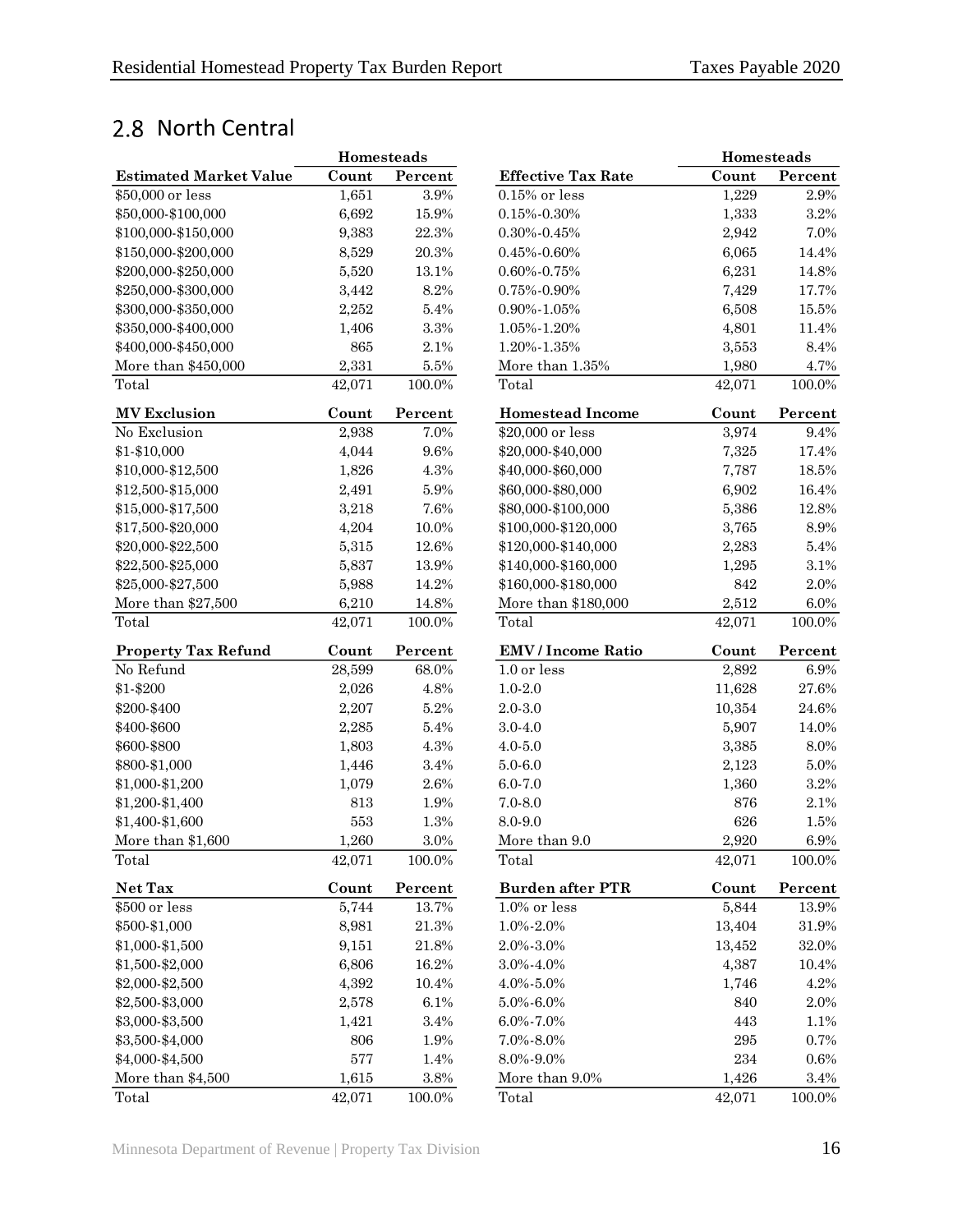## <span id="page-20-0"></span>2.9 Northwest/Headwaters

|                               | Homesteads |         |
|-------------------------------|------------|---------|
| <b>Estimated Market Value</b> | Count      | Percent |
| \$50,000 or less              | 3,254      | 8.9%    |
| \$50,000-\$100,000            | 8,024      | 21.9%   |
| \$100,000-\$150,000           | 9,216      | 25.2%   |
| \$150,000-\$200,000           | 6,904      | 18.9%   |
| \$200,000-\$250,000           | 4,095      | 11.2%   |
| \$250,000-\$300,000           | 2,212      | 6.0%    |
| \$300,000-\$350,000           | 1,180      | 3.2%    |
| \$350,000-\$400,000           | 736        | 2.0%    |
| \$400,000-\$450,000           | 394        | 1.1%    |
| More than \$450,000           | 594        | 1.6%    |
| Total                         | 36,609     | 100.0%  |
|                               |            |         |
| <b>MV Exclusion</b>           | Count      | Percent |
| No Exclusion                  | 846        | 2.3%    |
| \$1-\$10,000                  | 2,767      | 7.6%    |
| \$10,000-\$12,500             | 1,492      | 4.1%    |
| \$12,500-\$15,000             | 2,009      | 5.5%    |
| \$15,000-\$17,500             | 2,661      | 7.3%    |
| \$17,500-\$20,000             | 3,657      | 10.0%   |
| \$20,000-\$22,500             | 4,566      | 12.5%   |
| \$22,500-\$25,000             | 5,355      | 14.6%   |
| \$25,000-\$27,500             | 6,287      | 17.2%   |
| More than \$27,500            | 6,969      | 19.0%   |
| Total                         | 36,609     | 100.0%  |
|                               |            |         |
|                               |            |         |
| <b>Property Tax Refund</b>    | Count      | Percent |
| No Refund                     | 27,817     | 76.0%   |
| \$1-\$200                     | 1,352      | 3.7%    |
| \$200-\$400                   | 1,536      | 4.2%    |
| \$400-\$600                   | 1,505      | 4.1%    |
| \$600-\$800                   | 1,186      | 3.2%    |
| \$800-\$1,000                 | 956        | 2.6%    |
| \$1,000-\$1,200               | 695        | 1.9%    |
| \$1,200-\$1,400               | 503        | 1.4%    |
| \$1,400-\$1,600               | 348        | 1.0%    |
| More than \$1,600             | 711        | 1.9%    |
| Total                         | 36,609     | 100.0%  |
| Net Tax                       | Count      | Percent |
| \$500 or less                 | 5,564      | 15.2%   |
| \$500-\$1,000                 | 8,246      | 22.5%   |
| \$1,000-\$1,500               | 7,450      | 20.4%   |
| \$1,500-\$2,000               | 5,703      | 15.6%   |
| \$2,000-\$2,500               | 3,730      | 10.2%   |
| \$2,500-\$3,000               | 2,174      | 5.9%    |
| \$3,000-\$3,500               | 1,352      | 3.7%    |
| \$3,500-\$4,000               | 882        | 2.4%    |
| \$4,000-\$4,500               | 503        | 1.4%    |
| More than \$4,500             | 1,005      | 2.7%    |

|                               | <b>Homesteads</b> |          |                           |           | <b>Homesteads</b> |
|-------------------------------|-------------------|----------|---------------------------|-----------|-------------------|
| <b>Estimated Market Value</b> | Count             | Percent  | <b>Effective Tax Rate</b> | Count     | Percent           |
| \$50,000 or less              | 3,254             | $8.9\%$  | $0.15\%$ or less          | 818       | 2.2%              |
| \$50,000-\$100,000            | 8,024             | 21.9%    | $0.15\% - 0.30\%$         | 518       | 1.4%              |
| \$100,000-\$150,000           | 9,216             | 25.2%    | $0.30\% - 0.45\%$         | 1,019     | 2.8%              |
| \$150,000-\$200,000           | 6,904             | 18.9%    | $0.45\% - 0.60\%$         | 1,797     | 4.9%              |
| \$200,000-\$250,000           | 4,095             | 11.2%    | $0.60\% - 0.75\%$         | 4,223     | 11.5%             |
| \$250,000-\$300,000           | 2,212             | 6.0%     | 0.75%-0.90%               | 6,935     | 18.9%             |
| \$300,000-\$350,000           | 1,180             | 3.2%     | 0.90%-1.05%               | 6,452     | 17.6%             |
| \$350,000-\$400,000           | 736               | 2.0%     | $1.05\% - 1.20\%$         | 6,116     | 16.7%             |
| \$400,000-\$450,000           | 394               | 1.1%     | 1.20%-1.35%               | 3,463     | 9.5%              |
| More than \$450,000           | 594               | 1.6%     | More than $1.35\%$        | 5,268     | 14.4%             |
| Total                         | 36,609            | 100.0%   | Total                     | 36,609    | 100.0%            |
| <b>MV Exclusion</b>           | Count             | Percent  | <b>Homestead Income</b>   | Count     | Percent           |
| No Exclusion                  | 846               | $2.3\%$  | \$20,000 or less          | 3,138     | 8.6%              |
| \$1-\$10,000                  | 2,767             | 7.6%     | \$20,000-\$40,000         | 5,647     | 15.4%             |
| \$10,000-\$12,500             | 1,492             | 4.1%     | \$40,000-\$60,000         | 6,684     | 18.3%             |
| \$12,500-\$15,000             | 2,009             | $5.5\%$  | \$60,000-\$80,000         | 5,908     | 16.1%             |
| \$15,000-\$17,500             | 2,661             | 7.3%     | \$80,000-\$100,000        | 4,972     | 13.6%             |
| \$17,500-\$20,000             | 3,657             | $10.0\%$ | \$100,000-\$120,000       | 3,766     | 10.3%             |
| \$20,000-\$22,500             | 4,566             | 12.5%    | \$120,000-\$140,000       | 2,247     | 6.1%              |
| \$22,500-\$25,000             | 5,355             | 14.6%    | \$140,000-\$160,000       | 1,337     | $3.7\%$           |
| \$25,000-\$27,500             | 6,287             | 17.2%    | \$160,000-\$180,000       | 793       | 2.2%              |
| More than \$27,500            | 6,969             | 19.0%    | More than \$180,000       | 2,117     | 5.8%              |
| Total                         | 36,609            | 100.0%   | Total                     | 36,609    | $100.0\%$         |
| <b>Property Tax Refund</b>    | Count             | Percent  | <b>EMV</b> / Income Ratio | Count     | Percent           |
| No Refund                     | 27,817            | 76.0%    | 1.0 or less               | 5,521     | 15.1%             |
| \$1-\$200                     | 1,352             | 3.7%     | $1.0 - 2.0$               | 13,182    | $36.0\%$          |
| \$200-\$400                   | 1,536             | 4.2%     | $2.0 - 3.0$               | 8,166     | 22.3%             |
| \$400-\$600                   | 1,505             | 4.1%     | $3.0 - 4.0$               | 3,742     | 10.2%             |
| \$600-\$800                   | 1,186             | 3.2%     | $4.0 - 5.0$               | 1,958     | $5.3\%$           |
| \$800-\$1,000                 | 956               | 2.6%     | $5.0 - 6.0$               | 1,062     | 2.9%              |
| \$1,000-\$1,200               | 695               | 1.9%     | $6.0 - 7.0$               | 665       | 1.8%              |
| \$1,200-\$1,400               | 503               | 1.4%     | $7.0 - 8.0$               | 459       | 1.3%              |
| \$1,400-\$1,600               | 348               | 1.0%     | 8.0-9.0                   | 300       | 0.8%              |
| More than \$1,600             | $711\,$           | 1.9%     | More than 9.0             | 1,554     | $4.2\%$           |
| Total                         | 36,609            | 100.0%   | Total                     | 36,609    | 100.0%            |
| Net Tax                       | Count             | Percent  | <b>Burden after PTR</b>   | Count     | Percent           |
| \$500 or less                 | 5,564             | 15.2%    | 1.0% or less              | 6,477     | 17.7%             |
| \$500-\$1,000                 | 8,246             | 22.5%    | 1.0%-2.0%                 | 12,389    | $33.8\%$          |
| \$1,000-\$1,500               | 7,450             | $20.4\%$ | 2.0%-3.0%                 | 10,402    | $28.4\%$          |
| \$1,500-\$2,000               | 5,703             | 15.6%    | 3.0%-4.0%                 | 3,540     | $9.7\%$           |
| \$2,000-\$2,500               | 3,730             | 10.2%    | 4.0%-5.0%                 | 1,322     | 3.6%              |
| \$2,500-\$3,000               | 2,174             | $5.9\%$  | 5.0%-6.0%                 | 656       | 1.8%              |
| \$3,000-\$3,500               | 1,352             | 3.7%     | 6.0%-7.0%                 | 357       | 1.0%              |
| \$3,500-\$4,000               | 882               | $2.4\%$  | 7.0%-8.0%                 | $\bf 213$ | 0.6%              |
| \$4,000-\$4,500               | 503               | 1.4%     | 8.0%-9.0%                 | 168       | $0.5\%$           |
| More than \$4,500             | 1,005             | $2.7\%$  | More than 9.0%            | 1,085     | $3.0\%$           |
| Total                         | 36,609            | 100.0%   | Total                     | 36,609    | $100.0\%$         |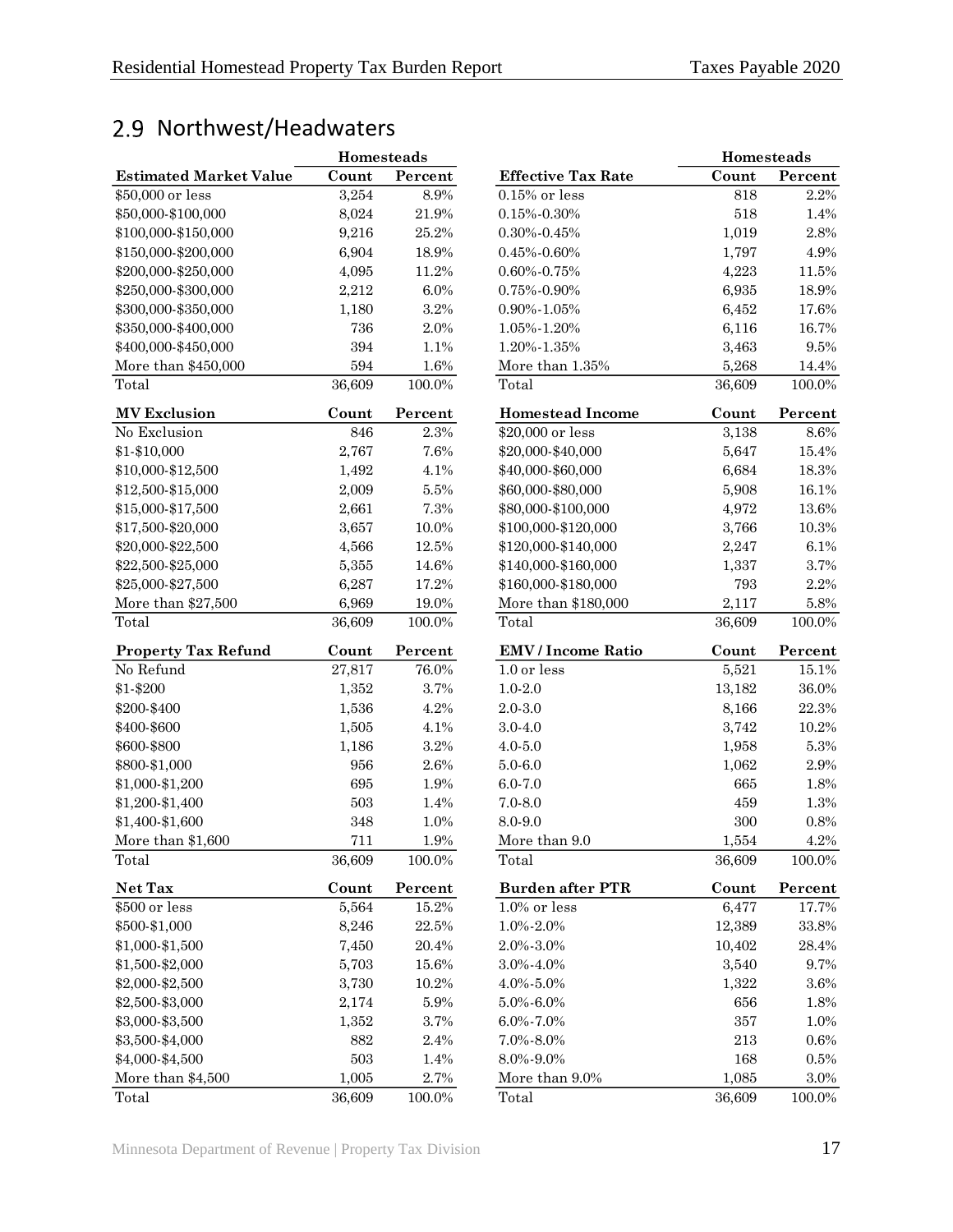## <span id="page-21-0"></span>2.10 South Central

|                               | Homesteads |           |                           | <b>Homesteads</b> |           |
|-------------------------------|------------|-----------|---------------------------|-------------------|-----------|
| <b>Estimated Market Value</b> | Count      | Percent   | <b>Effective Tax Rate</b> | Count             | Percent   |
| \$50,000 or less              | 3,090      | $5.6\%$   | $0.15\%$ or less          | 724               | 1.3%      |
| \$50,000-\$100,000            | 8,771      | 15.9%     | $0.15\% - 0.30\%$         | 584               | 1.1%      |
| \$100,000-\$150,000           | 13,327     | 24.1%     | $0.30\% - 0.45\%$         | 1,183             | 2.1%      |
| \$150,000-\$200,000           | 11,221     | 20.3%     | $0.45\% - 0.60\%$         | 2,315             | 4.2%      |
| \$200,000-\$250,000           | 7,710      | 13.9%     | $0.60\% - 0.75\%$         | 4,587             | $8.3\%$   |
| \$250,000-\$300,000           | 4,598      | 8.3%      | $0.75\% - 0.90\%$         | 6,345             | 11.5%     |
| \$300,000-\$350,000           | 2,872      | $5.2\%$   | 0.90%-1.05%               | 9,342             | 16.9%     |
| \$350,000-\$400,000           | 1,586      | 2.9%      | 1.05%-1.20%               | 9,494             | 17.2%     |
| \$400,000-\$450,000           | 899        | 1.6%      | 1.20%-1.35%               | 7,849             | 14.2%     |
| More than \$450,000           | 1,207      | $2.2\%$   | More than 1.35%           | 12,858            | 23.3%     |
| Total                         | 55,281     | $100.0\%$ | Total                     | 55,281            | 100.0%    |
| <b>MV Exclusion</b>           | Count      | Percent   | <b>Homestead Income</b>   | Count             | Percent   |
| No Exclusion                  | 1,810      | 3.3%      | \$20,000 or less          | 3,281             | $5.9\%$   |
| \$1-\$10,000                  | 5,268      | $9.5\%$   | \$20,000-\$40,000         | 7,645             | 13.8%     |
| \$10,000-\$12,500             | 2,736      | 4.9%      | \$40,000-\$60,000         | 9,836             | 17.8%     |
| \$12,500-\$15,000             | 3,506      | 6.3%      | \$60,000-\$80,000         | 9,195             | 16.6%     |
| \$15,000-\$17,500             | 4,612      | $8.3\%$   | \$80,000-\$100,000        | 7,790             | 14.1%     |
| \$17,500-\$20,000             | 5,688      | 10.3%     | \$100,000-\$120,000       | 6,096             | 11.0%     |
| \$20,000-\$22,500             | 6,890      | 12.5%     | \$120,000-\$140,000       | 4,091             | 7.4%      |
| \$22,500-\$25,000             | 8,257      | 14.9%     | \$140,000-\$160,000       | 2,238             | 4.0%      |
| \$25,000-\$27,500             | 8,545      | 15.5%     | \$160,000-\$180,000       | 1,321             | 2.4%      |
| More than \$27,500            | 7,969      | 14.4%     | More than \$180,000       | 3,788             | $6.9\%$   |
| Total                         | 55,281     | $100.0\%$ | Total                     | 55,281            | $100.0\%$ |
| <b>Property Tax Refund</b>    | Count      | Percent   | <b>EMV</b> / Income Ratio | Count             | Percent   |
| No Refund                     | 34,783     | 62.9%     | 1.0 or less               | 6,257             | 11.3%     |
| \$1-\$200                     | 2,650      | 4.8%      | $1.0 - 2.0$               | 19,217            | 34.8%     |
| \$200-\$400                   | 3,095      | $5.6\%$   | $2.0 - 3.0$               | 14,298            | 25.9%     |
| \$400-\$600                   | 3,213      | 5.8%      | $3.0 - 4.0$               | 6,673             | 12.1%     |
| \$600-\$800                   | 2,945      | 5.3%      | $4.0 - 5.0$               | 3,158             | 5.7%      |
| \$800-\$1,000                 | 2,329      | 4.2%      | $5.0 - 6.0$               | 1,684             | $3.0\%$   |
| \$1,000-\$1,200               | 1,835      | 3.3%      | $6.0 - 7.0$               | 979               | 1.8%      |
| \$1,200-\$1,400               | 1,391      | $2.5\%$   | $7.0 - 8.0$               | 651               | 1.2%      |
| \$1,400-\$1,600               | 989        | 1.8%      | 8.0-9.0                   | 438               | $0.8\%$   |
| More than \$1,600             | 2,051      | $3.7\%$   | More than 9.0             | 1,926             | $3.5\%$   |
| Total                         | 55,281     | $100.0\%$ | Total                     | 55,281            | $100.0\%$ |
| Net Tax                       | Count      | Percent   | <b>Burden after PTR</b>   | Count             | Percent   |
| \$500 or less                 | 4,190      | 7.6%      | 1.0% or less              | 5,137             | $9.3\%$   |
| \$500-\$1,000                 | 9,292      | 16.8%     | $1.0\% - 2.0\%$           | 15,518            | 28.1%     |
| \$1,000-\$1,500               | 11,103     | $20.1\%$  | 2.0%-3.0%                 | 21,037            | $38.1\%$  |
| \$1,500-\$2,000               | 9,786      | 17.7%     | $3.0\% - 4.0\%$           | 7,395             | 13.4%     |
| \$2,000-\$2,500               | 7,104      | 12.9%     | 4.0%-5.0%                 | 2,574             | 4.7%      |
| \$2,500-\$3,000               | 4,800      | 8.7%      | $5.0\% - 6.0\%$           | 1,125             | $2.0\%$   |
| \$3,000-\$3,500               | 2,823      | $5.1\%$   | $6.0\% - 7.0\%$           | 584               | 1.1%      |
| \$3,500-\$4,000               | 1,842      | $3.3\%$   | $7.0\% - 8.0\%$           | 323               | 0.6%      |
| \$4,000-\$4,500               | 1,314      | $2.4\%$   | 8.0%-9.0%                 | $\,206$           | 0.4%      |
| More than \$4,500             | 3,027      | $5.5\%$   | More than 9.0%            | 1,382             | $2.5\%$   |
| Total                         | 55,281     | $100.0\%$ | Total                     | 55,281            | 100.0%    |

|                           | <b>Homesteads</b> |         |
|---------------------------|-------------------|---------|
| <b>Effective Tax Rate</b> | Count             | Percent |
| $0.15\%$ or less          | 724               | 1.3%    |
| $0.15\% - 0.30\%$         | 584               | 1.1%    |
| $0.30\% - 0.45\%$         | 1,183             | 2.1%    |
| $0.45\% - 0.60\%$         | 2,315             | 4.2%    |
| $0.60\% - 0.75\%$         | 4,587             | 8.3%    |
| $0.75\% - 0.90\%$         | 6,345             | 11.5%   |
| 0.90%-1.05%               | 9,342             | 16.9%   |
| 1.05%-1.20%               | 9,494             | 17.2%   |
| 1.20%-1.35%               | 7,849             | 14.2%   |
| More than 1.35%           | 12,858            | 23.3%   |
| Total                     | 55,281            | 100.0%  |
| <b>Homestead Income</b>   | Count             | Percent |
| \$20,000 or less          | 3,281             | 5.9%    |
| \$20,000-\$40,000         | 7,645             | 13.8%   |
| \$40,000-\$60,000         | 9,836             | 17.8%   |
| \$60,000-\$80,000         | 9,195             | 16.6%   |
| \$80,000-\$100,000        | 7,790             | 14.1%   |
| \$100,000-\$120,000       | 6,096             | 11.0%   |
| \$120,000-\$140,000       | 4,091             | 7.4%    |
| \$140,000-\$160,000       | 2,238             | 4.0%    |
| \$160,000-\$180,000       | 1,321             | 2.4%    |
| More than \$180,000       | 3,788             | 6.9%    |
| Total                     | 55,281            | 100.0%  |
| <b>EMV</b> / Income Ratio | Count             | Percent |
| 1.0 or less               | 6,257             | 11.3%   |
| $1.0 - 2.0$               | 19,217            | 34.8%   |
| $2.0 - 3.0$               | 14,298            | 25.9%   |
| $3.0 - 4.0$               | 6,673             | 12.1%   |
| $4.0 - 5.0$               | 3,158             | 5.7%    |
| $5.0 - 6.0$               | 1,684             | 3.0%    |
| $6.0 - 7.0$               | 979               | 1.8%    |
| $7.0 - 8.0$               | 651               | 1.2%    |
| 8.0-9.0                   | 438               | 0.8%    |
| More than 9.0             | 1,926             | 3.5%    |
| Total                     | 55,281            | 100.0%  |
| <b>Burden after PTR</b>   | Count             | Percent |
| $1.0\%$ or less           | 5,137             | 9.3%    |
| 1.0%-2.0%                 | 15,518            | 28.1%   |
| 2.0%-3.0%                 | 21,037            | 38.1%   |
| 3.0%-4.0%                 | 7,395             | 13.4%   |
| 4.0%-5.0%                 | 2,574             | 4.7%    |
| 5.0%-6.0%                 | 1,125             | 2.0%    |
| 6.0%-7.0%                 | 584               | 1.1%    |
| 7.0%-8.0%                 | 323               | 0.6%    |
| 8.0%-9.0%                 | 206               | 0.4%    |
| More than 9.0%            | 1,382             | 2.5%    |
| $T_{\alpha\dagger\alpha}$ | <b>EE 991</b>     | 100.004 |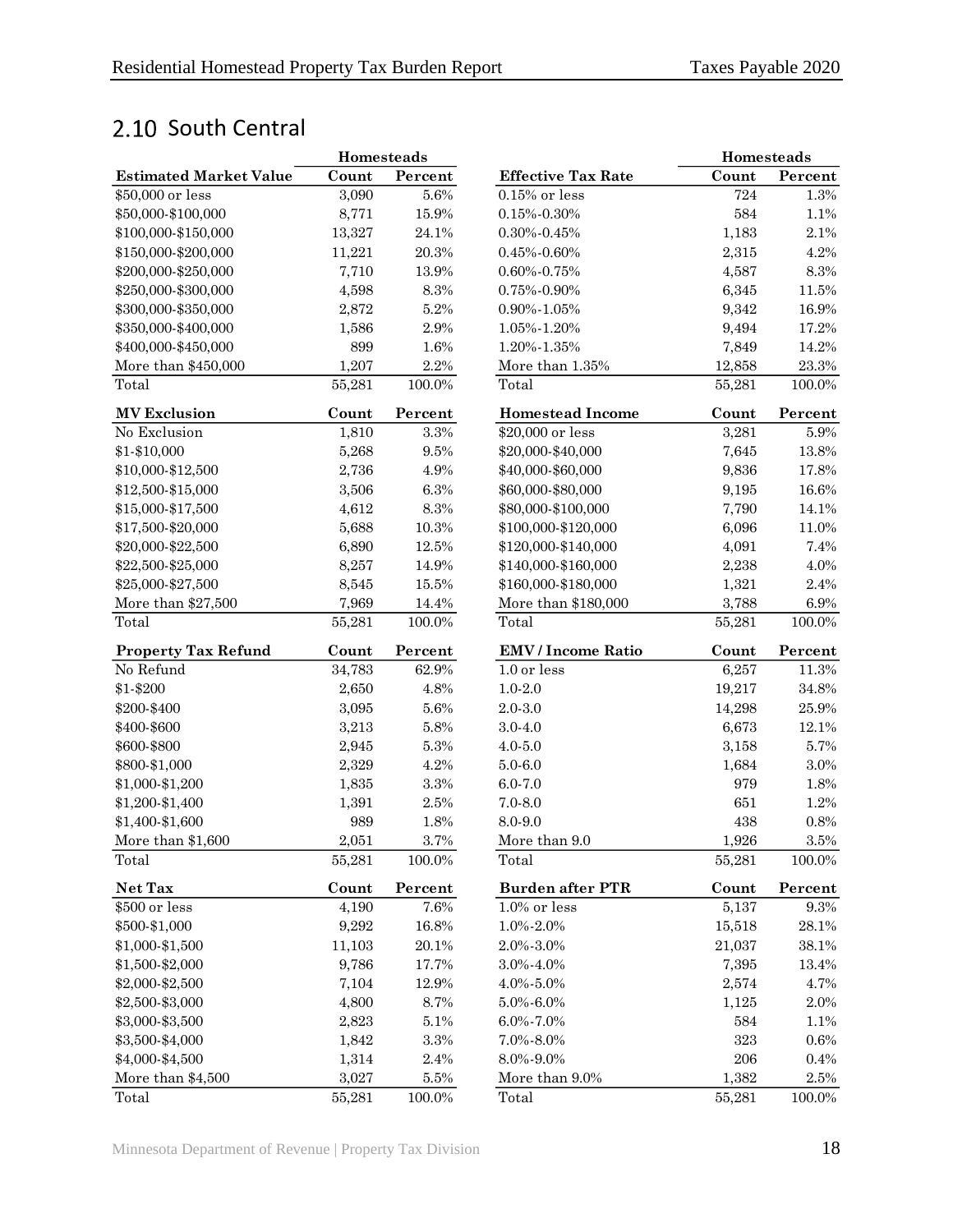## <span id="page-22-0"></span>2.11 Southeast

|                               | Homesteads |           |                           | Homesteads |           |
|-------------------------------|------------|-----------|---------------------------|------------|-----------|
| <b>Estimated Market Value</b> | Count      | Percent   | <b>Effective Tax Rate</b> | Count      | Percent   |
| \$50,000 or less              | 2,139      | 1.7%      | $0.15\%$ or less          | 1,156      | $0.9\%$   |
| \$50,000-\$100,000            | 13,298     | 10.8%     | $0.15\% - 0.30\%$         | 1,073      | $0.9\%$   |
| \$100,000-\$150,000           | 24,396     | 19.9%     | $0.30\%$ - $0.45\%$       | 2,616      | 2.1%      |
| \$150,000-\$200,000           | 29,879     | 24.4%     | $0.45\%$ - $0.60\%$       | 4,141      | $3.4\%$   |
| \$200,000-\$250,000           | 20,171     | 16.4%     | $0.60\% - 0.75\%$         | 8,405      | $6.9\%$   |
| \$250,000-\$300,000           | 12,570     | 10.2%     | $0.75\% - 0.90\%$         | 15,246     | 12.4%     |
| \$300,000-\$350,000           | 8,205      | 6.7%      | $0.90\% - 1.05\%$         | 19,135     | 15.6%     |
| \$350,000-\$400,000           | 4,939      | 4.0%      | 1.05%-1.20%               | 20,027     | 16.3%     |
| \$400,000-\$450,000           | 2,856      | 2.3%      | 1.20%-1.35%               | 18,715     | 15.3%     |
| More than \$450,000           | 4,198      | $3.4\%$   | More than 1.35%           | 32,137     | 26.2%     |
| Total                         | 122,651    | 100.0%    | Total                     | 122,651    | 100.0%    |
| <b>MV Exclusion</b>           | Count      | Percent   | <b>Homestead Income</b>   | Count      | Percent   |
| No Exclusion                  | 6,096      | 5.0%      | \$20,000 or less          | 5,894      | 4.8%      |
| \$1-\$10,000                  | 13,893     | 11.3%     | \$20,000-\$40,000         | 14,612     | 11.9%     |
| \$10,000-\$12,500             | 6,500      | $5.3\%$   | \$40,000-\$60,000         | 19,794     | 16.1%     |
| \$12,500-\$15,000             | 8,151      | $6.6\%$   | \$60,000-\$80,000         | 18,852     | 15.4%     |
| \$15,000-\$17,500             | 10,811     | 8.8%      | \$80,000-\$100,000        | 16,654     | 13.6%     |
| \$17,500-\$20,000             | 14,023     | 11.4%     | \$100,000-\$120,000       | 14,124     | 11.5%     |
| \$20,000-\$22,500             | 18,049     | 14.7%     | \$120,000-\$140,000       | 10,001     | 8.2%      |
| \$22,500-\$25,000             | 17,498     | 14.3%     | \$140,000-\$160,000       | 6,273      | 5.1%      |
| \$25,000-\$27,500             | 14,412     | 11.8%     | \$160,000-\$180,000       | 4,181      | $3.4\%$   |
| More than \$27,500            | 13,218     | $10.8\%$  | More than \$180,000       | 12,266     | 10.0%     |
| Total                         | 122,651    | 100.0%    | Total                     | 122,651    | 100.0%    |
| <b>Property Tax Refund</b>    | Count      | Percent   | <b>EMV</b> / Income Ratio | Count      | Percent   |
| No Refund                     | 75,731     | 61.7%     | 1.0 or less               | 9,154      | 7.5%      |
| \$1-\$200                     | 5,462      | 4.5%      | $1.0 - 2.0$               | 42,111     | $34.3\%$  |
| \$200-\$400                   | 5,823      | 4.7%      | $2.0 - 3.0$               | 34,557     | 28.2%     |
| \$400-\$600                   | 6,681      | 5.4%      | $3.0 - 4.0$               | 16,154     | 13.2%     |
| \$600-\$800                   | 6,461      | $5.3\%$   | $4.0 - 5.0$               | 7,664      | $6.2\%$   |
| \$800-\$1,000                 | 5,734      | 4.7%      | $5.0 - 6.0$               | 4,108      | $3.3\%$   |
| \$1,000-\$1,200               | 4,714      | $3.8\%$   | $6.0 - 7.0$               | 2,375      | 1.9%      |
| \$1,200-\$1,400               | 3,798      | $3.1\%$   | $7.0 - 8.0$               | 1,429      | 1.2%      |
| \$1,400-\$1,600               | 2,737      | 2.2%      | 8.0-9.0                   | 968        | 0.8%      |
| More than \$1,600             | 5.510      | 4.5%      | More than 9.0             | 4,131      | 3.4%      |
| Total                         | 122,651    | $100.0\%$ | Total                     | 122,651    | $100.0\%$ |
| Net Tax                       | Count      | Percent   | <b>Burden after PTR</b>   | Count      | Percent   |
| \$500 or less                 | 5,197      | 4.2%      | $1.0\%$ or less           | 7,435      | $6.1\%$   |
| \$500-\$1,000                 | 15,331     | $12.5\%$  | 1.0%-2.0%                 | 29,813     | $24.3\%$  |
| \$1,000-\$1,500               | 21,015     | 17.1%     | 2.0%-3.0%                 | 48,904     | 39.9%     |
| \$1,500-\$2,000               | 20,515     | 16.7%     | 3.0%-4.0%                 | 20,477     | 16.7%     |
| \$2,000-\$2,500               | 17,272     | 14.1%     | 4.0%-5.0%                 | 6,936      | 5.7%      |
| \$2,500-\$3,000               | 12,378     | 10.1%     | $5.0\% - 6.0\%$           | 2,869      | $2.3\%$   |
| \$3,000-\$3,500               | 8,162      | 6.7%      | 6.0%-7.0%                 | 1,537      | 1.3%      |
| \$3,500-\$4,000               | 5,830      | 4.8%      | $7.0\% - 8.0\%$           | 913        | 0.7%      |
| \$4,000-\$4,500               | 4,642      | $3.8\%$   | 8.0%-9.0%                 | 644        | 0.5%      |
| More than \$4,500             | 12,309     | 10.0%     | More than 9.0%            | 3,123      | 2.5%      |
| Total                         | 122,651    | 100.0%    | Total                     | 122,651    | $100.0\%$ |

|                           | Homesteads |           |
|---------------------------|------------|-----------|
| <b>Effective Tax Rate</b> | Count      | Percent   |
| $0.15\%$ or less          | 1,156      | 0.9%      |
| $0.15\% - 0.30\%$         | 1,073      | 0.9%      |
| $0.30\% - 0.45\%$         | 2,616      | 2.1%      |
| $0.45\% - 0.60\%$         | 4,141      | 3.4%      |
| $0.60\% - 0.75\%$         | 8,405      | 6.9%      |
| 0.75%-0.90%               | 15,246     | 12.4%     |
| $0.90\% - 1.05\%$         | 19,135     | 15.6%     |
| 1.05%-1.20%               | 20,027     | 16.3%     |
| 1.20%-1.35%               | 18,715     | 15.3%     |
| More than 1.35%           | 32,137     | 26.2%     |
| Total                     | 122,651    | 100.0%    |
| <b>Homestead Income</b>   | Count      | Percent   |
| \$20,000 or less          | 5,894      | 4.8%      |
| \$20,000-\$40,000         | 14,612     | 11.9%     |
| \$40,000-\$60,000         | 19,794     | 16.1%     |
| \$60,000-\$80,000         | 18,852     | 15.4%     |
| \$80,000-\$100,000        | 16,654     | 13.6%     |
| \$100,000-\$120,000       | 14,124     | 11.5%     |
| \$120,000-\$140,000       | 10,001     | 8.2%      |
| \$140,000-\$160,000       | 6,273      | 5.1%      |
| \$160,000-\$180,000       | 4,181      | 3.4%      |
| More than \$180,000       | 12,266     | 10.0%     |
| Total                     | 122,651    | $100.0\%$ |
| <b>EMV</b> / Income Ratio | Count      | Percent   |
| 1.0 or less               | 9,154      | 7.5%      |
| $1.0 - 2.0$               | 42,111     | 34.3%     |
| $2.0 - 3.0$               | 34,557     | 28.2%     |
| $3.0 - 4.0$               | 16,154     | 13.2%     |
| $4.0 - 5.0$               | 7,664      | 6.2%      |
| $5.0 - 6.0$               | 4,108      | 3.3%      |
| $6.0 - 7.0$               | 2,375      | 1.9%      |
| $7.0 - 8.0$               | 1,429      | 1.2%      |
| 8.0-9.0                   | 968        | 0.8%      |
| More than 9.0             | 4,131      | 3.4%      |
| Total                     | 122,651    | 100.0%    |
| <b>Burden after PTR</b>   | Count      | Percent   |
| $1.0\%$ or less           | 7,435      | $6.1\%$   |
| 1.0%-2.0%                 | 29,813     | 24.3%     |
| 2.0%-3.0%                 | 48,904     | 39.9%     |
| 3.0%-4.0%                 | 20,477     | 16.7%     |
| 4.0%-5.0%                 | 6,936      | 5.7%      |
| 5.0%-6.0%                 | 2,869      | 2.3%      |
| $6.0\% - 7.0\%$           | 1,537      | 1.3%      |
| 7.0%-8.0%                 | 913        | 0.7%      |
| 8.0%-9.0%                 | 644        | $0.5\%$   |
| More than 9.0%            | 3,123      | 2.5%      |
| Total                     | 122,651    | 100.0%    |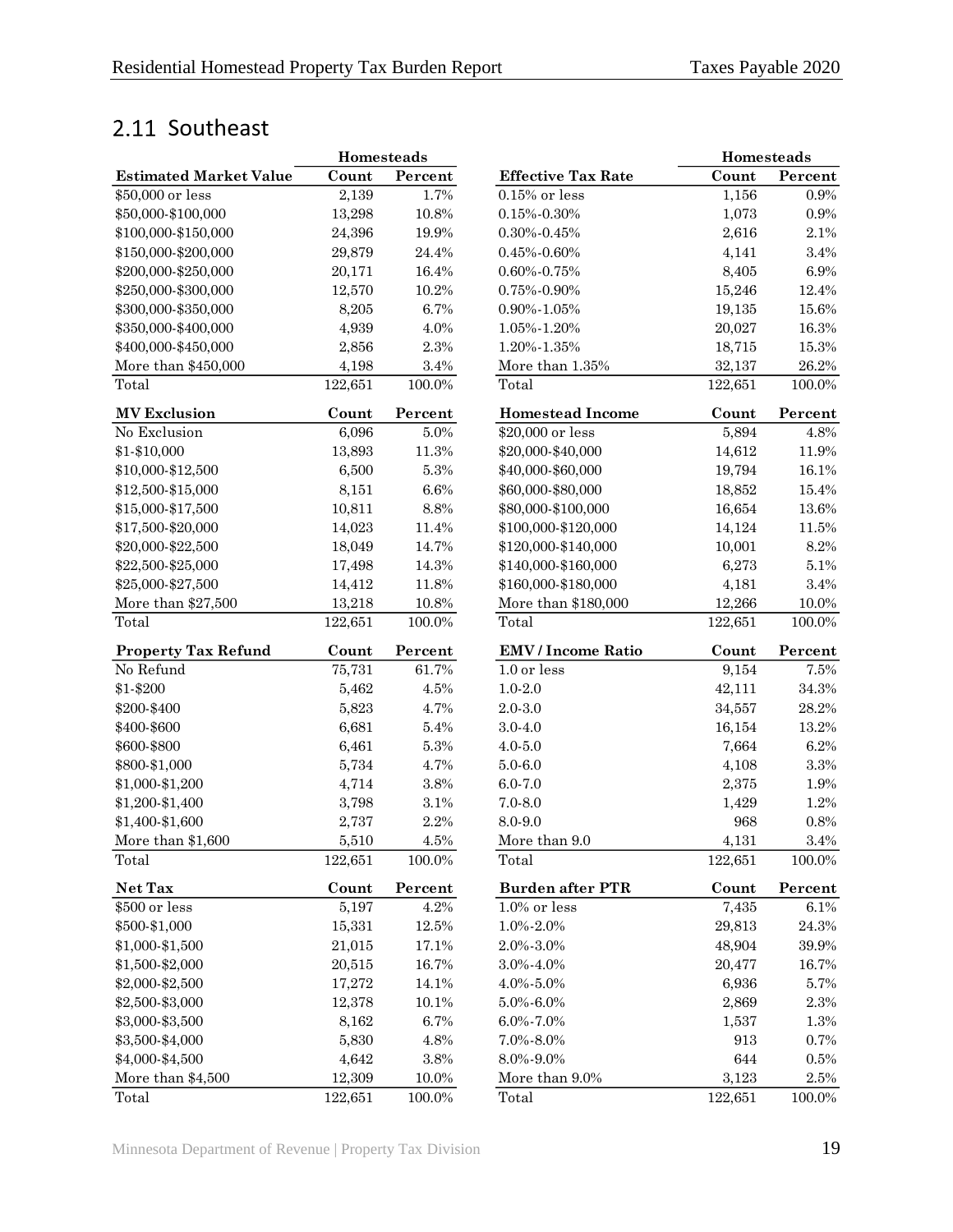## <span id="page-23-0"></span>2.12 Southwest

|                               | Homesteads         |           |                           | Homesteads |           |
|-------------------------------|--------------------|-----------|---------------------------|------------|-----------|
| <b>Estimated Market Value</b> | Count              | Percent   | <b>Effective Tax Rate</b> | Count      | Percent   |
| \$50,000 or less              | 3,540              | 13.6%     | $0.15\%$ or less          | 337        | $1.3\%$   |
| \$50,000-\$100,000            | 7,793              | $29.9\%$  | $0.15\% - 0.30\%$         | 240        | $0.9\%$   |
| \$100,000-\$150,000           | 6,397              | 24.5%     | $0.30\% - 0.45\%$         | 479        | 1.8%      |
| \$150,000-\$200,000           | 4,160              | 16.0%     | $0.45\% - 0.60\%$         | 1,235      | 4.7%      |
| \$200,000-\$250,000           | 2,020              | 7.8%      | $0.60\% - 0.75\%$         | 2,817      | 10.8%     |
| \$250,000-\$300,000           | 1,014              | 3.9%      | $0.75\% - 0.90\%$         | 3,132      | 12.0%     |
| \$300,000-\$350,000           | 567                | 2.2%      | $0.90\% - 1.05\%$         | 3,874      | 14.9%     |
| \$350,000-\$400,000           | 281                | 1.1%      | 1.05%-1.20%               | 4,712      | 18.1%     |
| \$400,000-\$450,000           | 140                | $0.5\%$   | 1.20%-1.35%               | 3,435      | 13.2%     |
| More than \$450,000           | 146                | $0.6\%$   | More than 1.35%           | 5,797      | 22.2%     |
| Total                         | 26,058             | 100.0%    | Total                     | 26,058     | 100.0%    |
| <b>MV</b> Exclusion           | Count              | Percent   | <b>Homestead Income</b>   | Count      | Percent   |
| No Exclusion                  | 240                | $0.9\%$   | \$20,000 or less          | 2,211      | $8.5\%$   |
| \$1-\$10,000                  | 1,704              | $6.5\%$   | \$20,000-\$40,000         | 4,384      | 16.8%     |
| \$10,000-\$12,500             | 1,010              | 3.9%      | \$40,000-\$60,000         | 5,000      | 19.2%     |
| \$12,500-\$15,000             | 1,305              | $5.0\%$   | \$60,000-\$80,000         | 4,282      | 16.4%     |
| \$15,000-\$17,500             | 1,738              | 6.7%      | \$80,000-\$100,000        | 3,410      | 13.1%     |
| \$17,500-\$20,000             | 2,208              | $8.5\%$   | \$100,000-\$120,000       | 2,555      | $9.8\%$   |
| \$20,000-\$22,500             | 3,094              | 11.9%     | \$120,000-\$140,000       | 1,447      | $5.6\%$   |
| \$22,500-\$25,000             | 3,975              | 15.3%     | \$140,000-\$160,000       | 828        | $3.2\%$   |
| \$25,000-\$27,500             | 4,581              | 17.6%     | \$160,000-\$180,000       | 521        | $2.0\%$   |
| More than \$27,500            | 6,203              | 23.8%     | More than \$180,000       | 1,420      | $5.4\%$   |
| Total                         | 26,058             | 100.0%    | Total                     | 26,058     | $100.0\%$ |
| <b>Property Tax Refund</b>    | Count              | Percent   | <b>EMV</b> / Income Ratio | Count      | Percent   |
| No Refund                     | 19,326             | 74.2%     | 1.0 or less               | 5,604      | $21.5\%$  |
| \$1-\$200                     | 1,744              | 6.7%      | $1.0 - 2.0$               | 10,381     | 39.8%     |
| \$200-\$400                   | 1,390              | $5.3\%$   | $2.0 - 3.0$               | 5,037      | 19.3%     |
| \$400-\$600                   | 1,089              | 4.2%      | $3.0 - 4.0$               | 2,130      | 8.2%      |
| \$600-\$800                   | 831                | 3.2%      | $4.0 - 5.0$               | 985        | $3.8\%$   |
| \$800-\$1,000                 | 548                | 2.1%      | $5.0 - 6.0$               | 560        | 2.1%      |
| \$1,000-\$1,200               | 367                | 1.4%      | $6.0 - 7.0$               | $300\,$    | 1.2%      |
| \$1,200-\$1,400               | $\,294$            | 1.1%      | $7.0 - 8.0$               | $225\,$    | $0.9\%$   |
| \$1,400-\$1,600               | 181                | 0.7%      | 8.0-9.0                   | 141        | $0.5\%$   |
| More than \$1,600             | $\boldsymbol{288}$ | 1.1%      | More than 9.0             | $695\,$    | $2.7\%$   |
| Total                         | 26,058             | 100.0%    | Total                     | 26,058     | 100.0%    |
| Net Tax                       | Count              | Percent   | <b>Burden after PTR</b>   | Count      | Percent   |
| \$500 or less                 | 4,156              | 15.9%     | $1.0\%$ or less           | 4,975      | 19.1%     |
| \$500-\$1,000                 | 7,453              | $28.6\%$  | $1.0\% - 2.0\%$           | 10,155     | 39.0%     |
| \$1,000-\$1,500               | 5,692              | $21.8\%$  | 2.0%-3.0%                 | 6,900      | $26.5\%$  |
| \$1,500-\$2,000               | 3,577              | 13.7%     | 3.0%-4.0%                 | 1,947      | 7.5%      |
| \$2,000-\$2,500               | 2,112              | 8.1%      | $4.0\% - 5.0\%$           | 698        | $2.7\%$   |
| \$2,500-\$3,000               | 1,182              | $4.5\%$   | $5.0\% - 6.0\%$           | $351\,$    | 1.3%      |
| \$3,000-\$3,500               | 702                | $2.7\%$   | $6.0\% - 7.0\%$           | $212\,$    | $0.8\%$   |
| \$3,500-\$4,000               | 433                | 1.7%      | 7.0%-8.0%                 | 148        | $0.6\%$   |
| \$4,000-\$4,500               | 277                | 1.1%      | $8.0\% - 9.0\%$           | 86         | $0.3\%$   |
| More than \$4,500             | 474                | $1.8\%$   | More than 9.0%            | $586\,$    | $2.2\%$   |
| Total                         | 26,058             | $100.0\%$ | Total                     | 26,058     | $100.0\%$ |

|                           | <b>Homesteads</b> |         |
|---------------------------|-------------------|---------|
| <b>Effective Tax Rate</b> | Count             | Percent |
| $0.15\%$ or less          | 337               | 1.3%    |
| $0.15\% - 0.30\%$         | 240               | 0.9%    |
| 0.30%-0.45%               | 479               | 1.8%    |
| $0.45\% - 0.60\%$         | 1,235             | 4.7%    |
| 0.60%-0.75%               | 2,817             | 10.8%   |
| 0.75%-0.90%               | 3,132             | 12.0%   |
| 0.90%-1.05%               | 3,874             | 14.9%   |
| 1.05%-1.20%               | 4,712             | 18.1%   |
| 1.20%-1.35%               | 3,435             | 13.2%   |
| More than $1.35\%$        | 5,797             | 22.2%   |
| Total                     | 26,058            | 100.0%  |
| <b>Homestead Income</b>   | Count             | Percent |
| \$20,000 or less          | 2,211             | 8.5%    |
| \$20,000-\$40,000         | 4,384             | 16.8%   |
| \$40,000-\$60,000         | 5,000             | 19.2%   |
| \$60,000-\$80,000         | 4,282             | 16.4%   |
| \$80,000-\$100,000        | 3,410             | 13.1%   |
| \$100,000-\$120,000       | 2,555             | 9.8%    |
| \$120,000-\$140,000       | 1,447             | 5.6%    |
| \$140,000-\$160,000       | 828               | 3.2%    |
| \$160,000-\$180,000       | 521               | 2.0%    |
| More than \$180,000       | 1,420             | 5.4%    |
| Total                     | 26,058            | 100.0%  |
| <b>EMV</b> / Income Ratio | Count             | Percent |
| 1.0 or less               | 5,604             | 21.5%   |
| $1.0 - 2.0$               | 10,381            | 39.8%   |
| $2.0 - 3.0$               | 5,037             | 19.3%   |
| $3.0 - 4.0$               | 2,130             | 8.2%    |
| $4.0 - 5.0$               | 985               | 3.8%    |
| $5.0 - 6.0$               | 560               | 2.1%    |
| $6.0 - 7.0$               | 300               | 1.2%    |
| $7.0 - 8.0$               | 225               | 0.9%    |
| 8.0-9.0                   | 141               | 0.5%    |
| More than 9.0             | 695               | $2.7\%$ |
| Total                     | 26,058            | 100.0%  |
| <b>Burden after PTR</b>   | Count             | Percent |
| $1.0\%$ or less           | 4,975             | 19.1%   |
| $1.0\% - 2.0\%$           | 10,155            | 39.0%   |
| 2.0%-3.0%                 | 6,900             | 26.5%   |
| 3.0%-4.0%                 | 1,947             | 7.5%    |
| 4.0%-5.0%                 | 698               | 2.7%    |
| 5.0%-6.0%                 | 351               | 1.3%    |
| 6.0%-7.0%                 | 212               | 0.8%    |
| $7.0\% - 8.0\%$           | 148               | $0.6\%$ |
| 8.0%-9.0%                 | 86                | 0.3%    |
| More than 9.0%            | 586               | 2.2%    |
| Total                     | 26,058            | 100.0%  |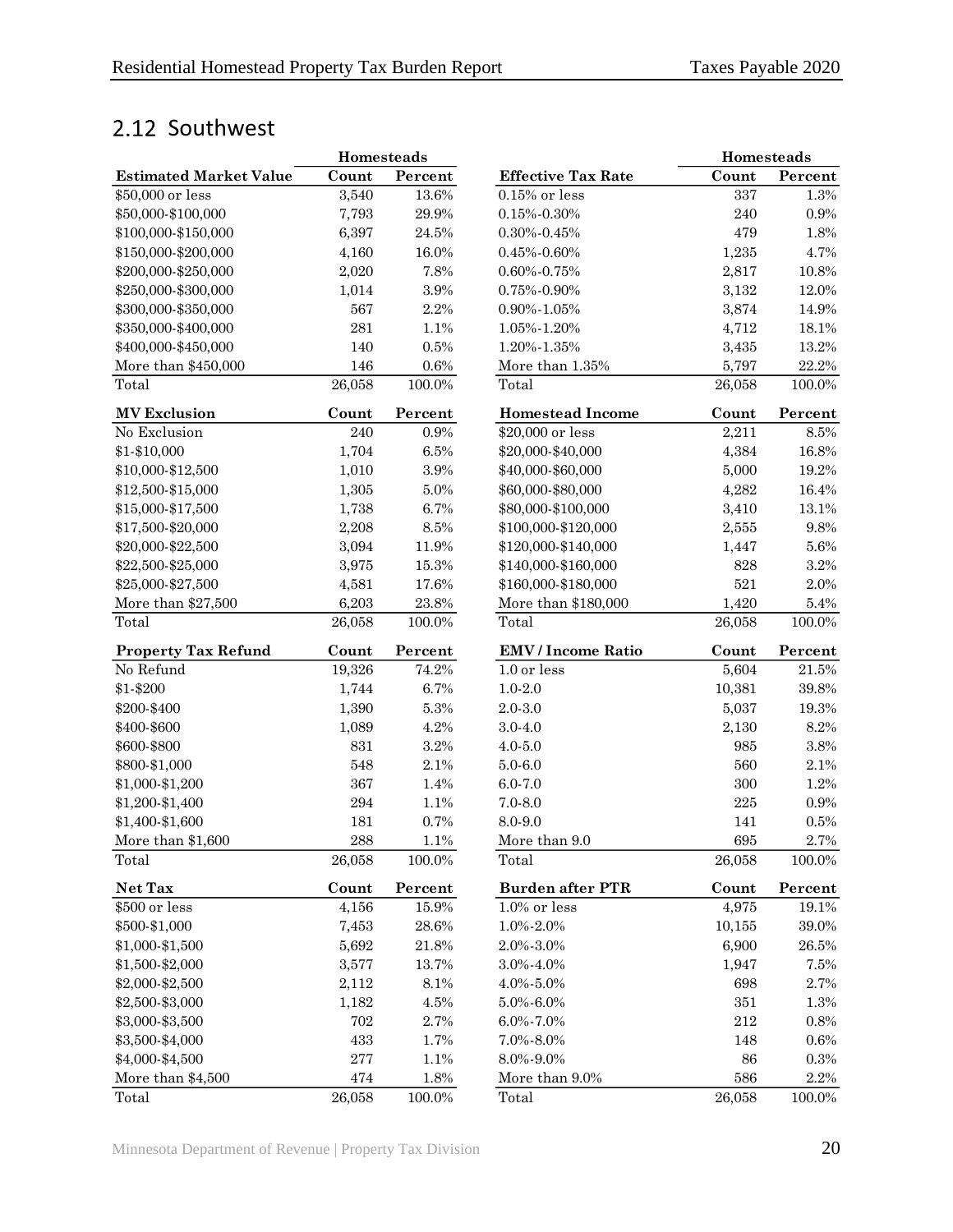## <span id="page-24-0"></span>2.13 West Central

|                               | Homesteads |           |                           | Homesteads  |           |
|-------------------------------|------------|-----------|---------------------------|-------------|-----------|
| <b>Estimated Market Value</b> | Count      | Percent   | <b>Effective Tax Rate</b> | Count       | Percent   |
| \$50,000 or less              | 2,062      | 3.7%      | $0.15\%$ or less          | 892         | 1.6%      |
| \$50,000-\$100,000            | 7,458      | 13.3%     | $0.15\% - 0.30\%$         | 1,014       | 1.8%      |
| \$100,000-\$150,000           | 11,101     | 19.8%     | $0.30\% - 0.45\%$         | 1,979       | $3.5\%$   |
| \$150,000-\$200,000           | 11,479     | $20.5\%$  | $0.45\% - 0.60\%$         | 4,012       | 7.1%      |
| \$200,000-\$250,000           | 8,323      | 14.8%     | $0.60\% - 0.75\%$         | 7,748       | 13.8%     |
| \$250,000-\$300,000           | 5,499      | 9.8%      | $0.75\% - 0.90\%$         | 10,824      | 19.3%     |
| \$300,000-\$350,000           | 3,575      | 6.4%      | $0.90\% - 1.05\%$         | 11,054      | 19.7%     |
| \$350,000-\$400,000           | 2,342      | 4.2%      | 1.05%-1.20%               | 7,065       | 12.6%     |
| \$400,000-\$450,000           | 1,456      | $2.6\%$   | 1.20%-1.35%               | 4,993       | $8.9\%$   |
| More than \$450,000           | 2,835      | 5.1%      | More than 1.35%           | 6,549       | 11.7%     |
| Total                         | 56,130     | 100.0%    | Total                     | 56,130      | 100.0%    |
| <b>MV</b> Exclusion           | Count      | Percent   | <b>Homestead Income</b>   | Count       | Percent   |
| No Exclusion                  | 3,840      | 6.8%      | \$20,000 or less          | 3,630       | $6.5\%$   |
| \$1-\$10,000                  | 6,612      | 11.8%     | \$20,000-\$40,000         | 7,761       | 13.8%     |
| \$10,000-\$12,500             | 2,958      | $5.3\%$   | \$40,000-\$60,000         | 9,517       | 17.0%     |
| \$12,500-\$15,000             | 3,811      | 6.8%      | \$60,000-\$80,000         | 9,094       | 16.2%     |
| \$15,000-\$17,500             | 4,799      | 8.5%      | \$80,000-\$100,000        | 7,830       | 13.9%     |
| \$17,500-\$20,000             | 5,823      | 10.4%     | \$100,000-\$120,000       | 6,022       | 10.7%     |
| \$20,000-\$22,500             | 7,001      | 12.5%     | \$120,000-\$140,000       | 4,080       | 7.3%      |
| \$22,500-\$25,000             | 7,273      | 13.0%     | \$140,000-\$160,000       | 2,445       | $4.4\%$   |
| \$25,000-\$27,500             | 6,923      | 12.3%     | \$160,000-\$180,000       | 1,471       | $2.6\%$   |
| More than \$27,500            | 7,090      | 12.6%     | More than \$180,000       | 4,280       | $7.6\%$   |
| Total                         | 56,130     | 100.0%    | Total                     | 56,130      | 100.0%    |
| <b>Property Tax Refund</b>    | Count      | Percent   | <b>EMV</b> / Income Ratio | Count       | Percent   |
| No Refund                     | 37,630     | 67.0%     | 1.0 or less               | 4,747       | $8.5\%$   |
| \$1-\$200                     | 2,374      | 4.2%      | $1.0 - 2.0$               | 16,739      | 29.8%     |
| \$200-\$400                   | 2,647      | 4.7%      | $2.0 - 3.0$               | 14,747      | 26.3%     |
| \$400-\$600                   | 2,871      | 5.1%      | $3.0 - 4.0$               | 7,578       | 13.5%     |
| \$600-\$800                   | 2,573      | 4.6%      | $4.0 - 5.0$               | 4,046       | 7.2%      |
| \$800-\$1,000                 | 2,130      | 3.8%      | $5.0 - 6.0$               | 2,340       | 4.2%      |
| \$1,000-\$1,200               | 1,721      | $3.1\%$   | $6.0 - 7.0$               | 1,458       | $2.6\%$   |
| \$1,200-\$1,400               | 1,320      | 2.4%      | $7.0 - 8.0$               | 970         | 1.7%      |
| \$1,400-\$1,600               | 901        | 1.6%      | 8.0-9.0                   | 686         | 1.2%      |
| More than \$1,600             | 1,963      | $3.5\%$   | More than 9.0             | 2,819       | $5.0\%$   |
| Total                         | 56,130     | 100.0%    | Total                     | 56,130      | 100.0%    |
| Net Tax                       | Count      | Percent   | <b>Burden after PTR</b>   | Count       | Percent   |
| \$500 or less                 | 4,943      | 8.8%      | $1.0\%$ or less           | 6,169       | 11.0%     |
| \$500-\$1,000                 | 9,635      | 17.2%     | $1.0\% - 2.0\%$           | 16,688      | 29.7%     |
| \$1,000-\$1,500               | 11,063     | 19.7%     | 2.0%-3.0%                 | 19,615      | $34.9\%$  |
| \$1,500-\$2,000               | 9,333      | 16.6%     | 3.0%-4.0%                 | 7,190       | $12.8\%$  |
| \$2,000-\$2,500               | 6,972      | 12.4%     | $4.0\% - 5.0\%$           | 2,509       | 4.5%      |
| \$2,500-\$3,000               | 4,795      | $8.5\%$   | $5.0\% - 6.0\%$           | 1,129       | 2.0%      |
| \$3,000-\$3,500               | 2,934      | 5.2%      | $6.0\% - 7.0\%$           | 602         | 1.1%      |
| \$3,500-\$4,000               | 1,871      | $3.3\%$   | 7.0%-8.0%                 | 393         | 0.7%      |
| \$4,000-\$4,500               | 1,428      | $2.5\%$   | 8.0%-9.0%                 | ${\bf 267}$ | $0.5\%$   |
| More than \$4,500             | 3,156      | $5.6\%$   | More than 9.0%            | 1,568       | $2.8\%$   |
| Total                         | 56,130     | $100.0\%$ | Total                     | 56,130      | $100.0\%$ |

|                           | Homesteads |         |
|---------------------------|------------|---------|
| <b>Effective Tax Rate</b> | Count      | Percent |
| $0.15\%$ or less          | 892        | 1.6%    |
| $0.15\% - 0.30\%$         | 1,014      | 1.8%    |
| $0.30\% - 0.45\%$         | 1,979      | 3.5%    |
| $0.45\% - 0.60\%$         | 4,012      | 7.1%    |
| $0.60\% - 0.75\%$         | 7,748      | 13.8%   |
| 0.75%-0.90%               | 10,824     | 19.3%   |
| 0.90%-1.05%               | 11,054     | 19.7%   |
| 1.05%-1.20%               | 7,065      | 12.6%   |
| 1.20%-1.35%               | 4,993      | 8.9%    |
| More than 1.35%           | 6,549      | 11.7%   |
| Total                     | 56,130     | 100.0%  |
| <b>Homestead Income</b>   | Count      | Percent |
| \$20,000 or less          | 3,630      | 6.5%    |
| \$20,000-\$40,000         | 7,761      | 13.8%   |
| \$40,000-\$60,000         | 9,517      | 17.0%   |
| \$60,000-\$80,000         | 9,094      | 16.2%   |
| \$80,000-\$100,000        | 7,830      | 13.9%   |
| \$100,000-\$120,000       | 6,022      | 10.7%   |
| \$120,000-\$140,000       | 4,080      | 7.3%    |
| \$140,000-\$160,000       | 2,445      | 4.4%    |
| \$160,000-\$180,000       | 1,471      | 2.6%    |
| More than \$180,000       | 4,280      | 7.6%    |
| Total                     | 56,130     | 100.0%  |
| <b>EMV</b> / Income Ratio | Count      | Percent |
| 1.0 or less               | 4,747      | 8.5%    |
| $1.0 - 2.0$               | 16,739     | 29.8%   |
| $2.0 - 3.0$               | 14,747     | 26.3%   |
| $3.0 - 4.0$               | 7,578      | 13.5%   |
| $4.0 - 5.0$               | 4,046      | 7.2%    |
| $5.0 - 6.0$               | 2,340      | 4.2%    |
| $6.0 - 7.0$               | 1,458      | 2.6%    |
| $7.0 - 8.0$               | 970        | 1.7%    |
| 8.0-9.0                   | 686        | 1.2%    |
| More than 9.0             | 2,819      | 5.0%    |
| Total                     | 56,130     | 100.0%  |
| <b>Burden after PTR</b>   | Count      | Percent |
| $1.0\%$ or less           | 6,169      | 11.0%   |
| 1.0%-2.0%                 | 16,688     | 29.7%   |
| 2.0%-3.0%                 | 19,615     | 34.9%   |
| 3.0%-4.0%                 | 7,190      | 12.8%   |
| $4.0\% - 5.0\%$           | 2,509      | $4.5\%$ |
| 5.0%-6.0%                 | 1,129      | 2.0%    |
| 6.0%-7.0%                 | 602        | 1.1%    |
| 7.0%-8.0%                 | 393        | $0.7\%$ |
| 8.0%-9.0%                 | 267        | 0.5%    |
| More than 9.0%            | 1,568      | 2.8%    |
| Total                     | 56 130     | 100.0%  |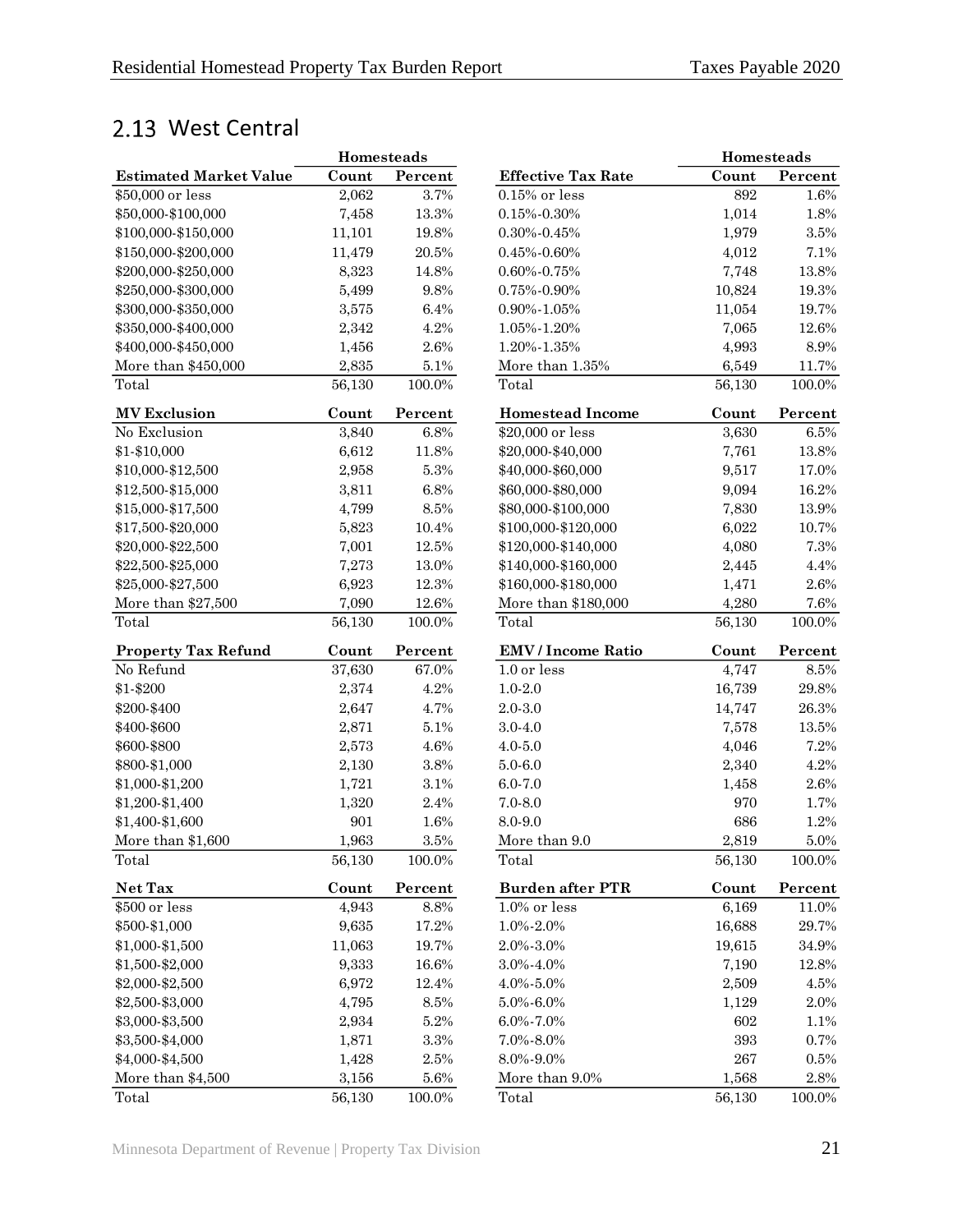## <span id="page-25-0"></span>2.14 Anoka

|                               | Homesteads |           |                           | Homesteads |         |
|-------------------------------|------------|-----------|---------------------------|------------|---------|
| <b>Estimated Market Value</b> | Count      | Percent   | <b>Effective Tax Rate</b> | Count      | Percent |
| \$50,000 or less              | 29         | 0.0%      | $0.15\%$ or less          | 622        | 0.7%    |
| \$50,000-\$100,000            | 456        | 0.5%      | $0.15\% - 0.30\%$         | 1,198      | 1.3%    |
| \$100,000-\$150,000           | 2,375      | $2.5\%$   | $0.30\% - 0.45\%$         | 2,450      | 2.6%    |
| \$150,000-\$200,000           | 14,336     | 15.2%     | $0.45\% - 0.60\%$         | 5,010      | 5.3%    |
| \$200,000-\$250,000           | 31,878     | 33.9%     | $0.60\% - 0.75\%$         | 11,185     | 11.9%   |
| \$250,000-\$300,000           | 18,370     | 19.5%     | $0.75\% - 0.90\%$         | 12,459     | 13.2%   |
| \$300,000-\$350,000           | 10,894     | 11.6%     | $0.90\% - 1.05\%$         | 14,230     | 15.1%   |
| \$350,000-\$400,000           | 7,298      | 7.8%      | 1.05%-1.20%               | 31,833     | 33.8%   |
| \$400,000-\$450,000           | 3,846      | 4.1%      | 1.20%-1.35%               | 9,773      | 10.4%   |
| More than \$450,000           | 4,660      | 4.9%      | More than 1.35%           | 5,382      | 5.7%    |
| Total                         | 94,142     | 100.0%    | Total                     | 94,142     | 100.0%  |
| <b>MV Exclusion</b>           | Count      | Percent   | <b>Homestead Income</b>   | Count      | Percent |
| No Exclusion                  | 7,260      | 7.7%      | \$20,000 or less          | 3,120      | 3.3%    |
| \$1-\$10,000                  | 18,727     | 19.9%     | \$20,000-\$40,000         | 8,170      | 8.7%    |
| \$10,000-\$12,500             | 8,262      | 8.8%      | \$40,000-\$60,000         | 13,086     | 13.9%   |
| \$12,500-\$15,000             | 12,395     | 13.2%     | \$60,000-\$80,000         | 14,385     | 15.3%   |
| \$15,000-\$17,500             | 17,835     | 18.9%     | \$80,000-\$100,000        | 13,492     | 14.3%   |
| \$17,500-\$20,000             | 16,613     | 17.6%     | \$100,000-\$120,000       | 11,796     | 12.5%   |
| \$20,000-\$22,500             | 7,918      | 8.4%      | \$120,000-\$140,000       | 8,981      | 9.5%    |
| \$22,500-\$25,000             | 3,521      | 3.7%      | \$140,000-\$160,000       | 6,158      | 6.5%    |
| \$25,000-\$27,500             | 1,192      | 1.3%      | \$160,000-\$180,000       | 3,976      | 4.2%    |
| More than \$27,500            | 419        | $0.4\%$   | More than \$180,000       | 10,978     | 11.7%   |
| Total                         | 94,142     | 100.0%    | Total                     | 94,142     | 100.0%  |
| <b>Property Tax Refund</b>    | Count      | Percent   | <b>EMV</b> / Income Ratio | Count      | Percent |
| No Refund                     | 54,545     | 57.9%     | 1.0 or less               | 2,525      | 2.7%    |
| \$1-\$200                     | 2,355      | $2.5\%$   | $1.0 - 2.0$               | 20,188     | 21.4%   |
| \$200-\$400                   | 3,486      | 3.7%      | $2.0 - 3.0$               | 30,549     | 32.4%   |
| \$400-\$600                   | 4,878      | 5.2%      | $3.0 - 4.0$               | 17,363     | 18.4%   |
| \$600-\$800                   | 5,695      | 6.0%      | $4.0 - 5.0$               | 8,618      | 9.2%    |
| \$800-\$1,000                 | 5,570      | $5.9\%$   | $5.0 - 6.0$               | 4,534      | 4.8%    |
| \$1,000-\$1,200               | 4,911      | 5.2%      | $6.0 - 7.0$               | 2,612      | 2.8%    |
| \$1,200-\$1,400               | 4,052      | 4.3%      | $7.0 - 8.0$               | 1,764      | 1.9%    |
| \$1,400-\$1,600               | 2,895      | 3.1%      | 8.0-9.0                   | 1,174      | 1.2%    |
| More than \$1,600             | 5,755      | $6.1\%$   | More than 9.0             | 4,815      | 5.1%    |
| Total                         | 94,142     | 100.0%    | Total                     | 94,142     | 100.0%  |
| Net Tax                       | Count      | Percent   | <b>Burden after PTR</b>   | Count      | Percent |
| \$500 or less                 | 1,320      | 1.4%      | $1.0\%$ or less           | 2,607      | 2.8%    |
| \$500-\$1,000                 | 3,841      | 4.1%      | $1.0\% - 2.0\%$           | 15,324     | 16.3%   |
| \$1,000-\$1,500               | 9,848      | $10.5\%$  | $2.0\% - 3.0\%$           | 44,140     | 46.9%   |
| \$1,500-\$2,000               | 15,688     | 16.7%     | 3.0%-4.0%                 | 18,371     | 19.5%   |
| \$2,000-\$2,500               | 18,237     | 19.4%     | 4.0%-5.0%                 | 6,059      | 6.4%    |
| \$2,500-\$3,000               | 15,661     | 16.6%     | $5.0\% - 6.0\%$           | 2,436      | 2.6%    |
| \$3,000-\$3,500               | 9,586      | 10.2%     | 6.0%-7.0%                 | 1,235      | 1.3%    |
| \$3,500-\$4,000               | 6,508      | 6.9%      | 7.0%-8.0%                 | $731\,$    | 0.8%    |
| \$4,000-\$4,500               | 4,448      | 4.7%      | 8.0%-9.0%                 | 474        | 0.5%    |
| More than \$4,500             | 9,005      | $9.6\%$   | More than 9.0%            | 2,765      | 2.9%    |
| Total                         | 94,142     | $100.0\%$ | Total                     | 94,142     | 100.0%  |

|                               | Homesteads |           |                           | Homesteads |         |
|-------------------------------|------------|-----------|---------------------------|------------|---------|
| <b>Estimated Market Value</b> | Count      | Percent   | <b>Effective Tax Rate</b> | Count      | Percent |
| \$50,000 or less              | 29         | 0.0%      | $0.15\%$ or less          | 622        | 0.7%    |
| \$50,000-\$100,000            | 456        | $0.5\%$   | $0.15\% - 0.30\%$         | 1,198      | 1.3%    |
| \$100,000-\$150,000           | 2,375      | $2.5\%$   | $0.30\% - 0.45\%$         | $2,\!450$  | $2.6\%$ |
| \$150,000-\$200,000           | 14,336     | 15.2%     | $0.45\% - 0.60\%$         | 5,010      | $5.3\%$ |
| \$200,000-\$250,000           | 31,878     | 33.9%     | $0.60\% - 0.75\%$         | 11,185     | 11.9%   |
| \$250,000-\$300,000           | 18,370     | 19.5%     | $0.75\% - 0.90\%$         | 12,459     | 13.2%   |
| \$300,000-\$350,000           | 10,894     | 11.6%     | 0.90%-1.05%               | 14,230     | 15.1%   |
| \$350,000-\$400,000           | 7,298      | 7.8%      | 1.05%-1.20%               | 31,833     | 33.8%   |
| \$400,000-\$450,000           | 3,846      | 4.1%      | 1.20%-1.35%               | 9,773      | 10.4%   |
| More than \$450,000           | 4,660      | 4.9%      | More than $1.35\%$        | 5,382      | 5.7%    |
| Total                         | 94,142     | $100.0\%$ | Total                     | 94,142     | 100.0%  |
| <b>MV Exclusion</b>           | Count      | Percent   | <b>Homestead Income</b>   | Count      | Percent |
| No Exclusion                  | 7,260      | 7.7%      | \$20,000 or less          | 3,120      | $3.3\%$ |
| \$1-\$10,000                  | 18,727     | 19.9%     | \$20,000-\$40,000         | 8,170      | 8.7%    |
| \$10,000-\$12,500             | 8,262      | 8.8%      | \$40,000-\$60,000         | 13,086     | 13.9%   |
| \$12,500-\$15,000             | 12,395     | 13.2%     | \$60,000-\$80,000         | 14,385     | 15.3%   |
| \$15,000-\$17,500             | 17,835     | 18.9%     | \$80,000-\$100,000        | 13,492     | 14.3%   |
| \$17,500-\$20,000             | 16,613     | 17.6%     | \$100,000-\$120,000       | 11,796     | 12.5%   |
| \$20,000-\$22,500             | 7,918      | 8.4%      | \$120,000-\$140,000       | 8,981      | 9.5%    |
| \$22,500-\$25,000             | 3,521      | 3.7%      | \$140,000-\$160,000       | 6,158      | $6.5\%$ |
| \$25,000-\$27,500             | 1,192      | 1.3%      | \$160,000-\$180,000       | 3,976      | 4.2%    |
| More than \$27,500            | 419        | $0.4\%$   | More than \$180,000       | 10,978     | 11.7%   |
| Total                         | 94,142     | 100.0%    | Total                     | 94,142     | 100.0%  |
| <b>Property Tax Refund</b>    | Count      | Percent   | <b>EMV</b> / Income Ratio | Count      | Percent |
| No Refund                     | 54,545     | 57.9%     | 1.0 or less               | 2,525      | 2.7%    |
| \$1-\$200                     | 2,355      | $2.5\%$   | $1.0 - 2.0$               | 20,188     | 21.4%   |
| \$200-\$400                   | 3,486      | 3.7%      | $2.0 - 3.0$               | 30,549     | 32.4%   |
| \$400-\$600                   | 4,878      | $5.2\%$   | $3.0 - 4.0$               | 17,363     | 18.4%   |
| \$600-\$800                   | 5,695      | $6.0\%$   | $4.0 - 5.0$               | 8,618      | 9.2%    |
| \$800-\$1,000                 | 5,570      | $5.9\%$   | $5.0 - 6.0$               | 4,534      | 4.8%    |
| \$1,000-\$1,200               | 4,911      | $5.2\%$   | $6.0 - 7.0$               | 2,612      | 2.8%    |
| \$1,200-\$1,400               | 4,052      | $4.3\%$   | $7.0 - 8.0$               | 1,764      | 1.9%    |
| \$1,400-\$1,600               | 2,895      | $3.1\%$   | 8.0-9.0                   | 1,174      | 1.2%    |
| More than \$1,600             | $5,\!755$  | $6.1\%$   | More than 9.0             | 4,815      | $5.1\%$ |
| Total                         | 94,142     | 100.0%    | Total                     | 94,142     | 100.0%  |
| Net Tax                       | Count      | Percent   | <b>Burden after PTR</b>   | Count      | Percent |
| \$500 or less                 | 1,320      | 1.4%      | 1.0% or less              | 2,607      | $2.8\%$ |
| \$500-\$1,000                 | 3,841      | 4.1%      | 1.0%-2.0%                 | 15,324     | 16.3%   |
| \$1,000-\$1,500               | 9,848      | 10.5%     | 2.0%-3.0%                 | 44,140     | 46.9%   |
| \$1,500-\$2,000               | 15,688     | 16.7%     | 3.0%-4.0%                 | 18,371     | 19.5%   |
| \$2,000-\$2,500               | 18,237     | 19.4%     | $4.0\% - 5.0\%$           | 6,059      | 6.4%    |
| \$2,500-\$3,000               | 15,661     | 16.6%     | $5.0\% - 6.0\%$           | 2,436      | 2.6%    |
| \$3,000-\$3,500               | 9,586      | 10.2%     | $6.0\% - 7.0\%$           | 1,235      | 1.3%    |
| \$3,500-\$4,000               | 6,508      | 6.9%      | 7.0%-8.0%                 | 731        | 0.8%    |
| \$4,000-\$4,500               | 4,448      | 4.7%      | 8.0%-9.0%                 | 474        | 0.5%    |
| More than \$4,500             | 9,005      | 9.6%      | More than 9.0%            | 2,765      | 2.9%    |
| Total                         | 94,142     | 100.0%    | Total                     | 94,142     | 100.0%  |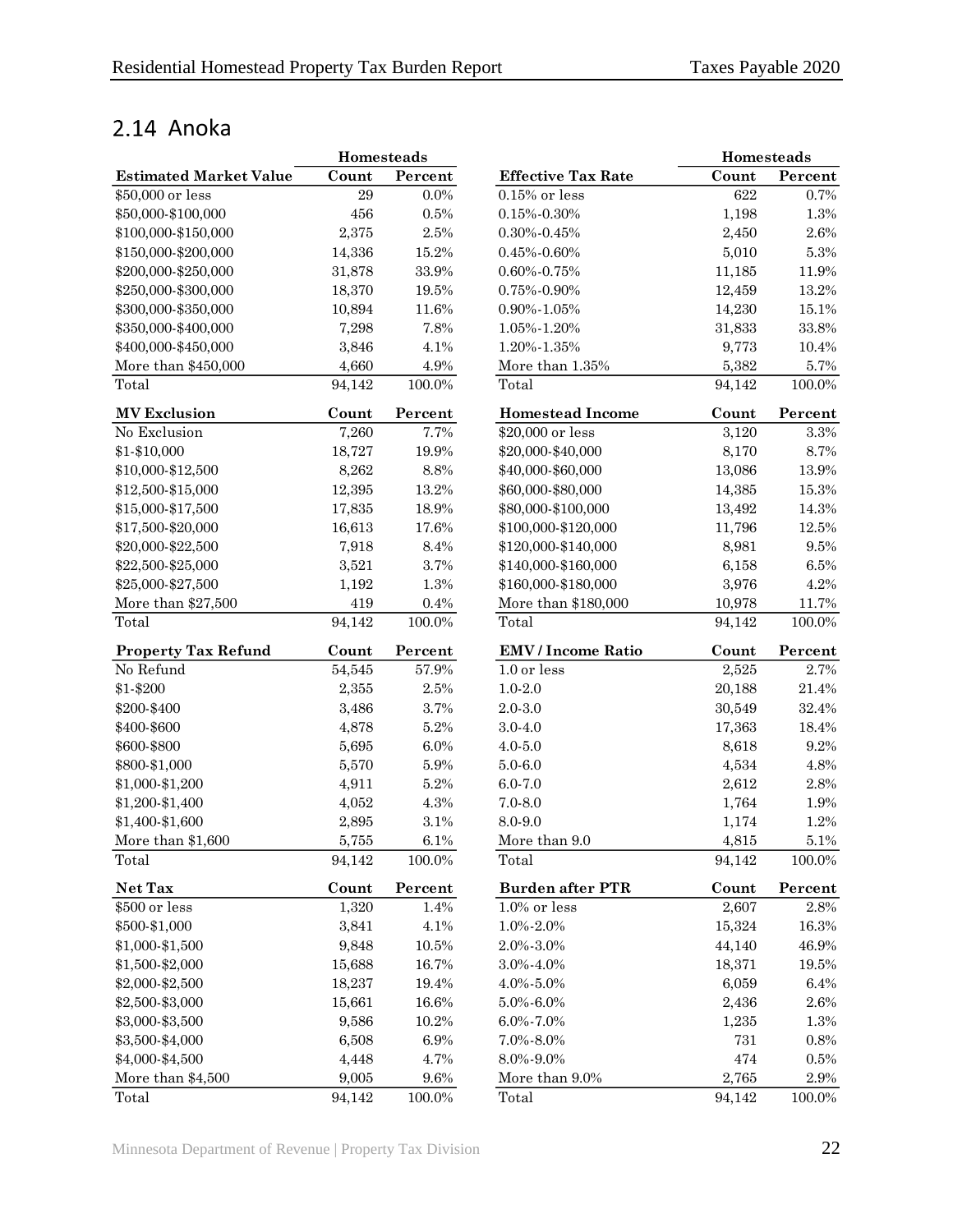## <span id="page-26-0"></span>2.15 Carver/Scott

|                               | Homesteads |           |                           | Homesteads |           |
|-------------------------------|------------|-----------|---------------------------|------------|-----------|
| <b>Estimated Market Value</b> | Count      | Percent   | <b>Effective Tax Rate</b> | Count      | Percent   |
| \$50,000 or less              | 51         | 0.1%      | $0.15\%$ or less          | 240        | 0.4%      |
| \$50,000-\$100,000            | 460        | 0.7%      | $0.15\% - 0.30\%$         | 401        | $0.6\%$   |
| \$100,000-\$150,000           | 1,704      | 2.7%      | $0.30\% - 0.45\%$         | 1,089      | 1.7%      |
| \$150,000-\$200,000           | 7,173      | 11.2%     | $0.45\% - 0.60\%$         | 2,319      | $3.6\%$   |
| \$200,000-\$250,000           | 10,502     | 16.4%     | $0.60\% - 0.75\%$         | 5,451      | $8.5\%$   |
| \$250,000-\$300,000           | 10,607     | 16.5%     | $0.75\% - 0.90\%$         | 6,681      | 10.4%     |
| \$300,000-\$350,000           | 9,302      | 14.5%     | $0.90\% - 1.05\%$         | 8,291      | 12.9%     |
| \$350,000-\$400,000           | 6,999      | 10.9%     | 1.05%-1.20%               | 13,304     | 20.8%     |
| \$400,000-\$450,000           | 5,100      | 8.0%      | 1.20%-1.35%               | 20,267     | 31.6%     |
| More than \$450,000           | 12,200     | 19.0%     | More than 1.35%           | 6,055      | 9.4%      |
| Total                         | 64,098     | 100.0%    | Total                     | 64,098     | 100.0%    |
| <b>MV</b> Exclusion           | Count      | Percent   | <b>Homestead Income</b>   | Count      | Percent   |
| No Exclusion                  | 15,766     | $24.6\%$  | \$20,000 or less          | 1,503      | $2.3\%$   |
| \$1-\$10,000                  | 17,360     | 27.1%     | \$20,000-\$40,000         | 3,426      | 5.3%      |
| \$10,000-\$12,500             | 5,305      | 8.3%      | \$40,000-\$60,000         | 6,056      | 9.4%      |
| \$12,500-\$15,000             | 6,512      | 10.2%     | \$60,000-\$80,000         | 7,199      | 11.2%     |
| \$15,000-\$17,500             | 6,305      | 9.8%      | \$80,000-\$100,000        | 7,474      | 11.7%     |
| \$17,500-\$20,000             | 5,038      | 7.9%      | \$100,000-\$120,000       | 7,531      | 11.7%     |
| \$20,000-\$22,500             | 4,325      | 6.7%      | \$120,000-\$140,000       | 6,731      | $10.5\%$  |
| \$22,500-\$25,000             | 2,120      | $3.3\%$   | \$140,000-\$160,000       | 5,041      | 7.9%      |
| \$25,000-\$27,500             | 788        | 1.2%      | \$160,000-\$180,000       | 3,869      | $6.0\%$   |
| More than \$27,500            | 579        | $0.9\%$   | More than \$180,000       | 15,268     | 23.8%     |
| Total                         | 64,098     | 100.0%    | Total                     | 64,098     | 100.0%    |
| <b>Property Tax Refund</b>    | Count      | Percent   | <b>EMV</b> / Income Ratio | Count      | Percent   |
| No Refund                     | 40,778     | 63.6%     | 1.0 or less               | 2,718      | 4.2%      |
| \$1-\$200                     | 1,221      | 1.9%      | $1.0 - 2.0$               | 15,757     | 24.6%     |
| \$200-\$400                   | 1,574      | $2.5\%$   | $2.0 - 3.0$               | 20,597     | 32.1%     |
| \$400-\$600                   | 2,587      | 4.0%      | $3.0 - 4.0$               | 10,922     | 17.0%     |
| \$600-\$800                   | 2,740      | 4.3%      | $4.0 - 5.0$               | 5,241      | 8.2%      |
| \$800-\$1,000                 | 2,922      | 4.6%      | $5.0 - 6.0$               | 2,662      | 4.2%      |
| \$1,000-\$1,200               | 2,689      | 4.2%      | $6.0 - 7.0$               | 1,560      | $2.4\%$   |
| \$1,200-\$1,400               | 2,540      | 4.0%      | $7.0 - 8.0$               | 1,052      | 1.6%      |
| \$1,400-\$1,600               | 2,008      | 3.1%      | 8.0-9.0                   | 680        | 1.1%      |
| More than \$1,600             | 5,039      | $7.9\%$   | More than 9.0             | 2,909      | $4.5\%$   |
| Total                         | 64,098     | 100.0%    | Total                     | 64,098     | 100.0%    |
| Net Tax                       | Count      | Percent   | <b>Burden after PTR</b>   | Count      | Percent   |
| \$500 or less                 | 583        | 0.9%      | $1.0\%$ or less           | 2,104      | $3.3\%$   |
| \$500-\$1,000                 | 1,567      | $2.4\%$   | $1.0\% - 2.0\%$           | 9,639      | 15.0%     |
| \$1,000-\$1,500               | 3,919      | 6.1%      | 2.0%-3.0%                 | 26,335     | 41.1%     |
| \$1,500-\$2,000               | 6,879      | 10.7%     | 3.0%-4.0%                 | 14,713     | 23.0%     |
| \$2,000-\$2,500               | 7,884      | 12.3%     | $4.0\% - 5.0\%$           | 5,327      | $8.3\%$   |
| \$2,500-\$3,000               | 7,302      | 11.4%     | $5.0\% - 6.0\%$           | 2,074      | $3.2\%$   |
| \$3,000-\$3,500               | 6,330      | 9.9%      | $6.0\% - 7.0\%$           | 937        | 1.5%      |
| \$3,500-\$4,000               | 5,267      | 8.2%      | 7.0%-8.0%                 | $630\,$    | 1.0%      |
| \$4,000-\$4,500               | 4,991      | 7.8%      | 8.0%-9.0%                 | 376        | $0.6\%$   |
| More than \$4,500             | 19,376     | $30.2\%$  | More than 9.0%            | 1,963      | $3.1\%$   |
| Total                         | 64,098     | $100.0\%$ | Total                     | 64,098     | $100.0\%$ |

|                           | Homesteads |         |  |
|---------------------------|------------|---------|--|
| <b>Effective Tax Rate</b> | Count      | Percent |  |
| $0.15\%$ or less          | 240        | 0.4%    |  |
| $0.15\% - 0.30\%$         | 401        | 0.6%    |  |
| $0.30\% - 0.45\%$         | 1,089      | 1.7%    |  |
| $0.45\% - 0.60\%$         | 2,319      | $3.6\%$ |  |
| $0.60\% - 0.75\%$         | 5,451      | 8.5%    |  |
| 0.75%-0.90%               | 6,681      | 10.4%   |  |
| $0.90\% - 1.05\%$         | 8,291      | 12.9%   |  |
| 1.05%-1.20%               | 13,304     | 20.8%   |  |
| 1.20%-1.35%               | 20,267     | 31.6%   |  |
| More than 1.35%           | 6,055      | 9.4%    |  |
| Total                     | 64,098     | 100.0%  |  |
|                           |            |         |  |
| <b>Homestead Income</b>   | Count      | Percent |  |
| \$20,000 or less          | 1,503      | 2.3%    |  |
| \$20,000-\$40,000         | 3,426      | 5.3%    |  |
| \$40,000-\$60,000         | 6,056      | 9.4%    |  |
| \$60,000-\$80,000         | 7,199      | 11.2%   |  |
| \$80,000-\$100,000        | 7,474      | 11.7%   |  |
| \$100,000-\$120,000       | 7,531      | 11.7%   |  |
| \$120,000-\$140,000       | 6,731      | 10.5%   |  |
| \$140,000-\$160,000       | 5,041      | 7.9%    |  |
| \$160,000-\$180,000       | 3,869      | 6.0%    |  |
| More than \$180,000       | 15,268     | 23.8%   |  |
| Total                     | 64,098     | 100.0%  |  |
| <b>EMV</b> / Income Ratio | Count      | Percent |  |
| 1.0 or less               | 2,718      | 4.2%    |  |
| $1.0 - 2.0$               | 15,757     | 24.6%   |  |
| $2.0 - 3.0$               | 20,597     | 32.1%   |  |
| $3.0 - 4.0$               | 10,922     | 17.0%   |  |
| $4.0 - 5.0$               | 5,241      | 8.2%    |  |
| $5.0 - 6.0$               | 2,662      | 4.2%    |  |
| $6.0 - 7.0$               | 1,560      | 2.4%    |  |
| $7.0 - 8.0$               | 1,052      | $1.6\%$ |  |
| 8.0-9.0                   | 680        | 1.1%    |  |
| More than 9.0             | 2,909      | 4.5%    |  |
| Total                     | 64,098     | 100.0%  |  |
| <b>Burden after PTR</b>   | Count      | Percent |  |
| $1.0\%$ or less           | 2,104      | 3.3%    |  |
| 1.0%-2.0%                 | 9,639      | 15.0%   |  |
| 2.0%-3.0%                 | 26,335     | 41.1%   |  |
| 3.0%-4.0%                 | 14,713     | 23.0%   |  |
| 4.0%-5.0%                 | 5,327      | 8.3%    |  |
| 5.0%-6.0%                 | 2,074      | 3.2%    |  |
| 6.0%-7.0%                 | 937        | 1.5%    |  |
| 7.0%-8.0%                 | 630        | 1.0%    |  |
| 8.0%-9.0%                 | 376        | 0.6%    |  |
| More than 9.0%            | 1,963      | 3.1%    |  |
|                           |            |         |  |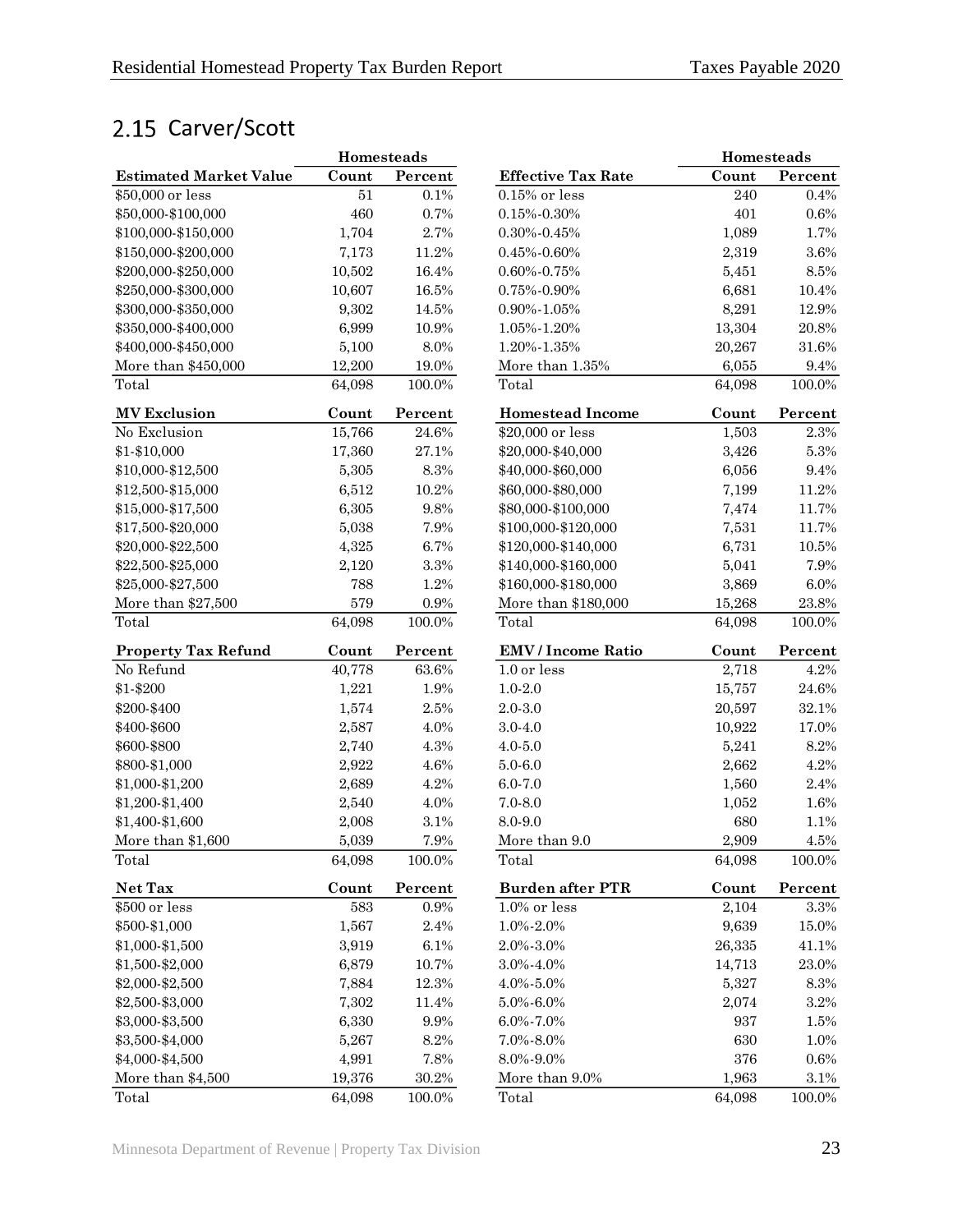## <span id="page-27-0"></span>2.16 Dakota

|                               | Homesteads |         |
|-------------------------------|------------|---------|
| <b>Estimated Market Value</b> | Count      | Percent |
| \$50,000 or less              | 4          | $0.0\%$ |
| \$50,000-\$100,000            | 972        | 0.9%    |
| \$100,000-\$150,000           | 3,716      | 3.4%    |
| \$150,000-\$200,000           | 14,131     | 13.1%   |
| \$200,000-\$250,000           | 19,047     | 17.7%   |
| \$250,000-\$300,000           | 21,996     | 20.4%   |
| \$300,000-\$350,000           | 16,421     | 15.2%   |
| \$350,000-\$400,000           | 11,650     | 10.8%   |
| \$400,000-\$450,000           | 8,188      | 7.6%    |
| More than \$450,000           | 11,678     | 10.8%   |
| Total                         | 107,803    | 100.0%  |
| <b>MV Exclusion</b>           | Count      | Percent |
| No Exclusion                  | 17,237     | 16.0%   |
| \$1-\$10,000                  | 29,701     | 27.6%   |
| \$10,000-\$12,500             | 11,652     | 10.8%   |
| \$12,500-\$15,000             | 12,598     | 11.7%   |
| \$15,000-\$17,500             | 11,205     | 10.4%   |
| \$17,500-\$20,000             | 9,100      | 8.4%    |
| \$20,000-\$22,500             | 8,855      | 8.2%    |
| \$22,500-\$25,000             | 4,459      | 4.1%    |
| \$25,000-\$27,500             | 2,032      | 1.9%    |
| More than \$27,500            | 964        | 0.9%    |
| Total                         | 107,803    | 100.0%  |
| <b>Property Tax Refund</b>    | Count      | Percent |
| No Refund                     | 64,659     | 60.0%   |
| \$1-\$200                     | 3,625      | 3.4%    |
| \$200-\$400                   | 3,351      | 3.1%    |
| \$400-\$600                   | 4,887      | 4.5%    |
| \$600-\$800                   | 5,383      | 5.0%    |
| \$800-\$1,000                 | 5,245      | 4.9%    |
| \$1,000-\$1,200               | 5,156      | 4.8%    |
| \$1,200-\$1,400               | 4,544      | 4.2%    |
| \$1,400-\$1,600               | 3,344      | 3.1%    |
| More than \$1,600             | 7,609      | 7.1%    |
| Total                         | 107,803    | 100.0%  |
| Net Tax                       | Count      | Percent |
| \$500 or less                 | 1,183      | 1.1%    |
| \$500-\$1,000                 | 3,861      | 3.6%    |
| \$1,000-\$1,500               | 9,061      | 8.4%    |
| \$1,500-\$2,000               | 14,272     | 13.2%   |
| \$2,000-\$2,500               | 14,627     | 13.6%   |
| \$2,500-\$3,000               | 13,999     | 13.0%   |
| \$3,000-\$3,500               | 12,048     | 11.2%   |
| \$3,500-\$4,000               | 9,113      | 8.5%    |
| \$4,000-\$4,500               | 7,505      | 7.0%    |
| More than \$4,500             | 22,134     | 20.5%   |
| Total                         | 107 803    | 100 0%  |

|                               | Homesteads |          |                           | Homesteads |          |
|-------------------------------|------------|----------|---------------------------|------------|----------|
| <b>Estimated Market Value</b> | Count      | Percent  | <b>Effective Tax Rate</b> | Count      | Percent  |
| \$50,000 or less              | 4          | 0.0%     | $0.15\%$ or less          | 554        | 0.5%     |
| \$50,000-\$100,000            | 972        | 0.9%     | $0.15\% - 0.30\%$         | 939        | 0.9%     |
| \$100,000-\$150,000           | 3,716      | 3.4%     | $0.30\% - 0.45\%$         | 2,033      | 1.9%     |
| \$150,000-\$200,000           | 14,131     | 13.1%    | $0.45\% - 0.60\%$         | 4,738      | 4.4%     |
| \$200,000-\$250,000           | 19,047     | 17.7%    | 0.60%-0.75%               | 11,391     | $10.6\%$ |
| \$250,000-\$300,000           | 21,996     | 20.4%    | $0.75\% - 0.90\%$         | 13,361     | 12.4%    |
| \$300,000-\$350,000           | 16,421     | 15.2%    | $0.90\% - 1.05\%$         | 13,229     | 12.3%    |
| \$350,000-\$400,000           | 11,650     | 10.8%    | 1.05%-1.20%               | 32,871     | 30.5%    |
| \$400,000-\$450,000           | 8,188      | 7.6%     | 1.20%-1.35%               | 24,178     | 22.4%    |
| More than \$450,000           | 11,678     | 10.8%    | More than $1.35\%$        | 4,509      | $4.2\%$  |
| Total                         | 107,803    | 100.0%   | Total                     | 107,803    | 100.0%   |
| <b>MV Exclusion</b>           | Count      | Percent  | <b>Homestead Income</b>   | Count      | Percent  |
| No Exclusion                  | 17,237     | 16.0%    | \$20,000 or less          | 2,963      | 2.7%     |
| \$1-\$10,000                  | 29,701     | 27.6%    | \$20,000-\$40,000         | 7,547      | 7.0%     |
| \$10,000-\$12,500             | 11,652     | $10.8\%$ | \$40,000-\$60,000         | 12,346     | 11.5%    |
| \$12,500-\$15,000             | 12,598     | 11.7%    | \$60,000-\$80,000         | 14,134     | 13.1%    |
| \$15,000-\$17,500             | 11,205     | 10.4%    | \$80,000-\$100,000        | 13,419     | 12.4%    |
| \$17,500-\$20,000             | 9,100      | 8.4%     | \$100,000-\$120,000       | 12,893     | 12.0%    |
| \$20,000-\$22,500             | 8,855      | 8.2%     | \$120,000-\$140,000       | 10,623     | 9.9%     |
| \$22,500-\$25,000             | 4,459      | 4.1%     | \$140,000-\$160,000       | 7,874      | 7.3%     |
| \$25,000-\$27,500             | 2,032      | 1.9%     | \$160,000-\$180,000       | 6,031      | $5.6\%$  |
| More than \$27,500            | 964        | $0.9\%$  | More than \$180,000       | 19,973     | $18.5\%$ |
| Total                         | 107,803    | 100.0%   | Total                     | 107,803    | 100.0%   |
| <b>Property Tax Refund</b>    | Count      | Percent  | <b>EMV</b> / Income Ratio | Count      | Percent  |
| No Refund                     | 64,659     | 60.0%    | 1.0 or less               | 3,610      | $3.3\%$  |
| \$1-\$200                     | 3,625      | 3.4%     | $1.0 - 2.0$               | 25,373     | $23.5\%$ |
| \$200-\$400                   | 3,351      | 3.1%     | $2.0 - 3.0$               | 34,792     | 32.3%    |
| \$400-\$600                   | 4,887      | 4.5%     | $3.0 - 4.0$               | 19,097     | 17.7%    |
| \$600-\$800                   | 5,383      | $5.0\%$  | $4.0 - 5.0$               | 9,314      | $8.6\%$  |
| \$800-\$1,000                 | 5,245      | 4.9%     | $5.0 - 6.0$               | 4,861      | 4.5%     |
| \$1,000-\$1,200               | 5,156      | 4.8%     | $6.0 - 7.0$               | 2,918      | 2.7%     |
| \$1,200-\$1,400               | 4,544      | 4.2%     | $7.0 - 8.0$               | 1,730      | 1.6%     |
| \$1,400-\$1,600               | 3,344      | 3.1%     | 8.0-9.0                   | 1,155      | 1.1%     |
| More than \$1,600             | 7,609      | $7.1\%$  | More than 9.0             | 4,953      | 4.6%     |
| Total                         | 107,803    | 100.0%   | Total                     | 107,803    | 100.0%   |
| Net Tax                       | Count      | Percent  | <b>Burden after PTR</b>   | Count      | Percent  |
| \$500 or less                 | 1,183      | 1.1%     | 1.0% or less              | 3,297      | $3.1\%$  |
| \$500-\$1,000                 | 3,861      | $3.6\%$  | 1.0%-2.0%                 | 17,549     | $16.3\%$ |
| \$1,000-\$1,500               | 9,061      | 8.4%     | 2.0%-3.0%                 | 47,212     | 43.8%    |
| \$1,500-\$2,000               | 14,272     | 13.2%    | 3.0%-4.0%                 | 23,392     | $21.7\%$ |
| \$2,000-\$2,500               | 14,627     | 13.6%    | 4.0%-5.0%                 | 7,542      | 7.0%     |
| \$2,500-\$3,000               | 13,999     | 13.0%    | $5.0\% - 6.0\%$           | 2,994      | $2.8\%$  |
| \$3,000-\$3,500               | 12,048     | 11.2%    | 6.0%-7.0%                 | 1,475      | 1.4%     |
| \$3,500-\$4,000               | 9,113      | 8.5%     | 7.0%-8.0%                 | 802        | 0.7%     |
| \$4,000-\$4,500               | 7,505      | 7.0%     | 8.0%-9.0%                 | 594        | $0.6\%$  |
| More than \$4,500             | 22,134     | 20.5%    | More than 9.0%            | 2,946      | 2.7%     |
| Total                         | 107,803    | 100.0%   | Total                     | 107,803    | 100.0%   |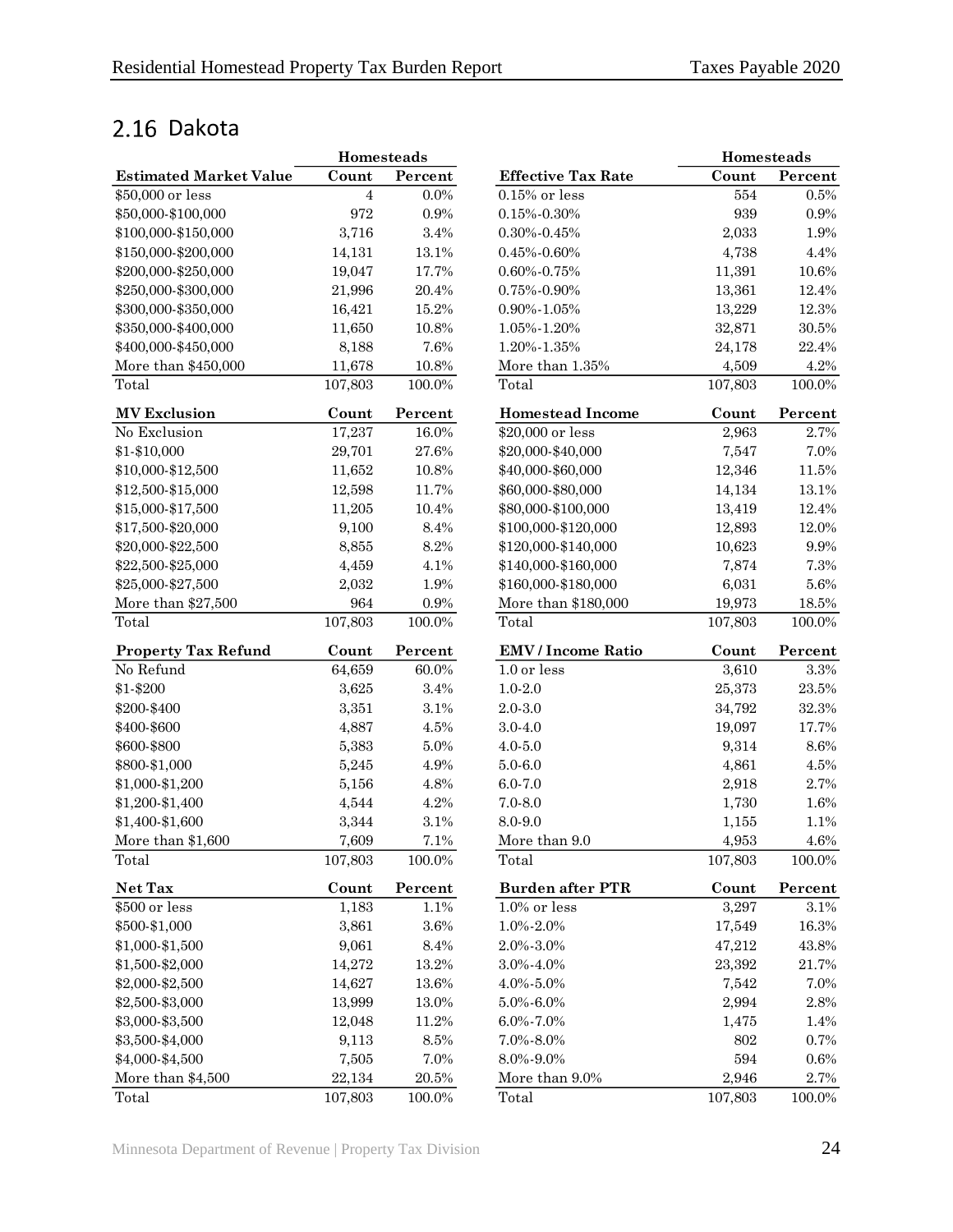## <span id="page-28-0"></span>2.17 Minneapolis

|                               | Homesteads |          |                           | Homesteads |          |
|-------------------------------|------------|----------|---------------------------|------------|----------|
| <b>Estimated Market Value</b> | Count      | Percent  | <b>Effective Tax Rate</b> | Count      | Percent  |
| \$50,000 or less              | 34         | $0.0\%$  | $0.15\%$ or less          | 194        | $0.3\%$  |
| \$50,000-\$100,000            | 1,274      | 1.9%     | $0.15\% - 0.30\%$         | 533        | $0.8\%$  |
| \$100,000-\$150,000           | 4,647      | 6.8%     | $0.30\% - 0.45\%$         | 1,486      | 2.2%     |
| \$150,000-\$200,000           | 8,975      | 13.2%    | $0.45\% - 0.60\%$         | 2,183      | $3.2\%$  |
| \$200,000-\$250,000           | 11,897     | 17.4%    | $0.60\% - 0.75\%$         | 4,996      | 7.3%     |
| \$250,000-\$300,000           | 12,103     | 17.7%    | $0.75\% - 0.90\%$         | 6,181      | 9.1%     |
| \$300,000-\$350,000           | 8,095      | 11.9%    | $0.90\% - 1.05\%$         | 6,353      | $9.3\%$  |
| \$350,000-\$400,000           | 5,696      | 8.4%     | 1.05%-1.20%               | 5,643      | $8.3\%$  |
| \$400,000-\$450,000           | 3,997      | $5.9\%$  | 1.20%-1.35%               | 9,748      | 14.3%    |
| More than \$450,000           | 11,491     | 16.8%    | More than 1.35%           | 30,892     | 45.3%    |
| Total                         | 68,209     | 100.0%   | Total                     | 68,209     | 100.0%   |
| <b>MV</b> Exclusion           | Count      | Percent  | <b>Homestead Income</b>   | Count      | Percent  |
| No Exclusion                  | 14,280     | $20.9\%$ | \$20,000 or less          | 4,143      | 6.1%     |
| \$1-\$10,000                  | 14,504     | $21.3\%$ | \$20,000-\$40,000         | 7,257      | 10.6%    |
| \$10,000-\$12,500             | 6,326      | 9.3%     | \$40,000-\$60,000         | 8,923      | 13.1%    |
| \$12,500-\$15,000             | 7,096      | 10.4%    | \$60,000-\$80,000         | 8,600      | $12.6\%$ |
| \$15,000-\$17,500             | 7,008      | 10.3%    | \$80,000-\$100,000        | 7,670      | 11.2%    |
| \$17,500-\$20,000             | 5,785      | 8.5%     | \$100,000-\$120,000       | 6,545      | 9.6%     |
| \$20,000-\$22,500             | 5,269      | 7.7%     | \$120,000-\$140,000       | 5,102      | 7.5%     |
| \$22,500-\$25,000             | 3,970      | 5.8%     | \$140,000-\$160,000       | 3,793      | $5.6\%$  |
| \$25,000-\$27,500             | 2,446      | 3.6%     | \$160,000-\$180,000       | 2,949      | 4.3%     |
| More than \$27,500            | 1,525      | 2.2%     | More than \$180,000       | 13,227     | 19.4%    |
| Total                         | 68,209     | 100.0%   | Total                     | 68,209     | 100.0%   |
| <b>Property Tax Refund</b>    | Count      | Percent  | <b>EMV</b> / Income Ratio | Count      | Percent  |
| No Refund                     | 40,515     | 59.4%    | 1.0 or less               | 2,603      | $3.8\%$  |
| \$1-\$200                     | 1,173      | 1.7%     | $1.0 - 2.0$               | 14,537     | 21.3%    |
| \$200-\$400                   | 1,421      | 2.1%     | $2.0 - 3.0$               | 17,835     | 26.1%    |
| \$400-\$600                   | 2,257      | 3.3%     | $3.0 - 4.0$               | 11,245     | 16.5%    |
| \$600-\$800                   | 2,557      | 3.7%     | $4.0 - 5.0$               | 6,442      | 9.4%     |
| \$800-\$1,000                 | 2,795      | 4.1%     | $5.0 - 6.0$               | 3,907      | 5.7%     |
| \$1,000-\$1,200               | 2,817      | 4.1%     | $6.0 - 7.0$               | 2,447      | $3.6\%$  |
| \$1,200-\$1,400               | 3,009      | 4.4%     | $7.0 - 8.0$               | 1,736      | $2.5\%$  |
| \$1,400-\$1,600               | 2,730      | 4.0%     | 8.0-9.0                   | 1,227      | 1.8%     |
| More than \$1,600             | 8,935      | $13.1\%$ | More than 9.0             | 6,230      | $9.1\%$  |
| Total                         | 68,209     | 100.0%   | Total                     | 68,209     | 100.0%   |
| Net Tax                       | Count      | Percent  | <b>Burden after PTR</b>   | Count      | Percent  |
| \$500 or less                 | 934        | 1.4%     | $1.0\%$ or less           | 1,453      | 2.1%     |
| \$500-\$1,000                 | 3,123      | $4.6\%$  | 1.0%-2.0%                 | 7,346      | $10.8\%$ |
| \$1,000-\$1,500               | 5,501      | 8.1%     | 2.0%-3.0%                 | 20,259     | 29.7%    |
| \$1,500-\$2,000               | 7,662      | 11.2%    | 3.0%-4.0%                 | 15,835     | 23.2%    |
| \$2,000-\$2,500               | 7,378      | 10.8%    | 4.0%-5.0%                 | 8,227      | 12.1%    |
| \$2,500-\$3,000               | 6,447      | $9.5\%$  | $5.0\% - 6.0\%$           | 4,381      | $6.4\%$  |
| \$3,000-\$3,500               | 6,007      | $8.8\%$  | 6.0%-7.0%                 | 2,532      | 3.7%     |
| \$3,500-\$4,000               | 5,201      | 7.6%     | 7.0%-8.0%                 | 1,587      | $2.3\%$  |
| \$4,000-\$4,500               | 4,468      | $6.6\%$  | 8.0%-9.0%                 | 1,022      | 1.5%     |
| More than \$4,500             | 21,488     | $31.5\%$ | More than 9.0%            | 5,567      | $8.2\%$  |
| Total                         | 68,209     | 100.0%   | Total                     | 68,209     | 100.0%   |

|                           | Homesteads |         |
|---------------------------|------------|---------|
| <b>Effective Tax Rate</b> | Count      | Percent |
| $0.15\%$ or less          | 194        | 0.3%    |
| $0.15\% - 0.30\%$         | 533        | 0.8%    |
| $0.30\% - 0.45\%$         | 1,486      | 2.2%    |
| $0.45\% - 0.60\%$         | 2,183      | 3.2%    |
| $0.60\% - 0.75\%$         | 4,996      | 7.3%    |
| 0.75%-0.90%               | 6,181      | 9.1%    |
| 0.90%-1.05%               | 6,353      | 9.3%    |
| 1.05%-1.20%               | 5,643      | 8.3%    |
| 1.20%-1.35%               | 9,748      | 14.3%   |
| More than 1.35%           | 30,892     | 45.3%   |
| Total                     | 68,209     | 100.0%  |
| <b>Homestead Income</b>   | Count      | Percent |
| \$20,000 or less          | 4,143      | 6.1%    |
| \$20,000-\$40,000         | 7,257      | 10.6%   |
| \$40,000-\$60,000         | 8,923      | 13.1%   |
| \$60,000-\$80,000         | 8,600      | 12.6%   |
| \$80,000-\$100,000        | 7,670      | 11.2%   |
| \$100,000-\$120,000       | 6,545      | 9.6%    |
| \$120,000-\$140,000       | 5,102      | 7.5%    |
| \$140,000-\$160,000       | 3,793      | 5.6%    |
| \$160,000-\$180,000       | 2,949      | 4.3%    |
| More than \$180,000       | 13,227     | 19.4%   |
| Total                     | 68,209     | 100.0%  |
| <b>EMV</b> / Income Ratio | Count      | Percent |
| $1.0$ or less             | 2,603      | 3.8%    |
| $1.0 - 2.0$               | 14,537     | 21.3%   |
| $2.0 - 3.0$               | 17,835     | 26.1%   |
| $3.0 - 4.0$               | 11,245     | 16.5%   |
| $4.0 - 5.0$               | 6,442      | 9.4%    |
| $5.0 - 6.0$               | 3,907      | 5.7%    |
| $6.0 - 7.0$               | 2,447      | 3.6%    |
| $7.0 - 8.0$               | 1,736      | 2.5%    |
| 8.0-9.0                   | 1,227      | 1.8%    |
| More than 9.0             | 6,230      | 9.1%    |
| Total                     | 68,209     | 100.0%  |
| <b>Burden after PTR</b>   | Count      | Percent |
| $1.0\%$ or less           | 1,453      | 2.1%    |
| 1.0%-2.0%                 | 7,346      | 10.8%   |
| 2.0%-3.0%                 | 20,259     | 29.7%   |
| 3.0%-4.0%                 | 15,835     | 23.2%   |
| 4.0%-5.0%                 | 8,227      | 12.1%   |
| 5.0%-6.0%                 | 4,381      | 6.4%    |
| 6.0%-7.0%                 | 2,532      | 3.7%    |
| 7.0%-8.0%                 | 1,587      | 2.3%    |
| 8.0%-9.0%                 | 1,022      | 1.5%    |
| More than 9.0%            | 5,567      | 8.2%    |
| Total                     | 68,209     | 100.0%  |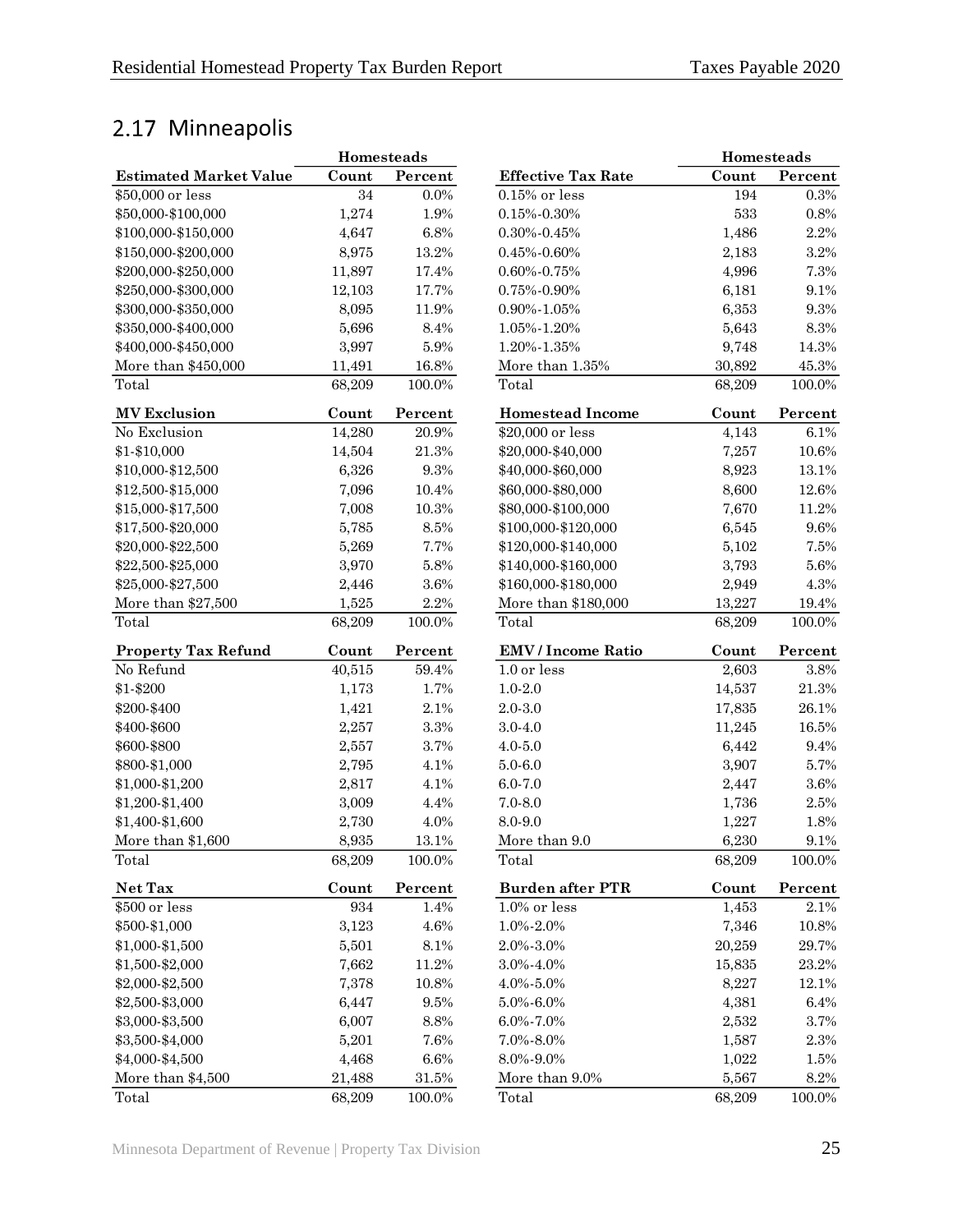## <span id="page-29-0"></span>2.18 North Hennepin

|                               | Homesteads |                                              |                           | Homesteads |          |
|-------------------------------|------------|----------------------------------------------|---------------------------|------------|----------|
| <b>Estimated Market Value</b> | Count      | Percent                                      | <b>Effective Tax Rate</b> | Count      | Percent  |
| \$50,000 or less              | 106        | 0.1%                                         | $0.15\%$ or less          | 295        | 0.4%     |
| \$50,000-\$100,000            | 441        | 0.6%                                         | $0.15\% - 0.30\%$         | 445        | $0.6\%$  |
| \$100,000-\$150,000           | 2,192      | 2.9%                                         | $0.30\% - 0.45\%$         | 1,415      | 1.9%     |
| \$150,000-\$200,000           | 12,163     | 16.4%                                        | $0.45\% - 0.60\%$         | 2,115      | $2.8\%$  |
| \$200,000-\$250,000           | 22,661     | $30.5\%$                                     | $0.60\% - 0.75\%$         | 5,807      | 7.8%     |
| \$250,000-\$300,000           | 14,196     | 19.1%                                        | $0.75\% - 0.90\%$         | 8,625      | 11.6%    |
| \$300,000-\$350,000           | 7,841      | 10.5%                                        | $0.90\% - 1.05\%$         | 7,558      | 10.2%    |
| \$350,000-\$400,000           | 5,316      | 7.1%                                         | 1.05%-1.20%               | 6,611      | $8.9\%$  |
| \$400,000-\$450,000           | 3,753      | 5.0%                                         | 1.20%-1.35%               | 18,576     | 25.0%    |
| More than \$450,000           | 5,699      | 7.7%                                         | More than 1.35%           | 22,921     | $30.8\%$ |
| Total                         | 74,368     | 100.0%                                       | Total                     | 74,368     | 100.0%   |
| <b>MV</b> Exclusion           | Count      | $\ensuremath{\textnormal{\textbf{Percent}}}$ | <b>Homestead Income</b>   | Count      | Percent  |
| No Exclusion                  | 8,286      | 11.1%                                        | \$20,000 or less          | 2,557      | $3.4\%$  |
| \$1-\$10,000                  | 13,938     | 18.7%                                        | \$20,000-\$40,000         | 6,285      | $8.5\%$  |
| \$10,000-\$12,500             | 6,449      | 8.7%                                         | \$40,000-\$60,000         | 9,846      | 13.2%    |
| \$12,500-\$15,000             | 9,355      | 12.6%                                        | \$60,000-\$80,000         | 10,479     | 14.1%    |
| \$15,000-\$17,500             | 12,350     | 16.6%                                        | \$80,000-\$100,000        | 9,731      | 13.1%    |
| \$17,500-\$20,000             | 12,783     | 17.2%                                        | \$100,000-\$120,000       | 8,670      | 11.7%    |
| \$20,000-\$22,500             | 7,065      | $9.5\%$                                      | \$120,000-\$140,000       | 6,789      | 9.1%     |
| \$22,500-\$25,000             | 2,579      | $3.5\%$                                      | \$140,000-\$160,000       | 4,833      | $6.5\%$  |
| \$25,000-\$27,500             | 998        | 1.3%                                         | \$160,000-\$180,000       | 3,442      | 4.6%     |
| More than \$27,500            | 565        | $0.8\%$                                      | More than \$180,000       | 11,736     | 15.8%    |
| Total                         | 74,368     | 100.0%                                       | Total                     | 74,368     | 100.0%   |
| <b>Property Tax Refund</b>    | Count      | Percent                                      | <b>EMV</b> / Income Ratio | Count      | Percent  |
| No Refund                     | 40,741     | 54.8%                                        | 1.0 or less               | 2,421      | $3.3\%$  |
| \$1-\$200                     | 1,434      | 1.9%                                         | $1.0 - 2.0$               | 18,379     | 24.7%    |
| \$200-\$400                   | 1,716      | $2.3\%$                                      | $2.0 - 3.0$               | 23,324     | 31.4%    |
| \$400-\$600                   | 2,942      | 4.0%                                         | $3.0 - 4.0$               | 12,535     | 16.9%    |
| \$600-\$800                   | 3,602      | 4.8%                                         | $4.0 - 5.0$               | 6,430      | $8.6\%$  |
| \$800-\$1,000                 | 3,876      | 5.2%                                         | $5.0 - 6.0$               | 3,448      | 4.6%     |
| \$1,000-\$1,200               | 4,176      | $5.6\%$                                      | $6.0 - 7.0$               | 1,923      | $2.6\%$  |
| \$1,200-\$1,400               | 4,317      | $5.8\%$                                      | $7.0 - 8.0$               | 1,322      | 1.8%     |
| \$1,400-\$1,600               | 3,547      | 4.8%                                         | 8.0-9.0                   | 847        | 1.1%     |
| More than \$1,600             | 8,017      | $10.8\%$                                     | More than 9.0             | 3,739      | $5.0\%$  |
| Total                         | 74,368     | 100.0%                                       | Total                     | 74,368     | 100.0%   |
| Net Tax                       | Count      | Percent                                      | <b>Burden after PTR</b>   | Count      | Percent  |
| \$500 or less                 | 751        | 1.0%                                         | $1.0\%$ or less           | 1,525      | 2.1%     |
| \$500-\$1,000                 | 2,301      | $3.1\%$                                      | 1.0%-2.0%                 | 8,337      | 11.2%    |
| \$1,000-\$1,500               | 5,537      | 7.4%                                         | 2.0%-3.0%                 | 30,234     | 40.7%    |
| \$1,500-\$2,000               | 9,980      | 13.4%                                        | 3.0%-4.0%                 | 18,438     | $24.8\%$ |
| \$2,000-\$2,500               | 10,004     | $13.5\%$                                     | $4.0\% - 5.0\%$           | 7,236      | 9.7%     |
| \$2,500-\$3,000               | 10,828     | 14.6%                                        | $5.0\% - 6.0\%$           | 2,874      | $3.9\%$  |
| \$3,000-\$3,500               | 9,117      | 12.3%                                        | $6.0\% - 7.0\%$           | 1,453      | $2.0\%$  |
| \$3,500-\$4,000               | 5,861      | 7.9%                                         | 7.0%-8.0%                 | 805        | 1.1%     |
| \$4,000-\$4,500               | 4,266      | 5.7%                                         | 8.0%-9.0%                 | $577\,$    | $0.8\%$  |
| More than \$4,500             | 15,723     | $21.1\%$                                     | More than 9.0%            | 2,889      | $3.9\%$  |
| Total                         | 74.368     | 100.0%                                       | Total                     | 74.368     | 100.0%   |

| <b>Homesteads</b> |        |           |                           |        | <b>Homesteads</b> |  |  |
|-------------------|--------|-----------|---------------------------|--------|-------------------|--|--|
|                   | Count  | Percent   | <b>Effective Tax Rate</b> | Count  | Percent           |  |  |
|                   | 106    | 0.1%      | $0.15\%$ or less          | 295    | 0.4%              |  |  |
|                   | 441    | $0.6\%$   | $0.15\% - 0.30\%$         | 445    | $0.6\%$           |  |  |
|                   | 2,192  | 2.9%      | $0.30\% - 0.45\%$         | 1,415  | 1.9%              |  |  |
|                   | 12,163 | 16.4%     | $0.45\% - 0.60\%$         | 2,115  | 2.8%              |  |  |
|                   | 22,661 | 30.5%     | $0.60\% - 0.75\%$         | 5,807  | 7.8%              |  |  |
|                   | 14,196 | 19.1%     | 0.75%-0.90%               | 8,625  | 11.6%             |  |  |
|                   | 7,841  | $10.5\%$  | $0.90\% - 1.05\%$         | 7,558  | 10.2%             |  |  |
|                   | 5,316  | 7.1%      | 1.05%-1.20%               | 6,611  | $8.9\%$           |  |  |
|                   | 3,753  | 5.0%      | 1.20%-1.35%               | 18,576 | $25.0\%$          |  |  |
|                   | 5,699  | 7.7%      | More than 1.35%           | 22,921 | 30.8%             |  |  |
|                   | 74,368 | 100.0%    | Total                     | 74,368 | 100.0%            |  |  |
|                   | Count  | Percent   | <b>Homestead Income</b>   | Count  | Percent           |  |  |
|                   | 8,286  | 11.1%     | \$20,000 or less          | 2,557  | 3.4%              |  |  |
|                   | 13,938 | 18.7%     | \$20,000-\$40,000         | 6,285  | $8.5\%$           |  |  |
|                   | 6,449  | 8.7%      | \$40,000-\$60,000         | 9,846  | 13.2%             |  |  |
|                   | 9,355  | $12.6\%$  | \$60,000-\$80,000         | 10,479 | 14.1%             |  |  |
|                   | 12,350 | $16.6\%$  | \$80,000-\$100,000        | 9,731  | 13.1%             |  |  |
|                   | 12,783 | 17.2%     | \$100,000-\$120,000       | 8,670  | 11.7%             |  |  |
|                   | 7,065  | $9.5\%$   | \$120,000-\$140,000       | 6,789  | 9.1%              |  |  |
|                   | 2,579  | 3.5%      | \$140,000-\$160,000       | 4,833  | $6.5\%$           |  |  |
|                   | 998    | 1.3%      | \$160,000-\$180,000       | 3,442  | 4.6%              |  |  |
|                   | 565    | $0.8\%$   | More than \$180,000       | 11,736 | 15.8%             |  |  |
|                   | 74,368 | 100.0%    | Total                     | 74,368 | 100.0%            |  |  |
|                   | Count  | Percent   | <b>EMV</b> / Income Ratio | Count  | Percent           |  |  |
|                   | 40,741 | 54.8%     | 1.0 or less               | 2,421  | $3.3\%$           |  |  |
|                   | 1,434  | 1.9%      | $1.0 - 2.0$               | 18,379 | 24.7%             |  |  |
|                   | 1,716  | 2.3%      | $2.0 - 3.0$               | 23,324 | 31.4%             |  |  |
|                   | 2,942  | 4.0%      | $3.0 - 4.0$               | 12,535 | 16.9%             |  |  |
|                   | 3,602  | 4.8%      | $4.0 - 5.0$               | 6,430  | $8.6\%$           |  |  |
|                   | 3,876  | 5.2%      | $5.0 - 6.0$               | 3,448  | $4.6\%$           |  |  |
|                   | 4,176  | $5.6\%$   | $6.0 - 7.0$               | 1,923  | $2.6\%$           |  |  |
|                   | 4,317  | 5.8%      | $7.0 - 8.0$               | 1,322  | $1.8\%$           |  |  |
|                   | 3,547  | 4.8%      | 8.0-9.0                   | 847    | 1.1%              |  |  |
|                   | 8,017  | 10.8%     | More than 9.0             | 3,739  | 5.0%              |  |  |
|                   | 74,368 | 100.0%    | Total                     | 74,368 | 100.0%            |  |  |
|                   | Count  | Percent   | <b>Burden after PTR</b>   | Count  | Percent           |  |  |
|                   | 751    | 1.0%      | $1.0\%$ or less           | 1,525  | 2.1%              |  |  |
|                   | 2,301  | 3.1%      | $1.0\% - 2.0\%$           | 8,337  | 11.2%             |  |  |
|                   | 5,537  | 7.4%      | 2.0%-3.0%                 | 30,234 | 40.7%             |  |  |
|                   | 9,980  | 13.4%     | 3.0%-4.0%                 | 18,438 | 24.8%             |  |  |
|                   | 10,004 | 13.5%     | 4.0%-5.0%                 | 7,236  | 9.7%              |  |  |
|                   | 10,828 | 14.6%     | 5.0%-6.0%                 | 2,874  | 3.9%              |  |  |
|                   | 9,117  | 12.3%     | 6.0%-7.0%                 | 1,453  | 2.0%              |  |  |
|                   | 5,861  | 7.9%      | 7.0%-8.0%                 | 805    | 1.1%              |  |  |
|                   | 4,266  | 5.7%      | 8.0%-9.0%                 | 577    | 0.8%              |  |  |
|                   | 15,723 | 21.1%     | More than 9.0%            | 2,889  | 3.9%              |  |  |
|                   | 74,368 | $100.0\%$ | Total                     | 74,368 | 100.0%            |  |  |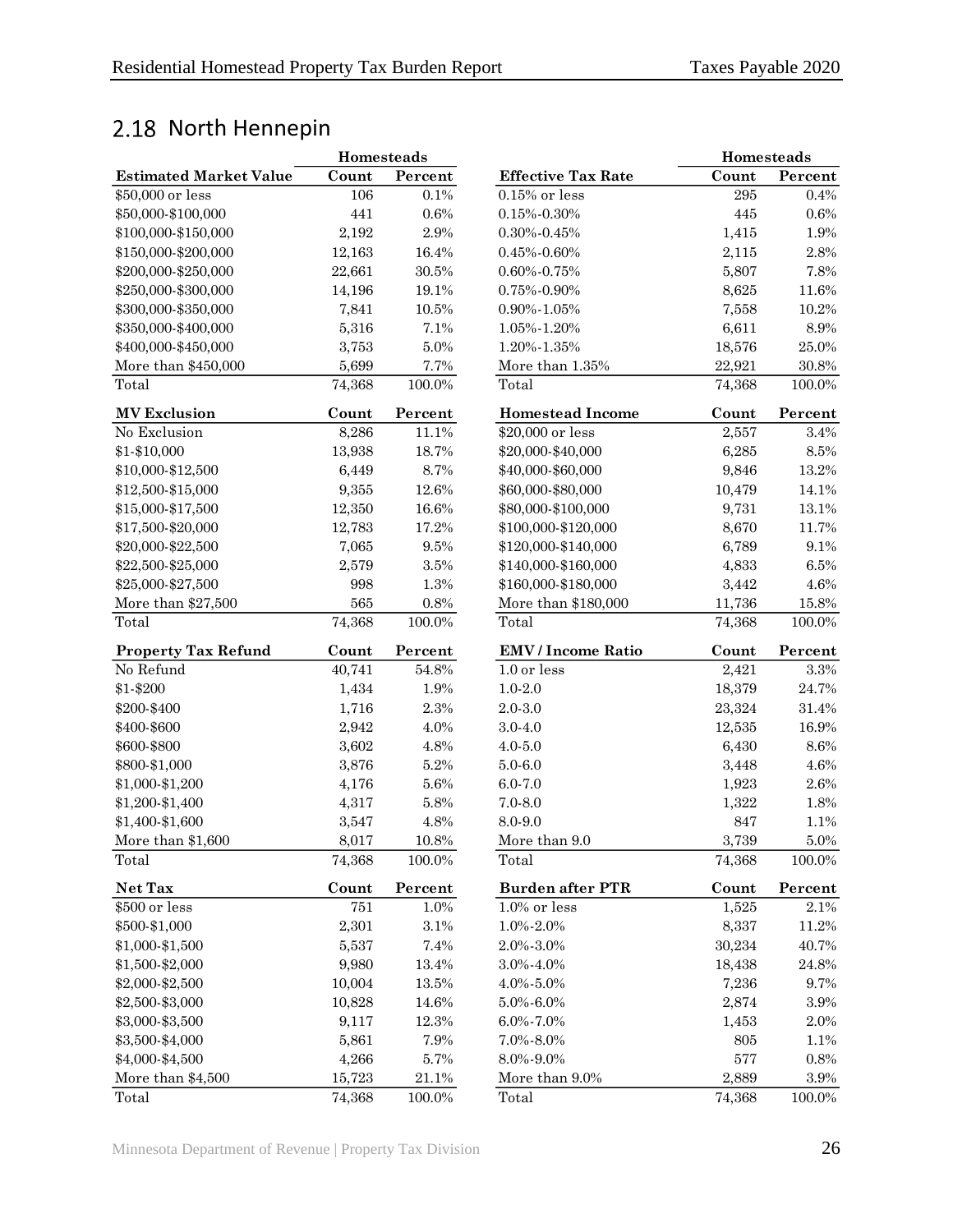## <span id="page-30-0"></span>2.19 Saint Paul

|                               | Homesteads |           |                           | Homesteads |           |
|-------------------------------|------------|-----------|---------------------------|------------|-----------|
| <b>Estimated Market Value</b> | Count      | Percent   | <b>Effective Tax Rate</b> | Count      | Percent   |
| \$50,000 or less              | 64         | 0.1%      | $0.15\%$ or less          | 202        | 0.4%      |
| \$50,000-\$100,000            | 1,323      | $2.5\%$   | $0.15\% - 0.30\%$         | 469        | $0.9\%$   |
| \$100,000-\$150,000           | 6,917      | 13.3%     | $0.30\% - 0.45\%$         | 1,328      | $2.6\%$   |
| \$150,000-\$200,000           | 15,692     | 30.1%     | $0.45\% - 0.60\%$         | 1,420      | 2.7%      |
| \$200,000-\$250,000           | 9,408      | 18.1%     | $0.60\% - 0.75\%$         | 2,119      | 4.1%      |
| \$250,000-\$300,000           | 5,404      | 10.4%     | $0.75\% - 0.90\%$         | 5,155      | $9.9\%$   |
| \$300,000-\$350,000           | 3,707      | 7.1%      | $0.90\% - 1.05\%$         | 4,406      | $8.5\%$   |
| \$350,000-\$400,000           | 2,764      | $5.3\%$   | 1.05%-1.20%               | 4,277      | 8.2%      |
| \$400,000-\$450,000           | 2,013      | $3.9\%$   | 1.20%-1.35%               | 3,935      | 7.6%      |
| More than \$450,000           | 4,782      | $9.2\%$   | More than 1.35%           | 28,763     | 55.2%     |
| Total                         | 52,074     | $100.0\%$ | Total                     | 52,074     | 100.0%    |
| <b>MV</b> Exclusion           | Count      | Percent   | <b>Homestead Income</b>   | Count      | Percent   |
| No Exclusion                  | 6,194      | 11.9%     | \$20,000 or less          | 3,061      | $5.9\%$   |
| \$1-\$10,000                  | 6,861      | 13.2%     | \$20,000-\$40,000         | 6,329      | 12.2%     |
| \$10,000-\$12,500             | 2,583      | $5.0\%$   | \$40,000-\$60,000         | 8,406      | 16.1%     |
| \$12,500-\$15,000             | 3,459      | 6.6%      | \$60,000-\$80,000         | 7,704      | 14.8%     |
| \$15,000-\$17,500             | 4,776      | 9.2%      | \$80,000-\$100,000        | 6,241      | $12.0\%$  |
| \$17,500-\$20,000             | 6,531      | $12.5\%$  | \$100,000-\$120,000       | 4,945      | $9.5\%$   |
| \$20,000-\$22,500             | 9,427      | 18.1%     | \$120,000-\$140,000       | 3,642      | 7.0%      |
| \$22,500-\$25,000             | 7,064      | 13.6%     | \$140,000-\$160,000       | 2,446      | 4.7%      |
| \$25,000-\$27,500             | 3,505      | 6.7%      | \$160,000-\$180,000       | 1,946      | 3.7%      |
| More than \$27,500            | 1,674      | $3.2\%$   | More than \$180,000       | 7,354      | 14.1%     |
| Total                         | 52,074     | 100.0%    | Total                     | 52,074     | 100.0%    |
| <b>Property Tax Refund</b>    | Count      | Percent   | <b>EMV</b> / Income Ratio | Count      | Percent   |
| No Refund                     | 28,771     | $55.3\%$  | 1.0 or less               | 2,311      | 4.4%      |
| \$1-\$200                     | 1,242      | 2.4%      | $1.0 - 2.0$               | 13,367     | 25.7%     |
| \$200-\$400                   | 1,374      | 2.6%      | $2.0 - 3.0$               | 14,536     | 27.9%     |
| \$400-\$600                   | 1,992      | 3.8%      | $3.0 - 4.0$               | 8,471      | 16.3%     |
| \$600-\$800                   | 2,473      | 4.7%      | $4.0 - 5.0$               | 4,434      | $8.5\%$   |
| \$800-\$1,000                 | 2,739      | $5.3\%$   | $5.0 - 6.0$               | 2,505      | 4.8%      |
| \$1,000-\$1,200               | 2,722      | $5.2\%$   | $6.0 - 7.0$               | 1,546      | $3.0\%$   |
| \$1,200-\$1,400               | 2,665      | $5.1\%$   | $7.0 - 8.0$               | 951        | 1.8%      |
| \$1,400-\$1,600               | 2,150      | 4.1%      | 8.0-9.0                   | 695        | 1.3%      |
| More than \$1,600             | 5,946      | 11.4%     | More than 9.0             | 3,258      | $6.3\%$   |
| Total                         | 52,074     | 100.0%    | Total                     | 52,074     | 100.0%    |
| Net Tax                       | Count      | Percent   | <b>Burden after PTR</b>   | Count      | Percent   |
| \$500 or less                 | 940        | 1.8%      | $1.0\%$ or less           | 1,058      | 2.0%      |
| \$500-\$1,000                 | 2,979      | 5.7%      | $1.0\% - 2.0\%$           | 5,604      | 10.8%     |
| \$1,000-\$1,500               | 5,787      | 11.1%     | 2.0%-3.0%                 | 17,420     | $33.5\%$  |
| \$1,500-\$2,000               | 7,387      | 14.2%     | 3.0%-4.0%                 | 11,822     | 22.7%     |
| \$2,000-\$2,500               | 7,268      | 14.0%     | 4.0%-5.0%                 | 5,993      | $11.5\%$  |
| \$2,500-\$3,000               | 6,104      | 11.7%     | $5.0\% - 6.0\%$           | 3,084      | $5.9\%$   |
| \$3,000-\$3,500               | 3,929      | 7.5%      | 6.0%-7.0%                 | 1,782      | 3.4%      |
| \$3,500-\$4,000               | 2,917      | $5.6\%$   | 7.0%-8.0%                 | 1,139      | $2.2\%$   |
| \$4,000-\$4,500               | 2,172      | 4.2%      | 8.0%-9.0%                 | 735        | 1.4%      |
| More than \$4,500             | 12,591     | $24.2\%$  | More than 9.0%            | 3,437      | $6.6\%$   |
| Total                         | 52,074     | $100.0\%$ | Total                     | 52,074     | $100.0\%$ |

| Count<br><b>Effective Tax Rate</b><br>Percent<br>$0.15\%$ or less<br>202<br>0.4%<br>$0.15\% - 0.30\%$<br>469<br>0.9%<br>1,328<br>$2.6\%$<br>$0.30\% - 0.45\%$<br>$0.45\% - 0.60\%$<br>1,420<br>2.7%<br>2,119<br>4.1%<br>$0.60\% - 0.75\%$<br>0.75%-0.90%<br>5,155<br>9.9%<br>$0.90\% - 1.05\%$<br>4,406<br>8.5%<br>1.05%-1.20%<br>4,277<br>8.2%<br>1.20%-1.35%<br>3,935<br>7.6%<br>More than 1.35%<br>55.2%<br>28,763<br>Total<br>52,074<br>100.0%<br><b>Homestead Income</b><br>Count<br>Percent<br>\$20,000 or less<br>3,061<br>5.9%<br>6,329<br>\$20,000-\$40,000<br>12.2%<br>\$40,000-\$60,000<br>8,406<br>16.1%<br>7,704<br>\$60,000-\$80,000<br>14.8%<br>\$80,000-\$100,000<br>6,241<br>12.0%<br>4,945<br>\$100,000-\$120,000<br>9.5%<br>\$120,000-\$140,000<br>3,642<br>7.0%<br>\$140,000-\$160,000<br>2,446<br>4.7%<br>\$160,000-\$180,000<br>3.7%<br>1,946<br>More than \$180,000<br>7,354<br>14.1%<br>Total<br>52,074<br>100.0%<br><b>EMV</b> / Income Ratio<br>Count<br>Percent<br>1.0 or less<br>2,311<br>4.4%<br>$1.0 - 2.0$<br>13,367<br>25.7%<br>$2.0 - 3.0$<br>14,536<br>27.9%<br>16.3%<br>$3.0 - 4.0$<br>8,471<br>8.5%<br>$4.0 - 5.0$<br>4,434<br>2,505<br>$5.0 - 6.0$<br>4.8%<br>$6.0 - 7.0$<br>1,546<br>3.0%<br>$7.0 - 8.0$<br>951<br>1.8%<br>695<br>1.3%<br>8.0-9.0<br>More than 9.0<br>3,258<br>6.3%<br>52,074<br>100.0%<br><b>Burden after PTR</b><br>Count<br>Percent<br>$1.0\%$ or less<br>1,058<br>2.0%<br>1.0%-2.0%<br>5,604<br>10.8%<br>2.0%-3.0%<br>17,420<br>33.5%<br>3.0%-4.0%<br>11,822<br>22.7%<br>5,993<br>$4.0\% - 5.0\%$<br>11.5%<br>5.0%-6.0%<br>3,084<br>5.9%<br>6.0%-7.0%<br>1,782<br>3.4%<br>7.0%-8.0%<br>1,139<br>2.2%<br>8.0%-9.0%<br>735<br>1.4%<br>More than 9.0%<br>$6.6\%$<br>3,437 |       | <b>Homesteads</b> |  |  |  |
|----------------------------------------------------------------------------------------------------------------------------------------------------------------------------------------------------------------------------------------------------------------------------------------------------------------------------------------------------------------------------------------------------------------------------------------------------------------------------------------------------------------------------------------------------------------------------------------------------------------------------------------------------------------------------------------------------------------------------------------------------------------------------------------------------------------------------------------------------------------------------------------------------------------------------------------------------------------------------------------------------------------------------------------------------------------------------------------------------------------------------------------------------------------------------------------------------------------------------------------------------------------------------------------------------------------------------------------------------------------------------------------------------------------------------------------------------------------------------------------------------------------------------------------------------------------------------------------------------------------------------------------------------------------------------------------------------------------------------------|-------|-------------------|--|--|--|
|                                                                                                                                                                                                                                                                                                                                                                                                                                                                                                                                                                                                                                                                                                                                                                                                                                                                                                                                                                                                                                                                                                                                                                                                                                                                                                                                                                                                                                                                                                                                                                                                                                                                                                                                  |       |                   |  |  |  |
|                                                                                                                                                                                                                                                                                                                                                                                                                                                                                                                                                                                                                                                                                                                                                                                                                                                                                                                                                                                                                                                                                                                                                                                                                                                                                                                                                                                                                                                                                                                                                                                                                                                                                                                                  |       |                   |  |  |  |
|                                                                                                                                                                                                                                                                                                                                                                                                                                                                                                                                                                                                                                                                                                                                                                                                                                                                                                                                                                                                                                                                                                                                                                                                                                                                                                                                                                                                                                                                                                                                                                                                                                                                                                                                  |       |                   |  |  |  |
|                                                                                                                                                                                                                                                                                                                                                                                                                                                                                                                                                                                                                                                                                                                                                                                                                                                                                                                                                                                                                                                                                                                                                                                                                                                                                                                                                                                                                                                                                                                                                                                                                                                                                                                                  |       |                   |  |  |  |
|                                                                                                                                                                                                                                                                                                                                                                                                                                                                                                                                                                                                                                                                                                                                                                                                                                                                                                                                                                                                                                                                                                                                                                                                                                                                                                                                                                                                                                                                                                                                                                                                                                                                                                                                  |       |                   |  |  |  |
|                                                                                                                                                                                                                                                                                                                                                                                                                                                                                                                                                                                                                                                                                                                                                                                                                                                                                                                                                                                                                                                                                                                                                                                                                                                                                                                                                                                                                                                                                                                                                                                                                                                                                                                                  |       |                   |  |  |  |
|                                                                                                                                                                                                                                                                                                                                                                                                                                                                                                                                                                                                                                                                                                                                                                                                                                                                                                                                                                                                                                                                                                                                                                                                                                                                                                                                                                                                                                                                                                                                                                                                                                                                                                                                  |       |                   |  |  |  |
|                                                                                                                                                                                                                                                                                                                                                                                                                                                                                                                                                                                                                                                                                                                                                                                                                                                                                                                                                                                                                                                                                                                                                                                                                                                                                                                                                                                                                                                                                                                                                                                                                                                                                                                                  |       |                   |  |  |  |
|                                                                                                                                                                                                                                                                                                                                                                                                                                                                                                                                                                                                                                                                                                                                                                                                                                                                                                                                                                                                                                                                                                                                                                                                                                                                                                                                                                                                                                                                                                                                                                                                                                                                                                                                  |       |                   |  |  |  |
|                                                                                                                                                                                                                                                                                                                                                                                                                                                                                                                                                                                                                                                                                                                                                                                                                                                                                                                                                                                                                                                                                                                                                                                                                                                                                                                                                                                                                                                                                                                                                                                                                                                                                                                                  |       |                   |  |  |  |
|                                                                                                                                                                                                                                                                                                                                                                                                                                                                                                                                                                                                                                                                                                                                                                                                                                                                                                                                                                                                                                                                                                                                                                                                                                                                                                                                                                                                                                                                                                                                                                                                                                                                                                                                  |       |                   |  |  |  |
|                                                                                                                                                                                                                                                                                                                                                                                                                                                                                                                                                                                                                                                                                                                                                                                                                                                                                                                                                                                                                                                                                                                                                                                                                                                                                                                                                                                                                                                                                                                                                                                                                                                                                                                                  |       |                   |  |  |  |
|                                                                                                                                                                                                                                                                                                                                                                                                                                                                                                                                                                                                                                                                                                                                                                                                                                                                                                                                                                                                                                                                                                                                                                                                                                                                                                                                                                                                                                                                                                                                                                                                                                                                                                                                  |       |                   |  |  |  |
|                                                                                                                                                                                                                                                                                                                                                                                                                                                                                                                                                                                                                                                                                                                                                                                                                                                                                                                                                                                                                                                                                                                                                                                                                                                                                                                                                                                                                                                                                                                                                                                                                                                                                                                                  |       |                   |  |  |  |
|                                                                                                                                                                                                                                                                                                                                                                                                                                                                                                                                                                                                                                                                                                                                                                                                                                                                                                                                                                                                                                                                                                                                                                                                                                                                                                                                                                                                                                                                                                                                                                                                                                                                                                                                  |       |                   |  |  |  |
|                                                                                                                                                                                                                                                                                                                                                                                                                                                                                                                                                                                                                                                                                                                                                                                                                                                                                                                                                                                                                                                                                                                                                                                                                                                                                                                                                                                                                                                                                                                                                                                                                                                                                                                                  |       |                   |  |  |  |
|                                                                                                                                                                                                                                                                                                                                                                                                                                                                                                                                                                                                                                                                                                                                                                                                                                                                                                                                                                                                                                                                                                                                                                                                                                                                                                                                                                                                                                                                                                                                                                                                                                                                                                                                  |       |                   |  |  |  |
|                                                                                                                                                                                                                                                                                                                                                                                                                                                                                                                                                                                                                                                                                                                                                                                                                                                                                                                                                                                                                                                                                                                                                                                                                                                                                                                                                                                                                                                                                                                                                                                                                                                                                                                                  |       |                   |  |  |  |
|                                                                                                                                                                                                                                                                                                                                                                                                                                                                                                                                                                                                                                                                                                                                                                                                                                                                                                                                                                                                                                                                                                                                                                                                                                                                                                                                                                                                                                                                                                                                                                                                                                                                                                                                  |       |                   |  |  |  |
|                                                                                                                                                                                                                                                                                                                                                                                                                                                                                                                                                                                                                                                                                                                                                                                                                                                                                                                                                                                                                                                                                                                                                                                                                                                                                                                                                                                                                                                                                                                                                                                                                                                                                                                                  |       |                   |  |  |  |
|                                                                                                                                                                                                                                                                                                                                                                                                                                                                                                                                                                                                                                                                                                                                                                                                                                                                                                                                                                                                                                                                                                                                                                                                                                                                                                                                                                                                                                                                                                                                                                                                                                                                                                                                  |       |                   |  |  |  |
|                                                                                                                                                                                                                                                                                                                                                                                                                                                                                                                                                                                                                                                                                                                                                                                                                                                                                                                                                                                                                                                                                                                                                                                                                                                                                                                                                                                                                                                                                                                                                                                                                                                                                                                                  |       |                   |  |  |  |
|                                                                                                                                                                                                                                                                                                                                                                                                                                                                                                                                                                                                                                                                                                                                                                                                                                                                                                                                                                                                                                                                                                                                                                                                                                                                                                                                                                                                                                                                                                                                                                                                                                                                                                                                  |       |                   |  |  |  |
|                                                                                                                                                                                                                                                                                                                                                                                                                                                                                                                                                                                                                                                                                                                                                                                                                                                                                                                                                                                                                                                                                                                                                                                                                                                                                                                                                                                                                                                                                                                                                                                                                                                                                                                                  |       |                   |  |  |  |
|                                                                                                                                                                                                                                                                                                                                                                                                                                                                                                                                                                                                                                                                                                                                                                                                                                                                                                                                                                                                                                                                                                                                                                                                                                                                                                                                                                                                                                                                                                                                                                                                                                                                                                                                  |       |                   |  |  |  |
|                                                                                                                                                                                                                                                                                                                                                                                                                                                                                                                                                                                                                                                                                                                                                                                                                                                                                                                                                                                                                                                                                                                                                                                                                                                                                                                                                                                                                                                                                                                                                                                                                                                                                                                                  |       |                   |  |  |  |
|                                                                                                                                                                                                                                                                                                                                                                                                                                                                                                                                                                                                                                                                                                                                                                                                                                                                                                                                                                                                                                                                                                                                                                                                                                                                                                                                                                                                                                                                                                                                                                                                                                                                                                                                  |       |                   |  |  |  |
|                                                                                                                                                                                                                                                                                                                                                                                                                                                                                                                                                                                                                                                                                                                                                                                                                                                                                                                                                                                                                                                                                                                                                                                                                                                                                                                                                                                                                                                                                                                                                                                                                                                                                                                                  |       |                   |  |  |  |
|                                                                                                                                                                                                                                                                                                                                                                                                                                                                                                                                                                                                                                                                                                                                                                                                                                                                                                                                                                                                                                                                                                                                                                                                                                                                                                                                                                                                                                                                                                                                                                                                                                                                                                                                  |       |                   |  |  |  |
|                                                                                                                                                                                                                                                                                                                                                                                                                                                                                                                                                                                                                                                                                                                                                                                                                                                                                                                                                                                                                                                                                                                                                                                                                                                                                                                                                                                                                                                                                                                                                                                                                                                                                                                                  |       |                   |  |  |  |
|                                                                                                                                                                                                                                                                                                                                                                                                                                                                                                                                                                                                                                                                                                                                                                                                                                                                                                                                                                                                                                                                                                                                                                                                                                                                                                                                                                                                                                                                                                                                                                                                                                                                                                                                  |       |                   |  |  |  |
|                                                                                                                                                                                                                                                                                                                                                                                                                                                                                                                                                                                                                                                                                                                                                                                                                                                                                                                                                                                                                                                                                                                                                                                                                                                                                                                                                                                                                                                                                                                                                                                                                                                                                                                                  |       |                   |  |  |  |
|                                                                                                                                                                                                                                                                                                                                                                                                                                                                                                                                                                                                                                                                                                                                                                                                                                                                                                                                                                                                                                                                                                                                                                                                                                                                                                                                                                                                                                                                                                                                                                                                                                                                                                                                  |       |                   |  |  |  |
|                                                                                                                                                                                                                                                                                                                                                                                                                                                                                                                                                                                                                                                                                                                                                                                                                                                                                                                                                                                                                                                                                                                                                                                                                                                                                                                                                                                                                                                                                                                                                                                                                                                                                                                                  |       |                   |  |  |  |
|                                                                                                                                                                                                                                                                                                                                                                                                                                                                                                                                                                                                                                                                                                                                                                                                                                                                                                                                                                                                                                                                                                                                                                                                                                                                                                                                                                                                                                                                                                                                                                                                                                                                                                                                  |       |                   |  |  |  |
|                                                                                                                                                                                                                                                                                                                                                                                                                                                                                                                                                                                                                                                                                                                                                                                                                                                                                                                                                                                                                                                                                                                                                                                                                                                                                                                                                                                                                                                                                                                                                                                                                                                                                                                                  | Total |                   |  |  |  |
|                                                                                                                                                                                                                                                                                                                                                                                                                                                                                                                                                                                                                                                                                                                                                                                                                                                                                                                                                                                                                                                                                                                                                                                                                                                                                                                                                                                                                                                                                                                                                                                                                                                                                                                                  |       |                   |  |  |  |
|                                                                                                                                                                                                                                                                                                                                                                                                                                                                                                                                                                                                                                                                                                                                                                                                                                                                                                                                                                                                                                                                                                                                                                                                                                                                                                                                                                                                                                                                                                                                                                                                                                                                                                                                  |       |                   |  |  |  |
|                                                                                                                                                                                                                                                                                                                                                                                                                                                                                                                                                                                                                                                                                                                                                                                                                                                                                                                                                                                                                                                                                                                                                                                                                                                                                                                                                                                                                                                                                                                                                                                                                                                                                                                                  |       |                   |  |  |  |
|                                                                                                                                                                                                                                                                                                                                                                                                                                                                                                                                                                                                                                                                                                                                                                                                                                                                                                                                                                                                                                                                                                                                                                                                                                                                                                                                                                                                                                                                                                                                                                                                                                                                                                                                  |       |                   |  |  |  |
|                                                                                                                                                                                                                                                                                                                                                                                                                                                                                                                                                                                                                                                                                                                                                                                                                                                                                                                                                                                                                                                                                                                                                                                                                                                                                                                                                                                                                                                                                                                                                                                                                                                                                                                                  |       |                   |  |  |  |
|                                                                                                                                                                                                                                                                                                                                                                                                                                                                                                                                                                                                                                                                                                                                                                                                                                                                                                                                                                                                                                                                                                                                                                                                                                                                                                                                                                                                                                                                                                                                                                                                                                                                                                                                  |       |                   |  |  |  |
|                                                                                                                                                                                                                                                                                                                                                                                                                                                                                                                                                                                                                                                                                                                                                                                                                                                                                                                                                                                                                                                                                                                                                                                                                                                                                                                                                                                                                                                                                                                                                                                                                                                                                                                                  |       |                   |  |  |  |
|                                                                                                                                                                                                                                                                                                                                                                                                                                                                                                                                                                                                                                                                                                                                                                                                                                                                                                                                                                                                                                                                                                                                                                                                                                                                                                                                                                                                                                                                                                                                                                                                                                                                                                                                  |       |                   |  |  |  |
|                                                                                                                                                                                                                                                                                                                                                                                                                                                                                                                                                                                                                                                                                                                                                                                                                                                                                                                                                                                                                                                                                                                                                                                                                                                                                                                                                                                                                                                                                                                                                                                                                                                                                                                                  |       |                   |  |  |  |
|                                                                                                                                                                                                                                                                                                                                                                                                                                                                                                                                                                                                                                                                                                                                                                                                                                                                                                                                                                                                                                                                                                                                                                                                                                                                                                                                                                                                                                                                                                                                                                                                                                                                                                                                  |       |                   |  |  |  |
|                                                                                                                                                                                                                                                                                                                                                                                                                                                                                                                                                                                                                                                                                                                                                                                                                                                                                                                                                                                                                                                                                                                                                                                                                                                                                                                                                                                                                                                                                                                                                                                                                                                                                                                                  |       |                   |  |  |  |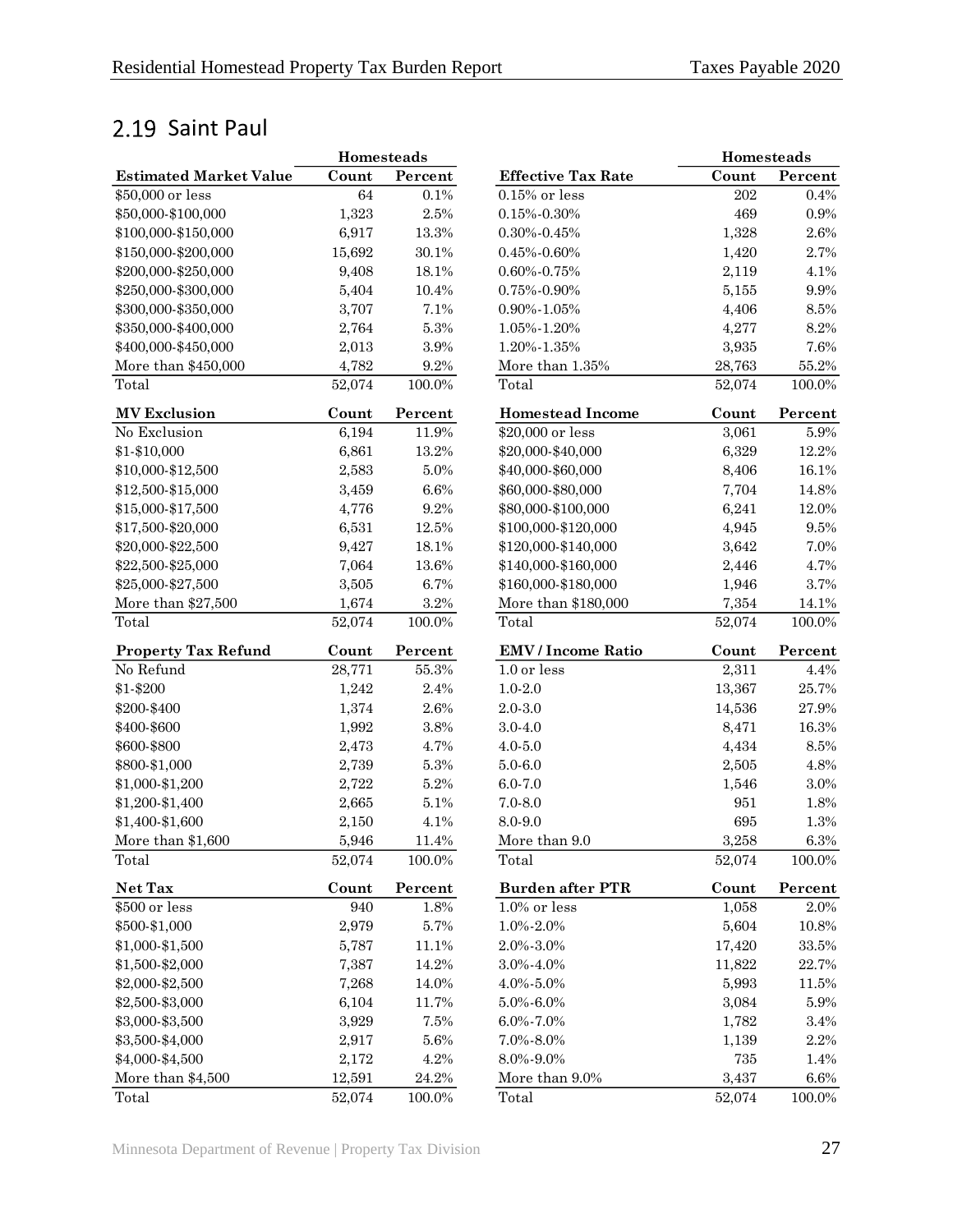## <span id="page-31-0"></span>2.20 Southeast Hennepin

|                                      | Homesteads      |               |  |  |
|--------------------------------------|-----------------|---------------|--|--|
| <b>Estimated Market Value</b>        | Count           | Percent       |  |  |
| \$50,000 or less                     | 66              | 0.1%          |  |  |
| \$50,000-\$100,000                   | 1,067           | 1.6%          |  |  |
| \$100,000-\$150,000                  | 2,778           | 4.2%          |  |  |
| \$150,000-\$200,000                  | 4,461           | 6.8%          |  |  |
| \$200,000-\$250,000                  | 13,485          | $20.6\%$      |  |  |
| \$250,000-\$300,000                  | 14,166          | 21.6%         |  |  |
| \$300,000-\$350,000                  | 8,065           | 12.3%         |  |  |
| \$350,000-\$400,000                  | 5,151           | 7.9%          |  |  |
| \$400,000-\$450,000                  | 3,769           | 5.7%          |  |  |
| More than \$450,000                  | 12,541          | 19.1%         |  |  |
| Total                                | 65,549          | 100.0%        |  |  |
|                                      |                 |               |  |  |
| <b>MV Exclusion</b>                  | Count           | Percent       |  |  |
| No Exclusion                         | 15,130          | 23.1%         |  |  |
| \$1-\$10,000                         | 13,967          | 21.3%         |  |  |
| \$10,000-\$12,500                    | 6,627           | 10.1%         |  |  |
| \$12,500-\$15,000                    | 9,065           | 13.8%         |  |  |
| \$15,000-\$17,500                    | 8,850           | 13.5%         |  |  |
| \$17,500-\$20,000                    | 4,530           | 6.9%          |  |  |
| \$20,000-\$22,500                    | 2,597           | 4.0%          |  |  |
| \$22,500-\$25,000                    | 2,014           | 3.1%          |  |  |
| \$25,000-\$27,500                    | 1,353           | 2.1%          |  |  |
| More than \$27,500                   |                 | 2.2%          |  |  |
|                                      | 1,416           |               |  |  |
| Total                                | 65,549          | 100.0%        |  |  |
|                                      |                 |               |  |  |
| <b>Property Tax Refund</b>           | Count           | Percent       |  |  |
| No Refund                            | 38,626          | 58.9%         |  |  |
| \$1-\$200                            | 1,342           | 2.0%          |  |  |
| \$200-\$400                          | 1,326           | 2.0%          |  |  |
| \$400-\$600                          |                 | 3.2%          |  |  |
|                                      | 2,113           | 3.8%          |  |  |
| \$600-\$800                          | 2,467           | 4.0%          |  |  |
| \$800-\$1,000                        | 2,599           |               |  |  |
| \$1,000-\$1,200                      | 2,904           | 4.4%          |  |  |
| \$1,200-\$1,400                      | 3,183           | 4.9%          |  |  |
| \$1,400-\$1,600                      | 2,757           | 4.2%          |  |  |
| More than \$1,600                    | 8,232           | 12.6%         |  |  |
| Total                                | 65,549          | 100.0%        |  |  |
| Net Tax                              | Count           | Percent       |  |  |
| \$500 or less                        | 632             | 1.0%          |  |  |
| \$500-\$1,000                        | 2,521           | 3.8%          |  |  |
| \$1,000-\$1,500                      | 4,577           | 7.0%          |  |  |
| \$1,500-\$2,000                      | 7,131           | 10.9%         |  |  |
| \$2,000-\$2,500                      | 6,768           | 10.3%         |  |  |
| \$2,500-\$3,000                      | 6,323           | 9.6%          |  |  |
| \$3,000-\$3,500                      | 7,019           | 10.7%         |  |  |
| \$3,500-\$4,000                      |                 | 8.9%          |  |  |
|                                      | 5,820           |               |  |  |
| \$4,000-\$4,500<br>More than \$4,500 | 4,321<br>20,437 | 6.6%<br>31.2% |  |  |

| <b>Homesteads</b>             |        |          | <b>Homesteads</b>         |        |           |
|-------------------------------|--------|----------|---------------------------|--------|-----------|
| <b>Estimated Market Value</b> | Count  | Percent  | <b>Effective Tax Rate</b> | Count  | Percent   |
| \$50,000 or less              | 66     | 0.1%     | $0.15\%$ or less          | 228    | 0.3%      |
| \$50,000-\$100,000            | 1,067  | 1.6%     | $0.15\% - 0.30\%$         | 374    | $0.6\%$   |
| \$100,000-\$150,000           | 2,778  | 4.2%     | $0.30\% - 0.45\%$         | 1,237  | 1.9%      |
| \$150,000-\$200,000           | 4,461  | 6.8%     | $0.45\% - 0.60\%$         | 2,099  | 3.2%      |
| \$200,000-\$250,000           | 13,485 | 20.6%    | $0.60\% - 0.75\%$         | 5,884  | 9.0%      |
| \$250,000-\$300,000           | 14,166 | 21.6%    | $0.75\% - 0.90\%$         | 6,648  | 10.1%     |
| \$300,000-\$350,000           | 8,065  | 12.3%    | $0.90\% - 1.05\%$         | 6,225  | 9.5%      |
| \$350,000-\$400,000           | 5,151  | 7.9%     | 1.05%-1.20%               | 6,372  | 9.7%      |
| \$400,000-\$450,000           | 3,769  | 5.7%     | 1.20%-1.35%               | 19,386 | 29.6%     |
| More than \$450,000           | 12,541 | 19.1%    | More than 1.35%           | 17,096 | 26.1%     |
| Total                         | 65,549 | 100.0%   | Total                     | 65,549 | 100.0%    |
| <b>MV Exclusion</b>           | Count  | Percent  | <b>Homestead Income</b>   | Count  | Percent   |
| No Exclusion                  | 15,130 | 23.1%    | \$20,000 or less          | 2,505  | 3.8%      |
| \$1-\$10,000                  | 13,967 | $21.3\%$ | \$20,000-\$40,000         | 5,619  | $8.6\%$   |
| \$10,000-\$12,500             | 6,627  | 10.1%    | \$40,000-\$60,000         | 7,797  | 11.9%     |
| \$12,500-\$15,000             | 9,065  | 13.8%    | \$60,000-\$80,000         | 8,237  | 12.6%     |
| \$15,000-\$17,500             | 8,850  | 13.5%    | \$80,000-\$100,000        | 7,367  | 11.2%     |
| \$17,500-\$20,000             | 4,530  | 6.9%     | \$100,000-\$120,000       | 6,722  | 10.3%     |
| \$20,000-\$22,500             | 2,597  | 4.0%     | \$120,000-\$140,000       | 5,431  | 8.3%      |
| \$22,500-\$25,000             | 2,014  | $3.1\%$  | \$140,000-\$160,000       | 3,940  | $6.0\%$   |
| \$25,000-\$27,500             | 1,353  | 2.1%     | \$160,000-\$180,000       | 2,966  | 4.5%      |
| More than \$27,500            | 1,416  | $2.2\%$  | More than \$180,000       | 14,965 | $22.8\%$  |
| Total                         | 65,549 | 100.0%   | Total                     | 65,549 | 100.0%    |
| <b>Property Tax Refund</b>    | Count  | Percent  | <b>EMV</b> / Income Ratio | Count  | Percent   |
| No Refund                     | 38,626 | 58.9%    | 1.0 or less               | 3,107  | 4.7%      |
| \$1-\$200                     | 1,342  | 2.0%     | $1.0 - 2.0$               | 14,850 | 22.7%     |
| \$200-\$400                   | 1,326  | 2.0%     | $2.0 - 3.0$               | 18,072 | 27.6%     |
| \$400-\$600                   | 2,113  | 3.2%     | $3.0 - 4.0$               | 10,967 | 16.7%     |
| \$600-\$800                   | 2,467  | 3.8%     | $4.0 - 5.0$               | 5,953  | 9.1%      |
| \$800-\$1,000                 | 2,599  | 4.0%     | $5.0 - 6.0$               | 3,430  | $5.2\%$   |
| \$1,000-\$1,200               | 2,904  | 4.4%     | $6.0 - 7.0$               | 2,203  | $3.4\%$   |
| \$1,200-\$1,400               | 3,183  | 4.9%     | $7.0 - 8.0$               | 1,413  | $2.2\%$   |
| \$1,400-\$1,600               | 2,757  | 4.2%     | 8.0-9.0                   | 1,029  | 1.6%      |
| More than \$1,600             | 8,232  | $12.6\%$ | More than 9.0             | 4,525  | $6.9\%$   |
| Total                         | 65,549 | 100.0%   | Total                     | 65,549 | 100.0%    |
| Net Tax                       | Count  | Percent  | <b>Burden after PTR</b>   | Count  | Percent   |
| \$500 or less                 | 632    | 1.0%     | 1.0% or less              | 1,935  | 3.0%      |
| \$500-\$1,000                 | 2,521  | $3.8\%$  | $1.0\% - 2.0\%$           | 8,060  | 12.3%     |
| \$1,000-\$1,500               | 4,577  | 7.0%     | 2.0%-3.0%                 | 22,314 | 34.0%     |
| \$1,500-\$2,000               | 7,131  | 10.9%    | $3.0\% - 4.0\%$           | 15,762 | 24.0%     |
| \$2,000-\$2,500               | 6,768  | 10.3%    | $4.0\% - 5.0\%$           | 7,249  | 11.1%     |
| \$2,500-\$3,000               | 6,323  | 9.6%     | $5.0\% - 6.0\%$           | 3,251  | $5.0\%$   |
| \$3,000-\$3,500               | 7,019  | 10.7%    | $6.0\% - 7.0\%$           | 1,675  | 2.6%      |
| \$3,500-\$4,000               | 5,820  | $8.9\%$  | 7.0%-8.0%                 | 1,090  | 1.7%      |
| \$4,000-\$4,500               | 4,321  | $6.6\%$  | 8.0%-9.0%                 | 683    | 1.0%      |
| More than \$4,500             | 20,437 | $31.2\%$ | More than 9.0%            | 3,530  | 5.4%      |
| Total                         | 65,549 | 100.0%   | Total                     | 65,549 | $100.0\%$ |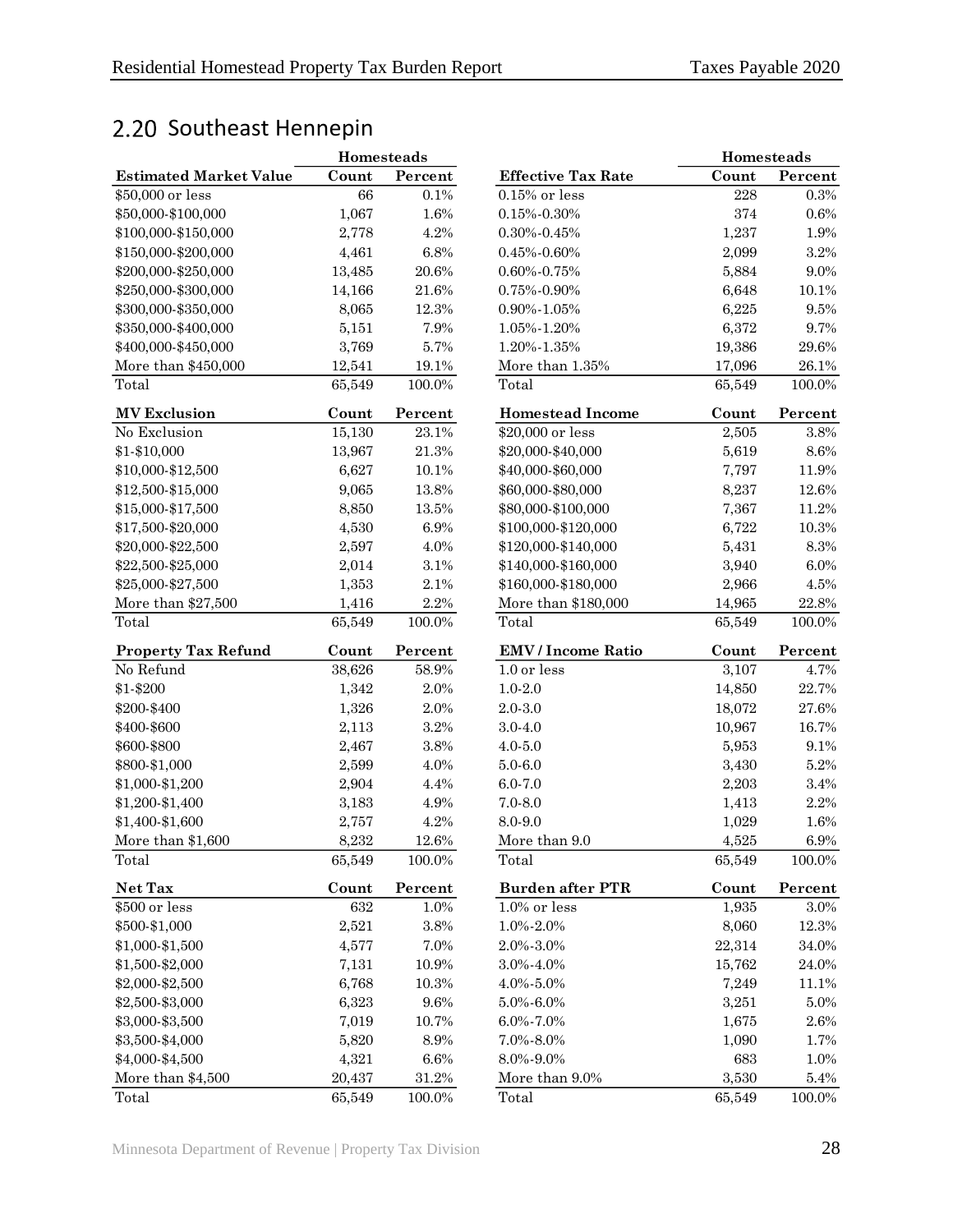## <span id="page-32-0"></span>2.21 Southwest Hennepin

|                               |                  | <b>Homesteads</b> |                           | Ho               |
|-------------------------------|------------------|-------------------|---------------------------|------------------|
| <b>Estimated Market Value</b> | Count            | Percent           | <b>Effective Tax Rate</b> | Cou              |
| \$50,000 or less              | $\boldsymbol{2}$ | $0.0\%$           | $0.15\%$ or less          | $\mathbf 1$      |
| \$50,000-\$100,000            | 174              | $0.3\%$           | $0.15\% - 0.30\%$         | $\boldsymbol{3}$ |
| \$100,000-\$150,000           | 1,678            | 2.4%              | $0.30\% - 0.45\%$         | 8                |
| \$150,000-\$200,000           | 4,229            | 6.2%              | $0.45\% - 0.60\%$         | 1,9              |
| \$200,000-\$250,000           | 6,046            | 8.8%              | 0.60%-0.75%               | 5,2              |
| \$250,000-\$300,000           | 8,027            | 11.7%             | $0.75\%$ - $0.90\%$       | 5,5              |
| \$300,000-\$350,000           | 10,341           | 15.1%             | 0.90%-1.05%               | 5,3              |
| \$350,000-\$400,000           | 8,618            | 12.5%             | 1.05%-1.20%               | 9,2              |
| \$400,000-\$450,000           | 7,005            | 10.2%             | 1.20%-1.35%               | 31,2             |
| More than \$450,000           | 22,550           | 32.8%             | More than 1.35%           | 8,7              |
| Total                         | 68,670           | 100.0%            | Total                     | 68,6             |
| <b>MV Exclusion</b>           | Count            | Percent           | <b>Homestead Income</b>   | Cou              |
| No Exclusion                  | 27,541           | 40.1%             | \$20,000 or less          | 1,9              |
| \$1-\$10,000                  | 20,471           | 29.8%             | \$20,000-\$40,000         | 3,7              |
| \$10,000-\$12,500             | 5,235            | 7.6%              | \$40,000-\$60,000         | 5,6              |
| \$12,500-\$15,000             | 3,659            | $5.3\%$           | \$60,000-\$80,000         | 6,2              |
| \$15,000-\$17,500             | 3,440            | 5.0%              | \$80,000-\$100,000        | 6,2              |
| \$17,500-\$20,000             | 3,160            | 4.6%              | \$100,000-\$120,000       | 6,3              |
| \$20,000-\$22,500             | 2,409            | $3.5\%$           | \$120,000-\$140,000       | 5,6              |
| \$22,500-\$25,000             | 1,786            | $2.6\%$           | \$140,000-\$160,000       | 4,6              |
| \$25,000-\$27,500             | 611              | $0.9\%$           | \$160,000-\$180,000       | 3,9              |
| More than $$27,500$           | 358              | $0.5\%$           | More than \$180,000       | 24,3             |
| Total                         | 68,670           | 100.0%            | Total                     | 68,6             |
| <b>Property Tax Refund</b>    | Count            | Percent           | <b>EMV</b> / Income Ratio | Cou              |
| No Refund                     | 47,135           | 68.6%             | 1.0 or less               | 4,1              |
| \$1-\$200                     | 889              | 1.3%              | $1.0 - 2.0$               | 16,4             |
| \$200-\$400                   | 1,047            | 1.5%              | $2.0 - 3.0$               | 19,3             |
| \$400-\$600                   | 1,930            | 2.8%              | $3.0 - 4.0$               | 10,9             |
| \$600-\$800                   | 2,006            | 2.9%              | $4.0 - 5.0$               | 5,7              |
| \$800-\$1,000                 | 2,077            | $3.0\%$           | $5.0 - 6.0$               | 3,3              |
| \$1,000-\$1,200               | 2,125            | $3.1\%$           | $6.0 - 7.0$               | 2,0              |
| \$1,200-\$1,400               | 2,391            | 3.5%              | $7.0 - 8.0$               | 1,3              |
| \$1,400-\$1,600               | 2,021            | 2.9%              | 8.0-9.0                   | 9                |
| More than \$1,600             | 7,049            | 10.3%             | More than 9.0             | 4,4              |
| Total                         | 68,670           | 100.0%            | Total                     | 68,6             |
| Net Tax                       | Count            | Percent           | <b>Burden after PTR</b>   | Cou              |
| \$500 or less                 | 375              | $0.5\%$           | $1.0\%$ or less           | 2,6              |
| \$500-\$1,000                 | 1,323            | 1.9%              | 1.0%-2.0%                 | 10,3             |
| \$1,000-\$1,500               | 3,189            | 4.6%              | 2.0%-3.0%                 | 22,3             |
| \$1,500-\$2,000               | 4,895            | 7.1%              | 3.0%-4.0%                 | 15,7             |
| \$2,000-\$2,500               | 5,611            | 8.2%              | 4.0%-5.0%                 | 7,0              |
| \$2,500-\$3,000               | 5,025            | 7.3%              |                           | 3,2              |
| \$3,000-\$3,500               | 4,628            | 6.7%              | 5.0%-6.0%<br>6.0%-7.0%    | 1,7              |
|                               |                  |                   |                           |                  |
| \$3,500-\$4,000               | 5,202            | 7.6%              | 7.0%-8.0%                 | 1,1              |
| \$4,000-\$4,500               | 5,465            | 8.0%              | 8.0%-9.0%                 | 6                |
| More than \$4,500<br>Total    | 32,957           | 48.0%             | More than $9.0\%$         | 3,6              |
|                               | 68,670           | 100.0%            | Total                     | 68,6             |

|                               | <b>Homesteads</b> |          |                           | <b>Homesteads</b> |          |
|-------------------------------|-------------------|----------|---------------------------|-------------------|----------|
| <b>Estimated Market Value</b> | Count             | Percent  | <b>Effective Tax Rate</b> | Count             | Percent  |
| \$50,000 or less              | $\overline{2}$    | $0.0\%$  | $0.15\%$ or less          | 149               | $0.2\%$  |
| \$50,000-\$100,000            | 174               | 0.3%     | $0.15\% - 0.30\%$         | 344               | 0.5%     |
| \$100,000-\$150,000           | 1,678             | 2.4%     | $0.30\% - 0.45\%$         | 893               | 1.3%     |
| \$150,000-\$200,000           | 4,229             | 6.2%     | $0.45\% - 0.60\%$         | 1,911             | $2.8\%$  |
| \$200,000-\$250,000           | 6,046             | 8.8%     | $0.60\% - 0.75\%$         | 5,224             | 7.6%     |
| \$250,000-\$300,000           | 8,027             | 11.7%    | 0.75%-0.90%               | 5,507             | 8.0%     |
| \$300,000-\$350,000           | 10,341            | 15.1%    | 0.90%-1.05%               | 5,321             | 7.7%     |
| \$350,000-\$400,000           | 8,618             | 12.5%    | 1.05%-1.20%               | 9,274             | 13.5%    |
| \$400,000-\$450,000           | 7,005             | 10.2%    | $1.20\% - 1.35\%$         | 31,263            | 45.5%    |
| More than \$450,000           | 22,550            | 32.8%    | More than $1.35\%$        | 8,784             | 12.8%    |
| Total                         | 68,670            | 100.0%   | Total                     | 68,670            | 100.0%   |
| <b>MV Exclusion</b>           | Count             | Percent  | <b>Homestead Income</b>   | Count             | Percent  |
| No Exclusion                  | 27,541            | 40.1%    | \$20,000 or less          | 1,925             | 2.8%     |
| \$1-\$10,000                  | 20,471            | $29.8\%$ | \$20,000-\$40,000         | 3,795             | 5.5%     |
| \$10,000-\$12,500             | 5,235             | 7.6%     | \$40,000-\$60,000         | 5,627             | 8.2%     |
| \$12,500-\$15,000             | 3,659             | 5.3%     | \$60,000-\$80,000         | 6,205             | 9.0%     |
| \$15,000-\$17,500             | 3,440             | 5.0%     | \$80,000-\$100,000        | 6,217             | 9.1%     |
| \$17,500-\$20,000             | 3,160             | 4.6%     | \$100,000-\$120,000       | 6,312             | 9.2%     |
| \$20,000-\$22,500             | 2,409             | $3.5\%$  | \$120,000-\$140,000       | 5,653             | $8.2\%$  |
| \$22,500-\$25,000             | 1,786             | 2.6%     | \$140,000-\$160,000       | 4,603             | 6.7%     |
| \$25,000-\$27,500             | 611               | 0.9%     | \$160,000-\$180,000       | 3,990             | $5.8\%$  |
| More than \$27,500            | 358               | $0.5\%$  | More than \$180,000       | 24,343            | 35.4%    |
| Total                         | 68,670            | 100.0%   | Total                     | 68,670            | 100.0%   |
| <b>Property Tax Refund</b>    | Count             | Percent  | <b>EMV</b> / Income Ratio | Count             | Percent  |
| No Refund                     | 47,135            | 68.6%    | 1.0 or less               | 4,143             | $6.0\%$  |
| \$1-\$200                     | 889               | 1.3%     | $1.0 - 2.0$               | 16,490            | 24.0%    |
| \$200-\$400                   | 1,047             | 1.5%     | $2.0 - 3.0$               | 19,316            | 28.1%    |
| \$400-\$600                   | 1,930             | 2.8%     | $3.0 - 4.0$               | 10,921            | 15.9%    |
| \$600-\$800                   | 2,006             | 2.9%     | $4.0 - 5.0$               | 5,725             | $8.3\%$  |
| \$800-\$1,000                 | 2,077             | 3.0%     | $5.0 - 6.0$               | 3,326             | 4.8%     |
| \$1,000-\$1,200               | 2,125             | 3.1%     | $6.0 - 7.0$               | 2,012             | $2.9\%$  |
| \$1,200-\$1,400               | 2,391             | $3.5\%$  | $7.0 - 8.0$               | 1,307             | 1.9%     |
| \$1,400-\$1,600               | 2,021             | $2.9\%$  | 8.0-9.0                   | 956               | 1.4%     |
| More than \$1,600             | 7,049             | $10.3\%$ | More than 9.0             | 4,474             | $6.5\%$  |
| Total                         | 68,670            | 100.0%   | Total                     | 68,670            | 100.0%   |
| Net Tax                       | Count             | Percent  | <b>Burden after PTR</b>   | Count             | Percent  |
| \$500 or less                 | 375               | $0.5\%$  | 1.0% or less              | 2,693             | $3.9\%$  |
| \$500-\$1,000                 | 1,323             | 1.9%     | $1.0\% - 2.0\%$           | 10,369            | 15.1%    |
| \$1,000-\$1,500               | 3,189             | $4.6\%$  | $2.0\% - 3.0\%$           | 22,333            | $32.5\%$ |
| \$1,500-\$2,000               | 4,895             | 7.1%     | 3.0%-4.0%                 | 15,787            | 23.0%    |
| \$2,000-\$2,500               | 5,611             | 8.2%     | 4.0%-5.0%                 | 7,054             | 10.3%    |
| \$2,500-\$3,000               | 5,025             | 7.3%     | 5.0%-6.0%                 | 3,265             | 4.8%     |
| \$3,000-\$3,500               | 4,628             | 6.7%     | 6.0%-7.0%                 | 1,768             | 2.6%     |
| \$3,500-\$4,000               | 5,202             | 7.6%     | 7.0%-8.0%                 | 1,119             | 1.6%     |
| \$4,000-\$4,500               | 5,465             | 8.0%     | 8.0%-9.0%                 | 649               | $0.9\%$  |
| More than \$4,500             | 32,957            | 48.0%    | More than 9.0%            | 3,633             | $5.3\%$  |
| Total                         | 68.670            | 100.0%   | Total                     | 68.670            | 100.0%   |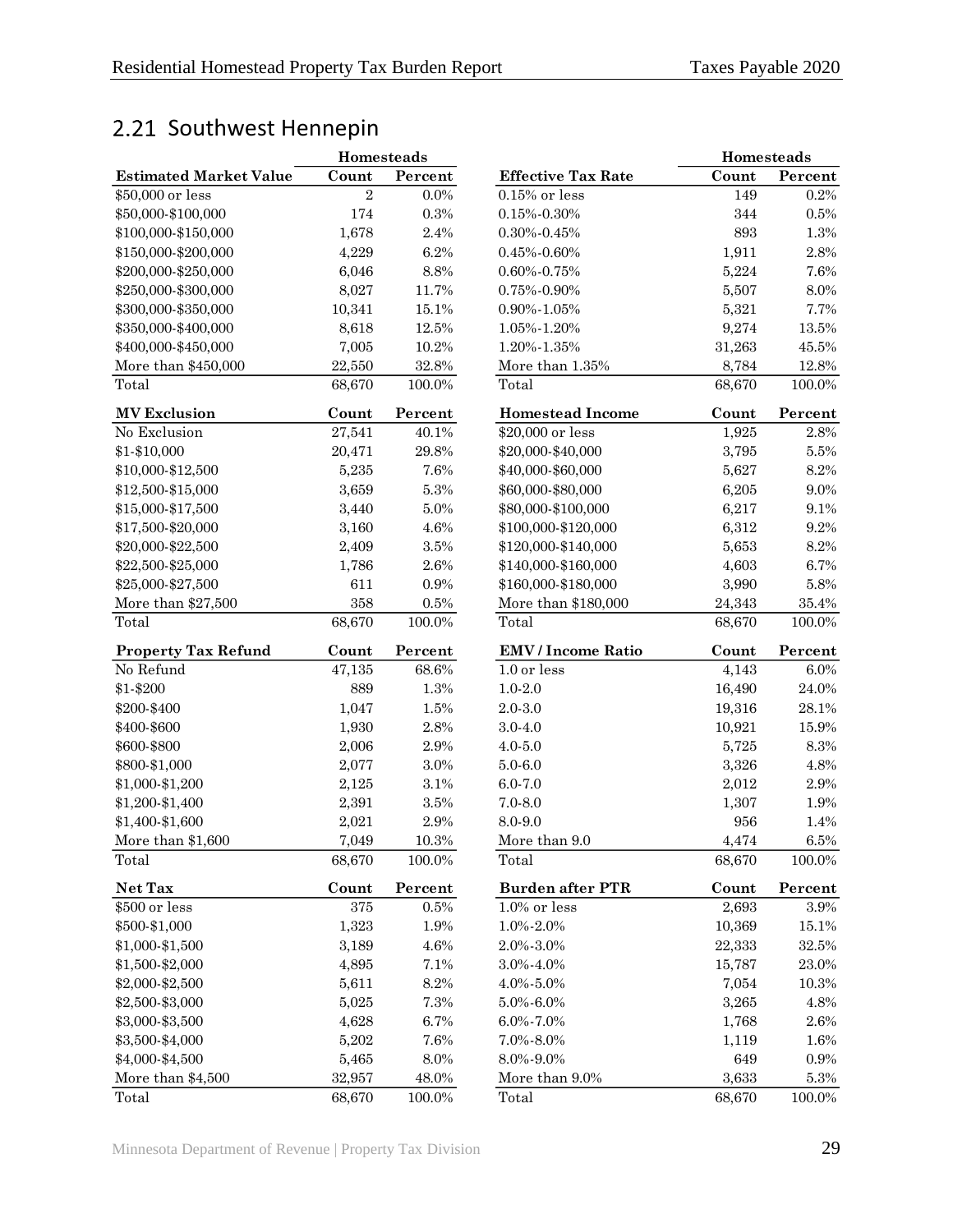## 2.22 Suburban Ramsey

|                               | Homesteads |           |                           | Homesteads |           |
|-------------------------------|------------|-----------|---------------------------|------------|-----------|
| <b>Estimated Market Value</b> | Count      | Percent   | <b>Effective Tax Rate</b> | Count      | Percent   |
| \$50,000 or less              | 28         | $0.0\%$   | $0.15\%$ or less          | 252        | 0.4%      |
| \$50,000-\$100,000            | 819        | 1.4%      | $0.15\% - 0.30\%$         | 255        | 0.4%      |
| \$100,000-\$150,000           | 3,253      | 5.4%      | $0.30\% - 0.45\%$         | 977        | 1.6%      |
| \$150,000-\$200,000           | 7,268      | 12.1%     | $0.45\% - 0.60\%$         | 1,735      | 2.9%      |
| \$200,000-\$250,000           | 15,132     | 25.2%     | $0.60\% - 0.75\%$         | 4,391      | 7.3%      |
| \$250,000-\$300,000           | 13,332     | 22.2%     | $0.75\% - 0.90\%$         | 6,399      | 10.7%     |
| \$300,000-\$350,000           | 8,355      | 13.9%     | $0.90\% - 1.05\%$         | 6,317      | 10.5%     |
| \$350,000-\$400,000           | 4,297      | 7.2%      | 1.05%-1.20%               | 5,212      | 8.7%      |
| \$400,000-\$450,000           | 2,199      | 3.7%      | 1.20%-1.35%               | 9,021      | 15.0%     |
| More than \$450,000           | 5,283      | 8.8%      | More than 1.35%           | 25,407     | 42.4%     |
| Total                         | 59,966     | 100.0%    | Total                     | 59,966     | 100.0%    |
| <b>MV</b> Exclusion           | Count      | Percent   | <b>Homestead Income</b>   | Count      | Percent   |
| No Exclusion                  | 6,710      | 11.2%     | \$20,000 or less          | 1,910      | $3.2\%$   |
| \$1-\$10,000                  | 12,905     | $21.5\%$  | \$20,000-\$40,000         | 5,076      | $8.5\%$   |
| \$10,000-\$12,500             | 6,494      | 10.8%     | \$40,000-\$60,000         | 7,752      | 12.9%     |
| \$12,500-\$15,000             | 8,308      | 13.9%     | \$60,000-\$80,000         | 8,212      | 13.7%     |
| \$15,000-\$17,500             | 9,059      | 15.1%     | \$80,000-\$100,000        | 7,796      | $13.0\%$  |
| \$17,500-\$20,000             | 6,850      | 11.4%     | \$100,000-\$120,000       | 7,048      | 11.8%     |
| \$20,000-\$22,500             | 4,291      | 7.2%      | \$120,000-\$140,000       | 5,527      | 9.2%      |
| \$22,500-\$25,000             | 2,423      | 4.0%      | \$140,000-\$160,000       | 3,961      | $6.6\%$   |
| \$25,000-\$27,500             | 1,747      | 2.9%      | \$160,000-\$180,000       | 2,807      | 4.7%      |
| More than \$27,500            | 1,179      | $2.0\%$   | More than \$180,000       | 9,877      | 16.5%     |
| Total                         | 59,966     | 100.0%    | Total                     | 59,966     | 100.0%    |
| <b>Property Tax Refund</b>    | Count      | Percent   | <b>EMV</b> / Income Ratio | Count      | Percent   |
| No Refund                     | 30,502     | $50.9\%$  | 1.0 or less               | 2,418      | 4.0%      |
| \$1-\$200                     | 2,661      | 4.4%      | $1.0 - 2.0$               | 14,641     | 24.4%     |
| \$200-\$400                   | 1,947      | 3.2%      | $2.0 - 3.0$               | 18,234     | 30.4%     |
| \$400-\$600                   | 2,222      | 3.7%      | $3.0 - 4.0$               | 10,028     | 16.7%     |
| \$600-\$800                   | 2,511      | 4.2%      | $4.0 - 5.0$               | 5,189      | 8.7%      |
| \$800-\$1,000                 | 2,845      | 4.7%      | $5.0 - 6.0$               | 2,933      | 4.9%      |
| \$1,000-\$1,200               | 3,087      | 5.1%      | $6.0 - 7.0$               | 1,653      | $2.8\%$   |
| \$1,200-\$1,400               | 3,217      | 5.4%      | $7.0 - 8.0$               | 1,001      | 1.7%      |
| \$1,400-\$1,600               | 2,906      | 4.8%      | 8.0-9.0                   | 788        | 1.3%      |
| More than \$1,600             | 8,068      | $13.5\%$  | More than 9.0             | 3,081      | $5.1\%$   |
| Total                         | 59,966     | 100.0%    | Total                     | 59,966     | 100.0%    |
| Net Tax                       | Count      | Percent   | <b>Burden after PTR</b>   | Count      | Percent   |
| \$500 or less                 | 568        | 0.9%      | $1.0\%$ or less           | 1,408      | $2.3\%$   |
| \$500-\$1,000                 | 2,032      | $3.4\%$   | 1.0%-2.0%                 | 6,406      | 10.7%     |
| \$1,000-\$1,500               | 4,559      | 7.6%      | 2.0%-3.0%                 | 21,876     | 36.5%     |
| \$1,500-\$2,000               | 7,140      | 11.9%     | 3.0%-4.0%                 | 16,153     | 26.9%     |
| \$2,000-\$2,500               | 7,344      | 12.2%     | 4.0%-5.0%                 | 6,286      | $10.5\%$  |
| \$2,500-\$3,000               | 7,209      | 12.0%     | $5.0\% - 6.0\%$           | 2,702      | 4.5%      |
| \$3,000-\$3,500               | 6,658      | 11.1%     | 6.0%-7.0%                 | 1,330      | $2.2\%$   |
| \$3,500-\$4,000               | 5,590      | 9.3%      | 7.0%-8.0%                 | 759        | 1.3%      |
| \$4,000-\$4,500               | 4,564      | 7.6%      | 8.0%-9.0%                 | 523        | $0.9\%$   |
| More than \$4,500             | 14,302     | $23.9\%$  | More than 9.0%            | 2,523      | $4.2\%$   |
| Total                         | 59,966     | $100.0\%$ | Total                     | 59,966     | $100.0\%$ |

<span id="page-33-0"></span>

|                               | Homesteads |           |                           | Homesteads |          |  |
|-------------------------------|------------|-----------|---------------------------|------------|----------|--|
| <b>Estimated Market Value</b> | Count      | Percent   | <b>Effective Tax Rate</b> | Count      | Percent  |  |
| \$50,000 or less              | 28         | 0.0%      | $0.15\%$ or less          | 252        | 0.4%     |  |
| \$50,000-\$100,000            | 819        | 1.4%      | $0.15\% - 0.30\%$         | $255\,$    | 0.4%     |  |
| \$100,000-\$150,000           | 3,253      | 5.4%      | $0.30\% - 0.45\%$         | 977        | 1.6%     |  |
| \$150,000-\$200,000           | 7,268      | 12.1%     | $0.45\% - 0.60\%$         | 1,735      | 2.9%     |  |
| \$200,000-\$250,000           | 15,132     | 25.2%     | $0.60\% - 0.75\%$         | 4,391      | $7.3\%$  |  |
| \$250,000-\$300,000           | 13,332     | 22.2%     | $0.75\% - 0.90\%$         | 6,399      | 10.7%    |  |
| \$300,000-\$350,000           | 8,355      | 13.9%     | $0.90\% - 1.05\%$         | 6,317      | $10.5\%$ |  |
| \$350,000-\$400,000           | 4,297      | 7.2%      | 1.05%-1.20%               | 5,212      | 8.7%     |  |
| \$400,000-\$450,000           | 2,199      | 3.7%      | 1.20%-1.35%               | 9,021      | 15.0%    |  |
| More than \$450,000           | 5,283      | $8.8\%$   | More than 1.35%           | 25,407     | $42.4\%$ |  |
| Total                         | 59,966     | $100.0\%$ | Total                     | 59,966     | 100.0%   |  |
| <b>MV</b> Exclusion           | Count      | Percent   | <b>Homestead Income</b>   | Count      | Percent  |  |
| No Exclusion                  | 6,710      | 11.2%     | $\$20,\!000$ or less      | 1,910      | 3.2%     |  |
| \$1-\$10,000                  | 12,905     | 21.5%     | \$20,000-\$40,000         | 5,076      | $8.5\%$  |  |
| \$10,000-\$12,500             | 6,494      | 10.8%     | \$40,000-\$60,000         | 7,752      | 12.9%    |  |
| \$12,500-\$15,000             | 8,308      | 13.9%     | \$60,000-\$80,000         | 8,212      | 13.7%    |  |
| \$15,000-\$17,500             | 9,059      | 15.1%     | \$80,000-\$100,000        | 7,796      | 13.0%    |  |
| \$17,500-\$20,000             | 6,850      | 11.4%     | \$100,000-\$120,000       | 7,048      | 11.8%    |  |
| \$20,000-\$22,500             | 4,291      | 7.2%      | \$120,000-\$140,000       | 5,527      | $9.2\%$  |  |
| \$22,500-\$25,000             | 2,423      | 4.0%      | \$140,000-\$160,000       | 3,961      | $6.6\%$  |  |
| \$25,000-\$27,500             | 1,747      | 2.9%      | \$160,000-\$180,000       | 2,807      | 4.7%     |  |
| More than \$27,500            | 1,179      | $2.0\%$   | More than \$180,000       | 9,877      | 16.5%    |  |
| Total                         | 59,966     | 100.0%    | Total                     | 59,966     | 100.0%   |  |
| <b>Property Tax Refund</b>    | Count      | Percent   | <b>EMV</b> / Income Ratio | Count      | Percent  |  |
| No Refund                     | 30,502     | 50.9%     | 1.0 or less               | 2,418      | 4.0%     |  |
| \$1-\$200                     | 2,661      | 4.4%      | $1.0 - 2.0$               | 14,641     | 24.4%    |  |
| \$200-\$400                   | 1,947      | $3.2\%$   | $2.0 - 3.0$               | 18,234     | 30.4%    |  |
| \$400-\$600                   | 2,222      | 3.7%      | $3.0 - 4.0$               | 10,028     | 16.7%    |  |
| \$600-\$800                   | 2,511      | $4.2\%$   | $4.0 - 5.0$               | 5,189      | 8.7%     |  |
| \$800-\$1,000                 | 2,845      | 4.7%      | $5.0 - 6.0$               | 2,933      | 4.9%     |  |
| \$1,000-\$1,200               | 3,087      | $5.1\%$   | $6.0 - 7.0$               | 1,653      | $2.8\%$  |  |
| \$1,200-\$1,400               | 3,217      | 5.4%      | $7.0 - 8.0$               | 1,001      | 1.7%     |  |
| \$1,400-\$1,600               | 2,906      | 4.8%      | 8.0-9.0                   | 788        | 1.3%     |  |
| More than \$1,600             | 8,068      | $13.5\%$  | More than 9.0             | 3,081      | 5.1%     |  |
| Total                         | 59,966     | 100.0%    | Total                     | 59,966     | 100.0%   |  |
| Net Tax                       | Count      | Percent   | <b>Burden after PTR</b>   | Count      | Percent  |  |
| \$500 or less                 | 568        | 0.9%      | 1.0% or less              | 1,408      | $2.3\%$  |  |
| \$500-\$1,000                 | 2,032      | $3.4\%$   | 1.0%-2.0%                 | 6,406      | 10.7%    |  |
| \$1,000-\$1,500               | 4,559      | 7.6%      | 2.0%-3.0%                 | 21,876     | $36.5\%$ |  |
| \$1,500-\$2,000               | 7,140      | 11.9%     | 3.0%-4.0%                 | 16,153     | 26.9%    |  |
| \$2,000-\$2,500               | 7,344      | 12.2%     | $4.0\% - 5.0\%$           | 6,286      | 10.5%    |  |
| \$2,500-\$3,000               | 7,209      | 12.0%     | $5.0\% - 6.0\%$           | 2,702      | 4.5%     |  |
| \$3,000-\$3,500               | 6,658      | 11.1%     | 6.0%-7.0%                 | 1,330      | $2.2\%$  |  |
| \$3,500-\$4,000               | 5,590      | 9.3%      | 7.0%-8.0%                 | 759        | 1.3%     |  |
| \$4,000-\$4,500               | 4,564      | 7.6%      | 8.0%-9.0%                 | 523        | 0.9%     |  |
| More than \$4,500             | 14,302     | 23.9%     | More than 9.0%            | 2,523      | 4.2%     |  |
|                               |            |           |                           |            |          |  |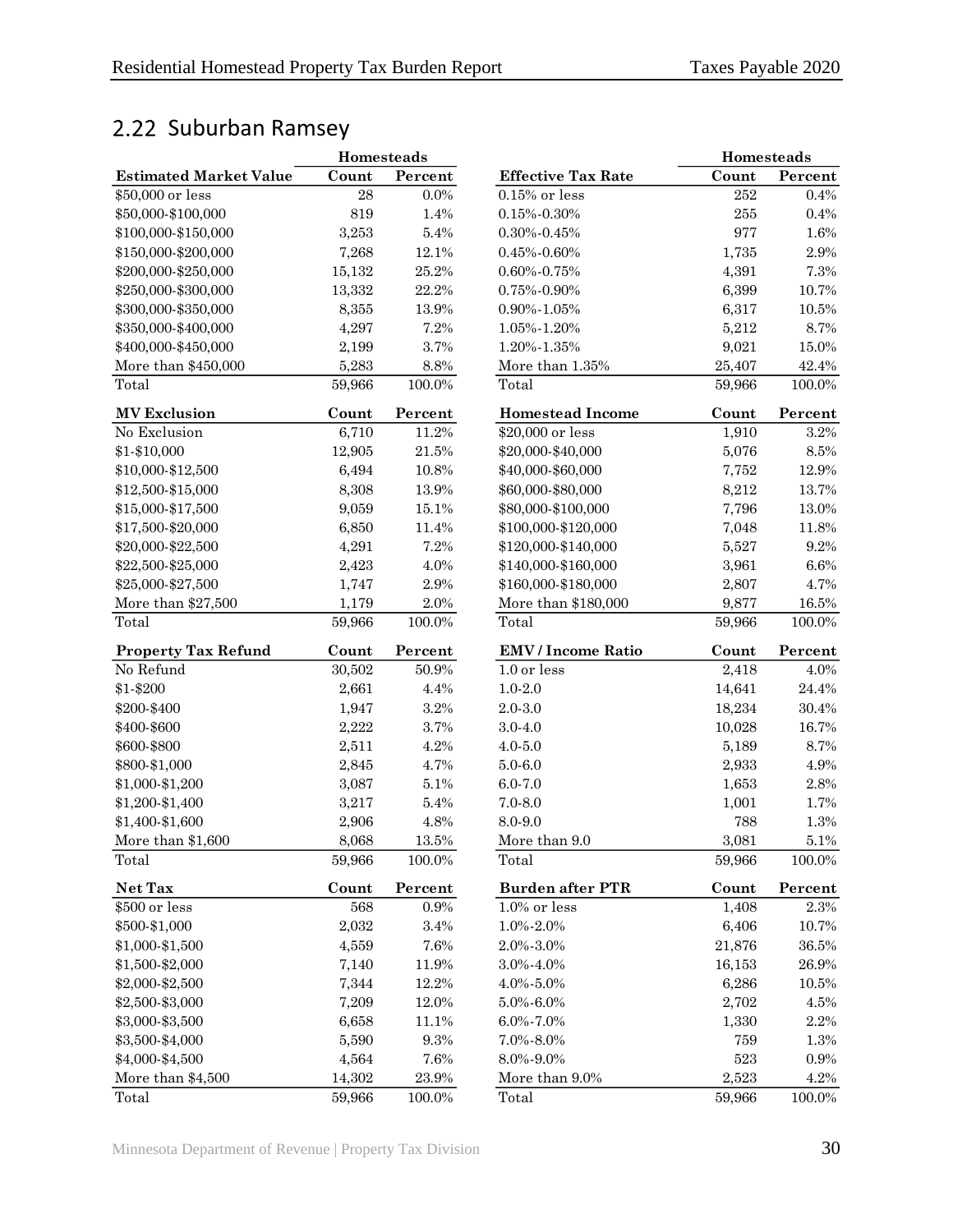## <span id="page-34-0"></span>2.23 Washington

|                               | Homesteads |           |                           | Homesteads |           |
|-------------------------------|------------|-----------|---------------------------|------------|-----------|
| <b>Estimated Market Value</b> | Count      | Percent   | <b>Effective Tax Rate</b> | Count      | Percent   |
| \$50,000 or less              | 11         | 0.0%      | $0.15\%$ or less          | 281        | 0.4%      |
| \$50,000-\$100,000            | 243        | 0.3%      | $0.15\% - 0.30\%$         | 608        | $0.9\%$   |
| \$100,000-\$150,000           | 1,598      | 2.3%      | $0.30\% - 0.45\%$         | 1,579      | 2.2%      |
| \$150,000-\$200,000           | 7,471      | 10.6%     | $0.45\% - 0.60\%$         | 3,344      | 4.7%      |
| \$200,000-\$250,000           | 12,520     | 17.7%     | $0.60\% - 0.75\%$         | 6,882      | 9.7%      |
| \$250,000-\$300,000           | 13,166     | 18.6%     | $0.75\% - 0.90\%$         | 10,115     | 14.3%     |
| \$300,000-\$350,000           | 9,603      | 13.6%     | $0.90\% - 1.05\%$         | 10,714     | 15.2%     |
| \$350,000-\$400,000           | 8,436      | 11.9%     | 1.05%-1.20%               | 12,462     | 17.6%     |
| \$400,000-\$450,000           | 6,388      | $9.0\%$   | 1.20%-1.35%               | 19,812     | 28.0%     |
| More than \$450,000           | 11,266     | 15.9%     | More than 1.35%           | 4,905      | $6.9\%$   |
| Total                         | 70,702     | 100.0%    | Total                     | 70,702     | 100.0%    |
| <b>MV</b> Exclusion           | Count      | Percent   | <b>Homestead Income</b>   | Count      | Percent   |
| No Exclusion                  | 15,722     | 22.2%     | \$20,000 or less          | 1,747      | $2.5\%$   |
| \$1-\$10,000                  | 19,465     | 27.5%     | \$20,000-\$40,000         | 4,304      | 6.1%      |
| \$10,000-\$12,500             | 6,591      | 9.3%      | \$40,000-\$60,000         | 7,367      | 10.4%     |
| \$12,500-\$15,000             | 7,858      | 11.1%     | \$60,000-\$80,000         | 8,593      | 12.2%     |
| \$15,000-\$17,500             | 7,141      | 10.1%     | \$80,000-\$100,000        | 8,550      | 12.1%     |
| \$17,500-\$20,000             | 6,483      | 9.2%      | \$100,000-\$120,000       | 8,260      | 11.7%     |
| \$20,000-\$22,500             | 4,709      | 6.7%      | \$120,000-\$140,000       | 7,001      | $9.9\%$   |
| \$22,500-\$25,000             | 1,497      | 2.1%      | \$140,000-\$160,000       | 5,190      | 7.3%      |
| \$25,000-\$27,500             | 891        | 1.3%      | \$160,000-\$180,000       | 3,999      | 5.7%      |
| More than \$27,500            | 345        | $0.5\%$   | More than \$180,000       | 15,691     | $22.2\%$  |
| Total                         | 70,702     | 100.0%    | Total                     | 70,702     | 100.0%    |
| <b>Property Tax Refund</b>    | Count      | Percent   | <b>EMV</b> / Income Ratio | Count      | Percent   |
| No Refund                     | 43,372     | 61.3%     | 1.0 or less               | 2,993      | 4.2%      |
| \$1-\$200                     | 1,554      | 2.2%      | $1.0 - 2.0$               | 16,080     | 22.7%     |
| \$200-\$400                   | 1,832      | $2.6\%$   | $2.0 - 3.0$               | 22,127     | $31.3\%$  |
| \$400-\$600                   | 2,806      | 4.0%      | $3.0 - 4.0$               | 12,550     | 17.8%     |
| \$600-\$800                   | 3,362      | 4.8%      | $4.0 - 5.0$               | 6,219      | 8.8%      |
| \$800-\$1,000                 | 3,430      | 4.9%      | $5.0 - 6.0$               | 3,389      | 4.8%      |
| \$1,000-\$1,200               | 3,237      | 4.6%      | $6.0 - 7.0$               | 1,839      | $2.6\%$   |
| \$1,200-\$1,400               | 3,029      | 4.3%      | $7.0 - 8.0$               | 1,259      | 1.8%      |
| \$1,400-\$1,600               | 2,444      | $3.5\%$   | 8.0-9.0                   | 817        | 1.2%      |
| More than \$1,600             | 5,636      | $8.0\%$   | More than 9.0             | 3,429      | $4.8\%$   |
| Total                         | 70,702     | 100.0%    | Total                     | 70,702     | 100.0%    |
| Net Tax                       | Count      | Percent   | <b>Burden after PTR</b>   | Count      | Percent   |
| \$500 or less                 | 624        | 0.9%      | $1.0\%$ or less           | 2,592      | 3.7%      |
| \$500-\$1,000                 | 1,790      | $2.5\%$   | $1.0\% - 2.0\%$           | 11,036     | $15.6\%$  |
| \$1,000-\$1,500               | 4,901      | 6.9%      | 2.0%-3.0%                 | 29,426     | 41.6%     |
| \$1,500-\$2,000               | 8,066      | 11.4%     | 3.0%-4.0%                 | 16,035     | 22.7%     |
| \$2,000-\$2,500               | 9,437      | 13.3%     | $4.0\% - 5.0\%$           | 5,517      | 7.8%      |
| \$2,500-\$3,000               | 8,609      | 12.2%     | $5.0\% - 6.0\%$           | 2,138      | $3.0\%$   |
| \$3,000-\$3,500               | 7,994      | 11.3%     | $6.0\% - 7.0\%$           | 1,025      | 1.4%      |
| \$3,500-\$4,000               | 6,345      | $9.0\%$   | 7.0%-8.0%                 | 554        | 0.8%      |
| \$4,000-\$4,500               | 5,553      | 7.9%      | $8.0\% - 9.0\%$           | 378        | $0.5\%$   |
| More than \$4,500             | 17,383     | $24.6\%$  | More than 9.0%            | 2,001      | $2.8\%$   |
| Total                         | 70,702     | $100.0\%$ | Total                     | 70,702     | $100.0\%$ |

|                           | <b>Homesteads</b> |         |
|---------------------------|-------------------|---------|
| <b>Effective Tax Rate</b> | Count             | Percent |
| $0.15\%$ or less          | 281               | 0.4%    |
| $0.15\% - 0.30\%$         | 608               | 0.9%    |
| 0.30%-0.45%               | 1,579             | 2.2%    |
| $0.45\% - 0.60\%$         | 3,344             | 4.7%    |
| $0.60\% - 0.75\%$         | 6,882             | 9.7%    |
| 0.75%-0.90%               | 10,115            | 14.3%   |
| 0.90%-1.05%               | 10,714            | 15.2%   |
| 1.05%-1.20%               | 12,462            | 17.6%   |
| 1.20%-1.35%               | 19,812            | 28.0%   |
| More than $1.35\%$        | 4,905             | 6.9%    |
| Total                     | 70,702            | 100.0%  |
| <b>Homestead Income</b>   | Count             | Percent |
| \$20,000 or less          | 1,747             | 2.5%    |
| \$20,000-\$40,000         | 4,304             | 6.1%    |
| \$40,000-\$60,000         | 7,367             | 10.4%   |
| \$60,000-\$80,000         | 8,593             | 12.2%   |
| \$80,000-\$100,000        | 8,550             | 12.1%   |
| \$100,000-\$120,000       | 8,260             | 11.7%   |
| \$120,000-\$140,000       | 7,001             | 9.9%    |
| \$140,000-\$160,000       | 5,190             | 7.3%    |
| \$160,000-\$180,000       | 3,999             | 5.7%    |
| More than \$180,000       | 15,691            | 22.2%   |
| Total                     | 70,702            | 100.0%  |
| <b>EMV</b> / Income Ratio | Count             | Percent |
| 1.0 or less               | 2,993             | 4.2%    |
| $1.0 - 2.0$               | 16,080            | 22.7%   |
| $2.0 - 3.0$               | 22,127            | 31.3%   |
| $3.0 - 4.0$               | 12,550            | 17.8%   |
| $4.0 - 5.0$               | 6,219             | 8.8%    |
| $5.0 - 6.0$               | 3,389             | 4.8%    |
| $6.0 - 7.0$               | 1,839             | 2.6%    |
| $7.0 - 8.0$               | 1,259             | 1.8%    |
| 8.0-9.0                   | 817               | 1.2%    |
| More than 9.0             | 3,429             | 4.8%    |
| Total                     | 70,702            | 100.0%  |
| <b>Burden after PTR</b>   | Count             | Percent |
| $1.0\%$ or less           | 2,592             | 3.7%    |
| 1.0%-2.0%                 | 11,036            | 15.6%   |
| 2.0%-3.0%                 | 29,426            | 41.6%   |
| 3.0%-4.0%                 | 16,035            | 22.7%   |
| 4.0%-5.0%                 | 5,517             | 7.8%    |
| 5.0%-6.0%                 | 2,138             | 3.0%    |
| 6.0%-7.0%                 | 1,025             | 1.4%    |
| 7.0%-8.0%                 | 554               | 0.8%    |
| 8.0%-9.0%                 | 378               | 0.5%    |
| More than 9.0%            | 2,001             | 2.8%    |
| Total                     | 70,702            | 100.0%  |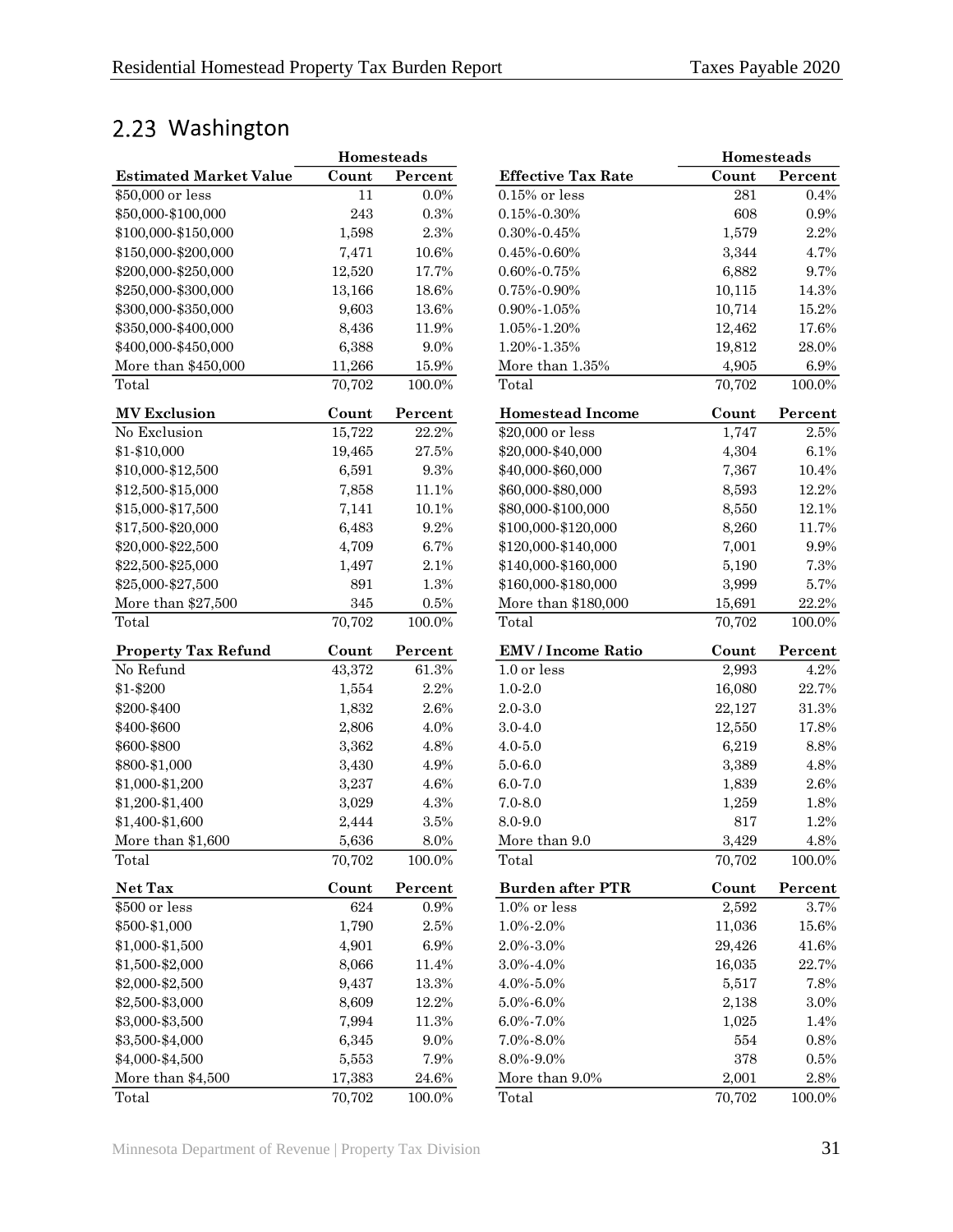## <span id="page-35-0"></span>3 Variable Profiles

The tables on the following pages present the same information as in Section 2, reorganized by variable rather than by region.

- Table 3.1 Estimated Market Value (page 33)
- Table 3.2 Homestead Market Value Exclusion (page 34)
- Table 3.3 Property Tax Refund (page 35)
- Table 3.4 Net Tax (page 36)
- Table 3.5 Effective Tax Rate (page 37)
- Table 3.6 Homestead Income (page 38)
- Table 3.7 EMV/Income Ratio (page 39)
- Table 3.8 Burden After PTR (page 40)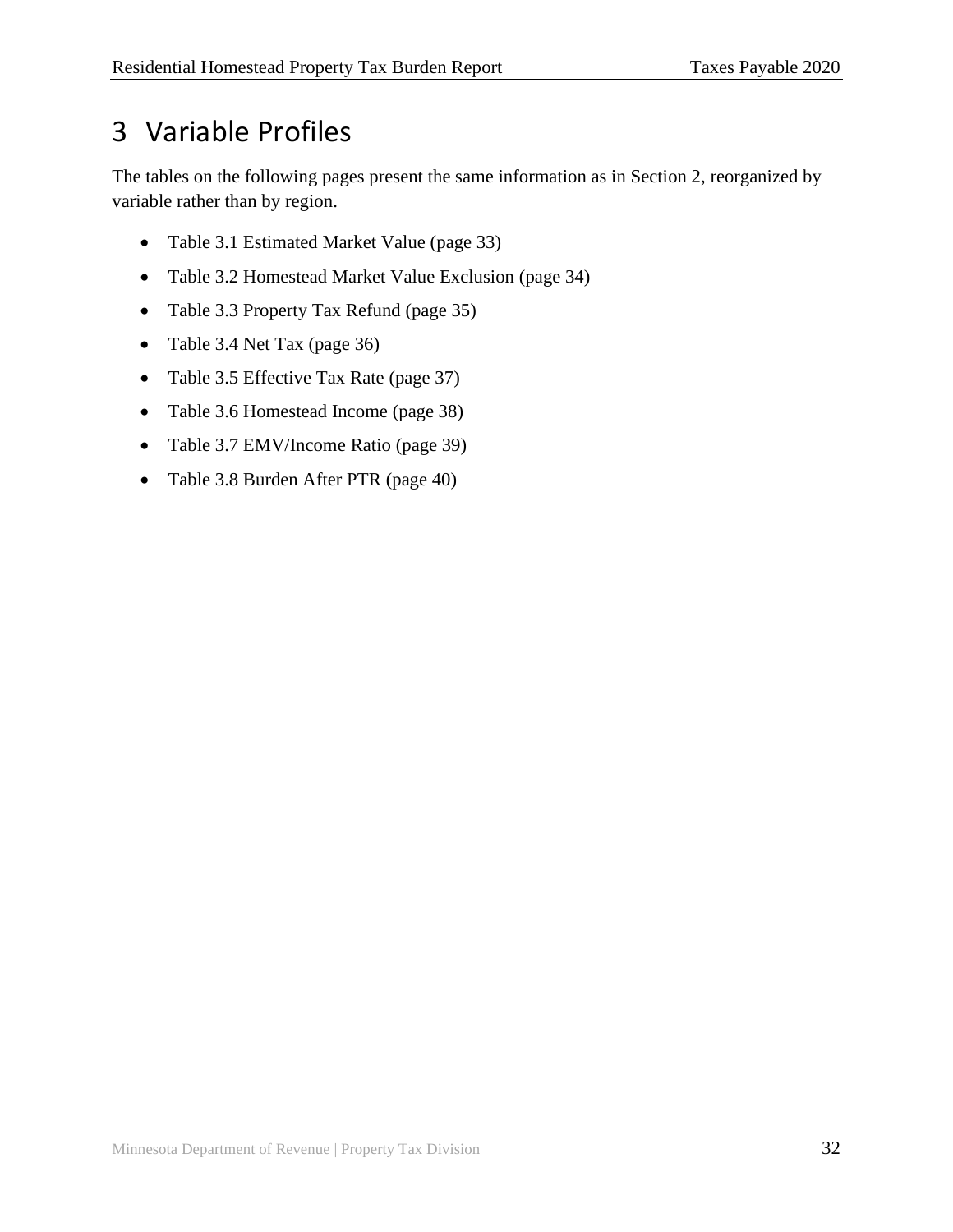|                      |          |                                          | $\ddot{3}$              |            | <b>Estimated Market Value</b>                   |                     |           |                                    |                        |                   |         |
|----------------------|----------|------------------------------------------|-------------------------|------------|-------------------------------------------------|---------------------|-----------|------------------------------------|------------------------|-------------------|---------|
|                      | \$50,000 | or less \$100,000<br>\$50,000-           | \$100,000-<br>\$150,000 | \$200,0000 | $$150,000 - $200,000 - $250,000 -$<br>\$250,000 | \$300,000           | \$350,000 | $$300,000 - $350,000$<br>\$400,000 | \$450,000<br>\$400,000 | Over<br>\$450,000 | Total   |
| Arrowhead            | 5.7%     | $.4\%$<br>$\overline{\mathbf{a}}$        | 23.7%                   | 19.0%      | 11.7%                                           | 7.0%                | 4.3%      | 2.7%                               | 1.7%                   | 2.8%              | 100%    |
| Central              | $0.5\%$  | $.6\%$<br>က                              | 13.0%                   | 23.2%      | 22.9%                                           | 5.3%                | 9.6%      | 5.7%                               | 2.8%                   | 3.4%              | 100%    |
| <b>East Central</b>  | 1.7%     | $\frac{6}{6}$<br>Ņ                       | 17.8%                   | 25.3%      | 20.5%                                           | 12.7%               | 7.0%      | 3.8%                               | 2.0%                   | 2.2%              | 100%    |
| Minnesota Valley     | 8.3%     | $\frac{6}{6}$<br>$\overline{23}$         | 25.7%                   | 18.6%      | 10.8%                                           | 6.0%                | 3.3%      | 1.9%                               | $1.0\%$                | 1.6%              | $100\%$ |
| North Central        | 3.9%     | 9%<br>$\overline{15}$                    | 22.3%                   | 20.3%      | 13.1%                                           | 8.2%                | 5.4%      | 3.3%                               | $2.1\%$                | 5.5%              | 100%    |
| Northwest/Headwaters | 8.9%     | $9\%$<br>$\overline{\mathbf{a}}$         | 25.2%                   | 18.9%      | 11.2%                                           | 6.0%                | 3.2%      | 2.0%                               | 1.1%                   | 1.6%              | 100%    |
| South Central        | 5.6%     | 9%<br>$\frac{15}{10}$                    | 24.1%                   | 20.3%      | 13.9%                                           | 8.3%                | 5.2%      | 2.9%                               | $1.6\%$                | 2.2%              | 100%    |
| Southeast            | 1.7%     | 8%<br>$\bar{5}$                          | 19.9%                   | 24.4%      | 16.4%                                           | 10.2%               | 6.7%      | 4.0%                               | 2.3%                   | 3.4%              | 100%    |
| Southwest            | 13.6%    | $9\%$<br>29.                             | 24.5%                   | $16.0\%$   | 7.8%                                            | 3.9%                | 2.2%      | $1.1\%$                            | $0.5\%$                | $0.6\%$           | 100%    |
| West Central         | 3.7%     | $.3\%$<br>$\mathbf{13}$                  | 19.8%                   | 20.5%      | 14.8%                                           | 9.8%                | 6.4%      | 4.2%                               | 2.6%                   | 5.1%              | 100%    |
| Greater Minnesota    | $4.1\%$  | 14.1%                                    | 20.5%                   | 21.4%      | 15.5%                                           | 9.7%                | 6.0%      | 3.6%                               | 2.0%                   | $3.1\%$           | 100%    |
| Anoka                | $0.0\%$  | 5%<br>0                                  | 2.5%                    | 15.2%      | 33.9%                                           | 19.5%               | 11.6%     | 7.8%                               | 4.1%                   | 4.9%              | 100%    |
| Carver/Scott         | $0.1\%$  | $7\%$<br>6                               | 2.7%                    | 11.2%      | 16.4%                                           | 16.5%               | 14.5%     | 10.9%                              | 8.0%                   | 19.0%             | 100%    |
| Dakota               | $0.0\%$  | 9%<br>$\bullet$                          | 3.4%                    | $13.1\%$   | 17.7%                                           | 20.4%               | 15.2%     | 10.8%                              | 7.6%                   | 10.8%             | 100%    |
| Minneapolis          | $0.0\%$  | 9%<br>$\blacksquare$                     | 6.8%                    | 13.2%      | 17.4%                                           | 17.7%               | 11.9%     | 8.4%                               | 5.9%                   | 16.8%             | 100%    |
| North Hennepin       | $0.1\%$  | 6%<br>0                                  | 2.9%                    | 16.4%      | 30.5%                                           | 19.1%               | 10.5%     | $7.1\%$                            | 5.0%                   | 7.7%              | 100%    |
| Saint Paul           | $0.1\%$  | 5%<br>$\boldsymbol{\omega}$              | 13.3%                   | 30.1%      | 18.1%                                           | 10.4%               | $7.1\%$   | 5.3%                               | 3.9%                   | 9.2%              | 100%    |
| Southeast Hennepin   | $0.1\%$  | $\ddot{6}$ %<br>$\overline{\phantom{0}}$ | 4.2%                    | 6.8%       | $20.6\%$                                        | 21.6%               | 12.3%     | 7.9%                               | 5.7%                   | 19.1%             | 100%    |
| Southwest Hennepin   | $0.0\%$  | $3\%$<br>$\bullet$                       | 2.4%                    | 6.2%       | 8.8%                                            | 11.7%               | 15.1%     | 12.5%                              | 10.2%                  | 32.8%             | 100%    |
| Suburban Ramsey      | $0.0\%$  | $.4\%$                                   | 5.4%                    | $2.1\%$    | 25.2%                                           | 22.2%               | 13.9%     | $7.2\%$                            | 3.7%                   | 8.8%              | 100%    |
| Washington           | $0.0\%$  | $.3\%$<br>$\dot{\bullet}$                | 2.3%                    | 10.6%      | 17.7%                                           | 18.6%               | 13.6%     | 11.9%                              | 9.0%                   | 15.9%             | 100%    |
| Metro                | $0.1\%$  | $0\%$                                    | 4.3%                    | 13.2%      | $21.0\%$                                        | 18.1%               | 12.8%     | 9.1%                               | 6.4%                   | 14.1%             | 100%    |
| Statewide            | $1.9\%$  | $.0\%$<br>H                              | 11.7%                   | 17.0%      | 18.5%                                           | $\overline{14.2\%}$ | 9.7%      | $6.6\%$                            | 4.4%                   | $9.0\%$           | 100%    |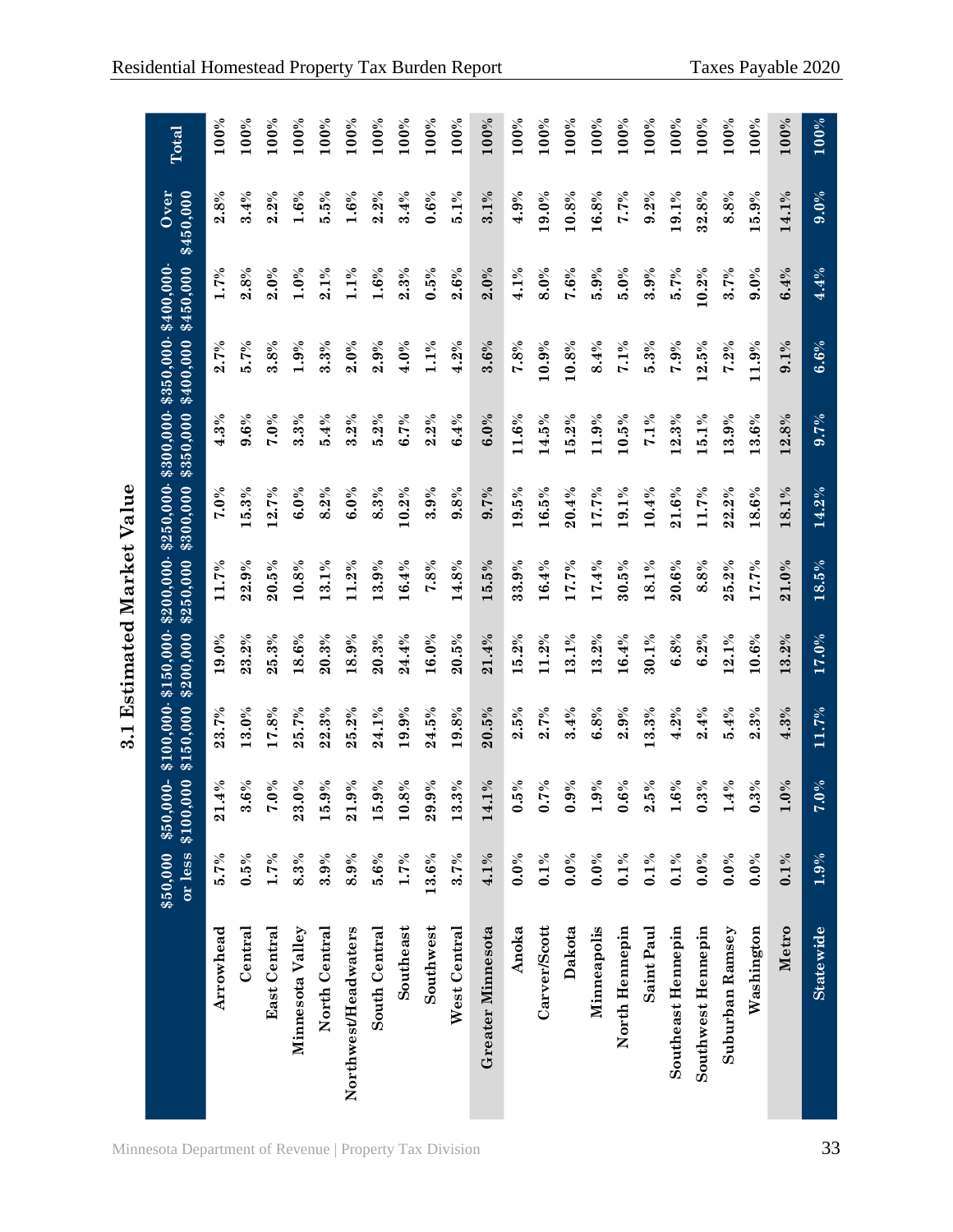|                      | None     | $$1-$<br>\$10,000                     | \$12,500<br>$\overline{$}10,000$ - | \$15,000<br>$$12,500-$ | \$17,500<br>$$15,000-$ | \$20,000<br>$$17,500-$ | \$22,500<br>$$20,000-$ | \$25,000<br>$$22,500-$ | \$27,500<br>\$25,000 | \$27,500<br>Over | Total              |
|----------------------|----------|---------------------------------------|------------------------------------|------------------------|------------------------|------------------------|------------------------|------------------------|----------------------|------------------|--------------------|
| Arrowhead            | 3.9%     | $\frac{6}{6}$<br>$\dot{\infty}$       | 4.0%                               | 5.5%                   | $7.3\%$                | 9.9%                   | 12.4%                  | 14.8%                  | 15.9%                | 18.3%            | 100%               |
| Central              | 5.3%     | 8%<br>15.                             | 7.4%                               | 9.7%                   | $2.1\%$                | 14.3%                  | 3.5%                   | $10.0\%$               | 7.4%                 | $4.5\%$          | 100%               |
| <b>East Central</b>  | 3.5%     | $3\%$<br>$\overline{11}$ .            | 6.4%                               | 8.3%                   | 11.0%                  | 13.5%                  | 15.1%                  | 13.5%                  | 10.2%                | $7.2\%$          | 100%               |
| Minnesota Valley     | 2.3%     | $4\%$<br>Ŀ,                           | 3.9%                               | 5.4%                   | $7.2\%$                | $9.1\%$                | 12.2%                  | 15.7%                  | 17.3%                | 19.4%            | 100%               |
| North Central        | 7.0%     | 6%<br>$\dot{\bullet}$                 | $4.3\%$                            | 5.9%                   | 7.6%                   | $10.0\%$               | 12.6%                  | 13.9%                  | 14.2%                | 14.8%            | 100%               |
| Northwest/Headwaters | 2.3%     | $6\%$<br>Γ.                           | 4.1%                               | 5.5%                   | 7.3%                   | $10.0\%$               | 12.5%                  | 14.6%                  | 17.2%                | 19.0%            | 100%               |
| South Central        | 3.3%     | $\frac{6}{2}$<br>$\ddot{\phantom{a}}$ | 4.9%                               | 6.3%                   | 8.3%                   | 10.3%                  | 12.5%                  | 14.9%                  | 5.5%                 | 14.4%            | 100%               |
| Southeast            | 5.0%     | $3\%$<br>$\overline{11}$ .            | 5.3%                               | 6.6%                   | 8.8%                   | 11.4%                  | 14.7%                  | 14.3%                  | 11.8%                | 10.8%            | 100%               |
| Southwest            | 0.9%     | 262<br>نۍ                             | 3.9%                               | 5.0%                   | 6.7%                   | 8.5%                   | 11.9%                  | 15.3%                  | 17.6%                | 23.8%            | 100%               |
| West Central         | 6.8%     | 8%<br>$\mathbf{1}$                    | 5.3%                               | 6.8%                   | 8.5%                   | 10.4%                  | 12.5%                  | 13.0%                  | 12.3%                | 12.6%            | 100%               |
| Greater Minnesota    | 4.4%     | $7\%$<br>10.                          | 5.2%                               | 6.8%                   | 8.9%                   | 11.2%                  | 13.2%                  | 13.6%                  | 13.0%                | 12.9%            | 100%               |
| Anoka                | 7.7%     | 9%<br>19.                             | 8.8%                               | 13.2%                  | 18.9%                  | 17.6%                  | 8.4%                   | 3.7%                   | 1.3%                 | 0.4%             | 100%               |
| Carver/Scott         | 24.6%    | $1\%$<br>27.                          | 8.3%                               | 10.2%                  | 9.8%                   | 7.9%                   | 6.7%                   | 3.3%                   | $1.2\%$              | 0.9%             | 100%               |
| Dakota               | $16.0\%$ | 6%<br>27.                             | 10.8%                              | 11.7%                  | 10.4%                  | 8.4%                   | 8.2%                   | $4.1\%$                | 1.9%                 | 0.9%             | $100\%$            |
| Minneapolis          | 20.9%    | $3\%$<br>$\overline{21}$ .            | 9.3%                               | 10.4%                  | 10.3%                  | 8.5%                   | 7.7%                   | 5.8%                   | 3.6%                 | 2.2%             | 100%               |
| North Hennepin       | 11.1%    | $7\%$<br>18.                          | 8.7%                               | 12.6%                  | 16.6%                  | 17.2%                  | 9.5%                   | 3.5%                   | 1.3%                 | 0.8%             | 100%               |
| Saint Paul           | 11.9%    | $2\%$<br>13.                          | 5.0%                               | 6.6%                   | 9.2%                   | 12.5%                  | 18.1%                  | 13.6%                  | 6.7%                 | $3.2\%$          | 100%               |
| Southeast Hennepin   | 23.1%    | $3\%$<br>21.                          | 10.1%                              | 13.8%                  | 13.5%                  | 6.9%                   | 4.0%                   | $3.1\%$                | $2.1\%$              | $2.2\%$          | $100\%$            |
| Southwest Hennepin   | 40.1%    | 8%<br>29.                             | 7.6%                               | 5.3%                   | 5.0%                   | 4.6%                   | 3.5%                   | 2.6%                   | 0.9%                 | $0.5\%$          | 100%               |
| Suburban Ramsey      | 11.2%    | $\frac{2}{6}$<br>$\overline{21}$ .    | 10.8%                              | 13.9%                  | 15.1%                  | 11.4%                  | $7.2\%$                | 4.0%                   | 2.9%                 | 2.0%             | 100%               |
| Washington           | 22.2%    | 262<br>27.                            | 9.3%                               | 11.1%                  | 10.1%                  | 9.2%                   | 6.7%                   | $2.1\%$                | $1.3\%$              | 0.5%             | 100%               |
| Metro                | 18.5%    | $1\%$<br>23                           | 9.0%                               | 11.1%                  | 12.1%                  | $10.6\%$               | 7.8%                   | 4.3%                   | 2.1%                 | 1.2%             | 100%               |
| Statewide            | 12.0%    | $.4\%$<br>17.                         | 7.3%                               | $9.1\%$                | 10.6%                  | 10.9%                  | 10.3%                  | $8.6\%$                | $7.1\%$              | $6.6\%$          | $\overline{100\%}$ |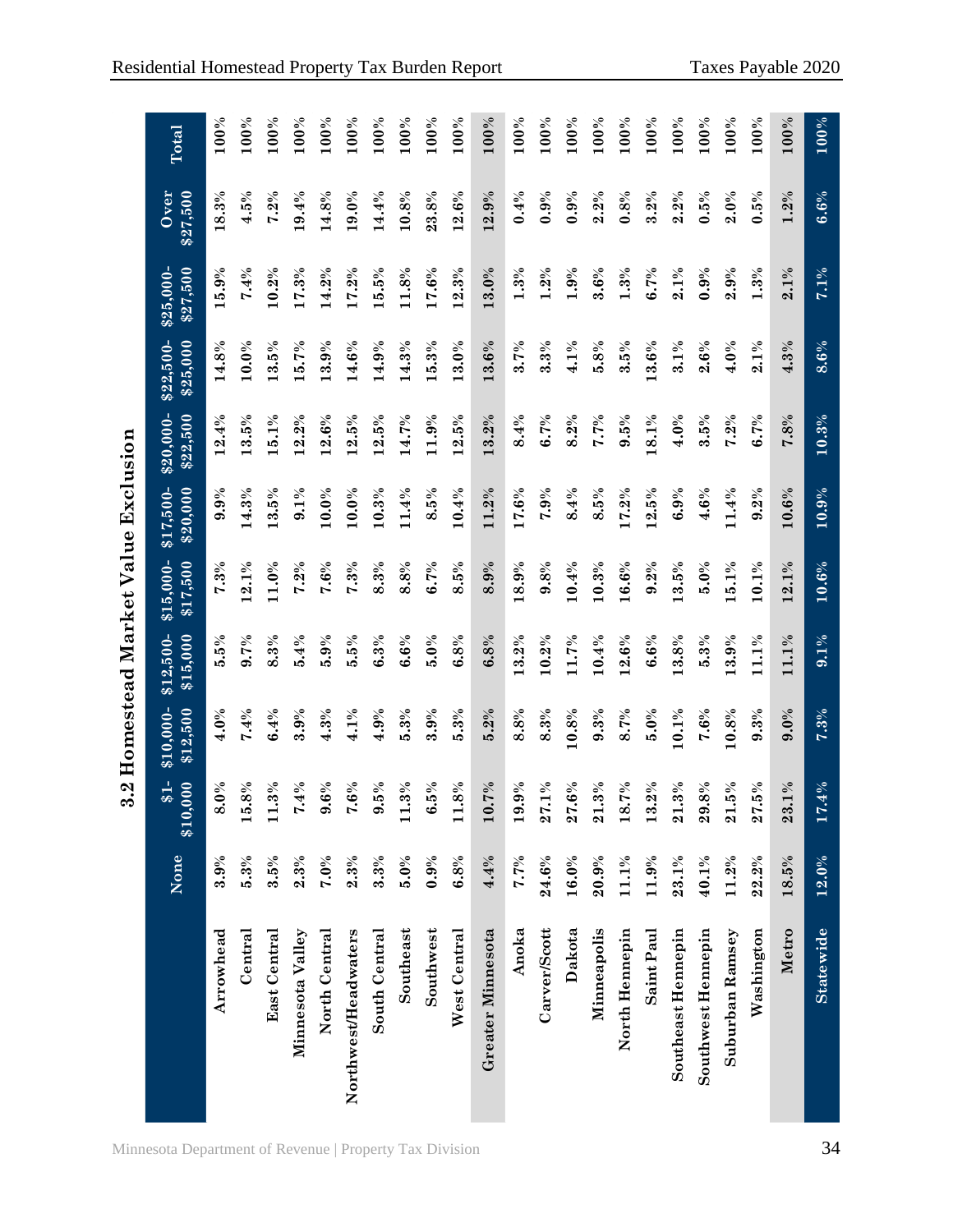|                      |                          |                               |                  | 3.3 Property Tax Refund |                 |                   |                                |                    |                    |                 |         |
|----------------------|--------------------------|-------------------------------|------------------|-------------------------|-----------------|-------------------|--------------------------------|--------------------|--------------------|-----------------|---------|
|                      | $\overline{X}$<br>Refund | $$1 - $200$                   | \$400<br>$$200-$ | \$400-<br>\$600         | \$600-<br>\$800 | \$1,000<br>\$800- | \$1,200<br>$\overline{$1,000}$ | \$1,400<br>\$1,200 | \$1,600<br>\$1,400 | \$1,600<br>Over | Total   |
| Arrowhead            | 70.7%                    | 3.9%                          | 3.8%             | 4.0%                    | 3.7%            | 3.2%              | 2.8%                           | $2.3\%$            | 1.7%               | 4.1%            | $100\%$ |
| Central              | 55.5%                    | 6%<br>$\ddot{+}$              | 4.5%             | 5.7%                    | $6.0\%$         | 5.4%              | 4.8%                           | $4.0\%$            | 3.0%               | 6.5%            | 100%    |
| <b>East Central</b>  | 55.6%                    | 3.6%                          | 4.3%             | 5.2%                    | 5.6%            | 5.5%              | $5.0\%$                        | 4.4%               | 3.5%               | 7.4%            | $100\%$ |
| Minnesota Valley     | 65.2%                    | 4%<br>ڿ                       | 5.5%             | $5.2\%$                 | 4.6%            | 3.5%              | 2.8%                           | 2.2%               | 1.5%               | $3.1\%$         | $100\%$ |
| North Central        | 68.0%                    | 8%<br>$\ddot{+}$              | 5.2%             | 5.4%                    | 4.3%            | 3.4%              | 2.6%                           | 1.9%               | $1.3\%$            | $3.0\%$         | 100%    |
| Northwest/Headwaters | 76.0%                    | $\sqrt{6}L$<br>$\ddot{\circ}$ | 4.2%             | $4.1\%$                 | 3.2%            | 2.6%              | 1.9%                           | 1.4%               | $1.0\%$            | 1.9%            | 100%    |
| South Central        | 62.9%                    | 8%<br>₹                       | 5.6%             | 5.8%                    | 5.3%            | 4.2%              | 3.3%                           | 2.5%               | 1.8%               | 3.7%            | 100%    |
| Southeast            | 61.7%                    | 4.5%                          | 4.7%             | 5.4%                    | 5.3%            | 4.7%              | 3.8%                           | $3.1\%$            | 2.2%               | $4.5\%$         | 100%    |
| Southwest            | 74.2%                    | $7\%$<br>نۍ                   | $5.3\%$          | 4.2%                    | 3.2%            | $2.1\%$           | $1.4\%$                        | $1.1\%$            | 0.7%               | $1.1\%$         | 100%    |
| West Central         | $67.0\%$                 | $2\%$<br>$\div$               | 4.7%             | 5.1%                    | 4.6%            | 3.8%              | $3.1\%$                        | 2.4%               | 1.6%               | 3.5%            | 100%    |
| Greater Minnesota    | 64.1%                    | $6\%$<br>$\ddot{=}$           | 4.7%             | $5.1\%$                 | 4.8%            | 4.1%              | 3.4%                           | 2.8%               | 2.0%               | 4.3%            | 100%    |
| Anoka                | 57.9%                    | 2.5%                          | 3.7%             | 5.2%                    | 6.0%            | 5.9%              | 5.2%                           | $4.3\%$            | $3.1\%$            | $6.1\%$         | 100%    |
| Carver/Scott         | 63.6%                    | $9\%$                         | $2.5\%$          | 4.0%                    | 4.3%            | 4.6%              | 4.2%                           | $4.0\%$            | $3.1\%$            | 7.9%            | 100%    |
| Dakota               | $60.0\%$                 | 3.4%                          | 3.1%             | 4.5%                    | $5.0\%$         | 4.9%              | 4.8%                           | 4.2%               | 3.1%               | $7.1\%$         | 100%    |
| Minneapolis          | 59.4%                    | $7\%$                         | $2.1\%$          | 3.3%                    | 3.7%            | 4.1%              | $4.1\%$                        | 4.4%               | $4.0\%$            | 13.1%           | 100%    |
| North Hennepin       | 54.8%                    | $1.9\%$                       | 2.3%             | $4.0\%$                 | 4.8%            | 5.2%              | 5.6%                           | 5.8%               | 4.8%               | 10.8%           | 100%    |
| Saint Paul           | 55.3%                    | 2.4%                          | 2.6%             | 3.8%                    | 4.7%            | 5.3%              | 5.2%                           | 5.1%               | 4.1%               | 11.4%           | $100\%$ |
| Southeast Hennepin   | 58.9%                    | 2.0%                          | $2.0\%$          | 3.2%                    | 3.8%            | $4.0\%$           | 4.4%                           | 4.9%               | 4.2%               | 12.6%           | 100%    |
| Southwest Hennepin   | 68.6%                    | $3\%$                         | $1.5\%$          | 2.8%                    | 2.9%            | 3.0%              | $3.1\%$                        | 3.5%               | 2.9%               | 10.3%           | 100%    |
| Suburban Ramsey      | 50.9%                    | $4\%$<br>₹                    | 3.2%             | 3.7%                    | 4.2%            | 4.7%              | $5.1\%$                        | 5.4%               | 4.8%               | 13.5%           | 100%    |
| Washington           | 61.3%                    | $2\%$<br>$\ddot{\mathbf{a}}$  | 2.6%             | 4.0%                    | 4.8%            | 4.9%              | 4.6%                           | 4.3%               | 3.5%               | $8.0\%$         | 100%    |
| Metro                | 59.2%                    | 4%<br>$\dot{\mathbf{a}}$      | 2.6%             | 3.9%                    | 4.5%            | 4.7%              | 4.7%                           | 4.5%               | 3.7%               | $9.7\%$         | 100%    |
| <b>Statewide</b>     | 61.5%                    | $4\%$<br>$\ddot{\text{o}}$    | 3.6%             | $4.5\%$                 | $4.6\%$         | 4.4%              | 4.1%                           | 3.7%               | 2.9%               | $7.2\%$         | 100%    |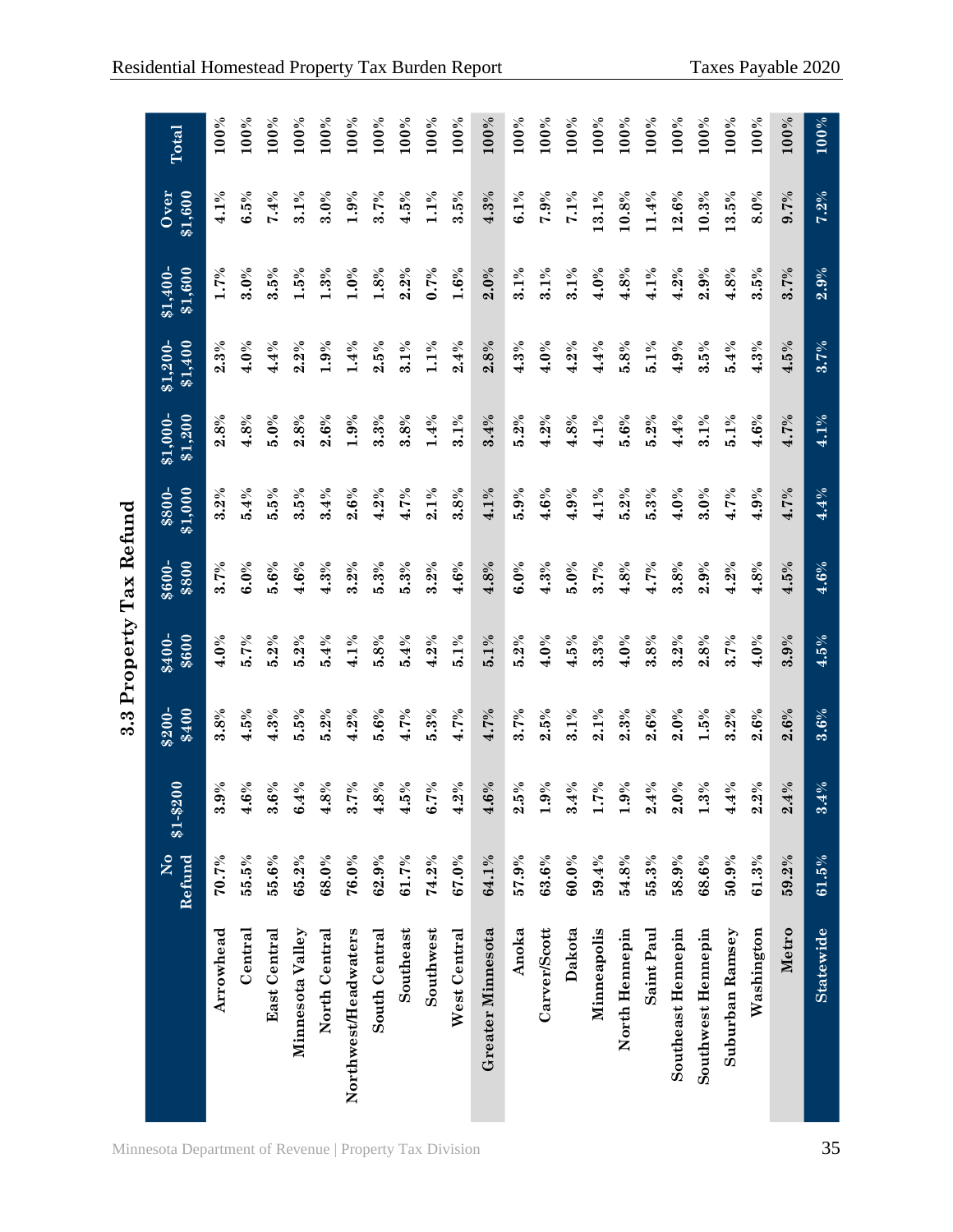|                      |                  |                                 |                    |                                 | 3.4 Net Tax          |                     |                    |                    |                    |                   |         |
|----------------------|------------------|---------------------------------|--------------------|---------------------------------|----------------------|---------------------|--------------------|--------------------|--------------------|-------------------|---------|
|                      | less<br>\$500 or | $\frac{1}{2}$<br>\$1,000<br>85( | \$1,500<br>\$1,000 | $\overline{1,500}$ -<br>\$2,000 | \$2,500<br>$$2,000-$ | \$3,000<br>\$2,500  | \$3,500<br>\$3,000 | \$4,000<br>\$3,500 | \$4,500<br>\$4,000 | \$4,500<br>Over   | Total   |
| Arrowhead            | 17.4%            | 18.8%                           | 17.6%              | 14.0%                           | 9.8%                 | 6.7%                | 4.2%               | 2.9%               | $2.1\%$            | 6.6%              | 100%    |
| Central              | 2.9%             | 6.8%                            | 13.7%              | 17.0%                           | 16.2%                | 12.9%               | 8.9%               | 6.2%               | 4.6%               | $\mathbf{10.8}\%$ | 100%    |
| <b>East Central</b>  | 5.4%             | 9.5%                            | 15.4%              | 17.5%                           | 15.2%                | 11.7%               | 8.3%               | 5.4%               | 3.8%               | 8.0%              | $100\%$ |
| Minnesota Valley     | $11.0\%$         | 21.9%                           | 21.0%              | 15.9%                           | 11.1%                | 6.9%                | 4.0%               | 2.6%               | 1.7%               | 3.8%              | 100%    |
| North Central        | 13.7%            | $21.3\%$                        | 21.8%              | 16.2%                           | 10.4%                | 6.1%                | 3.4%               | 1.9%               | 1.4%               | 3.8%              | 100%    |
| Northwest/Headwaters | 15.2%            | 22.5%                           | 20.4%              | 15.6%                           | 10.2%                | 5.9%                | 3.7%               | 2.4%               | 1.4%               | 2.7%              | 100%    |
| South Central        | 7.6%             | 16.8%                           | 20.1%              | 17.7%                           | 12.9%                | 8.7%                | 5.1%               | 3.3%               | 2.4%               | 5.5%              | 100%    |
| Southeast            | 4.2%             | 12.5%                           | 17.1%              | 16.7%                           | 14.1%                | 10.1%               | 6.7%               | 4.8%               | 3.8%               | $10.0\%$          | 100%    |
| Southwest            | 15.9%            | 28.6%                           | 21.8%              | 13.7%                           | $8.1\%$              | 4.5%                | 2.7%               | 1.7%               | $1.1\%$            | $1.8\%$           | 100%    |
| West Central         | 8.8%             | 17.2%                           | 19.7%              | 16.6%                           | 12.4%                | 8.5%                | 5.2%               | 3.3%               | 2.5%               | 5.6%              | 100%    |
| Greater Minnesota    | 8.9%             | 262<br>15.                      | 17.9%              | 16.2%                           | 12.7%                | 9.0%                | 5.8%               | 3.9%               | 2.9%               | $7.1\%$           | 100%    |
| Anoka                | $1.4\%$          | $1\%$<br>નું.                   | $10.5\%$           | 16.7%                           | 19.4%                | 16.6%               | 10.2%              | 6.9%               | 4.7%               | 9.6%              | 100%    |
| Carver/Scott         | $0.9\%$          | 2.4%                            | $6.1\%$            | 10.7%                           | 12.3%                | 11.4%               | 9.9%               | 8.2%               | 7.8%               | 30.2%             | 100%    |
| Dakota               | 1.1%             | 3.6%                            | 8.4%               | 13.2%                           | 13.6%                | $13.0\%$            | 11.2%              | 8.5%               | $7.0\%$            | 20.5%             | 100%    |
| Minneapolis          | 1.4%             | 4.6%                            | 8.1%               | 11.2%                           | 10.8%                | 9.5%                | 8.8%               | 7.6%               | 6.6%               | 31.5%             | 100%    |
| North Hennepin       | 1.0%             | $1\%$<br>$\dot{\bullet}$        | 7.4%               | 13.4%                           | 13.5%                | 14.6%               | 12.3%              | 7.9%               | 5.7%               | 21.1%             | 100%    |
| Saint Paul           | 1.8%             | $7\%$<br>ູ່                     | 11.1%              | 14.2%                           | 14.0%                | 11.7%               | 7.5%               | 5.6%               | 4.2%               | 24.2%             | 100%    |
| Southeast Hennepin   | 1.0%             | 3.8%                            | 7.0%               | 10.9%                           | 10.3%                | 9.6%                | 10.7%              | 8.9%               | 6.6%               | 31.2%             | 100%    |
| Southwest Hennepin   | 0.5%             | 1.9%                            | 4.6%               | $7.1\%$                         | 8.2%                 | 7.3%                | 6.7%               | 7.6%               | 8.0%               | 48.0%             | 100%    |
| Suburban Ramsey      | $0.9\%$          | 3.4%                            | 7.6%               | 11.9%                           | 12.2%                | 2.0%                | 11.1%              | 9.3%               | 7.6%               | 23.9%             | 100%    |
| Washington           | 0.9%             | 2.5%                            | 6.9%               | 11.4%                           | 13.3%                | 12.2%               | 11.3%              | 9.0%               | 7.9%               | 24.6%             | 100%    |
| Metro                | 1.1%             | 3.5%                            | 7.8%               | 12.3%                           | $13.0\%$             | $12.1\%$            | 10.1%              | 8.0%               | 6.6%               | $25.6\%$          | 100%    |
| <b>Statewide</b>     | 4.7%             | 9.0%                            | 12.5%              | $\overline{14.1\%}$             | 12.9%                | $\overline{10.6\%}$ | $8.1\%$            | $6.1\%$            | 4.9%               | 17.1%             | 100%    |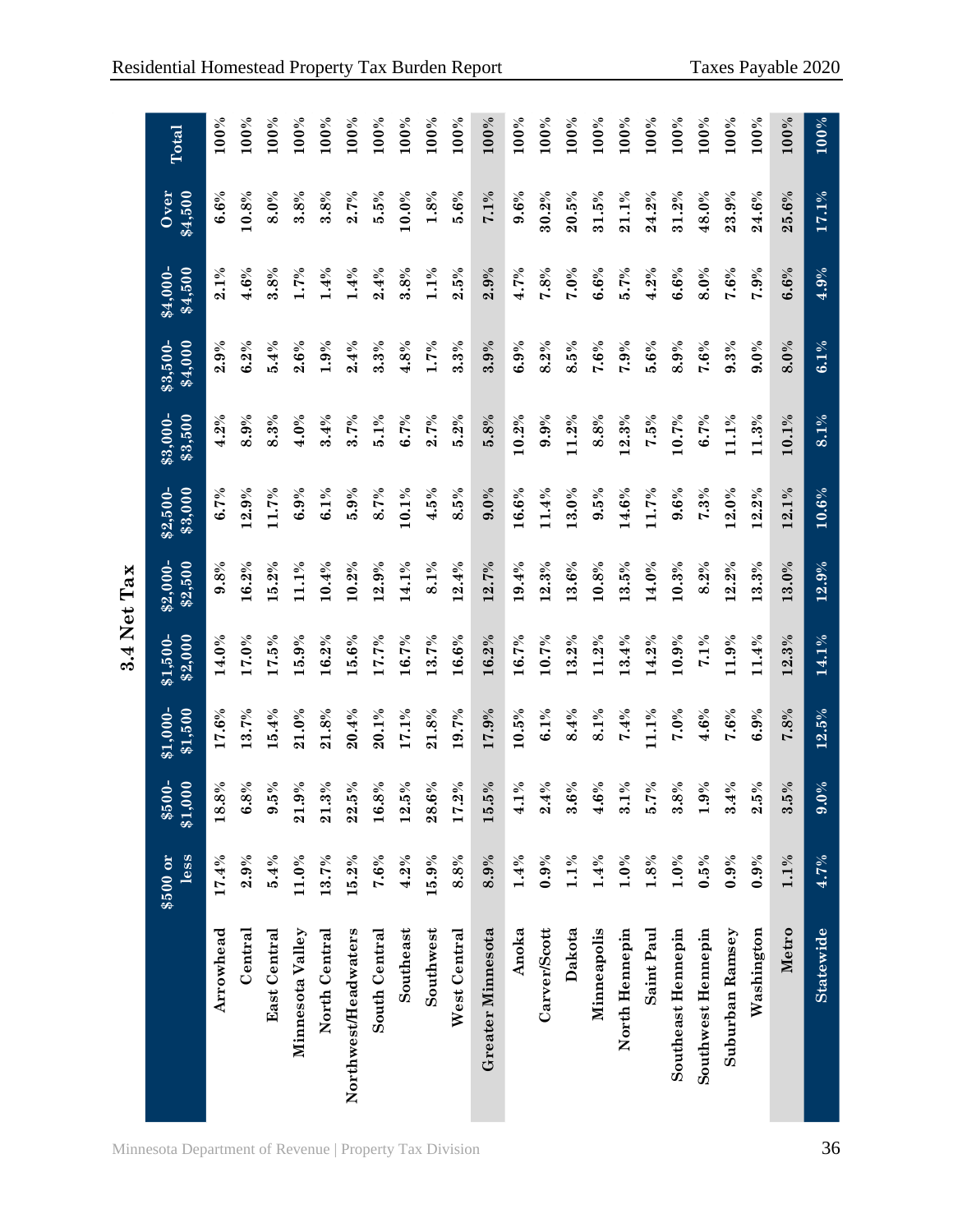|                      |                     |                                            |                        |                        | 3.5 Effective Tax Rate |                        |                     |                     |                     |               |       |
|----------------------|---------------------|--------------------------------------------|------------------------|------------------------|------------------------|------------------------|---------------------|---------------------|---------------------|---------------|-------|
|                      | $0.15\%$ or<br>less | $0.15\%$ -<br>$\overline{\textbf{0.30\%}}$ | $0.30\%$ -<br>$0.45\%$ | $0.45\%$ -<br>$0.60\%$ | $0.60\%$ -<br>0.75%    | $0.90\%$<br>$0.75\%$ - | 1.05%<br>$0.90\%$ - | 1.20%<br>$1.05\%$ - | 1.35%<br>$1.20\%$ - | Over<br>1,35% | Total |
| Arrowhead            | 2.2%                | 2.6%                                       | 6.4%                   | 8.6%                   | 12.7%                  | 14.3%                  | 12.5%               | 12.1%               | 9.9%                | 18.7%         | 100%  |
| Central              | $1.1\%$             | $\mathbf{0}\%$                             | 2.3%                   | 4.0%                   | 7.9%                   | 11.8%                  | 16.6%               | 17.1%               | 15.3%               | 22.8%         | 100%  |
| <b>East Central</b>  | 1.4%                | 1.1%                                       | 2.7%                   | 3.5%                   | 7.7%                   | 12.6%                  | 14.5%               | 16.7%               | 16.2%               | 23.6%         | 100%  |
| Minnesota Valley     | 1.6%                | $1\%$                                      | $2.2\%$                | 4.3%                   | 8.3%                   | 12.9%                  | 15.6%               | 17.0%               | 11.7%               | 25.4%         | 100%  |
| North Central        | 2.9%                | 3.2%                                       | 7.0%                   | 14.4%                  | 4.8%                   | 17.7%                  | 15.5%               | 11.4%               | 8.4%                | 4.7%          | 100%  |
| Northwest/Headwaters | 2.2%                | 4%                                         | 2.8%                   | 4.9%                   | 11.5%                  | 18.9%                  | 17.6%               | 16.7%               | 9.5%                | 14.4%         | 100%  |
| South Central        | $1.3\%$             | $1\%$                                      | $2.1\%$                | 4.2%                   | 8.3%                   | 11.5%                  | 16.9%               | 17.2%               | 14.2%               | 23.3%         | 100%  |
| Southeast            | 0.9%                | 0.9%                                       | $2.1\%$                | 3.4%                   | 6.9%                   | 12.4%                  | 15.6%               | 16.3%               | 15.3%               | 26.2%         | 100%  |
| Southwest            | $1.3\%$             | 0.9%                                       | 1.8%                   | 4.7%                   | 10.8%                  | $12.0\%$               | $14.9\%$            | 18.1%               | 13.2%               | 22.2%         | 100%  |
| West Central         | 1.6%                | 8%                                         | 3.5%                   | 7.1%                   | 13.8%                  | 19.3%                  | 19.7%               | 12.6%               | 8.9%                | 11.7%         | 100%  |
| Greater Minnesota    | $1.5\%$             | $\frac{6}{2}$                              | 3.3%                   | 5.6%                   | 9.8%                   | 13.9%                  | 15.8%               | 15.4%               | 12.8%               | 20.4%         | 100%  |
| Anoka                | $0.7\%$             | $1.3\%$                                    | 2.6%                   | 5.3%                   | 11.9%                  | 13.2%                  | 15.1%               | 33.8%               | 10.4%               | 5.7%          | 100%  |
| Carver/Scott         | 0.4%                | 0.6%                                       | 1.7%                   | 3.6%                   | 8.5%                   | 10.4%                  | 12.9%               | 20.8%               | 31.6%               | 9.4%          | 100%  |
| Dakota               | 0.5%                | 0.9%                                       | 1.9%                   | 4.4%                   | 10.6%                  | 12.4%                  | 12.3%               | 30.5%               | 22.4%               | 4.2%          | 100%  |
| Minneapolis          | $0.3\%$             | 0.8%                                       | 2.2%                   | $3.2\%$                | 7.3%                   | $9.1\%$                | 9.3%                | 8.3%                | 14.3%               | 45.3%         | 100%  |
| North Hennepin       | 0.4%                | 0.6%                                       | 1.9%                   | 2.8%                   | 7.8%                   | 11.6%                  | 10.2%               | 8.9%                | 25.0%               | 30.8%         | 100%  |
| Saint Paul           | 0.4%                | 0.9%                                       | 2.6%                   | 2.7%                   | 4.1%                   | 9.9%                   | 8.5%                | 8.2%                | 7.6%                | 55.2%         | 100%  |
| Southeast Hennepin   | $0.3\%$             | 0.6%                                       | 1.9%                   | 3.2%                   | 9.0%                   | $10.1\%$               | 9.5%                | 9.7%                | 29.6%               | 26.1%         | 100%  |
| Southwest Hennepin   | $0.2\%$             | 0.5%                                       | 1.3%                   | 2.8%                   | 7.6%                   | 8.0%                   | 7.7%                | 13.5%               | 45.5%               | 12.8%         | 100%  |
| Suburban Ramsey      | 0.4%                | 0.4%                                       | 1.6%                   | 2.9%                   | $7.3\%$                | 10.7%                  | 10.5%               | 8.7%                | 15.0%               | 42.4%         | 100%  |
| Washington           | 0.4%                | $9\%$<br>$\ddot{\bullet}$                  | $2.2\%$                | 4.7%                   | 9.7%                   | 14.3%                  | 15.2%               | 17.6%               | 28.0%               | 6.9%          | 100%  |
| Metro                | 0.4%                | 8%<br>$\dot{\bullet}$                      | 2.0%                   | 3.7%                   | 8.7%                   | 11.2%                  | 11.4%               | 17.6%               | 22.9%               | 21.3%         | 100%  |
| <b>Statewide</b>     | 0.9%                | $1\%$<br>÷                                 | 2.6%                   | 4.6%                   | 9.2%                   | 12.4%                  | 13.4%               | $16.6\%$            | 18.2%               | 20.9%         | 100%  |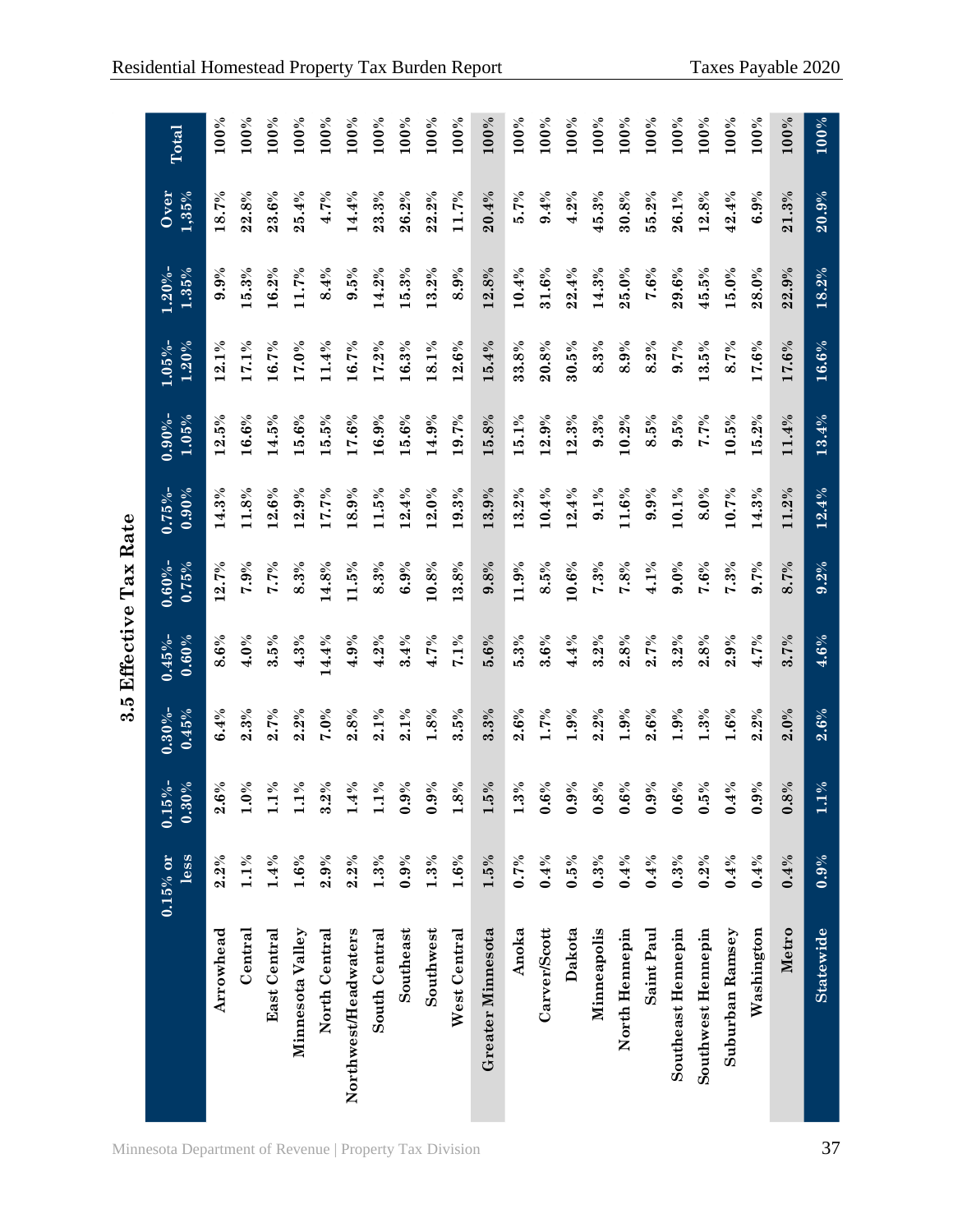|                      |                     |                                     |                        |                       | 3.6 Homestead Income   |           |                                                                |           |           |                   |         |
|----------------------|---------------------|-------------------------------------|------------------------|-----------------------|------------------------|-----------|----------------------------------------------------------------|-----------|-----------|-------------------|---------|
|                      | or less<br>\$20,000 | \$40,000<br>$\frac{1}{2}$<br>\$20,0 | $$40,000-$<br>\$60,000 | \$60,000-<br>\$80,000 | \$100,000<br>\$80,000- | \$120,000 | $$100,000$ - $$120,000$ - $$140,000$ - $$160,000$<br>\$140,000 | \$160,000 | \$180,000 | \$180,000<br>Over | Total   |
| Arrowhead            | 8.0%                | 15.6%                               | 17.8%                  | 16.2%                 | 12.8%                  | $10.0\%$  | 6.7%                                                           | 3.9%      | 2.4%      | 6.5%              | 100%    |
| Central              | 3.7%                | 262<br>$\ddot{\bullet}$             | 14.2%                  | 15.7%                 | 14.5%                  | 12.9%     | 9.5%                                                           | 5.9%      | 3.9%      | 10.2%             | 100%    |
| <b>East Central</b>  | 6.4%                | 13.1%                               | 16.9%                  | 17.2%                 | 14.2%                  | 11.1%     | 7.7%                                                           | 4.6%      | 2.8%      | 6.1%              | $100\%$ |
| Minnesota Valley     | 6.9%                | $\delta^{\circ}$<br>$\overline{15}$ | 18.3%                  | 16.7%                 | 14.0%                  | 10.2%     | 6.5%                                                           | 3.6%      | 2.4%      | 6.4%              | 100%    |
| North Central        | 9.4%                | 17.4%                               | 18.5%                  | 16.4%                 | 12.8%                  | 8.9%      | 5.4%                                                           | $3.1\%$   | 2.0%      | 6.0%              | 100%    |
| Northwest/Headwaters | 8.6%                | $4\%$<br>$\overline{15}$ .          | 18.3%                  | 16.1%                 | 13.6%                  | 10.3%     | 6.1%                                                           | 3.7%      | 2.2%      | 5.8%              | 100%    |
| South Central        | 5.9%                | 8%<br>$\frac{3}{13}$                | 17.8%                  | 16.6%                 | $14.1\%$               | 11.0%     | 7.4%                                                           | 4.0%      | 2.4%      | 6.9%              | 100%    |
| Southeast            | 4.8%                | 9%<br>Ξ                             | 16.1%                  | 15.4%                 | 13.6%                  | 11.5%     | 8.2%                                                           | $5.1\%$   | 3.4%      | $10.0\%$          | 100%    |
| Southwest            | 8.5%                | 8%<br><u>16.</u>                    | 19.2%                  | 16.4%                 | 13.1%                  | 9.8%      | 5.6%                                                           | 3.2%      | $2.0\%$   | 5.4%              | 100%    |
| West Central         | 6.5%                | 8%<br>$\frac{3}{1}$                 | 17.0%                  | 16.2%                 | 13.9%                  | 10.7%     | 7.3%                                                           | 4.4%      | 2.6%      | 7.6%              | 100%    |
| Greater Minnesota    | 6.3%                | $5\%$<br>13.                        | 16.9%                  | $16.1\%$              | 13.7%                  | 11.0%     | 7.5%                                                           | $4.5\%$   | 2.8%      | 7.8%              | 100%    |
| Anoka                | 3.3%                | $7\%$<br>$\dot{\infty}$             | 13.9%                  | 15.3%                 | 14.3%                  | 12.5%     | 9.5%                                                           | 6.5%      | $4.2\%$   | 11.7%             | 100%    |
| Carver/Scott         | 2.3%                | 5.3%                                | 9.4%                   | 11.2%                 | 11.7%                  | 11.7%     | 10.5%                                                          | 7.9%      | 6.0%      | 23.8%             | 100%    |
| Dakota               | 2.7%                | 7.0%                                | 11.5%                  | 13.1%                 | 12.4%                  | 12.0%     | 9.9%                                                           | 7.3%      | 5.6%      | 18.5%             | 100%    |
| Minneapolis          | $6.1\%$             | 10.6%                               | 13.1%                  | 12.6%                 | 11.2%                  | 9.6%      | 7.5%                                                           | 5.6%      | 4.3%      | 19.4%             | 100%    |
| North Hennepin       | 3.4%                | 8.5%                                | 13.2%                  | 14.1%                 | 13.1%                  | 11.7%     | $9.1\%$                                                        | 6.5%      | 4.6%      | 15.8%             | 100%    |
| Saint Paul           | 5.9%                | 12.2%                               | 16.1%                  | 14.8%                 | 12.0%                  | 9.5%      | 7.0%                                                           | 4.7%      | 3.7%      | 14.1%             | 100%    |
| Southeast Hennepin   | 3.8%                | $6\%$<br>$\ddot{\bm{s}}$            | 11.9%                  | 12.6%                 | 11.2%                  | 10.3%     | 8.3%                                                           | 6.0%      | 4.5%      | 22.8%             | 100%    |
| Southwest Hennepin   | 2.8%                | 5.5%                                | 8.2%                   | 9.0%                  | $9.1\%$                | 9.2%      | 8.2%                                                           | 6.7%      | 5.8%      | 35.4%             | 100%    |
| Suburban Ramsey      | 3.2%                | 262<br>$\ddot{\circ}$               | 12.9%                  | 13.7%                 | 13.0%                  | 11.8%     | 9.2%                                                           | 6.6%      | 4.7%      | 16.5%             | 100%    |
| Washington           | 2.5%                | $1\%$<br>6.                         | 10.4%                  | 12.2%                 | 12.1%                  | 11.7%     | 9.9%                                                           | $7.3\%$   | 5.7%      | 22.2%             | 100%    |
| Metro                | 3.5%                | $\delta^{\circ}$<br>$\dot{\infty}$  | $12.0\%$               | 12.9%                 | $12.1\%$               | 11.1%     | $9.0\%$                                                        | 6.6%      | 5.0%      | 19.8%             | 100%    |
| <b>Statewide</b>     | $4.8\%$             | $5\%$<br>$\frac{1}{10}$             | $14.3\%$               | 14.4%                 | 12.9%                  | 11.1%     | 8.3%                                                           | 5.6%      | $4.0\%$   | $14.3\%$          | 100%    |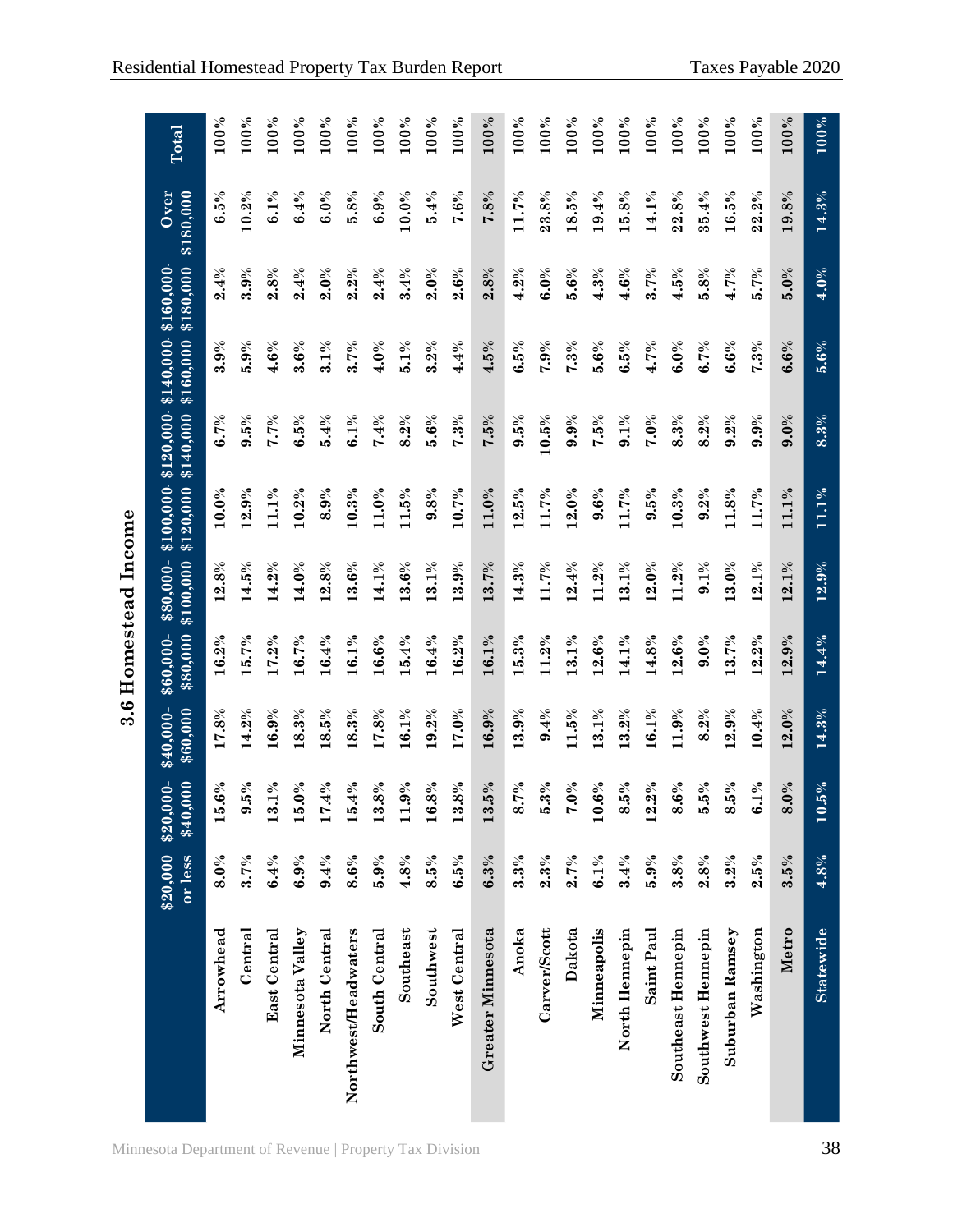|                      |             |                   |             | 3.7 EMV/Income Ratio |             |             |                      |                    |             |          |         |
|----------------------|-------------|-------------------|-------------|----------------------|-------------|-------------|----------------------|--------------------|-------------|----------|---------|
|                      | $0.0 - 1.0$ | 2.0<br>$1.0 -$    | $2.0 - 3.0$ | $3.0 - 4.0$          | $4.0 - 5.0$ | $5.0 - 6.0$ | $6.0 - 7.0$          | $7.0 - 8.0$        | $8.0 - 9.0$ | Over 9.0 | Total   |
| Arrowhead            | 12.4%       | 33.8%             | 23.5%       | 11.7%                | 6.2%        | 3.4%        | $2.1\%$              | $1.5\%$            | $1.0\%$     | $4.5\%$  | 100%    |
| Central              | 4.7%        | 29.0%             | 31.3%       | 15.0%                | $7.2\%$     | 3.9%        | 2.2%                 | 1.4%               | 0.9%        | 4.1%     | 100%    |
| <b>East Central</b>  | 4.4%        | 27.0%             | 29.5%       | 15.6%                | 8.0%        | 4.5%        | 2.7%                 | 1.8%               | $1.2\%$     | 5.2%     | $100\%$ |
| Minnesota Valley     | 16.2%       | 37.4%             | 22.5%       | 10.2%                | 4.7%        | 2.6%        | 1.6%                 | 0.9%               | $0.6\%$     | 3.2%     | 100%    |
| North Central        | 6.9%        | 27.6%             | 24.6%       | 14.0%                | $8.0\%$     | 5.0%        | 3.2%                 | $2.1\%$            | $1.5\%$     | 6.9%     | 100%    |
| Northwest/Headwaters | 15.1%       | 36.0%             | 22.3%       | 10.2%                | $5.3\%$     | 2.9%        | $1.8\%$              | 1.3%               | 0.8%        | 4.2%     | 100%    |
| South Central        | 11.3%       | 34.8%             | 25.9%       | 12.1%                | 5.7%        | 3.0%        | 1.8%                 | $1.2\%$            | $0.8\%$     | 3.5%     | 100%    |
| Southeast            | 7.5%        | 34.3%             | 28.2%       | 13.2%                | 6.2%        | 3.3%        | $1.9\%$              | $1.2\%$            | $0.8\%$     | 3.4%     | 100%    |
| Southwest            | 21.5%       | 8%<br>39.         | 19.3%       | 8.2%                 | 3.8%        | $2.1\%$     | $1.2\%$              | 0.9%               | $0.5\%$     | 2.7%     | 100%    |
| West Central         | 8.5%        | 8%<br>29.         | 26.3%       | 13.5%                | $7.2\%$     | 4.2%        | 2.6%                 | 1.7%               | 1.2%        | 5.0%     | 100%    |
| Greater Minnesota    | 9.5%        | $6\%$<br>32.      | 26.4%       | 12.8%                | 6.4%        | 3.6%        | $2.1\%$              | 1.4%               | 0.9%        | 4.2%     | 100%    |
| Anoka                | 2.7%        | 21.4%             | 32.4%       | 18.4%                | $9.2\%$     | 4.8%        | 2.8%                 | 1.9%               | $1.2\%$     | $5.1\%$  | 100%    |
| Carver/Scott         | 4.2%        | $\textbf{24.6}\%$ | 32.1%       | 17.0%                | 8.2%        | 4.2%        | 2.4%                 | $1.6\%$            | $1.1\%$     | 4.5%     | 100%    |
| Dakota               | 3.3%        | 23.5%             | 32.3%       | 17.7%                | 8.6%        | 4.5%        | 2.7%                 | 1.6%               | $1.1\%$     | 4.6%     | 100%    |
| Minneapolis          | 3.8%        | $21.3\%$          | 26.1%       | 16.5%                | 9.4%        | 5.7%        | $3.6\%$              | 2.5%               | 1.8%        | $9.1\%$  | 100%    |
| North Hennepin       | 3.3%        | $7\%$<br>24.      | 31.4%       | 16.9%                | 8.6%        | 4.6%        | $\boldsymbol{2.6\%}$ | 1.8%               | $1.1\%$     | $5.0\%$  | 100%    |
| Saint Paul           | 4.4%        | 25.7%             | 27.9%       | 16.3%                | 8.5%        | 4.8%        | 3.0%                 | 1.8%               | 1.3%        | 6.3%     | 100%    |
| Southeast Hennepin   | 4.7%        | $7\%$<br>22.      | 27.6%       | 16.7%                | $9.1\%$     | 5.2%        | 3.4%                 | 2.2%               | 1.6%        | 6.9%     | 100%    |
| Southwest Hennepin   | 6.0%        | 24.0%             | 28.1%       | $15.9\%$             | 8.3%        | 4.8%        | 2.9%                 | 1.9%               | 1.4%        | 6.5%     | 100%    |
| Suburban Ramsey      | 4.0%        | 4%<br>24.         | 30.4%       | 16.7%                | 8.7%        | 4.9%        | 2.8%                 | 1.7%               | 1.3%        | $5.1\%$  | 100%    |
| Washington           | 4.2%        | $7\%$<br>22.      | 31.3%       | 17.8%                | 8.8%        | 4.8%        | 2.6%                 | 1.8%               | 1.2%        | 4.8%     | $100\%$ |
| Metro                | 4.0%        | 4%<br>23.         | 30.2%       | 17.1%                | 8.8%        | 4.8%        | 2.9%                 | 1.9%               | 1.3%        | 5.7%     | 100%    |
| <b>Statewide</b>     | 6.5%        | 27.6%             | 28.5%       | 15.1%                | 7.7%        | 4.2%        | $2.5\%$              | $\overline{1.6\%}$ | 1.1%        | 5.0%     | $100\%$ |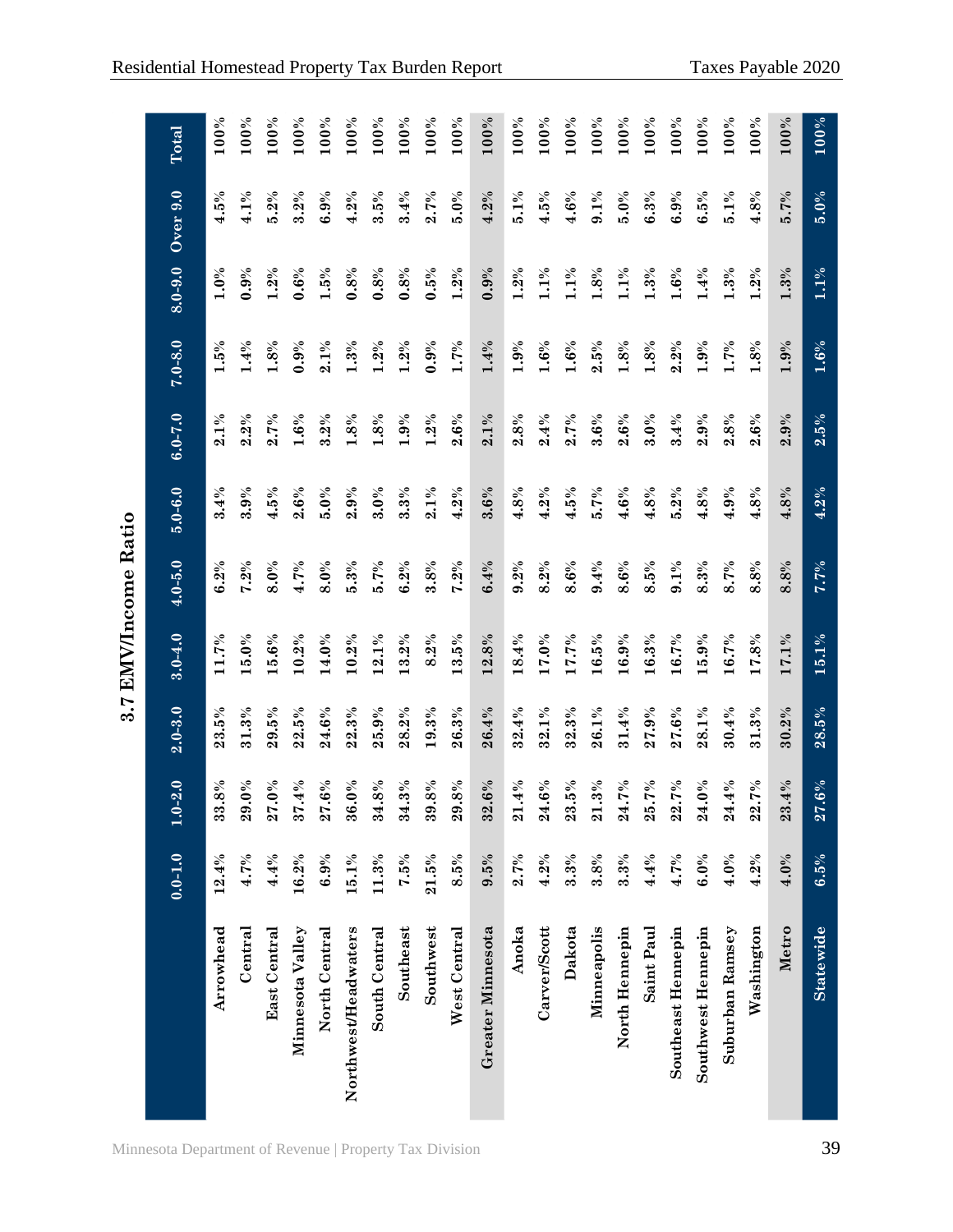|                      |                      |                             |                   |                   | 3.8 Burden After PTR |                   |                   |                    |                   |              |         |
|----------------------|----------------------|-----------------------------|-------------------|-------------------|----------------------|-------------------|-------------------|--------------------|-------------------|--------------|---------|
|                      | $0.0\%$ -<br>$1.0\%$ | $1.0\%$ -<br>2.0%           | $2.0\%$ -<br>3.0% | $3.0\%$ -<br>4.0% | $4.0\%$ -<br>5.0%    | $5.0\%$ -<br>6.0% | 7.0%<br>$6.0\%$ - | 8.0%<br>$7.0\%$ -  | 9.0%<br>$8.0\%$ - | Over<br>9.0% | Total   |
| Arrowhead            | 19.5%                | 26.6%                       | 28.9%             | 12.3%             | 4.8%                 | $2.3\%$           | $1.2\%$           | 0.8%               | 0.5%              | 3.2%         | 100%    |
| Central              | 4.4%                 | 18.5%                       | $44.2\%$          | 19.2%             | 6.3%                 | 2.4%              | $1.3\%$           | 0.7%               | 0.5%              | 2.5%         | 100%    |
| <b>East Central</b>  | 4.8%                 | 16.8%                       | 40.1%             | 19.6%             | 7.7%                 | 3.4%              | 1.8%              | $1.1\%$            | 0.7%              | 3.9%         | $100\%$ |
| Minnesota Valley     | 14.1%                | 6%<br>32.                   | 32.5%             | 11.1%             | 3.8%                 | 1.6%              | 0.9%              | 0.5%               | 0.3%              | 2.5%         | $100\%$ |
| North Central        | 13.9%                | 31.9%                       | 32.0%             | 10.4%             | 4.2%                 | $2.0\%$           | $1.1\%$           | 0.7%               | 0.6%              | 3.4%         | 100%    |
| Northwest/Headwaters | 17.7%                | 33.8%                       | 28.4%             | 9.7%              | 3.6%                 | $1.8\%$           | $1.0\%$           | $0.6\%$            | 0.5%              | 3.0%         | 100%    |
| South Central        | 9.3%                 | 28.1%                       | 38.1%             | 13.4%             | 4.7%                 | 2.0%              | 1.1%              | 0.6%               | 0.4%              | 2.5%         | 100%    |
| Southeast            | $6.1\%$              | 24.3%                       | 39.9%             | 16.7%             | 5.7%                 | $2.3\%$           | $1.3\%$           | 0.7%               | 0.5%              | 2.5%         | 100%    |
| Southwest            | 19.1%                | $\mathbf{0}\%$<br>39.       | $\textbf{26.5}\%$ | 7.5%              | 2.7%                 | $1.3\%$           | $0.8\%$           | $\mathbf{0.6}\%$   | $0.3\%$           | 2.2%         | 100%    |
| West Central         | 11.0%                | $\sqrt{6}$<br>29.           | 34.9%             | 12.8%             | 4.5%                 | 2.0%              | 1.1%              | 0.7%               | 0.5%              | 2.8%         | 100%    |
| Greater Minnesota    | 10.7%                | $2\%$<br>26.                | 36.2%             | 14.4%             | $5.1\%$              | 2.2%              | $1.2\%$           | 0.7%               | 0.5%              | 2.8%         | $100\%$ |
| Anoka                | 2.8%                 | 16.3%                       | $46.9\%$          | 19.5%             | 6.4%                 | 2.6%              | $1.3\%$           | 0.8%               | $0.5\%$           | 2.9%         | 100%    |
| Carver/Scott         | 3.3%                 | 15.0%                       | 41.1%             | 23.0%             | 8.3%                 | $3.2\%$           | 1.5%              | $1.0\%$            | 0.6%              | $3.1\%$      | 100%    |
| Dakota               | $3.1\%$              | 16.3%                       | 43.8%             | 21.7%             | 7.0%                 | 2.8%              | 1.4%              | 0.7%               | $\mathbf{0.6}\%$  | 2.7%         | 100%    |
| Minneapolis          | $2.1\%$              | 10.8%                       | 29.7%             | 23.2%             | 2.1%                 | 6.4%              | 3.7%              | 2.3%               | 1.5%              | 8.2%         | 100%    |
| North Hennepin       | $2.1\%$              | 11.2%                       | 40.7%             | 24.8%             | 9.7%                 | 3.9%              | 2.0%              | $1.1\%$            | 0.8%              | 3.9%         | 100%    |
| Saint Paul           | 2.0%                 | 10.8%                       | 33.5%             | 22.7%             | 11.5%                | 5.9%              | 3.4%              | 2.2%               | 1.4%              | 6.6%         | $100\%$ |
| Southeast Hennepin   | 3.0%                 | 12.3%                       | 34.0%             | 24.0%             | 11.1%                | $5.0\%$           | 2.6%              | 1.7%               | 1.0%              | 5.4%         | 100%    |
| Southwest Hennepin   | 3.9%                 | 15.1%                       | 32.5%             | 23.0%             | 10.3%                | 4.8%              | 2.6%              | 1.6%               | 0.9%              | $5.3\%$      | 100%    |
| Suburban Ramsey      | 2.3%                 | $\sqrt{6}$<br>$\frac{1}{2}$ | 36.5%             | 26.9%             | 10.5%                | $4.5\%$           | $2.2\%$           | $1.3\%$            | 0.9%              | 4.2%         | 100%    |
| Washington           | 3.7%                 | 6%<br>15.                   | 41.6%             | 22.7%             | 7.8%                 | 3.0%              | 1.4%              | $0.8\%$            | 0.5%              | 2.8%         | 100%    |
| Metro                | 2.8%                 | $7\%$<br>$\frac{3}{1}$      | 38.8%             | 22.9%             | 9.2%                 | 4.0%              | 2.1%              | 1.3%               | 0.8%              | 4.3%         | 100%    |
| <b>Statewide</b>     | 6.4%                 | $^{6/9}$<br>19.             | 37.6%             | 19.0%             | 7.3%                 | 3.2%              | 1.7%              | $\overline{1.0\%}$ | $0.7\%$           | 3.6%         | 100%    |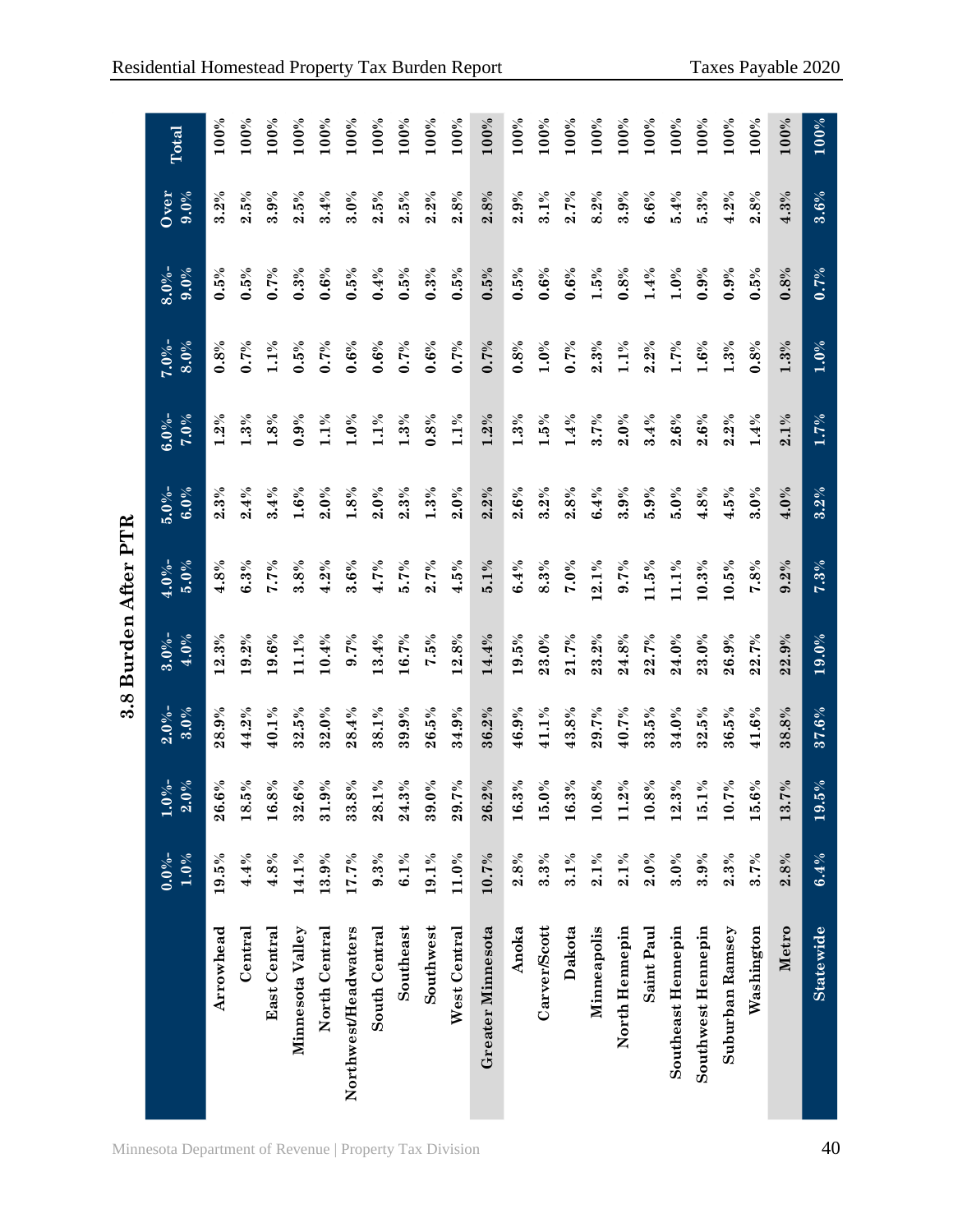## <span id="page-44-0"></span>4 Property Tax Burden as a Percent of Income

The following tables present some detail on the relationship between income and property tax burden.

**Sections 4.1 and 4.2** present the median property tax burdens for various income ranges by region in Greater Minnesota and the Twin Cities Metropolitan Area ("Metro"), respectively.

The income ranges used in the Metro Area and the Greater Minnesota regions vary slightly.

- Metro Area regions have one income range for "\$10,000 to \$45,000" while Greater Minnesota regions have separate ranges for "\$10,000 to \$30,000" and "\$30,000 to \$45,000."
- Greater Minnesota regions have one income range for "\$90,000 or more" while Metro Area regions have separate ranges for "\$90,000 to \$125,000" and "\$125,000 or more."

The reason for this variation is that the income distribution of homesteads in Metro Area regions is quite different from the distribution in Greater Minnesota regions. Using different income ranges helps maintain taxpayer income anonymity at the extreme upper and lower income ranges while still providing direct regional comparisons for most homesteads – those with incomes between \$45,000 and \$90,000.

**Sections 4.3 and 4.4** show the number and percentage of homesteads with property taxes that exceed 5% of their total homestead income. As with the Median Values table in Section 1.7, these counts are reported both before and after the application of the property tax refund (PTR). This offers a sense of the importance of the PTR program in reducing property tax burdens in various regions and at various levels of income.

Only total counts are shown for homesteads in the "less than \$10,000" income range because their property tax burden tends to be overstated. The lowest range includes homesteads that had temporarily low incomes or better overall economic well-being than indicated by the money income they received in 2019. For example:

- Some retirees may have been living primarily on savings or other assets but reported small amounts of money income for the year.
- Due to unemployment or business fluctuations, some homesteads that would normally have higher incomes are also included in the "less than \$10,000" income range.
- A small portion of homesteads are in this income range only because they reported business losses or large capital losses for income tax purposes in 2019.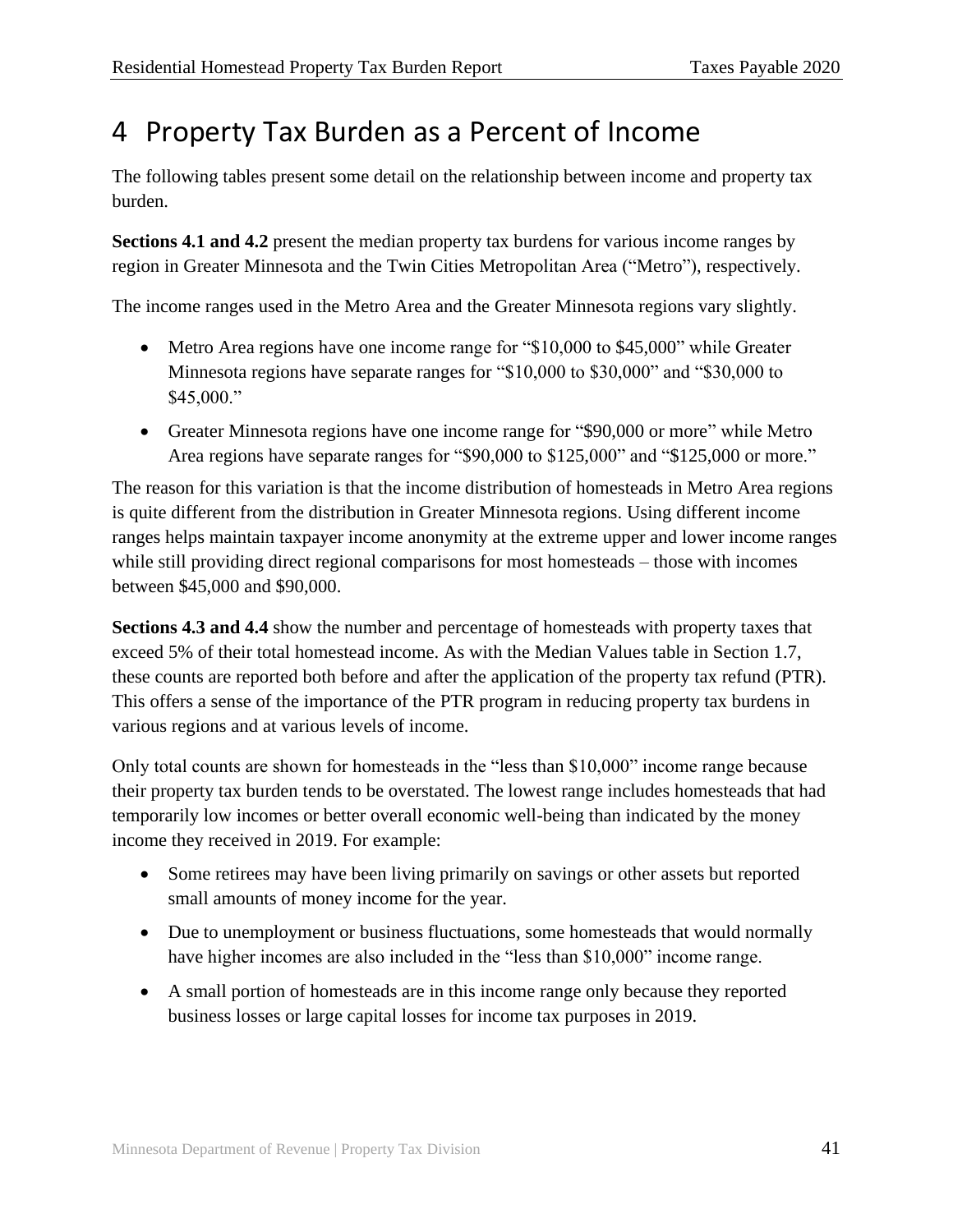## <span id="page-45-0"></span>4.1 Greater Minnesota – Median Burden by Income

| Homestead<br><b>Income</b> | <b>Before</b><br><b>PTR</b> | After<br><b>PTR</b> | Homestead<br><b>Income</b> | <b>Before</b><br><b>PTR</b> | After<br><b>PTR</b> |
|----------------------------|-----------------------------|---------------------|----------------------------|-----------------------------|---------------------|
|                            | Arrowhead                   |                     |                            | <b>South Central</b>        |                     |
| $$10,000 - $30,000$        | 3.9%                        | 2.6%                | $$10,000 - $30,000$        | 5.6%                        | 3.1%                |
| $$30,000 - $45,000$        | 2.9%                        | 2.3%                | $$30,000 - $45,000$        | 3.8%                        | 2.7%                |
| $$45,000 - $65,000$        | 2.6%                        | 2.2%                | $$45,000 - $65,000$        | 3.0%                        | 2.4%                |
| $$65,000 - $90,000$        | 2.3%                        | 2.1%                | $$65,000 - $90,000$        | 2.6%                        | 2.2%                |
| \$90,000 or more           | 1.9%                        | 1.9%                | \$90,000 or more           | 2.0%                        | 2.0%                |
| Regional Median            | 2.3%                        | 2.1%                | Regional Median            | 2.6%                        | 2.3%                |
|                            | Central                     |                     |                            | Southeast                   |                     |
| $$10,000 - $30,000$        | 9.0%                        | 3.9%                | $$10,000 - $30,000$        | 6.8%                        | 3.4%                |
| $$30,000 - $45,000$        | 5.5%                        | $3.3\%$             | $$30,000 - $45,000$        | 4.4%                        | 2.9%                |
| $$45,000 - $65,000$        | 4.2%                        | 2.8%                | $$45,000 - $65,000$        | 3.6%                        | 2.6%                |
| $$65,000 - $90,000$        | 3.3%                        | 2.6%                | $$65,000 - $90,000$        | 2.9%                        | 2.4%                |
| \$90,000 or more           | 2.4%                        | 2.3%                | \$90,000 or more           | 2.2%                        | 2.2%                |
| Regional Median            | 3.1%                        | 2.6%                | Regional Median            | 2.8%                        | 2.5%                |
|                            | <b>East Central</b>         |                     |                            | Southwest                   |                     |
| $$10,000 - $30,000$        | 7.8%                        | 3.7%                | $$10,000 - $30,000$        | 3.6%                        | 2.5%                |
| $$30,000 - $45,000$        | 5.3%                        | 3.2%                | $$30,000 - $45,000$        | 2.4%                        | 2.1%                |
| $$45,000 - $65,000$        | 4.2%                        | 2.9%                | $$45,000 - $65,000$        | 2.0%                        | 1.9%                |
| $$65,000 - $90,000$        | 3.4%                        | 2.6%                | $$65,000 - $90,000$        | 1.7%                        | 1.7%                |
| \$90,000 or more           | 2.5%                        | 2.4%                | \$90,000 or more           | 1.4%                        | 1.4%                |
| Regional Median            | 3.3%                        | 2.7%                | Regional Median            | 1.9%                        | 1.8%                |
|                            | <b>Minnesota Valley</b>     |                     |                            | <b>West Central</b>         |                     |
| $$10,000 - $30,000$        | 4.3%                        | 2.7%                | $$10,000 - $30,000$        | 5.3%                        | 2.9%                |
| $$30,000 - $45,000$        | 3.1%                        | 2.4%                | $$30,000 - $45,000$        | 3.6%                        | 2.6%                |
| $$45,000 - $65,000$        | 2.6%                        | 2.2%                | $$45,000 - $65,000$        | 2.9%                        | 2.3%                |
| $$65,000 - $90,000$        | 2.2%                        | 2.0%                | $$65,000 - $90,000$        | 2.4%                        | 2.2%                |
| \$90,000 or more           | 1.8%                        | 1.7%                | \$90,000 or more           | 1.9%                        | 1.9%                |
| Regional Median            | 2.3%                        | 2.1%                | Regional Median            | 2.5%                        | 2.2%                |
|                            | <b>North Central</b>        |                     |                            | <b>Greater Minnesota</b>    |                     |
| $$10,000 - $30,000$        | 4.4%                        | 2.7%                | $$10,000 - $30,000$        | 5.4%                        | 3.0%                |
| $$30,000 - $45,000$        | 3.2%                        | 2.4%                | $$30,000 - $45,000$        | 3.8%                        | 2.7%                |
| $$45,000 - $65,000$        | 2.6%                        | 2.2%                | $$45,000 - $65,000$        | 3.2%                        | 2.4%                |
| $$65,000 - $90,000$        | 2.2%                        | 2.0%                | $$65,000 - $90,000$        | 2.7%                        | 2.3%                |
| \$90,000 or more           | 1.7%                        | 1.7%                | \$90,000 or more           | 2.1%                        | 2.1%                |
| Regional Median            | 2.3%                        | 2.1%                | Regional Median            | 2.7%                        | 2.3%                |
| Northwest/Headwaters       |                             |                     |                            | <b>Statewide</b>            |                     |
| $$10,000 - $30,000$        | 4.0%                        | 2.6%                | $$10,000 - $30,000$        | 8.1%                        | 3.8%                |
| $$30,000 - $45,000$        | 2.7%                        | 2.2%                | $$30,000 - $45,000$        | 5.3%                        | 3.2%                |
| $$45,000 - $65,000$        | 2.3%                        | 2.1%                | $$45,000 - $65,000$        | 4.2%                        | 2.8%                |
| $$65,000 - $90,000$        | 2.0%                        | 1.9%                | $$65,000 - $90,000$        | 3.4%                        | 2.6%                |
| \$90,000 or more           | 1.6%                        | 1.6%                | \$90,000 or more           | 2.5%                        | 2.4%                |
| Regional Median            | $2.1\%$                     | 2.0%                | Statewide Median           | 3.1%                        | 2.6%                |

| Homestead      | <b>Before</b>           | After      | Homestead           | <b>Before</b>            | After      |
|----------------|-------------------------|------------|---------------------|--------------------------|------------|
| Income         | <b>PTR</b>              | <b>PTR</b> | Income              | <b>PTR</b>               | <b>PTR</b> |
|                | <b>Arrowhead</b>        |            |                     | <b>South Central</b>     |            |
| $00 - $30,000$ | $3.9\%$                 | 2.6%       | $$10,000 - $30,000$ | 5.6%                     | 3.1%       |
| $00 - $45,000$ | 2.9%                    | 2.3%       | $$30,000 - $45,000$ | 3.8%                     | 2.7%       |
| $00 - $65,000$ | 2.6%                    | 2.2%       | $$45,000 - $65,000$ | 3.0%                     | 2.4%       |
| $00 - $90,000$ | 2.3%                    | 2.1%       | $$65,000 - $90,000$ | 2.6%                     | 2.2%       |
| 00 or more     | 1.9%                    | 1.9%       | \$90,000 or more    | 2.0%                     | 2.0%       |
| nal Median     | 2.3%                    | 2.1%       | Regional Median     | 2.6%                     | 2.3%       |
|                | Central                 |            |                     | Southeast                |            |
| $00 - $30,000$ | 9.0%                    | 3.9%       | $$10,000 - $30,000$ | 6.8%                     | 3.4%       |
| $00 - $45,000$ | 5.5%                    | $3.3\%$    | $$30,000 - $45,000$ | 4.4%                     | 2.9%       |
| $00 - $65,000$ | 4.2%                    | 2.8%       | $$45,000 - $65,000$ | 3.6%                     | 2.6%       |
| $00 - $90,000$ | 3.3%                    | 2.6%       | $$65,000 - $90,000$ | 2.9%                     | 2.4%       |
| 00 or more     | 2.4%                    | 2.3%       | \$90,000 or more    | 2.2%                     | 2.2%       |
| nal Median     | 3.1%                    | 2.6%       | Regional Median     | 2.8%                     | 2.5%       |
|                | <b>East Central</b>     |            |                     | Southwest                |            |
| $00 - $30,000$ | 7.8%                    | 3.7%       | $$10,000 - $30,000$ | 3.6%                     | 2.5%       |
| $00 - $45,000$ | 5.3%                    | 3.2%       | $$30,000 - $45,000$ | 2.4%                     | 2.1%       |
| $00 - $65,000$ | 4.2%                    | 2.9%       | $$45,000 - $65,000$ | 2.0%                     | 1.9%       |
| $00 - $90,000$ | 3.4%                    | 2.6%       | $$65,000 - $90,000$ | 1.7%                     | 1.7%       |
| 00 or more     | 2.5%                    | 2.4%       | \$90,000 or more    | 1.4%                     | 1.4%       |
| nal Median     | 3.3%                    | 2.7%       | Regional Median     | 1.9%                     | 1.8%       |
|                | <b>Minnesota Valley</b> |            |                     | <b>West Central</b>      |            |
| $00 - $30,000$ | 4.3%                    | 2.7%       | $$10,000 - $30,000$ | 5.3%                     | 2.9%       |
| $00 - $45,000$ | 3.1%                    | 2.4%       | $$30,000 - $45,000$ | 3.6%                     | 2.6%       |
| $00 - $65,000$ | $2.6\%$                 | 2.2%       | $$45,000 - $65,000$ | 2.9%                     | 2.3%       |
| $00 - $90,000$ | 2.2%                    | 2.0%       | $$65,000 - $90,000$ | 2.4%                     | 2.2%       |
| 00 or more     | 1.8%                    | 1.7%       | \$90,000 or more    | 1.9%                     | 1.9%       |
| nal Median     | 2.3%                    | 2.1%       | Regional Median     | 2.5%                     | 2.2%       |
|                | <b>North Central</b>    |            |                     | <b>Greater Minnesota</b> |            |
| $00 - $30,000$ | 4.4%                    | 2.7%       | $$10,000 - $30,000$ | 5.4%                     | 3.0%       |
| $00 - $45,000$ | $3.2\%$                 | 2.4%       | \$30,000 - \$45,000 | 3.8%                     | 2.7%       |
| $00 - $65,000$ | 2.6%                    | 2.2%       | $$45,000 - $65,000$ | 3.2%                     | 2.4%       |
| $00 - $90,000$ | 2.2%                    | 2.0%       | \$65,000 - \$90,000 | 2.7%                     | 2.3%       |
| 00 or more     | 1.7%                    | 1.7%       | \$90,000 or more    | 2.1%                     | 2.1%       |
| nal Median     | 2.3%                    | 2.1%       | Regional Median     | 2.7%                     | 2.3%       |
|                | Northwest/Headwaters    |            |                     | Statewide                |            |
| $00 - $30,000$ | 4.0%                    | 2.6%       | $$10,000 - $30,000$ | 8.1%                     | 3.8%       |
| $00 - $45,000$ | 2.7%                    | 2.2%       | $$30,000 - $45,000$ | 5.3%                     | 3.2%       |
| $00 - $65,000$ | 2.3%                    | $2.1\%$    | $$45,000 - $65,000$ | 4.2%                     | 2.8%       |
| $00 - $90,000$ | 2.0%                    | 1.9%       | $$65,000 - $90,000$ | 3.4%                     | 2.6%       |
| 00 or more     | 1.6%                    | 1.6%       | \$90,000 or more    | 2.5%                     | 2.4%       |
| nal Median     | 2.1%                    | 2.0%       | Statewide Median    | 3.1%                     | 2.6%       |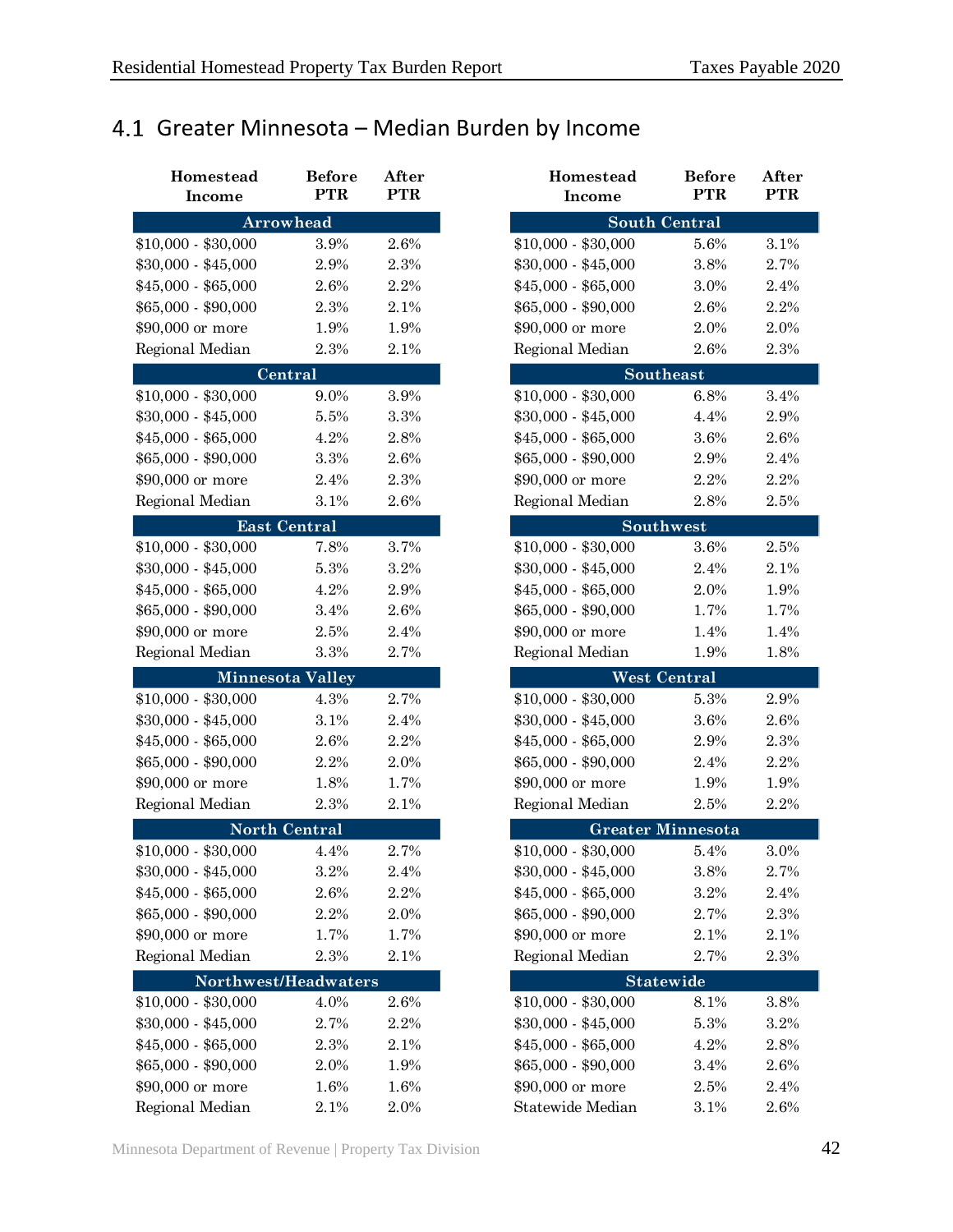## <span id="page-46-0"></span>Metro – Median Burden by Income

| Homestead<br>Income  | <b>Before</b><br><b>PTR</b> | After<br><b>PTR</b> | Homestead<br><b>Income</b> | <b>Before</b><br><b>PTR</b> | After<br><b>PTR</b> |
|----------------------|-----------------------------|---------------------|----------------------------|-----------------------------|---------------------|
|                      |                             |                     |                            |                             |                     |
|                      | Anoka                       |                     |                            | <b>Southeast Hennepin</b>   |                     |
| $$10,000 - $45,000$  | 7.6%                        | 3.8%                | $$10,000 - $45,000$        | 9.6%                        | 4.5%                |
| $$45,000 - $65,000$  | 4.5%                        | 3.0%                | $$45,000 - $65,000$        | 5.8%                        | 3.4%                |
| $$65,000 - $90,000$  | 3.5%                        | 2.7%                | $$65,000 - $90,000$        | 4.4%                        | 3.1%                |
| \$90,000 - \$125,000 | 2.7%                        | 2.5%                | $$90,000 - $125,000$       | 3.5%                        | 3.0%                |
| \$125,000 or more    | 2.1%                        | 2.0%                | \$125,000 or more          | 2.5%                        | 2.5%                |
| Regional Median      | 3.1%                        | 2.6%                | Regional Median            | 3.7%                        | 3.0%                |
|                      | Carver/Scott                |                     |                            | <b>Southwest Hennepin</b>   |                     |
| $$10,000 - $45,000$  | 8.6%                        | 4.2%                | $$10,000 - $45,000$        | 10.2%                       | 4.9%                |
| $$45,000 - $65,000$  | 5.1%                        | 3.2%                | $$45,000 - $65,000$        | 6.0%                        | 3.6%                |
| $$65,000 - $90,000$  | 4.0%                        | 2.9%                | $$65,000 - $90,000$        | 4.7%                        | 3.2%                |
| $$90,000 - $125,000$ | 3.3%                        | 2.8%                | $$90,000 - $125,000$       | 3.9%                        | 3.2%                |
| \$125,000 or more    | 2.4%                        | 2.4%                | \$125,000 or more          | 2.5%                        | 2.5%                |
| Regional Median      | 3.2%                        | 2.8%                | Regional Median            | 3.3%                        | 3.0%                |
|                      | Dakota                      |                     |                            | <b>Suburban Ramsey</b>      |                     |
| $$10,000 - $45,000$  | 7.7%                        | 3.9%                | $$10,000 - $45,000$        | 9.3%                        | 4.4%                |
| $$45,000 - $65,000$  | 4.7%                        | 3.1%                | $$45,000 - $65,000$        | 5.7%                        | 3.4%                |
| $$65,000 - $90,000$  | 3.8%                        | 2.8%                | $$65,000 - $90,000$        | 4.4%                        | 3.1%                |
| \$90,000 - \$125,000 | 3.1%                        | 2.7%                | \$90,000 - \$125,000       | 3.5%                        | 3.0%                |
| \$125,000 or more    | 2.3%                        | 2.2%                | \$125,000 or more          | 2.5%                        | 2.5%                |
| Regional Median      | 3.1%                        | 2.7%                | Regional Median            | 3.7%                        | 3.0%                |
|                      | <b>Minneapolis</b>          |                     |                            | Washington                  |                     |
| $$10,000 - $45,000$  | 9.7%                        | 4.9%                | $$10,000 - $45,000$        | 8.5%                        | 4.1%                |
| $$45,000 - $65,000$  | 5.5%                        | 3.5%                | $$45,000 - $65,000$        | 5.0%                        | 3.2%                |
| $$65,000 - $90,000$  | 4.4%                        | 3.2%                | $$65,000 - $90,000$        | 3.9%                        | 2.9%                |
| $$90,000 - $125,000$ | 3.6%                        | 3.1%                | $$90,000 - $125,000$       | 3.2%                        | 2.8%                |
| \$125,000 or more    | 2.7%                        | 2.7%                | \$125,000 or more          | 2.3%                        | 2.3%                |
| Regional Median      | 4.0%                        | 3.3%                | Regional Median            | 3.2%                        | 2.7%                |
|                      | <b>North Hennepin</b>       |                     |                            | Metro                       |                     |
| $$10,000 - $45,000$  | 8.9%                        | 4.2%                | $$10,000 - $45,000$        | 8.6%                        | 4.3%                |
| $$45,000 - $65,000$  | $5.4\%$                     | $3.3\%$             | $$45,000 - $65,000$        | 5.1%                        | 3.2%                |
| $$65,000 - $90,000$  | 4.1%                        | 2.9%                | $$65,000 - $90,000$        | 4.0%                        | 2.9%                |
| \$90,000 - \$125,000 | 3.2%                        | 2.8%                | \$90,000 - \$125,000       | 3.2%                        | 2.8%                |
| \$125,000 or more    | 2.4%                        | 2.4%                | \$125,000 or more          | 2.4%                        | 2.4%                |
| Regional Median      | 3.6%                        | 2.9%                | Regional Median            | 3.4%                        | 2.9%                |
|                      | <b>Saint Paul</b>           |                     |                            | <b>Statewide</b>            |                     |
| $$10,000 - $45,000$  | 8.2%                        | 4.3%                | $$10,000 - $45,000$        | 6.2%                        | 3.4%                |
| $$45,000 - $65,000$  | 4.9%                        | $3.2\%$             | $$45,000 - $65,000$        | 4.2%                        | 2.8%                |
| $$65,000 - $90,000$  | 3.9%                        | 3.0%                | $$65,000 - $90,000$        | 3.4%                        | 2.6%                |
| $$90,000 - $125,000$ | 3.2%                        | 2.8%                | $$90,000 - $125,000$       | 2.9%                        | 2.6%                |
| \$125,000 or more    | 2.7%                        | 2.7%                | \$125,000 or more          | 2.2%                        | 2.2%                |
| Regional Median      | 4.1%                        | 3.1%                | Statewide Median           | 3.1%                        | 2.6%                |

| Homestead<br>Income | <b>Before</b><br><b>PTR</b> | After<br><b>PTR</b> | <b>Homestead</b><br>Income | <b>Before</b><br><b>PTR</b> | After<br><b>PTR</b> |
|---------------------|-----------------------------|---------------------|----------------------------|-----------------------------|---------------------|
|                     | Anoka                       |                     | <b>Southeast Hennepin</b>  |                             |                     |
| $00 - $45,000$      | 7.6%                        | 3.8%                | $$10,000 - $45,000$        | 9.6%                        | 4.5%                |
| $00 - $65,000$      | 4.5%                        | 3.0%                | $$45,000 - $65,000$        | 5.8%                        | 3.4%                |
| $00 - $90,000$      | 3.5%                        | 2.7%                | $$65,000 - $90,000$        | 4.4%                        | 3.1%                |
| $00 - $125,000$     | 2.7%                        | 2.5%                | $$90,000 - $125,000$       | 3.5%                        | 3.0%                |
| 000 or more         | 2.1%                        | 2.0%                | \$125,000 or more          | 2.5%                        | 2.5%                |
| nal Median          | 3.1%                        | 2.6%                | Regional Median            | 3.7%                        | 3.0%                |
|                     | Carver/Scott                |                     | <b>Southwest Hennepin</b>  |                             |                     |
| $00 - $45,000$      | 8.6%                        | 4.2%                | $$10,000 - $45,000$        | 10.2%                       | 4.9%                |
| $00 - $65,000$      | 5.1%                        | 3.2%                | $$45,000 - $65,000$        | 6.0%                        | 3.6%                |
| $00 - $90,000$      | 4.0%                        | 2.9%                | $$65,000 - $90,000$        | 4.7%                        | 3.2%                |
| $00 - $125,000$     | 3.3%                        | 2.8%                | $$90,000 - $125,000$       | 3.9%                        | 3.2%                |
| 000 or more         | 2.4%                        | 2.4%                | \$125,000 or more          | 2.5%                        | 2.5%                |
| nal Median          | 3.2%                        | 2.8%                | Regional Median            | 3.3%                        | 3.0%                |
|                     | <b>Dakota</b>               |                     |                            | <b>Suburban Ramsey</b>      |                     |
| $00 - $45,000$      | 7.7%                        | 3.9%                | $$10,000 - $45,000$        | 9.3%                        | 4.4%                |
| $00 - $65,000$      | 4.7%                        | 3.1%                | $$45,000 - $65,000$        | 5.7%                        | 3.4%                |
| $00 - $90,000$      | 3.8%                        | 2.8%                | $$65,000 - $90,000$        | 4.4%                        | 3.1%                |
| $00 - $125,000$     | 3.1%                        | 2.7%                | $$90,000 - $125,000$       | 3.5%                        | 3.0%                |
| 000 or more         | 2.3%                        | 2.2%                | \$125,000 or more          | 2.5%                        | 2.5%                |
| nal Median          | 3.1%                        | 2.7%                | Regional Median            | 3.7%                        | 3.0%                |
|                     | <b>Minneapolis</b>          |                     | Washington                 |                             |                     |
| $00 - $45,000$      | 9.7%                        | 4.9%                | $$10,000 - $45,000$        | 8.5%                        | 4.1%                |
| $00 - $65,000$      | 5.5%                        | 3.5%                | $$45,000 - $65,000$        | 5.0%                        | 3.2%                |
| $00 - $90,000$      | 4.4%                        | 3.2%                | $$65,000 - $90,000$        | 3.9%                        | 2.9%                |
| $00 - $125,000$     | 3.6%                        | 3.1%                | $$90,000 - $125,000$       | 3.2%                        | 2.8%                |
| 000 or more         | 2.7%                        | 2.7%                | \$125,000 or more          | 2.3%                        | 2.3%                |
| nal Median          | 4.0%                        | 3.3%                | Regional Median            | 3.2%                        | 2.7%                |
|                     | North Hennepin              |                     |                            | Metro                       |                     |
| $00 - $45,000$      | 8.9%                        | 4.2%                | $$10,000 - $45,000$        | 8.6%                        | 4.3%                |
| $00 - $65,000$      | 5.4%                        | 3.3%                | $$45,000 - $65,000$        | 5.1%                        | 3.2%                |
| $00 - $90,000$      | 4.1%                        | 2.9%                | \$65,000 - \$90,000        | 4.0%                        | 2.9%                |
| $00 - $125,000$     | 3.2%                        | 2.8%                | \$90,000 - \$125,000       | 3.2%                        | 2.8%                |
| 000 or more         | 2.4%                        | 2.4%                | \$125,000 or more          | 2.4%                        | 2.4%                |
| nal Median          | 3.6%                        | 2.9%                | Regional Median            | 3.4%                        | 2.9%                |
|                     | <b>Saint Paul</b>           |                     |                            | <b>Statewide</b>            |                     |
| $00 - $45,000$      | 8.2%                        | 4.3%                | $$10,000 - $45,000$        | 6.2%                        | 3.4%                |
| $00 - $65,000$      | 4.9%                        | 3.2%                | $$45,000 - $65,000$        | 4.2%                        | 2.8%                |
| $00 - $90,000$      | 3.9%                        | 3.0%                | $$65,000 - $90,000$        | 3.4%                        | 2.6%                |
| $00 - $125,000$     | 3.2%                        | 2.8%                | \$90,000 - \$125,000       | 2.9%                        | 2.6%                |
| 000 or more         | 2.7%                        | 2.7%                | \$125,000 or more          | 2.2%                        | 2.2%                |
| nal Median          | 4.1%                        | 3.1%                | Statewide Median           | 3.1%                        | 2.6%                |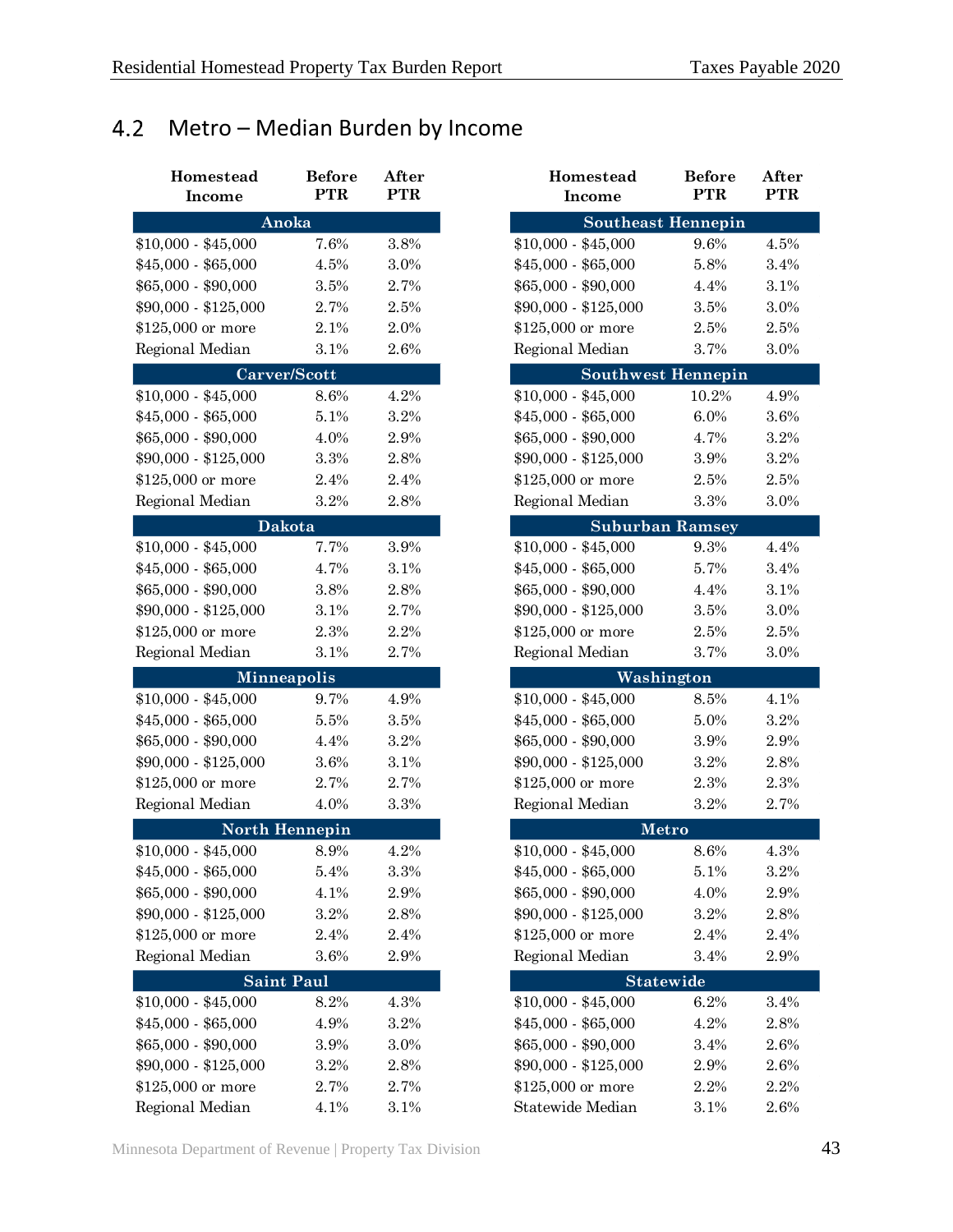## <span id="page-47-0"></span>4.3 Greater Minnesota – Burdens Greater than 5% by Income

| Homestead           | Homestead | <b>Before PTR</b>       |         |       | <b>After PTR</b> |  |  |
|---------------------|-----------|-------------------------|---------|-------|------------------|--|--|
| Income              | Count     | Count                   | Percent | Count | Percent          |  |  |
|                     |           | <b>Arrowhead</b>        |         |       |                  |  |  |
| Less than \$10,0000 | 2,246     |                         |         |       |                  |  |  |
| $$10,000 - $30,000$ | 11,434    | 4,780                   | 41.8%   | 2,442 | 21.4%            |  |  |
| $$30,000 - $45,000$ | 11,295    | 3,082                   | 27.3%   | 1,035 | 9.2%             |  |  |
| $$45,000 - $65,000$ | 15,945    | 2,523                   | 15.8%   | 796   | 5.0%             |  |  |
| $$65,000 - $90,000$ | 16,621    | 1,419                   | $8.5\%$ | 535   | 3.2%             |  |  |
| \$90,000 or more    | 31,752    | 946                     | 3.0%    | 646   | 2.0%             |  |  |
| Region Total        | 89,293    | 14,571                  | 16.3%   | 7,119 | 8.0%             |  |  |
|                     |           | Central                 |         |       |                  |  |  |
| Less than \$10,0000 | 1,338     |                         |         |       |                  |  |  |
| $$10,000 - $30,000$ | 6,753     | 5,532                   | 81.9%   | 2,354 | 34.9%            |  |  |
| $$30,000 - $45,000$ | 9,349     | 5,313                   | 56.8%   | 1,558 | 16.7%            |  |  |
| $$45,000 - $65,000$ | 15,583    | 5,038                   | 32.3%   | 1,284 | 8.2%             |  |  |
| $$65,000 - $90,000$ | 20,271    | 2,610                   | 12.9%   | 811   | 4.0%             |  |  |
| \$90,000 or more    | 52,316    | 1,229                   | 2.3%    | 670   | 1.3%             |  |  |
| Region Total        | 105,610   | 20,994                  | 19.9%   | 7,845 | 7.4%             |  |  |
|                     |           | <b>East Central</b>     |         |       |                  |  |  |
| Less than \$10,0000 | 895       |                         |         |       |                  |  |  |
| $$10,000 - $30,000$ | 4,321     | 3,088                   | 71.5%   | 1,498 | 34.7%            |  |  |
| $$30,000 - $45,000$ | 4,824     | 2,660                   | 55.1%   | 919   | 19.1%            |  |  |
| $$45,000 - $65,000$ | 7,444     | 2,506                   | 33.7%   | 746   | 10.0%            |  |  |
| $$65,000 - $90,000$ | 8,663     | 1,213                   | 14.0%   | 418   | 4.8%             |  |  |
| \$90,000 or more    | 16,764    | 568                     | 3.4%    | 346   | 2.1%             |  |  |
| Region Total        | 42,911    | 10,871                  | 25.3%   | 4,687 | 10.9%            |  |  |
|                     |           | <b>Minnesota Valley</b> |         |       |                  |  |  |
| Less than \$10,0000 | 894       |                         |         |       |                  |  |  |
| $$10,000 - $30,000$ | 4,634     | 2,010                   | 43.4%   | 819   | 17.7%            |  |  |
| $$30,000 - $45,000$ | 5,105     | 1,302                   | 25.5%   | 342   | 6.7%             |  |  |
| $$45,000 - $65,000$ | 7,429     | 968                     | 13.0%   | 247   | $3.3\%$          |  |  |
| $$65,000 - $90,000$ | 8,001     | 437                     | $5.5\%$ | 140   | 1.7%             |  |  |
| \$90,000 or more    | 14,470    | 227                     | 1.6%    | 146   | 1.0%             |  |  |
| Region Total        | 40,533    | 5,727                   | 14.1%   | 2,376 | 5.9%             |  |  |
|                     |           | <b>North Central</b>    |         |       |                  |  |  |
| Less than \$10,0000 | 1,311     |                         |         |       |                  |  |  |
| $$10,000 - $30,000$ | 6,054     | 2,616                   | 43.2%   | 1,191 | 19.7%            |  |  |
| $$30,000 - $45,000$ | 5,911     | 1,394                   | 23.6%   | 446   | 7.5%             |  |  |
| $$45,000 - $65,000$ | 7,724     | 809                     | 10.5%   | 255   | 3.3%             |  |  |
| $$65,000 - $90,000$ | 7,927     | 396                     | 5.0%    | 175   | 2.2%             |  |  |
| \$90,000 or more    | 13,144    | 261                     | 2.0%    | 193   | 1.5%             |  |  |
| Region Total        | 42,071    | 6,600                   | 15.7%   | 3,238 | 7.7%             |  |  |
|                     |           | Northwest/Headwaters    |         |       |                  |  |  |
| Less than \$10,0000 | 1,065     |                         |         |       |                  |  |  |
| $$10,000 - $30,000$ | 4,661     | 1,792                   | 38.4%   | 948   | 20.3%            |  |  |
| $$30,000 - $45,000$ | 4,733     | 894                     | 18.9%   | 341   | 7.2%             |  |  |
| $$45,000 - $65,000$ | 6,528     | 610                     | 9.3%    | 214   | 3.3%             |  |  |
| $$65,000 - $90,000$ | 6,999     | 252                     | 3.6%    | 104   | 1.5%             |  |  |
| \$90,000 or more    | 12,623    | 119                     | 0.9%    | 80    | 0.6%             |  |  |
| Region Total        | 36,609    | 4,554                   | 12.4%   | 2,479 | 6.8%             |  |  |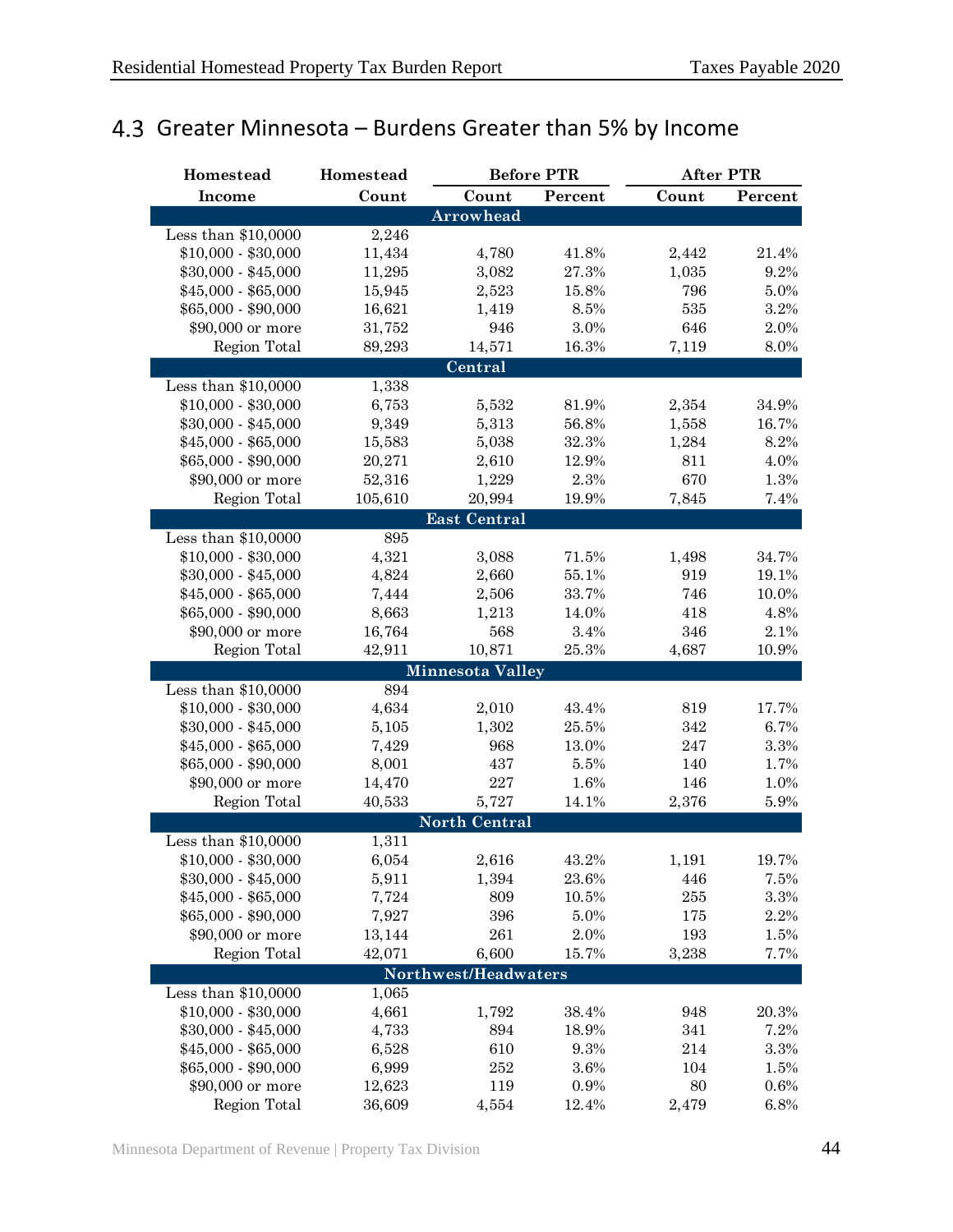| Homestead                               | Homestead            |                          | <b>Before PTR</b> |                  | <b>After PTR</b> |  |
|-----------------------------------------|----------------------|--------------------------|-------------------|------------------|------------------|--|
| <b>Income</b>                           | Count                | Count                    | Percent           | Count            | Percent          |  |
|                                         |                      | <b>South Central</b>     |                   |                  |                  |  |
| Less than \$10,0000                     | 1,037                |                          |                   |                  |                  |  |
| $$10,000 - $30,000$                     | 5,555                | 3,127                    | 56.3%             | 1,333            | 24.0%            |  |
| $$30,000 - $45,000$                     | 6,713                | 2,102                    | 31.3%             | 654              | 9.7%             |  |
| $$45,000 - $65,000$                     | 9,935                | 1,484                    | 14.9%             | 388              | $3.9\%$          |  |
| \$65,000 - \$90,000                     | 10,838               | 761                      | 7.0%              | 225              | 2.1%             |  |
| \$90,000 or more                        | 21,203               | 341                      | 1.6%              | 188              | 0.9%             |  |
| Region Total                            | 55,281               | 8,752                    | 15.8%             | 3,620            | $6.5\%$          |  |
|                                         |                      | Southeast                |                   |                  |                  |  |
| Less than \$10,0000                     | 1,895                |                          |                   |                  |                  |  |
| $$10,000 - $30,000$                     | 10,231               | 6,728                    | 65.8%             | 2,947            | 28.8%            |  |
| $$30,000 - $45,000$                     | 13,125               | 5,373                    | 40.9%             | 1,720            | 13.1%            |  |
| $$45,000 - $65,000$                     | 19,996               | 4,496                    | 22.5%             | 1,280            | 6.4%             |  |
| $$65,000 - $90,000$                     | 22,564               | 2,319                    | 10.3%             | 785              | $3.5\%$          |  |
| \$90,000 or more                        | 54,840               | 1,237                    | 2.3%              | 748              | 1.4%             |  |
| Region Total                            | 122,651              | 21,935                   | 17.9%             | 9,086            | 7.4%             |  |
|                                         |                      | Southwest                |                   |                  |                  |  |
| Less than \$10,0000                     | 631                  |                          |                   |                  |                  |  |
| $$10,000 - $30,000$                     | 3,557                | 1,195                    | 33.6%             | 583              | 16.4%            |  |
| $$30,000 - $45,000$                     | 3,656                | 444                      | 12.1%             | 151              | 4.1%             |  |
| $$45,000 - $65,000$                     | 4,933                | 269                      | 5.5%              | 100              | 2.0%             |  |
| \$65,000 - \$90,000                     | 4,946                | 110                      | 2.2%              | 49               | 1.0%             |  |
| \$90,000 or more                        | 8,335                | 56                       | 0.7%              | 31               | 0.4%             |  |
| Region Total                            | 26,058               | 2,613                    | 10.0%             | 1,383            | $5.3\%$          |  |
|                                         |                      | <b>West Central</b>      |                   |                  |                  |  |
| Less than \$10,0000                     | 1,213                |                          |                   |                  |                  |  |
| $$10,000 - $30,000$                     | 5,868                | 3,122                    | 53.2%             | 1,369            | 23.3%            |  |
| $$30,000 - $45,000$                     | 6,598                | 2,005                    | 30.4%             | 667              | 10.1%            |  |
| $$45,000 - $65,000$                     | 9,580                | 1,510                    | 15.8%             | 466              | 4.9%             |  |
| $$65,000 - $90,000$                     | 10,862               | 724                      | 6.7%              | 264              | 2.4%             |  |
| \$90,000 or more                        | 22,009               | 416                      | 1.9%              | 261              | 1.2%             |  |
| Region Total                            | 56,130               | 8,842                    | 15.8%             | 3,959            | 7.1%             |  |
|                                         |                      | <b>Greater Minnesota</b> |                   |                  |                  |  |
| Less than \$10,0000                     | 12,525               |                          |                   |                  |                  |  |
| $$10,000 - $30,000$                     | 63,068               | 33,990                   | 53.9%             | 15,484           | 24.6%            |  |
| $$30,000 - $45,000$                     | 71,309               | 24,569                   | 34.5%             | 7,833            | 11.0%            |  |
| $$45,000 - $65,000$                     | 105,097              | 20,213                   | 19.2%             | 5,776            | 5.5%             |  |
| \$65,000 - \$90,000                     | 117,692              | 10,241                   | 8.7%              | 3,506            | 3.0%             |  |
| \$90,000 or more                        | 247,456              | 5,400                    | 2.2%              | 3,309            | 1.3%             |  |
| Greater MN Total                        | 617,147              | 105,459                  | 17.1%             | 45,792           | 7.4%             |  |
|                                         |                      |                          |                   |                  |                  |  |
|                                         |                      | <b>Statewide</b>         |                   |                  |                  |  |
| Less than $$10,000$                     | 22,265               |                          |                   |                  |                  |  |
| $$10,000 - $30,000$                     | 103,264              | 71,553                   | 69.3%             | 36,160           | 35.0%            |  |
| $$30,000 - $45,000$                     | 124,529              | 66,873                   | 53.7%             | 23,440           | 18.8%            |  |
| $$45,000 - $65,000$                     | 195,988              | 68,029                   | 34.7%             | 21,006           | 10.7%            |  |
| $$65,000 - $90,000$<br>\$90,000 or more | 233,039              | 39,462<br>30,422         | 16.9%<br>4.6%     | 14,831<br>22,092 | 6.4%<br>3.3%     |  |
| Total                                   | 663,643<br>1,342,728 | 296,992                  | 22.1%             | 136,689          | 10.2%            |  |
|                                         |                      |                          |                   |                  |                  |  |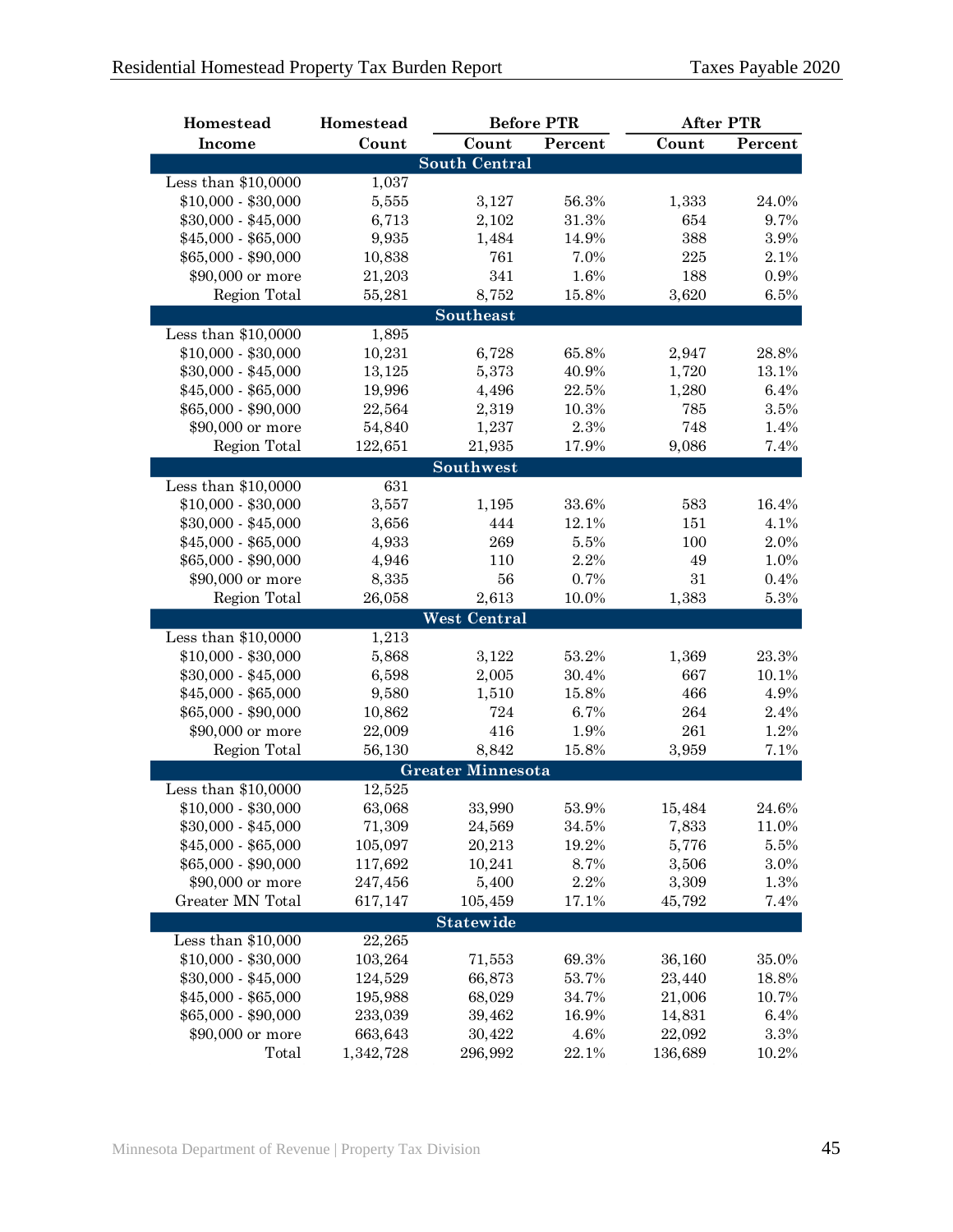## <span id="page-49-0"></span>4.4 Metro – Burdens Greater than 5% by Income

| Homestead                         | Homestead        |                    | <b>Before PTR</b> |                 | <b>After PTR</b> |  |
|-----------------------------------|------------------|--------------------|-------------------|-----------------|------------------|--|
| <b>Income</b>                     | Count            | Count              | Percent           | Count           | Percent          |  |
|                                   |                  | Anoka              |                   |                 |                  |  |
| Less than \$10,0000               | 1,152            |                    |                   |                 |                  |  |
| $$10,000 - $45,000$               | 13,012           | 10,962             | 84.2%             | 4,126           | 31.7%            |  |
| $$45,000 - $65,000$               | 13,823           | 4,944              | 35.8%             | 1,324           | 9.6%             |  |
| $$65,000 - $90,000$               | 17,698           | 1,847              | 10.4%             | 595             | 3.4%             |  |
| \$90,000 - \$125,000              | 20,944           | 644                | $3.1\%$           | 355             | 1.7%             |  |
| \$125,000 or more                 | 27,513           | 159                | 0.6%              | 151             | $0.5\%$          |  |
| Region Total                      | 94,142           | 19,692             | 20.9%             | 7,642           | 8.1%             |  |
|                                   |                  | Carver/Scott       |                   |                 |                  |  |
| Less than $$10,0000$              | 632              |                    |                   |                 |                  |  |
| $$10,000 - $45,000$               | 5,667            | 4,897              | 86.4%             | 2,066           | 36.5%            |  |
| $$45,000 - $65,000$               | 6,468            | 3,308              | 51.1%             | 949             | 14.7%            |  |
| $$65,000 - $90,000$               | 9,135            | 2,290              | 25.1%             | 861             | 9.4%             |  |
| \$90,000 - \$125,000              | 13,101           | 1,344              | 10.3%             | 798             | 6.1%             |  |
| \$125,000 or more                 | 29,095           | 714                | 2.5%              | 696             | 2.4%             |  |
| Region Total                      | 64,098           | 13,180             | 20.6%             | 5,980           | 9.3%             |  |
|                                   |                  | <b>Dakota</b>      |                   |                 |                  |  |
| Less than \$10,0000               | 1,136            |                    |                   |                 |                  |  |
| $$10,000 - $45,000$               | 12,128           | 9,655              | 79.6%             | 3,944           | 32.5%            |  |
| $$45,000 - $65,000$               | 13,127           | 5,700              | 43.4%             | 1,620           | 12.3%            |  |
| $$65,000 - $90,000$               | 17,479           | 3,325              | 19.0%             | 1,046           | 6.0%             |  |
| \$90,000 - \$125,000              | 22,369           | 1,479              | 6.6%              | 775             | $3.5\%$          |  |
| \$125,000 or more                 | 41,564           | 362                | 0.9%              | 345             | 0.8%             |  |
| Region Total                      | 107,803          | 21,638             | 20.1%             | 8,811           | 8.2%             |  |
|                                   |                  | <b>Minneapolis</b> |                   |                 |                  |  |
| Less than \$10,0000               | 1,548            |                    |                   |                 |                  |  |
| $$10,000 - $45,000$               | 11,977           | 10,243             | 85.5%             | 5,792           | 48.4%            |  |
| $$45,000 - $65,000$               | 8,971            | 5,273              | 58.8%             | 2,217           | 24.7%            |  |
| $$65,000 - $90,000$               | 10,458           | 3,984              | 38.1%             | 1,953           | 18.7%            |  |
| \$90,000 - \$125,000              | 11,617           | 2,393              | 20.6%             | 1,705           | 14.7%            |  |
| \$125,000 or more                 | 23,638           | 1,979              | 8.4%              | 1,956           | 8.3%             |  |
| Region Total                      | 68,209           | 25,399             | 37.2%             | 15,089          | 22.1%            |  |
|                                   |                  | North Hennepin     |                   |                 |                  |  |
| Less than \$10,0000               | 976              |                    |                   |                 |                  |  |
| $$10,000 - $45,000$               | 10,113           | 9,151              | $90.5\%$          | 3,811           | 37.7%            |  |
| $$45,000 - $65,000$               | 10,205           | 6,238              | 61.1%             | 1,720           | 16.9%            |  |
| $$65,000 - $90,000$               | 12,846           | 2,901              | 22.6%             | 970             | 7.6%             |  |
| \$90,000 - \$125,000              | 15,344           | 1,408              | 9.2%              | 759             | 4.9%             |  |
| \$125,000 or more                 | 24,884           | 416                | 1.7%              | 404             | 1.6%             |  |
| Region Total                      | 74,368           | 21,074             | 28.3%             | 8,599           | 11.6%            |  |
|                                   |                  |                    |                   |                 |                  |  |
| Less than \$10,0000               | 1,063            | <b>Saint Paul</b>  |                   |                 |                  |  |
| $$10,000 - $45,000$               | 10,421           | 8,985              | 86.2%             | 4,310           |                  |  |
| $$45,000 - $65,000$               |                  | 3,962              | 47.3%             |                 | 41.4%            |  |
| $$65,000 - $90,000$               | 8,379            |                    | 26.4%             | 1,568           | 18.7%            |  |
| \$90,000 - \$125,000              | 8,969            | 2,364              | 17.8%             | 1,142           | 12.7%            |  |
|                                   | 8,903            | 1,585              | 7.7%              | 1,084           | 12.2%<br>7.5%    |  |
| \$125,000 or more<br>Region Total | 14,339<br>52,074 | 1,097<br>19,042    | 36.6%             | 1,080<br>10,178 | 19.5%            |  |
|                                   |                  |                    |                   |                 |                  |  |